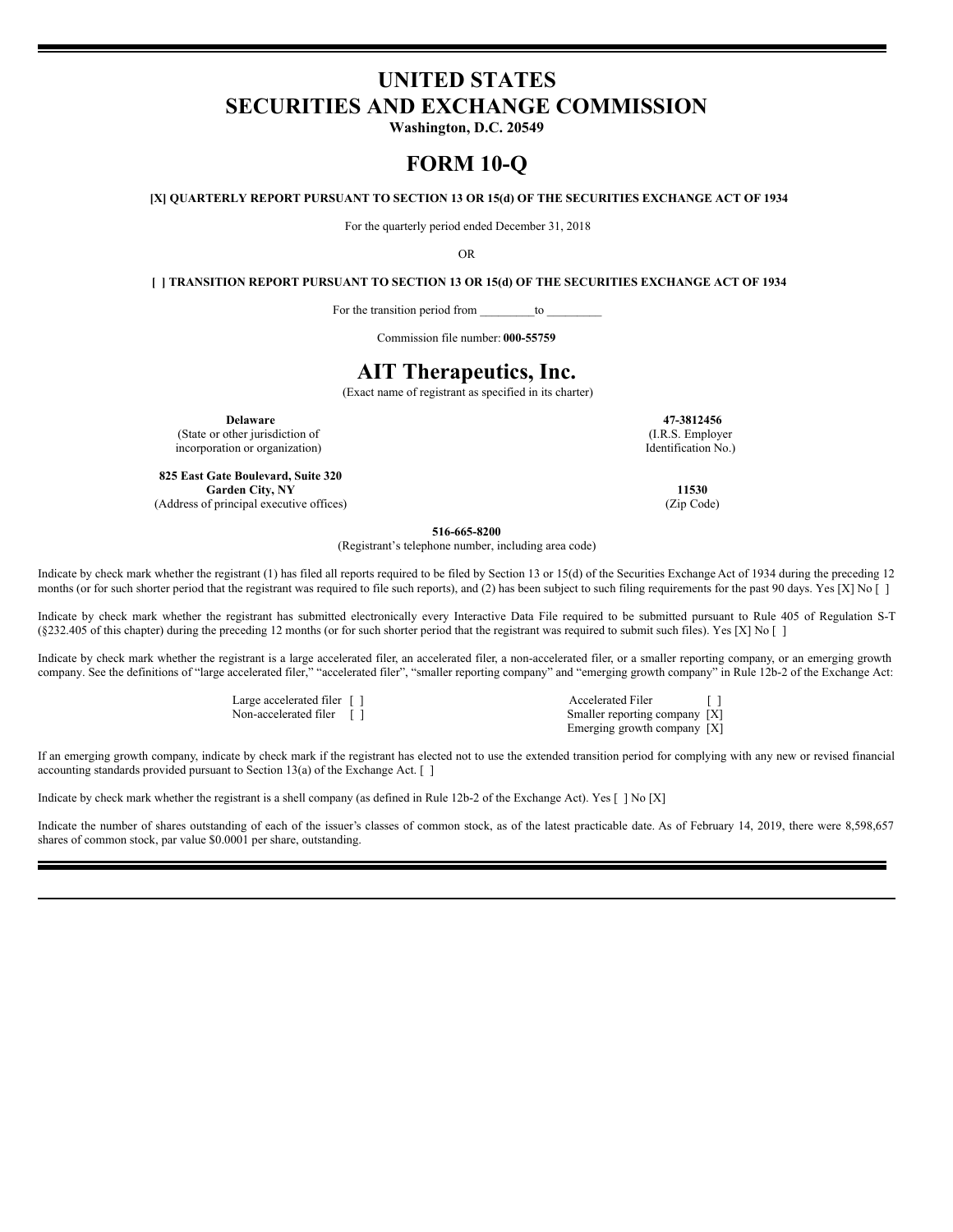#### **AIT THERAPEUTICS, INC. INDEX TO FORM 10-Q FILING FOR THE PERIOD ENDED DECEMBER 31, 2018**

# **Table of Contents**

|                                                                                                | Page |
|------------------------------------------------------------------------------------------------|------|
| PART I FINANCIAL INFORMATION                                                                   | 3    |
| ITEM 1. Condensed Consolidated Financial Statements.                                           | 3    |
| ITEM 2. Management's Discussion and Analysis of Financial Condition and Results of Operations. | 21   |
| ITEM 3. Quantitative and Qualitative Disclosures About Market Risk                             | 26   |
| <b>ITEM 4. Controls and Procedures</b>                                                         | 26   |
| PART II OTHER INFORMATION                                                                      | 27   |
| ITEM 6. Exhibits.                                                                              | 27   |
| <b>SIGNATURES</b>                                                                              | 28   |
| $\bigcap$                                                                                      |      |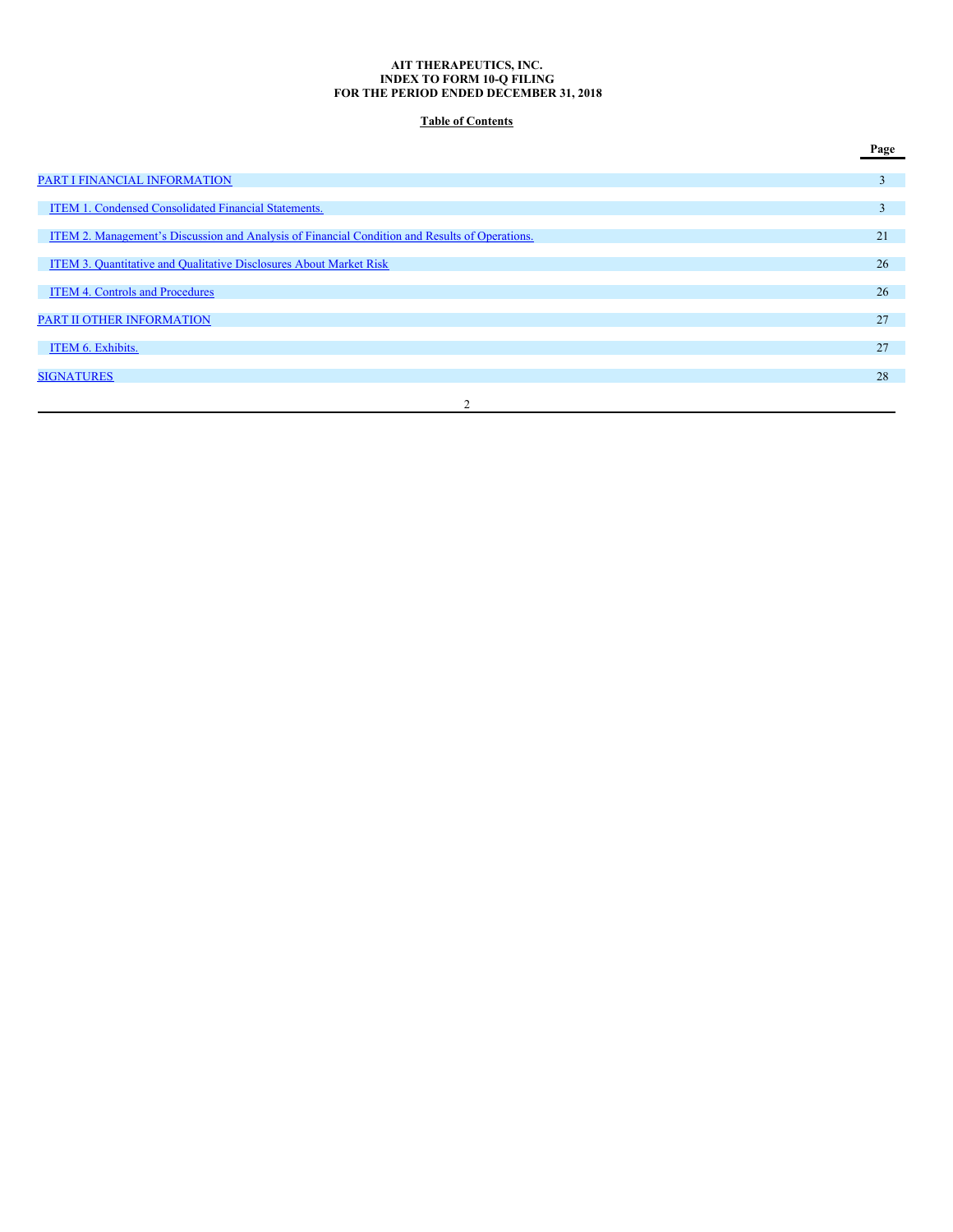# <span id="page-2-0"></span>**PART I FINANCIAL INFORMATION**

<span id="page-2-1"></span>**ITEM 1. Financial Statements.**

# **CONDENSED CONSOLIDATED FINANCIAL STATEMENTS**

# **INDEX**

|                                                                             | Page     |
|-----------------------------------------------------------------------------|----------|
|                                                                             |          |
| <b>Condensed Consolidated Balance Sheets</b>                                |          |
|                                                                             |          |
| <b>Condensed Consolidated Statements of Comprehensive Income (Loss)</b>     |          |
|                                                                             |          |
| <b>Condensed Consolidated Statements of Changes in Shareholders' Equity</b> | 6        |
| <b>Condensed Consolidated Statements of Cash Flows</b>                      |          |
|                                                                             |          |
| <b>Notes to Condensed Consolidated Financial Statements</b>                 | $8 - 20$ |
|                                                                             |          |
|                                                                             |          |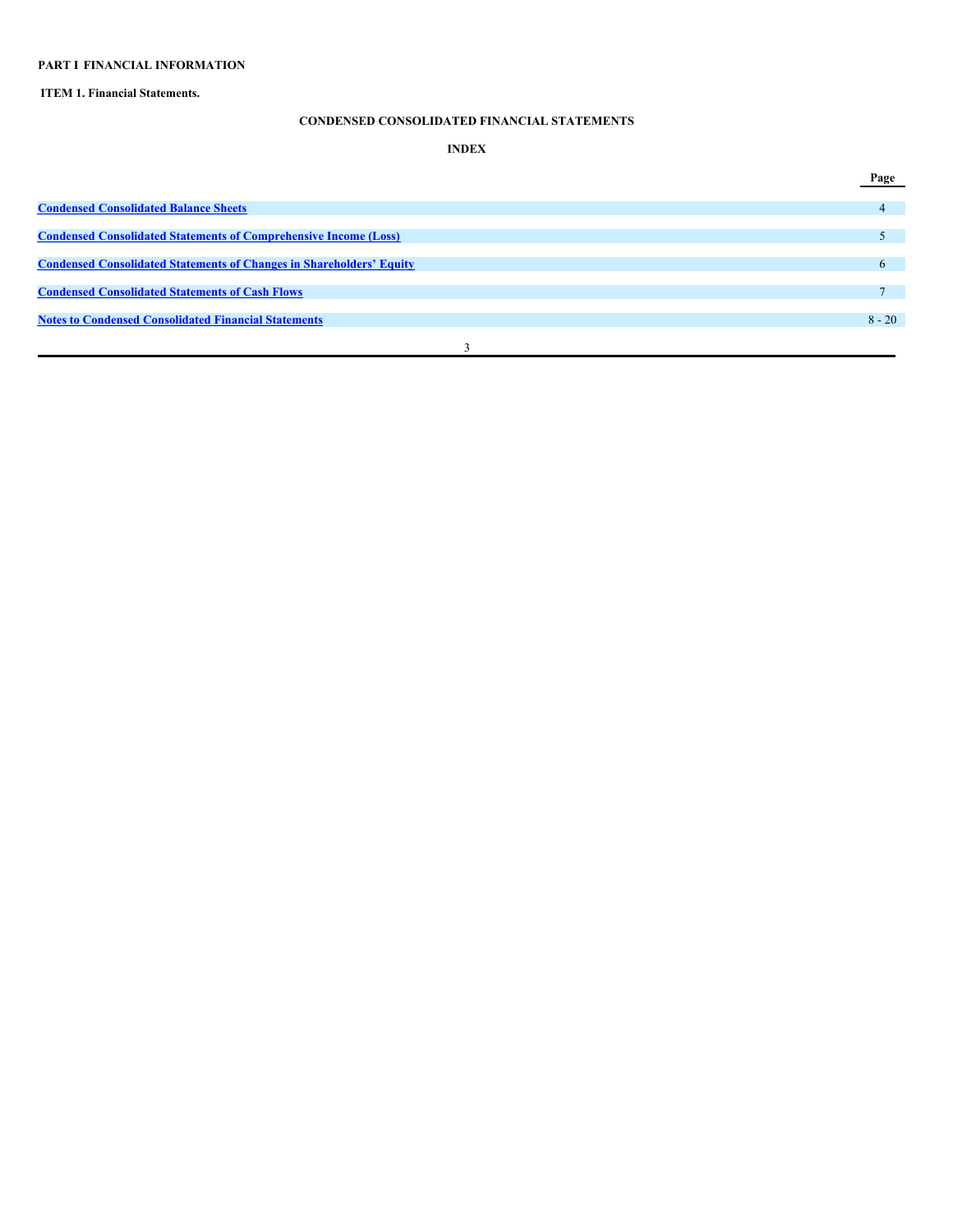# <span id="page-3-0"></span>**AIT THERAPEUTICS, INC. AND SUBSIDIARIES CONDENSED CONSOLIDATED BALANCE SHEETS**

|                                                                                                    | As of<br>December 31, 2018<br><b>Unaudited</b> |              |               | As of<br>March 31, 2018 |
|----------------------------------------------------------------------------------------------------|------------------------------------------------|--------------|---------------|-------------------------|
| <b>ASSETS</b>                                                                                      |                                                |              |               |                         |
| Current assets                                                                                     |                                                |              |               |                         |
| Cash and cash equivalents                                                                          | \$                                             | 479,700      | $\mathsf{\$}$ | 732,542                 |
| Restricted cash                                                                                    |                                                | 15,912       |               | 5,692                   |
| Marketable securities                                                                              |                                                | 2,573,605    |               | 8,304,392               |
| Other current assets and prepaid expenses                                                          |                                                | 85,710       |               | 59,249                  |
| Total current assets                                                                               |                                                | 3,154,927    |               | 9,101,875               |
| Licensing right to use technology                                                                  |                                                | 495,000      |               |                         |
| Property and equipment, net                                                                        |                                                | 259,221      |               | 253,184                 |
| <b>TOTAL ASSETS</b>                                                                                |                                                | 3,909,148    |               | 9,355,059               |
| LIABILITIES AND SHAREHOLDERS' EQUITY                                                               |                                                |              |               |                         |
| <b>Current liabilities</b>                                                                         |                                                |              |               |                         |
| Accounts payables                                                                                  | \$                                             | 833,732      | \$            | 842,039                 |
| Accrued expenses                                                                                   |                                                | 324,599      |               | 1,290,886               |
| Options to be issued to NitricGen                                                                  |                                                | 295,000      |               |                         |
| Total current liabilities                                                                          |                                                | 1,453,331    |               | 2,132,925               |
| Liabilities related to warrants                                                                    |                                                |              |               | 5,677,934               |
| Long-term liabilities                                                                              |                                                | 1,453,331    |               | 7,810,859               |
| Commitments and contingencies                                                                      |                                                |              |               |                         |
|                                                                                                    |                                                |              |               |                         |
| Shareholders' equity                                                                               |                                                |              |               |                         |
| Preferred Stock, \$0.0001 par value per share: 10,000,000 shares authorized, 0 shares issued and   |                                                |              |               |                         |
| outstanding as of December 31, 2018 and March 31, 2018, respectively                               |                                                |              |               |                         |
| Common Stock, \$0.0001 par value per share: 100,000,000 shares authorized, 8,533,657 and 8,397,056 |                                                |              |               |                         |
| shares issued and outstanding as of December 31, 2018 and March 31, 2018, respectively             |                                                | 853          |               | 840                     |
| Treasury stock                                                                                     |                                                | (25,000)     |               | (25,000)                |
| Additional paid-in capital                                                                         |                                                | 40,056,458   |               | 32,141,110              |
| Accumulated deficit                                                                                |                                                | (37,586,650) |               | (30, 569, 764)          |
| Accumulated other comprehensive income (loss)                                                      |                                                | 10,156       |               | (2,986)                 |
| Total shareholders' equity                                                                         |                                                | 2,455,817    |               | 1,544,200               |
| TOTAL LIABILITIES AND SHAREHOLDERS' EQUITY                                                         |                                                | 3,909,148    |               | 9,355,059               |

The accompanying notes are an integral part of these condensed consolidated financial statements.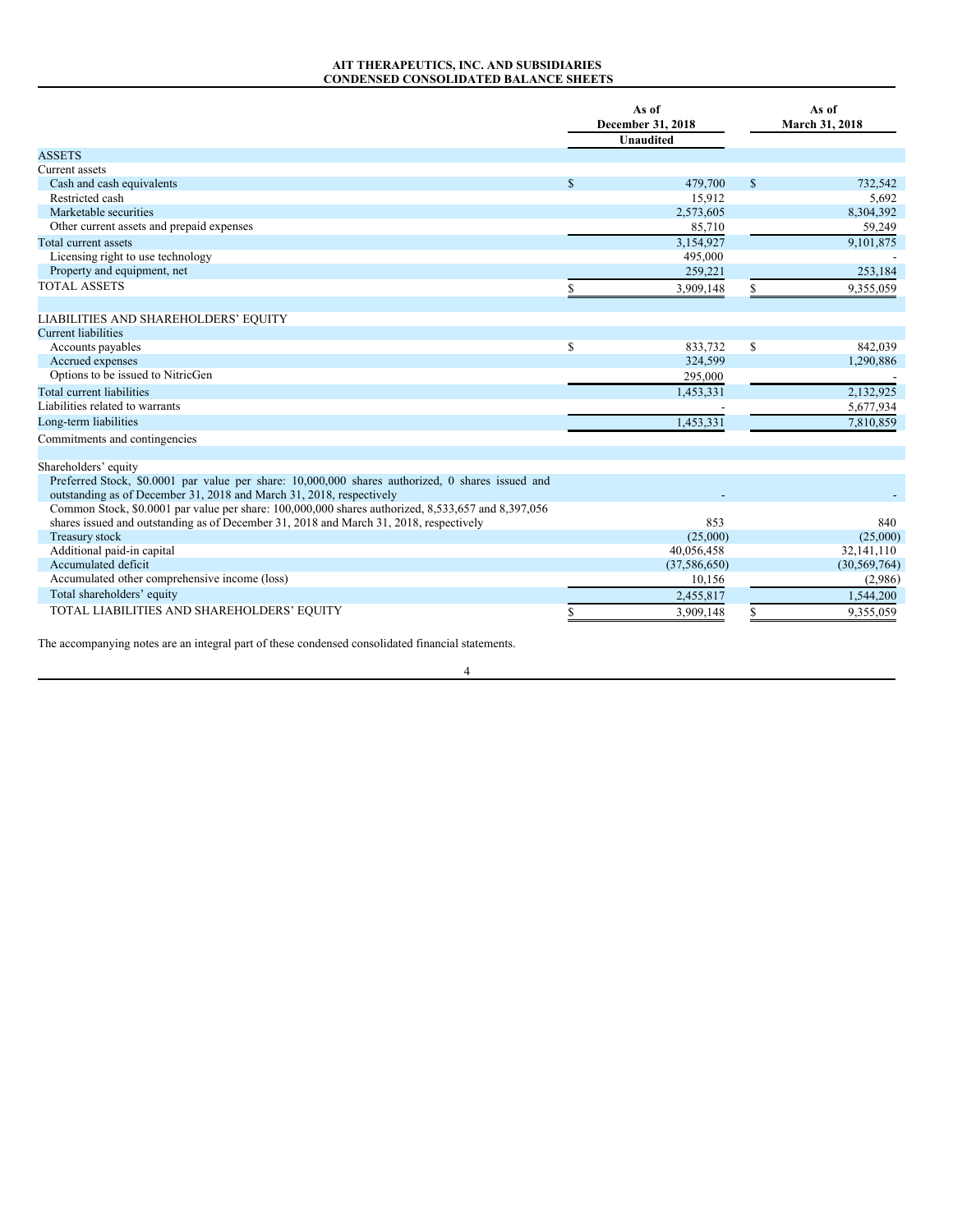# <span id="page-4-0"></span>**AIT THERAPEUTICS, INC. AND SUBSIDIARIES CONDENSED CONSOLIDATED STATEMENTS OF COMPREHENSIVE INCOME (LOSS) (UNAUDITED)**

|                                                                   | For the Three Months Ended December<br>31, |             |    | <b>For the Nine Months Ended December</b><br>31, |                   |    |                |
|-------------------------------------------------------------------|--------------------------------------------|-------------|----|--------------------------------------------------|-------------------|----|----------------|
|                                                                   |                                            | 2018        |    | 2017                                             | 2018              |    | 2017           |
| Operating expenses                                                |                                            |             |    |                                                  |                   |    |                |
| Research and development                                          | <sup>\$</sup>                              | 586,696     | \$ | 1,211,596                                        | \$<br>2,299,267   | \$ | 2,929,678      |
| General and administrative                                        |                                            | 1,817,543   |    | 1,166,435                                        | 4,272,799         |    | 4,578,007      |
| Operating loss                                                    |                                            | (2,404,239) |    | (2,378,031)                                      | (6,572,066)       |    | (7,507,685)    |
| Other income (loss)                                               |                                            |             |    |                                                  |                   |    |                |
| Change in fair value of warrant liabilities                       |                                            | 3,351,232   |    | 647,789                                          |                   |    | (4, 287, 737)  |
| Dividend income                                                   |                                            | 13,737      |    |                                                  | 74,723            |    |                |
| Foreign exchange gain (loss)                                      |                                            | (1,246)     |    | (1,098)                                          | (288)             |    | 28,043         |
| Other expense                                                     |                                            | (1,903)     |    | (2,242)                                          | (2,897)           |    | 3,837          |
| Total other income (loss)                                         |                                            | 3,361,820   |    | 644,449                                          | 71,538            |    | (4,255,857)    |
| Net income (loss)                                                 | S                                          | 957,581     | \$ | (1,733,582)                                      | \$<br>(6,500,528) | \$ | (11, 763, 542) |
| Unrealized gain on marketable securities                          |                                            | 4,365       |    |                                                  | 13,142            |    |                |
| Total comprehensive income (loss)                                 |                                            | 961,946     | \$ | (1,733,582)                                      | \$<br>(6,487,386) | \$ | (11,763,542)   |
| Net income (loss) per share - basic                               |                                            | 0.11        | \$ | (0.28)                                           | \$<br>(0.77)      | S  | (1.92)         |
| Net income (loss) per share – diluted                             |                                            | 0.11        | \$ | (0.28)                                           | \$<br>(0.77)      | \$ | (1.92)         |
| Weighted average number of common shares outstanding - basic      |                                            | 8,530,580   |    | 6,097,254                                        | 8,466,243         |    | 6,127,225      |
| Weighted average number of common shares<br>outstanding - diluted |                                            | 8,554,320   |    | 6,097,254                                        | 8,466,243         |    | 6,127,255      |
|                                                                   |                                            |             |    |                                                  |                   |    |                |

The accompanying notes are an integral part of these condensed consolidated financial statements.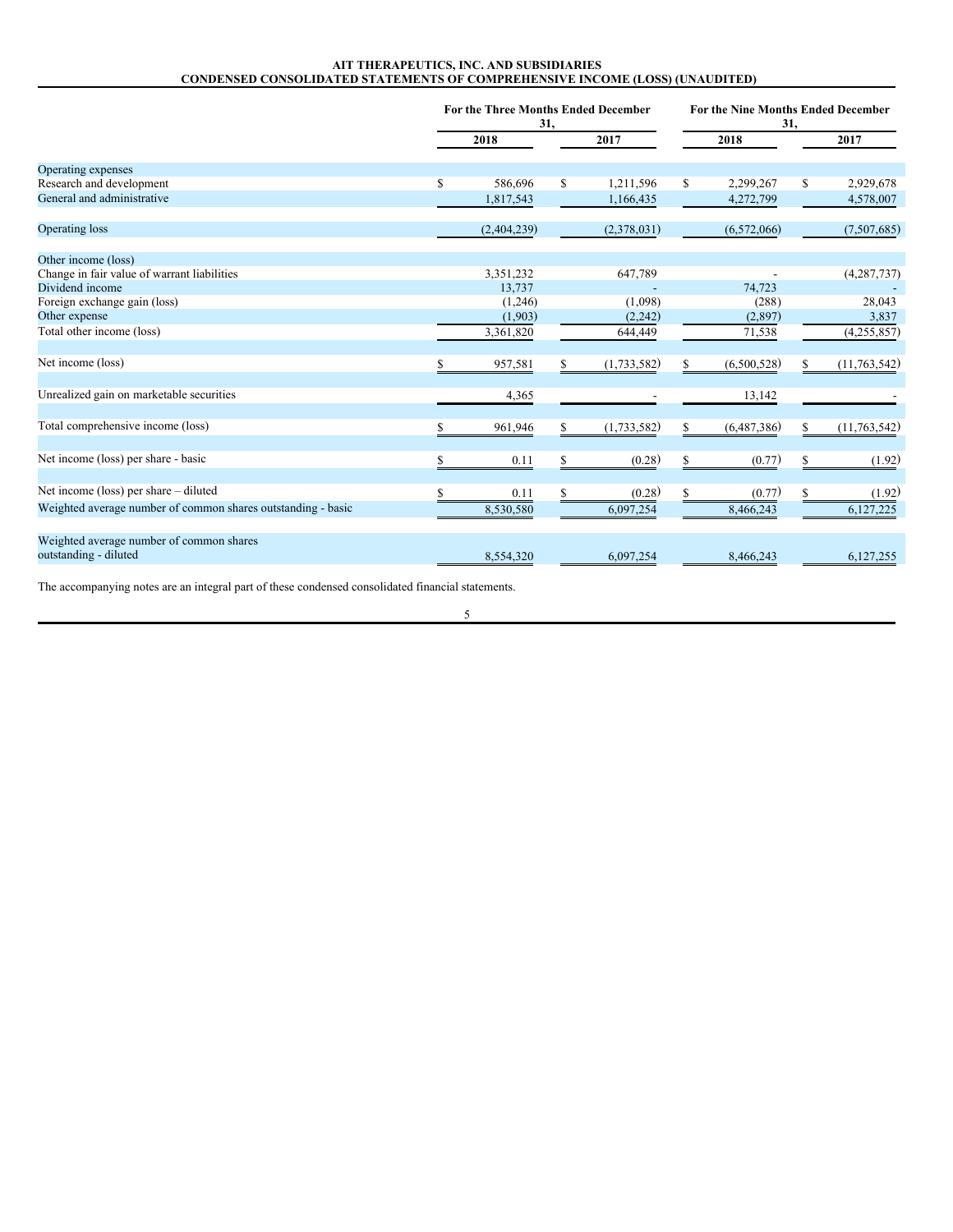#### <span id="page-5-0"></span>**AIT THERAPEUTICS, INC. AND SUBSIDIARIES CONDENSED CONSOLIDATED STATEMENTS OF CHANGES IN SHAREHOLDERS' EQUITY FOR THE NINE MONTHS ENDED DECEMBER 31, 2018 (UNAUDITIED)**

|                                                          |               |                     | <b>Treasury</b>          | <b>Additional</b><br>Paid-in | Accumulated              | Accumulated<br>Other<br>Comprehensive | Total<br>Shareholders' |
|----------------------------------------------------------|---------------|---------------------|--------------------------|------------------------------|--------------------------|---------------------------------------|------------------------|
|                                                          |               | <b>Common Stock</b> |                          |                              |                          |                                       |                        |
|                                                          | <b>Number</b> | Amount              | <b>Stock</b>             | Capital                      | Deficit                  | Income (loss)                         | Equity                 |
| Balance as of April 1, 2018                              | 8,397,056     | 840                 | (25,000)                 | \$32,141,110                 | \$ (30, 569, 764)        | (2,986)                               | 1,544,200              |
| Adjustment due to the adoption of ASU-2017-11 (1)        |               |                     |                          | 6,194,292                    | (516, 358)               |                                       | 5,677,934              |
| Issuance of common stock to Lincoln Park Financial       |               |                     |                          |                              |                          |                                       |                        |
| Corporation pursuant to Stock Purchase Agreement, net of |               |                     |                          |                              |                          |                                       |                        |
| offering costs                                           | 127,000       | 12                  | $\overline{\phantom{0}}$ | 27,158                       | $\overline{\phantom{0}}$ |                                       | 27,170                 |
| Issuance of common stock upon exercise of options        | 9,601         |                     |                          | (1)                          |                          |                                       |                        |
| Stock-based compensation                                 |               |                     |                          | 1,693,899                    |                          | $\overline{\phantom{0}}$              | 1,693,899              |
| Change in unrealized gains available-for-sale marketable |               |                     |                          |                              |                          |                                       |                        |
| securities                                               |               |                     |                          |                              |                          | 13,142                                | 13,142                 |
| Net loss                                                 |               |                     |                          |                              | (6,500,528)              |                                       | (6,500,528)            |
| Balance as of December 31, 2018                          | 8,533,657     | 853                 | (25,000)                 | \$40,056,458                 | \$(37,586,650)           | 10,156                                | 2,455,817              |

(1) The Company elected to adopt Accounting Standards Update 2017-11 retrospective to outstanding financial instruments with down round feature by means of cumulative-effect adjustment to the beginning additional paid-in capital of \$6,194,292 and accumulated deficit of \$(516,358) as of April 1, 2018.

The accompanying notes are an integral part of these condensed consolidated financial statements.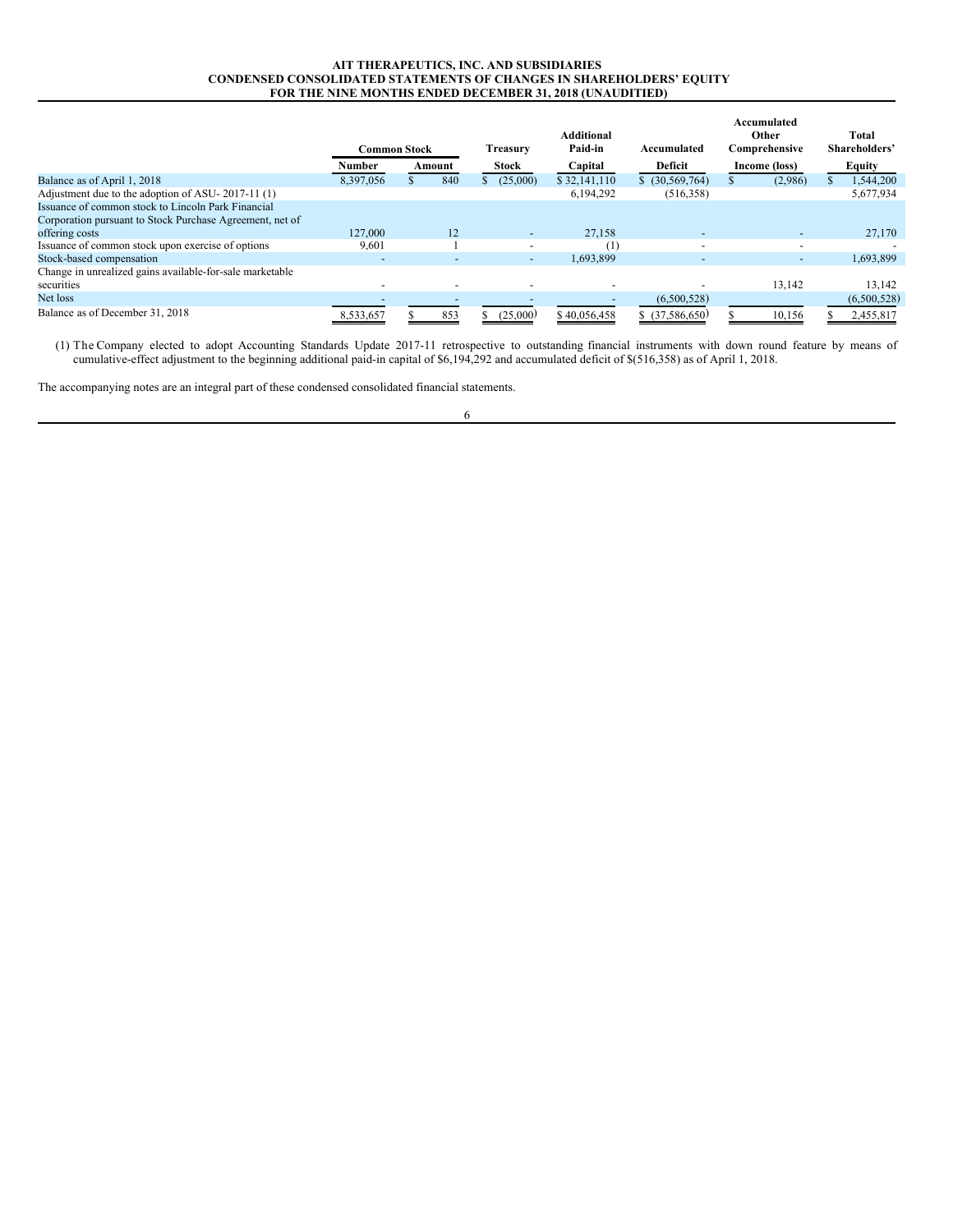# <span id="page-6-0"></span>**AIT THERAPEUTICS, INC. AND ITS SUBSIDIARIES CONDENSED CONSOLIDATED STATEMENTS OF CASH FLOWS (UNAUDITED)**

|                                                                                                   | For the Nine Months Ended<br>December 31. |             |              |              |
|---------------------------------------------------------------------------------------------------|-------------------------------------------|-------------|--------------|--------------|
|                                                                                                   |                                           | 2018        |              | 2017         |
| Cash flows from operating activities                                                              |                                           |             |              |              |
| Net loss                                                                                          | S                                         | (6,500,528) | \$           | (11,763,542) |
| Adjustments to reconcile net loss to net cash used in operating activities                        |                                           |             |              |              |
| Depreciation and amortization                                                                     |                                           | 46,222      |              | 31,932       |
| Stock-based compensation                                                                          |                                           | 1,693,899   |              | 2,508,909    |
| Imputed interest on loans due to former owners                                                    |                                           | 1,466       |              | 2,933        |
| Change in fair value of warrant liabilities                                                       |                                           |             |              | 4,287,737    |
| Unrealized gain on marketable securities                                                          |                                           | 13,142      |              |              |
| Changes in:                                                                                       |                                           |             |              |              |
| Other current assets and prepaid expenses                                                         |                                           | (26, 460)   |              | 67,738       |
| Accounts payable                                                                                  |                                           | (7,770)     |              | 121,504      |
| Accrued expenses                                                                                  |                                           | (968, 286)  |              | (163, 857)   |
| Net cash used in operating activities                                                             |                                           | (5,748,315) |              | (4,906,646)  |
| Cash flows from investing activities                                                              |                                           |             |              |              |
| Licensing right to use technology                                                                 |                                           | (200,000)   |              |              |
| Investment in marketable securities                                                               |                                           |             |              | (603, 857)   |
| Proceeds from redemption of marketable securities                                                 |                                           | 5,730,782   |              |              |
| Purchase of property and equipment                                                                |                                           | (52, 259)   |              | (219, 255)   |
| Net cash provided by (used in) investing activities                                               |                                           | 5,478,523   |              | (823.112)    |
| Cash flows from financing activities                                                              |                                           |             |              |              |
| Issuance of common stock, net of offering cost                                                    |                                           | 27,170      |              |              |
| Payment of loan and interest to former owners                                                     |                                           |             |              | (176, 805)   |
| Payment of line of credit                                                                         |                                           |             |              | (28,000)     |
| Exercise of options                                                                               |                                           |             |              | 1,005        |
| Net cash provided by (used in) financing activities                                               |                                           | 27,170      |              | (203, 800)   |
| Decrease in cash, cash equivalents and restricted cash                                            |                                           | (242, 622)  |              | (5,933,558)  |
| Cash, cash equivalents and restricted cash at beginning of period                                 |                                           | 738,234     |              | 7,140,904    |
| Cash, cash equivalents and restricted cash at end of period                                       |                                           |             |              |              |
|                                                                                                   |                                           | 495,612     |              | 1,207,346    |
| Supplemental disclosure of non-cash investing activities:                                         |                                           |             |              |              |
| Fair market value of options to be issued to NitricGen for the licensing right to use technology  | S                                         | 295,000     | $\mathbb{S}$ |              |
| The accompanying notes are an integral part of these condensed consolidated financial statements. |                                           |             |              |              |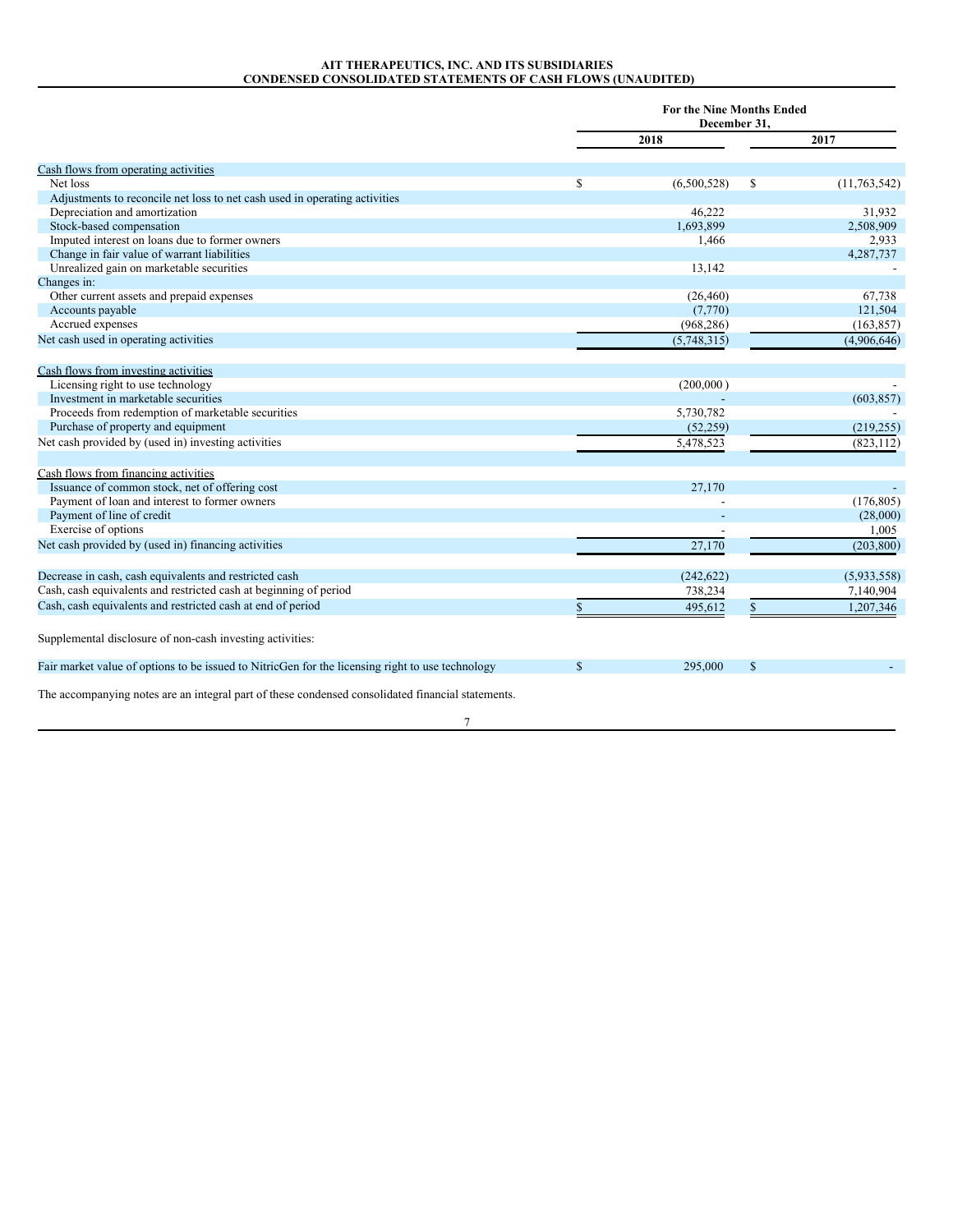# <span id="page-7-0"></span>**NOTE 1 ORGANIZATION AND BUSINESS**

AIT Therapeutics, Inc. ("AITT" or the "Company") was incorporated on April 24, 2015 as KokiCare, Inc. under the laws of the State of Delaware. On January 9, 2017, the name of the Company was changed to AIT Therapeutics, Inc.

Advanced Inhalation Therapies (AIT) Ltd. ("AIT") was incorporated in Israel on May 1, 2011 and commenced its operations in May 2012. On August 29, 2014, AIT established a wholly-owned subsidiary, Advanced Inhalation Therapies (AIT) Inc. ("Inc."), a Delaware corporation. In December 2016, through a merger transaction, AIT became a wholly-owned subsidiary of the Company.

The Company is an emerging medical device company that is developing a Nitric Oxide ("NO") delivery system that generates NO from ambient air.

#### **Prior to Consummation of the Merger**

The Company received a \$320,000 cash purchase price from AIT and used the cash to (i) pay off all the liabilities of the Company as of the closing of the merger, (ii) issue a cash dividend of \$2.50 per share to its stockholders immediately prior to the closing of the merger, and (iii) acquire 90,000 shares of its common stock, par value \$0.0001 per share from the company's prior sole officer and director, for \$25,000.

KokiCare Inc. adopted its amended and restated certificate of incorporation to (i) change its name from KokiCare Inc. to AIT Therapeutics Inc., (ii) increase its capitalization to provide for the issuance of up to 100,000,000 shares of its common stock and up to 10,000,000 shares of Preferred Stock, par value \$0.0001 per share; and (iii) effect a one-for-100 reverse stock split of the common stock. In connection with the closing of the merger, all outstanding ordinary shares, warrants and options of AIT were converted into the rights to receive equivalent shares of AITT's common stock, options and warrants at a ratio of 1:1.

#### **Reverse Merger**

On December 29, 2016, KokiCare Inc. entered into an Agreement and Plan of Merger (as subsequently amended, the "Merger Agreement"), together with Red Maple Ltd., a wholly owned subsidiary of KokiCare Inc., ("Merger Sub"), and AIT. The Merger Agreement provided for (i) the merger of Merger Sub with and into AIT pursuant to the laws of the State of Israel (the "Israeli Merger"), and (ii) the conversion of the ordinary shares and other outstanding securities of AIT into the right to receive shares and other applicable securities of AITT, with AIT surviving as a wholly owned subsidiary of AITT (the "Merger"). The Israeli Merger became effective on December 29, 2016 and the Merger closed on January 13, 2017 (the "Closing").

The Merger was accounted for as a reverse recapitalization which is outside the scope of Accounting Standards Codification "ASC" 805, "Business Combinations". Under reverse capitalization accounting, AIT is considered the acquirer for accounting and financial reporting purposes and acquired the assets and assumed the liabilities of the Company. Assets acquired and liabilities assumed are reported at their historical amounts. Consequently, the consolidated financial statements of the Company reflect the operations of the acquirer for accounting purposes together with a deemed issuance of shares, equivalent to the shares held by the former stockholders of the legal acquirer and a recapitalization of the equity of the accounting acquirer. These condensed consolidated financial statements include the accounts of the Company since the effective date of the reverse capitalization and the accounts of AIT since inception.

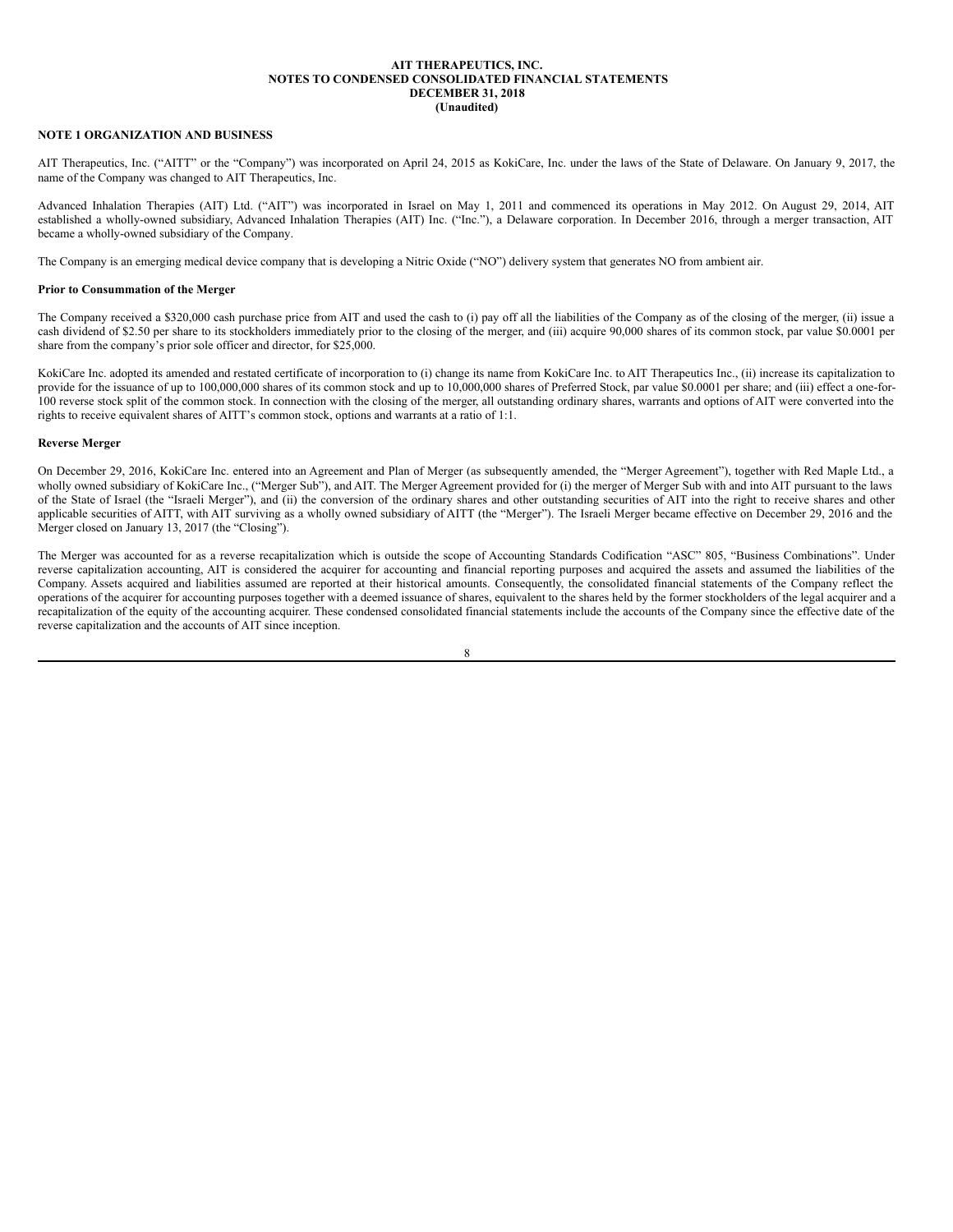# **NOTE 1 ORGANIZATION AND BUSINESS (continued)**

#### **Liquidity**

As shown in the accompanying financial statements, the Company incurred negative operating cash flows of \$5,748,315 for the nine months ended December 31, 2018 and accumulated losses of \$37,586,650 since inception through December 31, 2018. The Company has cash equivalent and marketable securities of \$3,069,217 as of December 31, 2018. The Company estimates that it has enough cash to operate its business through March 31, 2020.

The Company will need to raise additional funds in order to continue our clinical trials. Insufficient funds may cause us to delay, reduce the scope of or eliminate one or more of our development programs. The Company's future capital needs and the adequacy of its available funds will depend on many factors, including the cost of clinical studies and other actions needed to obtain regulatory approval of our medical devices in development. Management plans to raise additional funds through sale of equity or debt securities or through strategic collaboration and/or licensing agreements, to fund operations until the Company is able to generate enough revenues to cover operating costs. Financing may not be available on acceptable terms, or at all, and our failure to raise capital when needed could materially adversely impact our growth plans and our financial condition or results of operations. Additional equity financing, if available, may be dilutive to our shareholders. In addition, the Company may never be able to generate sufficient revenue if any from its potential medical devices. On August 10, 2018, the Company entered into a \$20 million stock purchase agreement and a registration rights agreement with Lincoln Park Capital Fund, LLC ("LPC"), providing for the issuance of up to \$20 million of the Company's common stock over 36 months at the Company's discretion, see Note 5. On January 23, 2019, the Company entered into an agreement for the commercial rights to conditions treated with  $\leq 80$  ppm of nitric oxide in the hospital setting with Circassia Pharmaceuticals plc in the United States and China, see Note 10.

In addition to the normal risks associated with a new business venture, there can be no assurance that the Company's research and development will be successfully completed or that any product will be approved or commercially viable. The Company is subject to risks common to companies in the medical device industry including, but not limited to, dependence on collaborative arrangements, development by the Company or its competitors of new technological innovations, dependence on key personnel, protection of proprietary technology, and compliance with the FDA and other governmental regulations and approval requirements.

### **NOTE 2 SIGNIFICANT ACCOUNTING POLICIES**

#### **Basis of Presentation**

The unaudited condensed consolidated financial statements have been prepared in accordance with generally accepted accounting principles in the United States ("US GAAP") for interim financial information and with the instructions to Form 10-Q. Accordingly, they do not include all of the information and footnotes required to be presented for complete financial statements. The accompanying condensed consolidated financial statements reflect all adjustments (consisting only of normal recurring items) which are, in the opinion of management, necessary for a fair presentation of the results for the interim periods presented. The accompanying condensed consolidated Balance Sheet as of March 31, 2018 has been derived from the audited consolidated financial statements included in our Transitional Report on Form 10-KT for the three months ended March 31, 2018 and for the year then ended December 31, 2017, respectively. The condensed consolidated financial statements and related disclosures have been prepared with the assumption that users of the interim financial information have read or have access to the audited consolidated financial statements and the related notes thereto included in the Transitional Report on Form 10-KT for the three months ended March 31, 2018 and for year ended December 31, 2017, respectively, which was filed with the United States Securities and Exchange Commission, ("SEC"), on June 15, 2018.

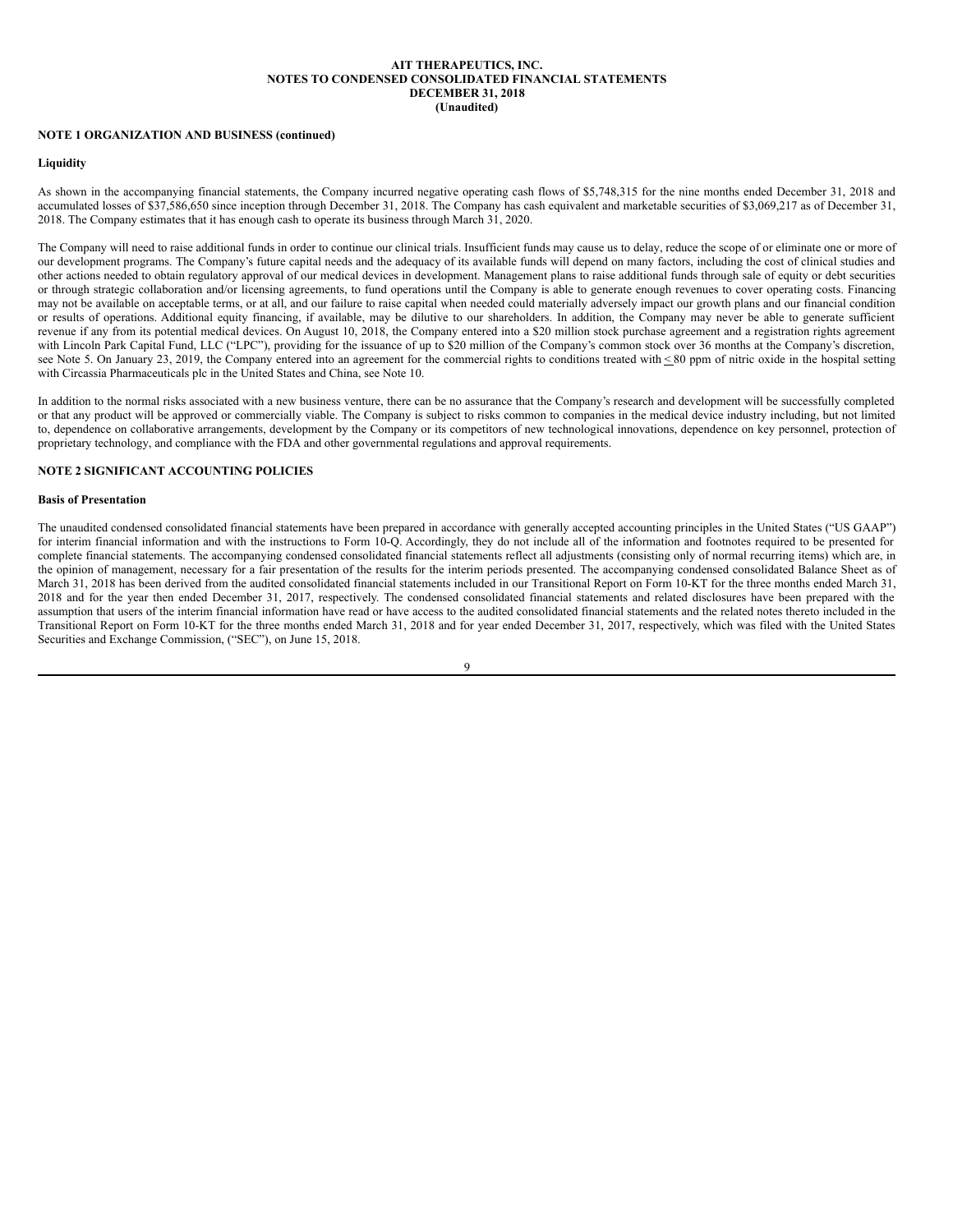# **NOTE 2 SIGNIFICANT ACCOUNTING POLICIES (continued)**

#### **Principles of Consolidation**

These condensed consolidated financial statements include the accounts of the Company since the effective date of the reverse capitalization and the accounts of AIT since inception. All intercompany balances and transactions have been eliminated in the accompanying condensed financial statements.

# **Use of Estimates**

The preparation of financial statements in conformity with U.S. GAAP requires management to make estimates and assumptions that affect the reported amounts of assets and liabilities and disclosure of contingent assets and liabilities at the date of the financial statements and the reported amounts of revenues and expenses for the reporting period. Actual results could differ from those estimates. The Company's significant estimates are warrant liabilities valuation, valuation of option liability, and valuation of deferred taxes.

#### **Cash and Cash Equivalents**

Cash equivalents are short-term highly liquid investments that are readily convertible to cash with original maturities of three months or less at acquisition.

## **Concentration of Credit Risk**

Financial instruments that potentially subject the Company to concentrations of credit risk consist principally of cash, cash equivalents, restricted cash and marketable securities. Cash and cash equivalents are invested in major banks in Israel and U.S. Management believes that the financial institutions that hold the Company's investments are financially sound and, accordingly, minimal credit risk exists with respect to these investments. At times, such amounts may exceed federally insured limits.

The Company has no off-balance-sheet concentration of credit risk such as foreign exchange contracts, option contracts or other foreign hedging arrangements.

#### **Restricted Cash**

Restricted cash accounts are invested in bank deposit. These deposits serve as collateral for the Company's vehicle lease.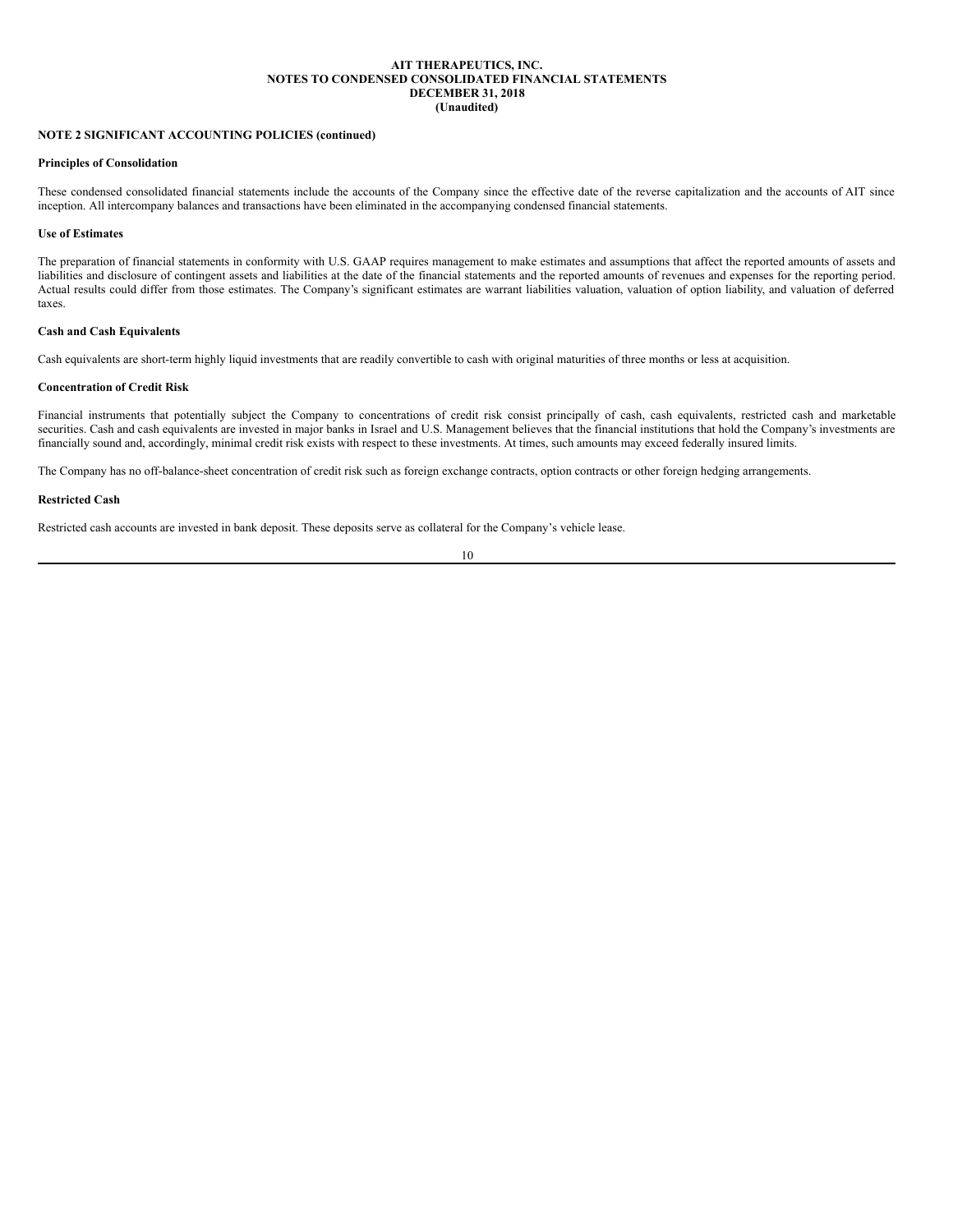# **NOTE 2 SIGNIFICANT ACCOUNTING POLICIES (continued)**

#### **Research and Development**

Research and development expenses are charged to the statement of comprehensive loss as incurred. Research and development expenses include salaries, costs incurred by outside laboratories, manufacturer's, consultants, accredited facilities in connection with clinical trials and preclinical studies and stock based-compensation.

#### **Foreign Exchange Transactions**

AIT's operations are in Israel and AITT's operations are in the United States. The Company's management believes that the U.S. dollar is the currency of the primary economic environment in which the Company operates and expects to continue to operate in the foreseeable future. Thus, the functional and reporting currency of the Company is the U.S. dollar. The Company's transactions and balances denominated in U.S. dollars are presented at their original amounts. Non-dollar transactions and balances have been remeasured to U.S. dollars in accordance with the Accounting Standards Board (ASC) 830, "Foreign Currency Matter".

#### **Stock-Based Compensation**

The Company measures the cost of employee services received in exchange for an award of equity instruments based on the grant-date fair value of the award. That cost is recognized over the period during which an employee is required to provide service in exchange for the award - the requisite service period. The grant-date fair value of employee share options is estimated using the Black-Scholes option pricing model. The risk-free interest rate assumptions were based upon the observed interest rates appropriate for the expected term of the equity instruments. The expected dividend yield was assumed to be zero as the Company has not paid any dividends since its inception and does not anticipate paying dividends in the foreseeable future. The expected volatility was based upon its peer group. The Company routinely reviews its calculation of volatility changes in future volatility, the Company's life cycle, its peer group, and other factors. The Company uses the simplified method for share-based compensation to estimate the expected term for employee option awards for share-based compensation in its option-pricing model. The Company uses the contractual term for non- employee options to estimate the expected term, for share-based compensation in its option-pricing model. Compensation expense for warrants granted to non-employees is determined by the fair value of the consideration received or the fair value of the equity instruments issued, whichever is more reliably measured, and is recognized over the service period. The expense is subsequently adjusted to fair value at the end of each reporting period until such warrants vest, and the fair value of such instruments, as adjusted, is expensed over the related vesting period. Adjustments to fair value at each reporting date may result in income or expense, depending upon the estimate of fair value and the amount of expense recorded prior to the adjustment. The Company reviews its agreements and the future performance obligation with respect to the unvested warrants for its vendors or consultants. When appropriate, the Company will expense the unvested warrants at the time when management deems the service obligation for future services has ceased.

### **Investment in Marketable Securities**

Investments in marketable securities classified available for sale are carried at fair value with the changes in unrealized gains and losses recognized in the Company's results of operations as other comprehensive income (loss) at each measurement date. Realized gains and (loss) from the sale of marketable securities are recognized in the statement of comprehensive loss using the specific identification method on a trade date basis.

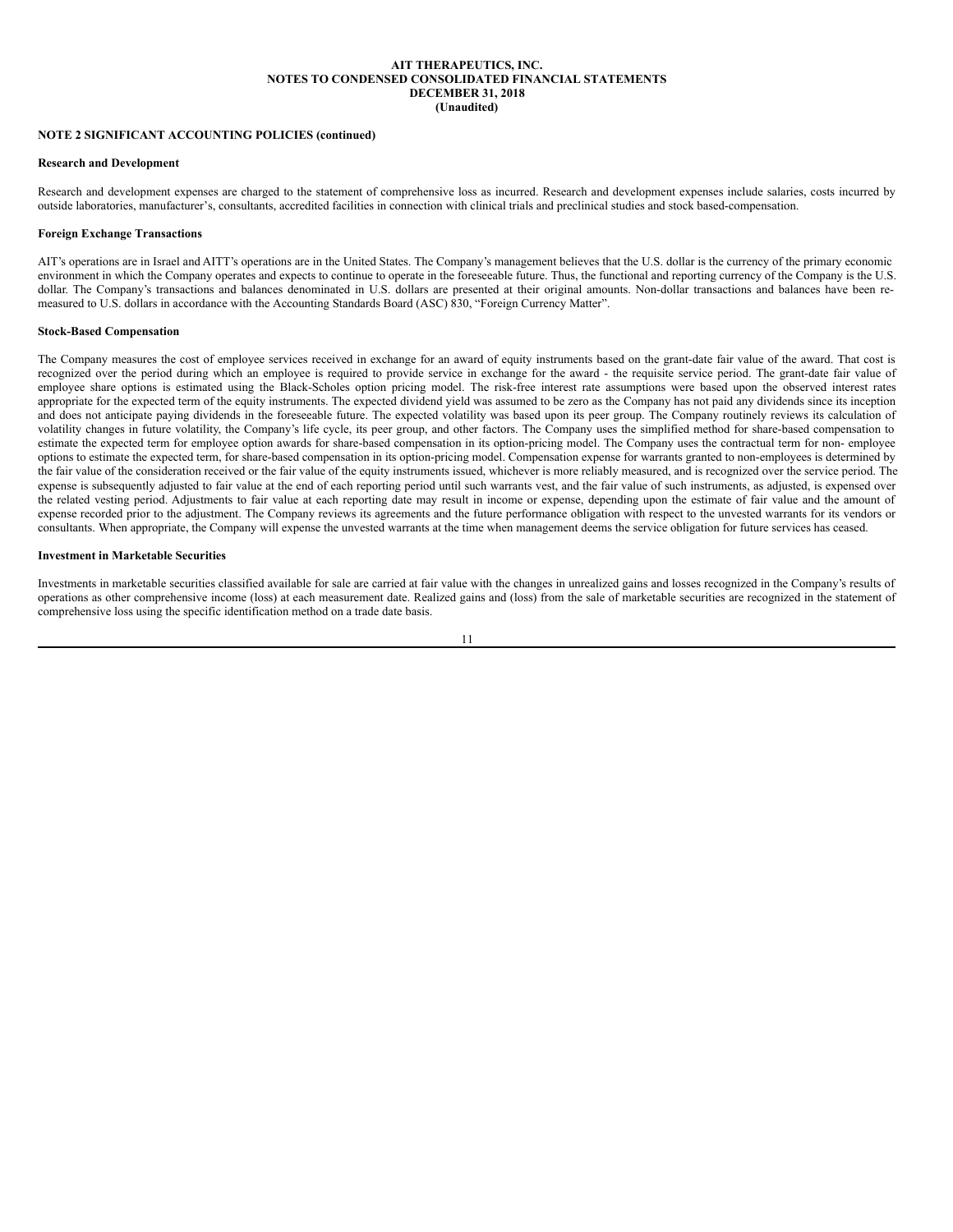# **NOTE 2 SIGNIFICANT ACCOUNTING POLICIES (continued)**

Property and Equipment

Property and equipment are stated at cost less accumulated depreciation and accumulated amortization. Depreciation and amortization is calculated using the straight-line method over the estimated useful life of the assets as follows:

| Computers equipment            | Three years                                                    |
|--------------------------------|----------------------------------------------------------------|
| Furniture and fixtures         | Seven years                                                    |
| Clinical and medical equipment | Fifteen vears                                                  |
| Leasehold improvements         | Shorter of term of lease or estimated useful life of the asset |

#### **Licensing right to use technology**

Licensing right to use technology is an intangible asset resulting from the NitricGen transaction. The intangible asset was valued based upon the fair value of the options owed to NitricGen and the cash paid for this transaction. Intangible assets are considered to have an indefinite life until the completion or abandonment of the associated research and development project.

#### **Income Taxes**

The Company accounts for income taxes using the asset and liability method. Accordingly, deferred tax assets and liabilities are recognized for the future tax consequences attributable to differences between financial statement carrying amounts of existing assets and liabilities and their respective tax bases. Deferred tax assets and liabilities are measured using enacted tax rates expected to apply to taxable income in the years in which those temporary differences are expected to be recovered or settled. The effect on deferred tax assets and liabilities of a change in the tax rate is recognized in income or expense in the period that the change is effective. Tax benefits are recognized when it is probable that the deduction will be sustained. A valuation allowance is established when it is more likely than not that all or a portion of a deferred tax asset will either expire before the Company is able to realize the benefit, or that future deductibility is uncertain. As of December 31, 2018, and March 31, 2018, the Company recorded a valuation allowance to the full extent of our net deferred tax assets since the likelihood of realization of the benefit does not meet the more likely than not threshold. On December 22, 2017, the U.S. government enacted comprehensive tax legislation commonly referred to as the Tax Act. The Tax Act reduces the federal corporate income tax rate from 35% to 21%, effective January 1, 2018, which the Company expects will positively impact its future effective tax rate and after-tax earnings in the United States. The Company recognized a decrease related to its federal deferred tax assets and deferred tax liabilities, before the valuation allowance. Because a change in the valuation allowance completely offsets the change in deferred taxes, there was no impact on the condensed consolidated financial statements related to the rate change.

The Company files a U.S. Federal, various state, and International income tax returns. Uncertain tax positions are reviewed on an ongoing basis and are adjusted in light of changing facts and circumstances. Such adjustment is reflected in the tax provision when appropriate**.** The Company will recognize interest and penalties, if any, related to unrecognized tax benefits in income taxes in the statements of comprehensive loss. The Company has recorded a liability in accrued expenses of \$154,300 for an uncertain tax position as of December 31, 2018 and March 31, 2018, respectively.

# **Net Income (Loss) Per Share**

Basic net income (loss) per share attributable to common stockholders is computed by dividing the net income (loss) attributable to common stockholders by the weighted average number of common shares outstanding for the period. Diluted net income (loss) per share is computed by dividing net income (loss) for the period by the weighted average number of shares of common stock and potentially dilutive common stock outstanding during the period. The dilutive effect of outstanding options, warrants, restricted stock and stock-based compensation awards is reflected in diluted net income (loss) per share by application of the treasury stock method. The calculation of diluted net income (loss) per share excludes all anti-dilutive common shares. For periods in which the Company has reported net losses, diluted net loss per share attributable to common stockholders is the same as basic net loss per share attributable to common stockholders, because dilutive common shares are not assumed to have been issued if their effect is anti-dilutive.

#### **Recently Issued and Adopted Accounting Standards**

In January 2017, the Financial Accounting Standards Board ("FASB") FASB released Accounting Standards Update "ASU" 2017-01, Business Combinations: Clarifying the Definition of a Business, which clarifies the definition of a business with the objective of adding guidance to assist entities with evaluating whether transactions should be accounted for as acquisitions or disposals of assets or businesses. The amendments in this ASU should be applied prospectively and are effective for fiscal years beginning after December 15, 2017, including interim periods within those fiscal years, with early adoption permitted. No disclosures are required at transition. The Company adopted this standard during the third quarter December 31, 2018 and this standard did not have a material impact on our condensed consolidated financial statements.

In May 2017, the FASB issued ASU 2017-09, Compensation—Stock Compensation (Topic 718): Scope of Modification Accounting. This standard provides clarity and reduces both (1) diversity in practice and (2) cost and complexity when applying the guidance in Topic 718, Compensation-Stock Compensation, to a change to the terms or conditions of a share-based payment award. The Company adopted the standard commencing April 1, 2018. The impact of the adoption had no effect to the Company's condensed consolidated financial statements.

In July 2017, the FASB issued ASU 2017-11, Earnings Per Share (Topic 260), Distinguishing Liabilities from Equity (Topic 480) and Derivatives and Hedging (Topic 815): I. Accounting for Certain Financial Instruments with Down Round Features. II. Replacement of the Indefinite Deferral for Mandatorily Redeemable Financial Instruments of Certain Nonpublic Entities and Certain Mandatorily Redeemable Noncontrolling Interests with a Scope Exception. This ASU affects all entities that issue financial instruments (for example, warrants or convertible instruments) that include down round features. Part I of this ASU relates to the recognition, measurement, and earnings per share of certain freestanding equity-classified financial instruments that include down round features affect entities that present earnings per share in accordance with the guidance in Topic 260, Earnings Per Share, while in Part II does not have an accounting effect. The Company elected to adopt Accounting Standards Update 2017-11during the third quarter of 2018, retrospective to outstanding financial instruments with down round feature by means of cumulative-effect adjustment by increasing beginning additional paid-in capital by \$6,194,292 and decreasing accumulated deficit by \$516,358 as of April 1, 2018.

In November 2016, the FASB issued ASU No. 2016-18, Statement of Cash Flows (Topic 230): Restricted Cash (ASU 2016-18), which requires companies to include amounts generally described as restricted cash and restricted cash equivalents in cash and cash equivalents when reconciling beginning-of-period and end-of-period total amounts shown on the statement of cash flows. The Company adopted the standard commencing January 1, 2018. The impact of the adoption was immaterial to the Company's condensed consolidated financial statements.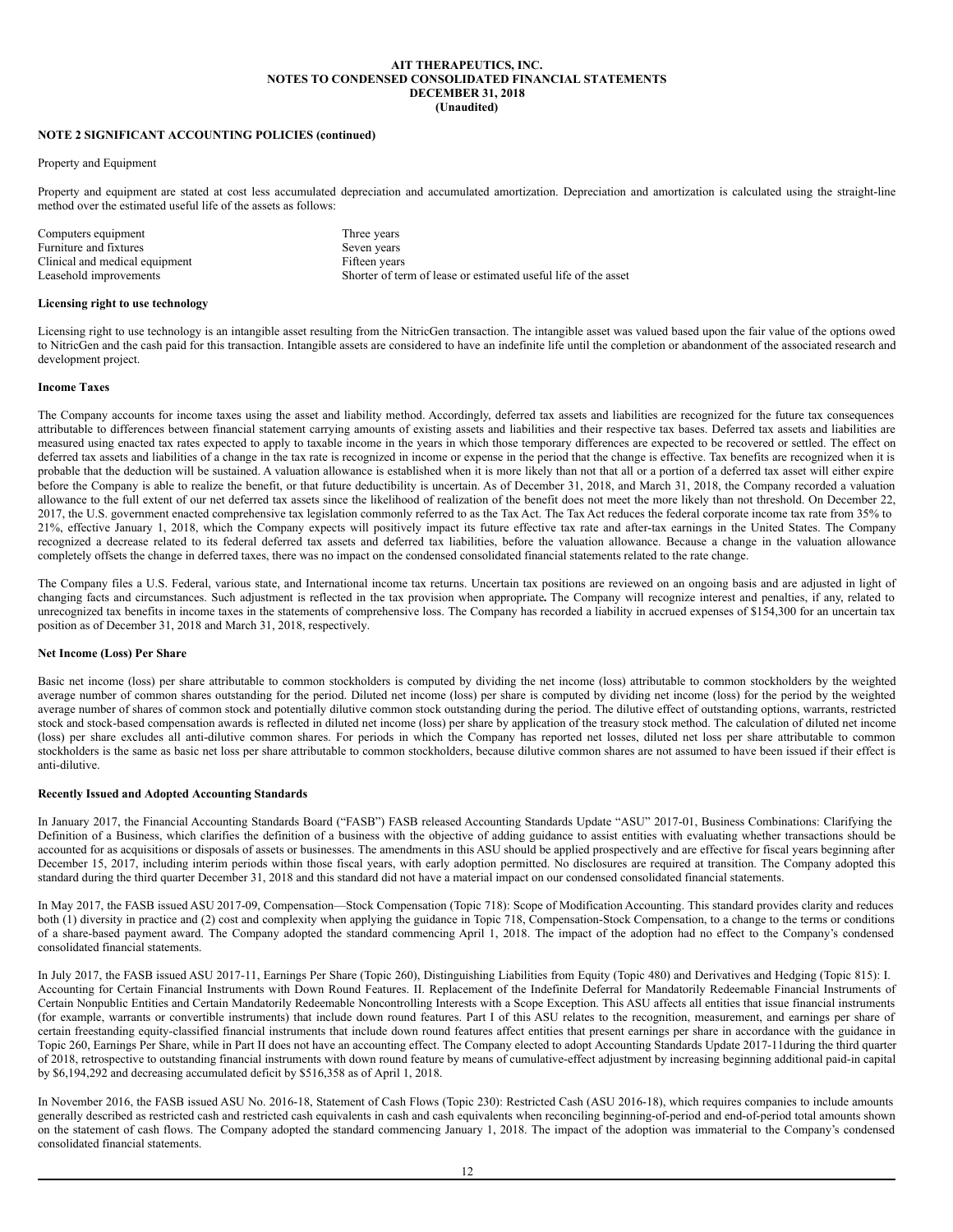# **NOTE 2 SIGNIFICANT ACCOUNTING POLICIES (continued)**

# **Recently Issued and not Adopted Accounting Standards**

In February 2016, the FASB issued ASU No. 2016-02, Leases (Topic 842) (ASU 2016-02), which generally requires companies to recognize operating and financing lease liabilities and corresponding right-of-use assets on the balance sheet. This update is effective for annual periods beginning after December 15, 2018, and interim periods within those annual periods. The Company is evaluating the effect that this guidance will have on the Company's condensed consolidated financial statements and related disclosures.

In June 2018, the FASB issued ASU No. 2018-07, *Stock-based Compensation: Improvements to Nonemployee Share-based Payment Accounting*, which amends the existing accounting standards for share-based payments to nonemployees. This ASU aligns much of the guidance on measuring and classifying nonemployee awards with that of awards to employees. Under the new guidance, the measurement of nonemployee equity awards is fixed on the grant date. This ASU becomes effective for fiscal years beginning after December 15, 2018 and early adoption is permitted but no earlier than an entity's adoption date of Topic 606. Entities will apply the ASU by recognizing a cumulative-effect adjustment to retained earnings as of the beginning of the annual period of adoption. The Company is evaluating of evaluating the impact of this accounting standard update on the Company's condensed consolidated financial statements.

In August 2018, the SEC adopted the final rule under SEC Release No. 33-10532, "Disclosure Update and Simplification," amending certain disclosure requirements that were redundant, duplicative, overlapping, outdated or superseded. In addition, the amendments expanded the disclosure requirements on the analysis of stockholders' equity for interim financial statements. Under the amendments, an analysis of changes in each caption of stockholders' equity presented in the balance sheet must be provided in a note or separate statement. The analysis should present a reconciliation of the beginning balance to the ending balance of each period for which a statement of comprehensive income is required to be filed. This final rule is effective on November 5, 2018. The Company is evaluating the impact of this guidance on its condensed financial statements. The Company anticipates its first presentation of changes in stockholders' equity will be included in its Form 10-Q for the quarter ended June 30, 2019.

In August 2018, the FASB issued Accounting Standards Update ("ASU") 2018-13, "Fair Value Measurement (Topic 820): Disclosure Framework-Changes to the Disclosure *Requirements for Fair Value Measurement*", which adds disclosure requirements to Topic 820 for the range and weighted average of significant unobservable inputs used to develop Level 3 fair value measurements. The guidance is effective for the Company's interim and annual reporting periods beginning with the Company's fiscal year ended March 31, 2021, and early adoption is permitted. The Company is evaluating the impact of this accounting standard update on the Company's condensed consolidated financial statements.

#### **NOTE 3 FAIR VALUE MEASUREMENT**

The Company's financial instruments primarily include cash, cash equivalents, restricted cash, marketable securities and accounts payable. Due to the short-term nature of cash, cash equivalent, restricted cash, marketable securities and accounts payable, the carrying amounts of these assets and liabilities approximate their fair value. Fair value is defined as the price that would be received to sell an asset or paid to transfer a liability (an exit price) in an orderly transaction between market participants at the reporting date. The accounting guidance establishes a three-tiered hierarchy, which prioritizes the inputs used in the valuation methodologies in measuring fair value. A fair value hierarchy has been established for valuation inputs that gives the highest priority to quoted prices in active markets for identical assets or liabilities and the lowest priority to unobservable inputs. The fair value hierarchy is as follows:

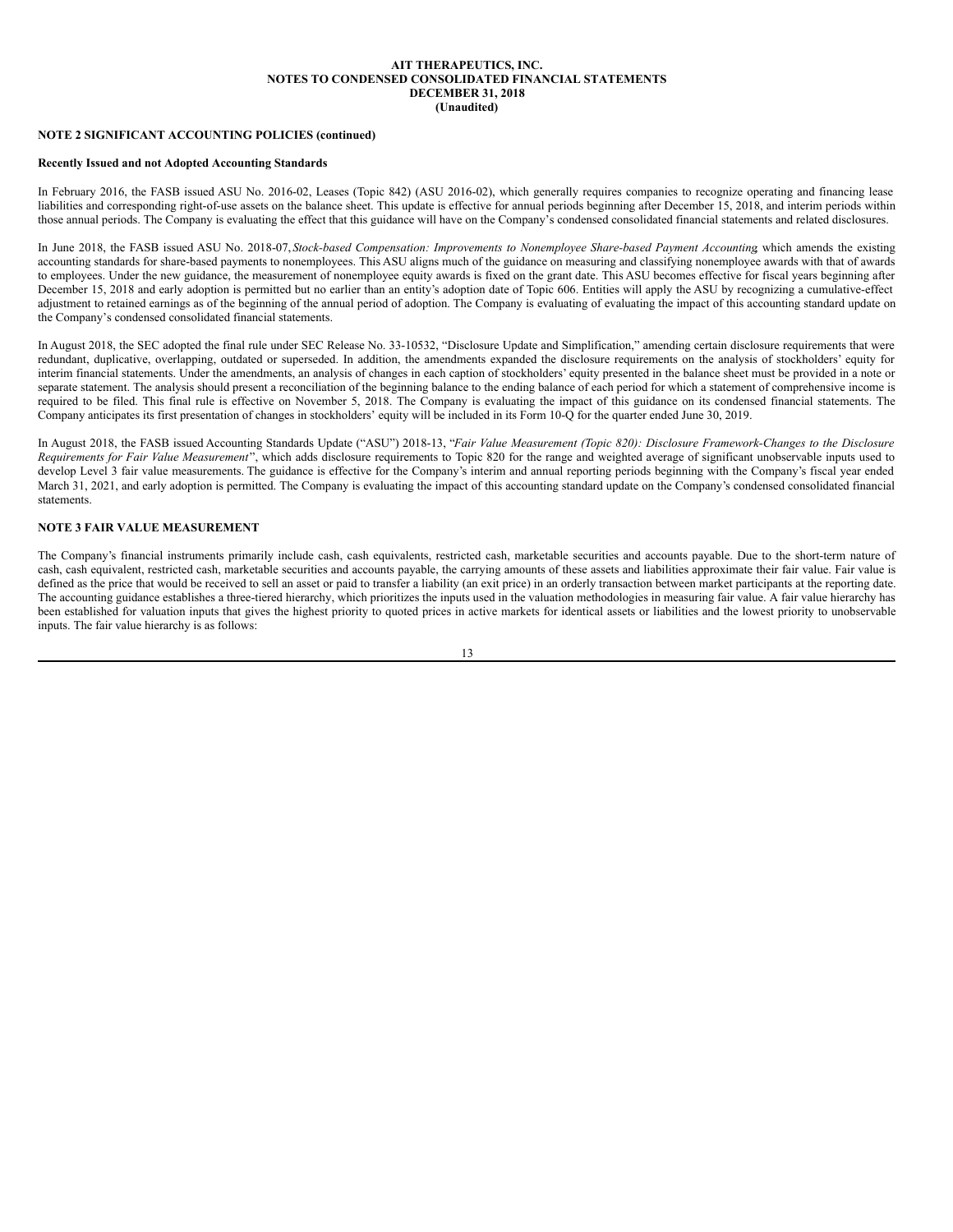# **NOTE 3 FAIR VALUE MEASUREMENT (continued)**

- Level 1 quoted prices in active markets for identical assets or liabilities;
- Level 2 inputs other than Level 1 that are observable, either directly or indirectly, such as quoted prices in active markets for similar assets or liabilities, quoted prices for identical or similar assets or liabilities in markets that are not active, or other inputs that are observable or can be corroborated by observable market data for substantially the full term of the assets or liabilities; or
- Level 3 unobservable inputs that are supported by little or no market activity and that are significant to the fair value of the assets or liabilities.

The Company accounted for the warrants issued to accredited shareholders included, among others, down round protective provisions as a non-current liability according to provisions of ASC 815. The Company had measured the warrants at fair value in each reporting period until they are exercised or expired, with changes in the fair value being recognized in the Company's statement of comprehensive loss. Under ASC 820, the warrants and option liability are classified as Level 3 and cash, cash equivalents, restricted cash and marketable securities invested in mutual funds are classified as Level 1. There has been no transfer between any levels during the period. During the third quarter of 2018, the Company adopted ASU 2017-11 retrospectively to outstanding financial instruments with a down round feature by means of cumulative-effect adjustment. The balance as of April 1, 2018 for additional paid-in capital was increased by \$6,194,292 and accumulated deficit was decreased by \$516,358.

|                                   |              | As of March 31, 2018     |              |                         |                                |               |                |                         |  |
|-----------------------------------|--------------|--------------------------|--------------|-------------------------|--------------------------------|---------------|----------------|-------------------------|--|
|                                   |              | Level 1                  | Level 2      |                         |                                | Level 3       |                | <b>Total</b>            |  |
| <b>Assets</b>                     |              |                          |              |                         |                                |               |                |                         |  |
| Cash and cash equivalents         | $\mathbb{S}$ | 732,542                  | $\mathbb{S}$ | $\blacksquare$          | \$                             |               | \$             | 732,542                 |  |
| Restricted cash                   |              | 5,692                    |              |                         |                                |               |                | 5,692                   |  |
| Marketable securities -           |              |                          |              |                         |                                |               |                |                         |  |
| Mutual funds                      |              | 8,304,392                |              |                         |                                |               |                | 8,304,392               |  |
|                                   |              | 9,042,626                | \$           |                         | S                              |               | \$             | 9,042,626               |  |
|                                   |              |                          |              |                         | As of March 31, 2018           |               |                |                         |  |
|                                   |              | Level 1                  |              | Level 2                 |                                | Level 3       |                | <b>Total</b>            |  |
| <b>Liabilities</b>                |              |                          |              |                         |                                |               |                |                         |  |
| Liabilities related to warrants   | S            | $\overline{\phantom{a}}$ | S            |                         | $\mathbb{S}$<br>$\overline{a}$ | 5,677,934     | \$             | 5,677,934               |  |
|                                   |              | As of December 31, 2018  |              |                         |                                |               |                |                         |  |
|                                   |              | Level 1                  | Level 2      |                         |                                | Level 3       |                | <b>Total</b>            |  |
| <b>Assets</b>                     |              |                          |              |                         |                                |               |                |                         |  |
| Cash and cash equivalents         | $\mathbb{S}$ | 479,700                  | \$           | $\blacksquare$          | S                              |               | \$             | 479,700                 |  |
| Restricted cash                   |              | 15,912                   |              |                         |                                |               |                | 15,912                  |  |
| Marketable securities -           |              |                          |              |                         |                                |               |                |                         |  |
| Mutual funds                      |              | 2,573,605                |              |                         |                                |               |                | 2,573,605               |  |
|                                   | S.           | 3,069,217                | \$           |                         |                                |               | S              | 3,069,217               |  |
|                                   |              |                          |              | As of December 31, 2018 |                                |               |                |                         |  |
|                                   |              | Level 1                  |              | Level 2                 |                                | Level 3       |                | <b>Total</b>            |  |
| <b>Liabilities</b>                |              |                          |              |                         |                                |               |                |                         |  |
| Liabilities related to warrants   | $\mathbf S$  |                          | \$           |                         | $\overline{a}$                 | \$            | $\blacksquare$ | $\mathbb{S}$            |  |
| Options to be issued to NitricGen |              |                          |              |                         |                                | 295,000       |                | 295,000                 |  |
|                                   | $\$$         |                          | \$           |                         | $\overline{\phantom{a}}$       | \$<br>295,000 |                | 295,000<br>$\mathbb{S}$ |  |

The following is a summary of the warrant and option liabilities from March 31, 2018 to December 31, 2018.

| Balance, March 31, 2018                                         | 5.677.934   |
|-----------------------------------------------------------------|-------------|
| Fair market value of options to be issued to NitricGen          | 295,000     |
| Reclassification of warrant liabilities to stockholders' equity |             |
| upon adoption of ASU-2017-11                                    | (5,677,934) |
| Balance, December 31, 2018                                      | 295,000     |

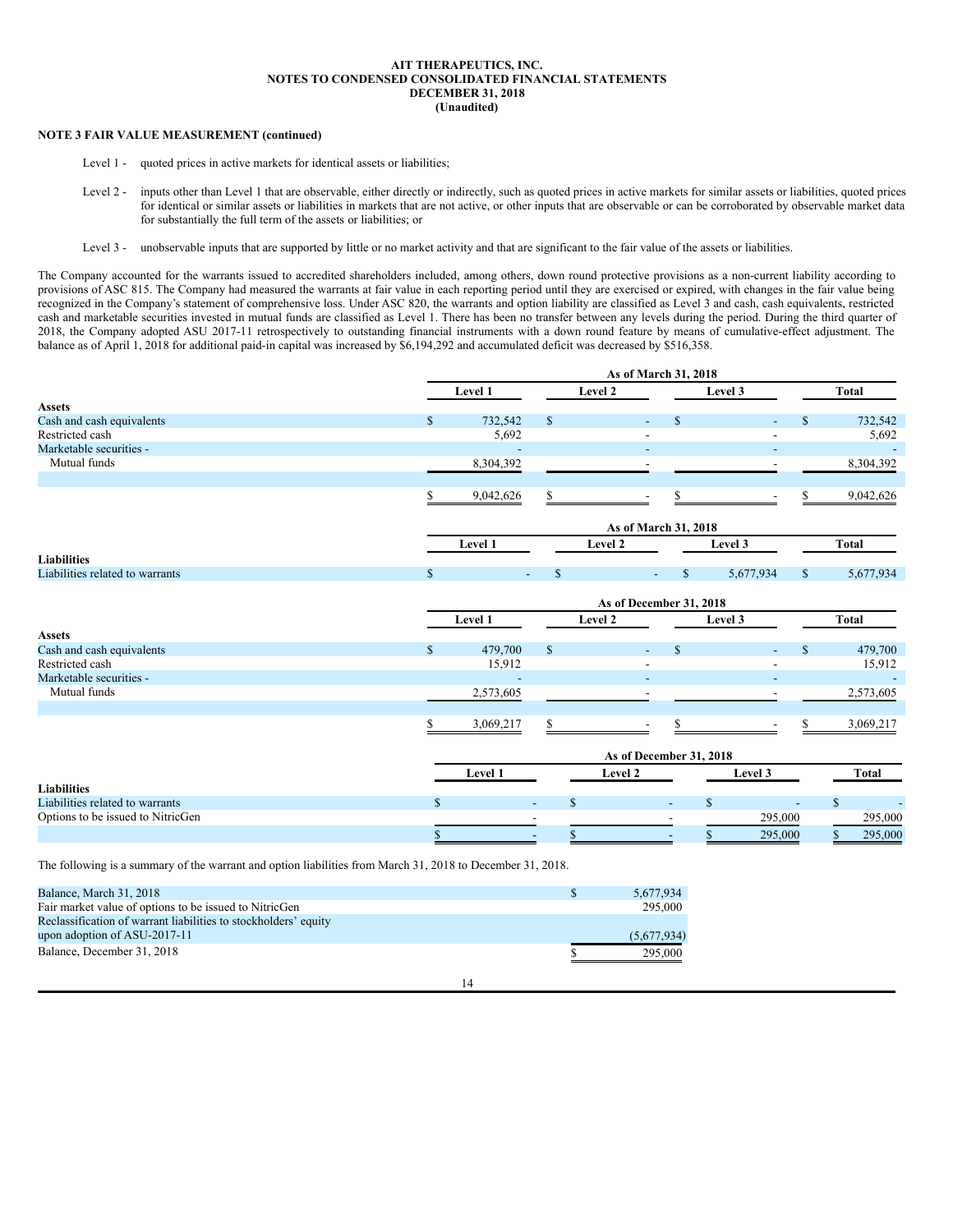# **NOTE 4 PROPERTY AND EQUIPMENT**

Property and equipment consist of the following as of December 31, 2018 and March 31, 2018, respectively:

|                                           | As of<br>December 31, 2018 | As of<br>March 31, 2018 |           |  |
|-------------------------------------------|----------------------------|-------------------------|-----------|--|
| Clinical and medical equipment            | 357,795                    | <sup>S</sup>            | 357,795   |  |
| Computer equipment                        | 40,283                     |                         | 28,727    |  |
| Furniture and fixtures                    | 39,747                     |                         | 1,889     |  |
| Leasehold improvements                    | 5,336                      |                         | 2,491     |  |
|                                           | 443,161                    |                         | 390,902   |  |
| Accumulated depreciation and amortization | (183,940)                  |                         | (137,718) |  |
|                                           | 259,221                    |                         | 253.184   |  |

Depreciation and amortization expense for the three months ended December 31, 2018 and 2017 was \$15,638 and \$14,487, respectively. Depreciation and amortization expense for the nine months ended December 31, 2018 and 2017 was \$46,222 and \$31,932, respectively.

# **NOTE 5 SHAREHOLDER'S EQUITY**

On February 16, 2018, the Company entered into a Securities Purchase Agreement with several accredited shareholders. The Company issued warrants to purchase 4,599,604 shares of its common stock, par value \$0.0001 per share at a purchase price of \$0.01 per underlying warrant share. The warrants are comprised of an aggregate of (i) 2,299,802 Tranche A Warrants to purchase shares of common stock at an exercise price of \$4.25 per share exercisable within three days from the issue date of the Tranche A Warrants and (ii) an equal amount of Tranche B Warrants to purchase shares of common stock at an exercise price of \$4.25 per share for the Tranche B Warrant, exercisable within three years from the issue date of the warrants. In connection with the February 2018 stock offering, the Company's Board of Directors approved the issuance of warrants to purchase common stock with an exercise price of \$4.25 per share. Immediately following the closing, all the shareholders in this offering exercised the full amount of their Tranche A Warrants resulting in net proceeds of \$8,734,320.

In February 2018, the Board of Directors repriced outstanding options to purchase common stock issued in 2017 to \$4.25 per share. The Company accounted for the change in option exercise price as a modification pursuant to ASC 718. Accordingly, additional stock-based compensation of \$59,507 was recorded over the remaining vesting period based upon the incremental fair value of the modified award and the fair value of the original award on the modification date.

On August 10, 2018, the Company entered into a \$20 million Stock Purchase Agreement (commonly known as At The Market Offering, or ATM) with LPC. Pursuant to the terms of the Stock Purchase Agreement, the Company may sell and issue LPC and LPC is obligated to purchase up to \$20 million in value of shares of common stock from time to time over three years. The Company also entered into a registration rights agreement with LPC whereby the Company agreed to file a registration statement with the SEC and the shares of the Company's common stock that may be issued to LPC under the terms of the Stock Purchase Agreement. The Company may direct LPC, at its sole discretion, and subject to certain conditions, to purchase up to 10,000 shares of common stock on any business day, provided that at least one business day has passed since the most recent purchase. The amount of a purchase may be increased under certain circumstances provided, however that LPC cannot make any single purchase that exceeds \$750,000. The purchase price of shares of common stock related to the future funding will be based on the then prevailing market prices of such shares at the time of sales as described in the Stock Purchase Agreement. The Company filed a registration statement with the SEC and it was accepted on October 12, 2018.

From the execution of the Stock Purchase Agreement on August 10, 2018 to December 31, 2018, the Company issued and sold to LPC 127,000 shares of common stock at an average price of \$4.51 per shares for net proceeds of \$27,170 and incurred offering costs of \$545,000 that was charged to additional paid in capital. On January 17, 2019 through January 23, 2019, the Company issued and sold to LPC 65,000 shares of common stock for proceeds of \$279,265 at an average price of \$4.30 per share. There is \$19,148,565 remaining on the Stock Purchase Agreement.

### **Issuance of Restricted Shares**

In January 2017, the Company issued 492,624 restricted shares to a director of the Company which 246,312 vested in July 2017. The unvested 246,312 restricted shares were cancelled in June 2017 and the Company recorded stock-based compensation expenses related to these restricted shares for the nine months ended December 31, 2018 and 2017 of \$0 and \$2,063,791. There was no stock-based compensation expense for the three months ended December 31, 2018 and 2017, respectively.

# **Stock Option Plan**

The Company has an amended and restated Incentive Option Plan (the "2013 Plan"), that grants options, restricted stock units and restricted shares to officers, directors, employees, and non-employees for shares of the Company's stock. The options vesting terms are generally between two to four years and expire up to ten years after the grant date. Certain options will be accelerated upon fulfillment of certain conditions. On August 2, 2018, the Board of Directors authorized the increase of an additional 1,033,324 shares to a total of 1,500,000 shares for issuance under the 2013 Plan. On December 26, 2018, the Board of Directors authorized the increase of an additional 600,000 shares to a total of 2,100,000 shares for issuance under the 2013 Plan. As of December 31, 2018, 188,527 options are available for future grants.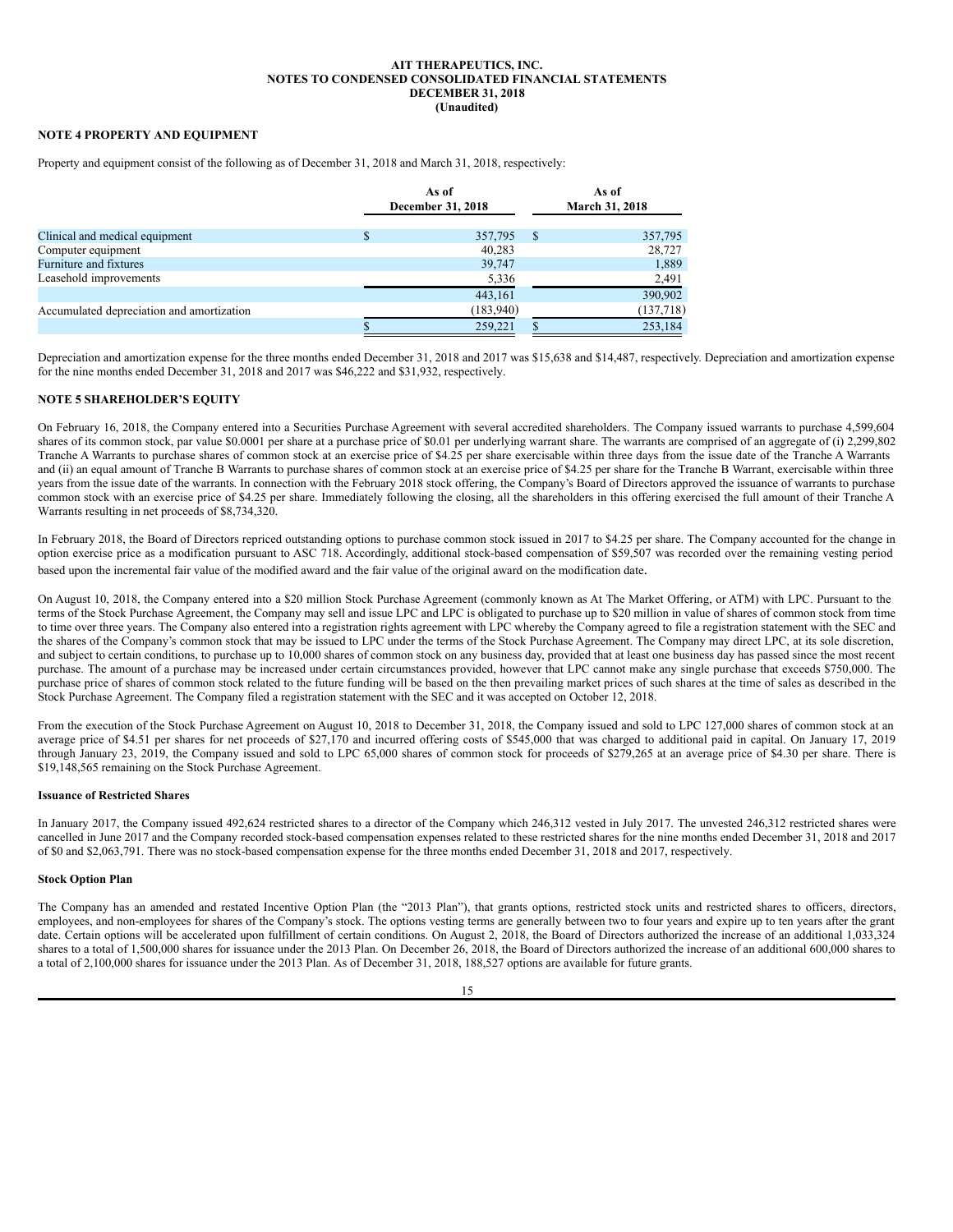# **NOTE 5 SHAREHOLDERS' EQUITY (continued)**

A summary of the Company's options for the nine months ended December 31, 2018 is as follows:

|                                             | <b>Number Of Options</b> | Weighted<br>Average<br><b>Exercise price</b> | Weighted<br>Average<br>Remaining<br>Contractual<br>Life |
|---------------------------------------------|--------------------------|----------------------------------------------|---------------------------------------------------------|
| Options outstanding as of April 1, 2018     | 510,904                  | \$<br>4.32                                   | 9.0                                                     |
| Granted                                     | 1,381,000                | 4.25                                         |                                                         |
| Exercised                                   | (9,601)                  | 4.25                                         |                                                         |
| Forfeited                                   | (33, 333)                | 4.25                                         |                                                         |
| Options outstanding as of December 31, 2018 | 1,848,970                | 4.29                                         | 8.9                                                     |
| Options exercisable as of December 31, 2018 | 761,896                  | 4.29                                         | 8.6                                                     |

As of December 31, 2018, the aggregate intrinsic value of outstanding and exercisable options was and \$623,900 and \$343,800, respectively. The aggregate intrinsic value of options exercised during the period was \$27,300. As of December 31, 2018, the Company has unrecognized stock-based compensation expense of approximately \$1,434,100 related to unvested stock options over the weighted average remaining service period of 1.8 years. The weighted average fair value of options granted during the nine months ended December 31, 2018 and 2017 was approximately \$2.79 per share and \$2.23 per share, respectively, on the date of grant using the Black-Scholes option pricing model with the following assumption:

|                           | December 31, 2018 | December 31, 2017 |
|---------------------------|-------------------|-------------------|
| Risk-free interest rate   | $2.5\% - 3.2\%$   | $2.1\% - 3.5\%$   |
| Expect volatility         | $80.7\%$ - $83\%$ | 75.2%             |
| Expected terms (in years) | 5-9.9             | $5.5 - 7.5$       |
| Dividend yield            | 0%                | $0\%$             |
|                           |                   |                   |

| ×<br>×<br>٧ |
|-------------|
|             |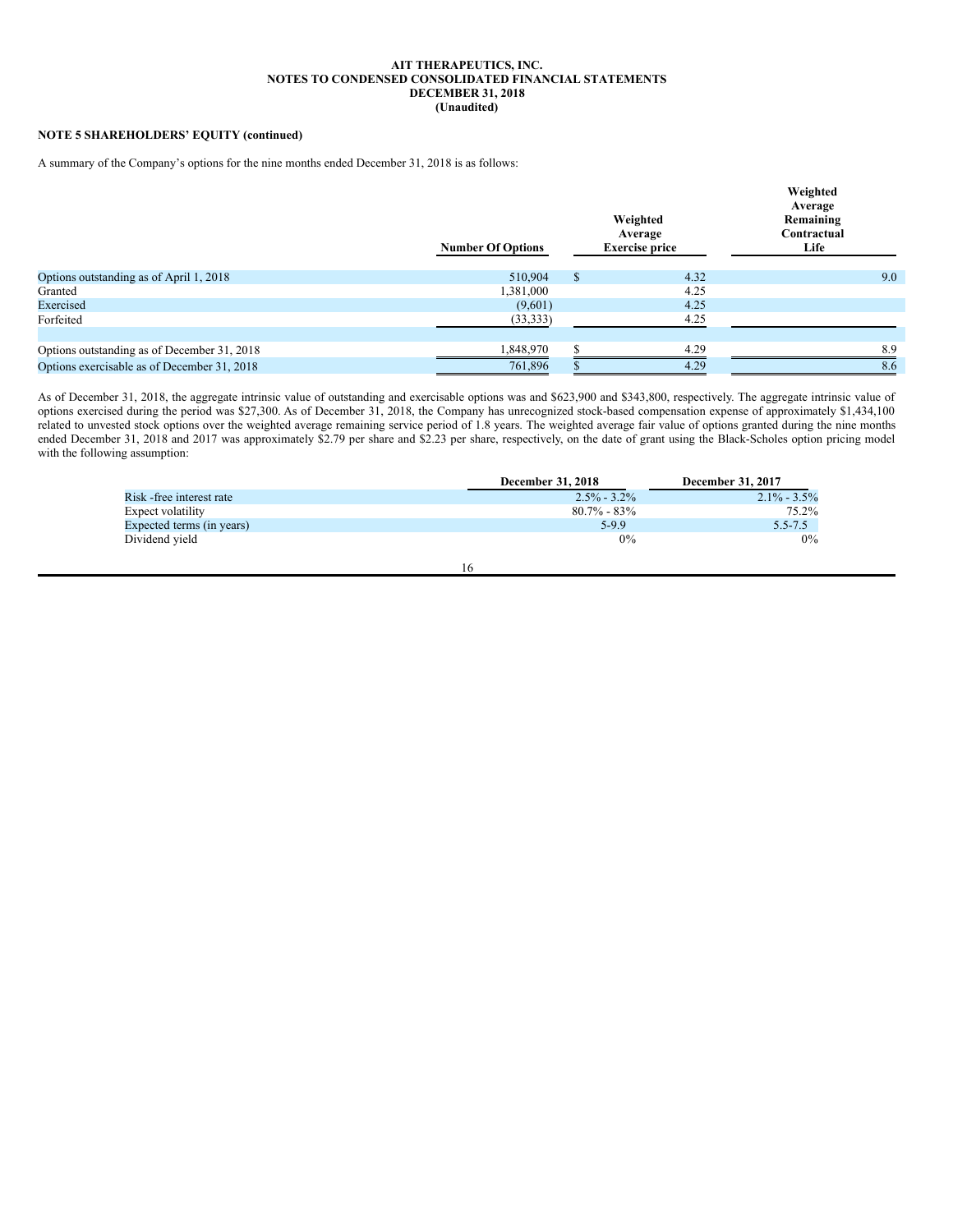# **NOTE 5 SHAREHOLDER'S EQUITY (continued)**

#### **Stock-based Compensation**

The following summarizes the components of stock-based compensation expense which includes common stock, stock options, warrants and restricted stock in the condensed consolidated statements of comprehensive income (loss) for the three and nine months ended December 31, 2018 and 2017, respectively

|                                        | <b>Three Months Ended</b><br>December 31. |      |         | <b>Nine Months Ended</b><br>December 31. |           |      |           |
|----------------------------------------|-------------------------------------------|------|---------|------------------------------------------|-----------|------|-----------|
|                                        | 2018                                      | 2017 |         | 2018                                     |           | 2017 |           |
| Research and development               | 88,830                                    |      | 44,430  |                                          | 187.103   |      | 117,597   |
| General and administrative             | 676,949                                   |      | 178,195 |                                          | 1,506,796 |      | 2,391,312 |
| Total stock-based compensation expense | 765,779                                   |      | 222,625 |                                          | 1,693.899 |      | 2,508,909 |

In August 2018 and November 2018, the Board of Directors granted to the Directors and Officers, 810,000 options to purchase common stock. For the three and nine months ended, the stock-based compensation expense was \$462,339 and \$666,565, respectively related to these issuances.

#### **Warrants**

On September 7, 2016, the Company entered into an Option Agreement (the "Option Agreement") with a third party whereby the Company acquired the Option to purchase certain intellectual property assets and rights (the "Option") for \$25,000. The Company exercised the Option in January 2017 and paid \$500,000. On January 13, 2017 the Company issued to the third party a fully vested warrant (the "Third Party Warrant") to purchase up to 178,570 common stock of the Company at an exercise price of \$4.80 per share for each share of common stock. On May 10, 2018, the Company issued to the same third-party additional fully vested warrants to purchase up to 29,763 common stock of the Company at an exercise price of \$4.80 per share. The warrant expires in January 2024. For the nine months ended December 31, 2018 and 2017, the Company recorded stock-based compensation expense of \$55,900 and \$0 to research and development expenses, respectively and is included in the table above. There was no stock stock-based compensation expense for the three months ended December 31, 2018 and 2017, respectively, see Note 8, commitments and contingencies.

A summary of the Company's outstanding warrants as of December 31, 2018 are as follows:

| <b>Warrant Holders</b>                | Number Of<br>Warrants |          | <b>Exercise</b><br>Price | Date Of<br><b>Expiration</b> |
|---------------------------------------|-----------------------|----------|--------------------------|------------------------------|
| January 2017 offering - investors     | 1,701,616             | S.       | 4.25                     | January $2022(a)$            |
| January 2017 offering - investors     | 1,701,616             |          | 4.25                     | February $2022(a)$           |
| March 2017 offering - investors       | 220.988               | S        | 4.25                     | March 2021                   |
| March 2017 offering - placement agent | 11.050                | S        | 4.25                     | March 2021                   |
| February 2018 offering - investors    | 2,299,802             |          | 4.25                     | March 2022                   |
| Third-party                           | 208,333               | <b>S</b> | 4.80                     | January 2024                 |
|                                       |                       |          |                          |                              |
| Total                                 | 6,143,405             |          |                          |                              |

(a) These warrants have down round protection.

#### **NOTE 6 ACCRUED EXPENSES**

A summary of the accrued expenses as of December 31, 2018 and March 31, 2018 is as follows:

|                                              | As of<br>December 31, 2018 | As of<br>March 31, 2018 |  |  |  |
|----------------------------------------------|----------------------------|-------------------------|--|--|--|
| Vendors - clinical trials                    | ٠                          | 497,577                 |  |  |  |
| Professional fees                            | 67,420                     | 492,250                 |  |  |  |
| Income taxes payable                         | 154,300                    | 154,300                 |  |  |  |
| Employee salaries and benefits               | 34,337                     | 104,110                 |  |  |  |
| Due to former owners, related to acquisition | 34,268                     | 33,124                  |  |  |  |
| Other                                        | 34,274                     | 9,525                   |  |  |  |
|                                              | 324,599                    | 1,290,886               |  |  |  |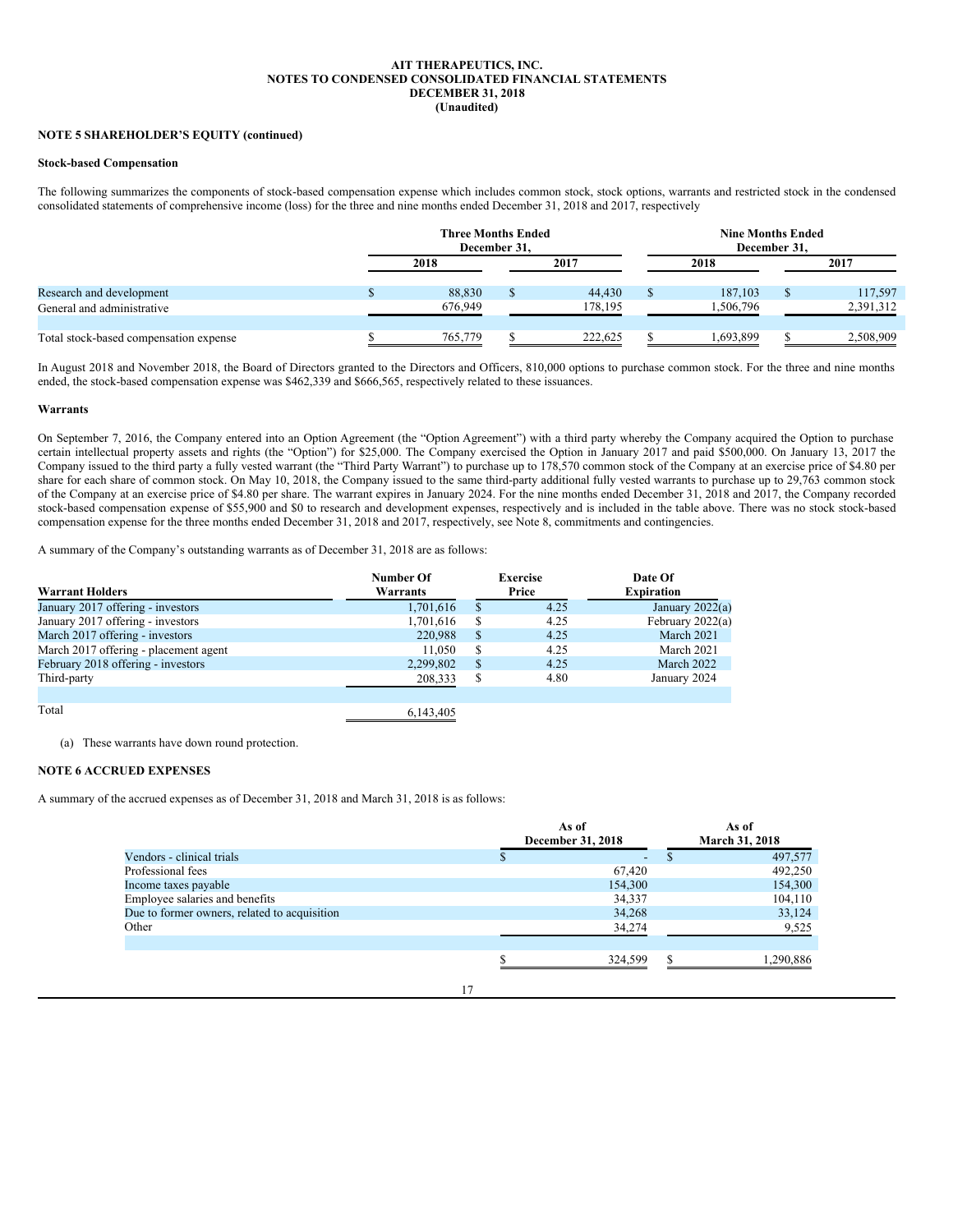# **NOTE 7 BASIC AND DILUTED NET INCOME (LOSS) PER COMMON SHARE**

The computation of net loss per common share, basic and diluted, for the three and nine months ended December 31, 2018 and 2017 is as follows:

|                                                                | <b>Three Months Ended</b><br>December 31. |  |             |   | <b>Nine Months Ended</b><br>December 31. |   |              |  |
|----------------------------------------------------------------|-------------------------------------------|--|-------------|---|------------------------------------------|---|--------------|--|
|                                                                | 2018                                      |  | 2017        |   | 2018                                     |   | 2017         |  |
| Net income (loss)                                              | 957.581                                   |  | (1,733,582) | S | (6,500,528)                              | S | (11,763,542) |  |
| Net income (loss) - basic                                      | 0.11                                      |  | (0.28)      |   | (0.77)                                   |   | (1.92)       |  |
| Net income loss – diluted                                      | 0.11                                      |  | (0.28)      | ъ | (0.77)                                   |   | (1.92)       |  |
| Weighted average number of common shares outstanding – basic   | 8,530,580                                 |  | 6,097,225   |   | 8,466,243                                |   | 6,127,225    |  |
|                                                                |                                           |  |             |   |                                          |   |              |  |
| Weighted average number of common shares outstanding - diluted | 8.554.320                                 |  | 6.097.225   |   | 8.466.243                                |   | 6.127.225    |  |

The following potentially dilutive securities were not included in the calculation of diluted net income (loss) per share attributable to common stockholders because their effect would have been anti-dilutive for the periods presented:

|                       | <b>Three Months Ended</b><br>December 31, |           | <b>Nine Months Ended</b><br>December 31. |           |  |
|-----------------------|-------------------------------------------|-----------|------------------------------------------|-----------|--|
|                       | 2018                                      | 2017      | 2018                                     | 2017      |  |
| Common stock warrants | 6,143,405                                 | 3,813,840 | 6,143,405                                | 3,813,840 |  |
| Common stock options  | 1,521,230                                 | 548,721   | 1,544,970                                | 548,721   |  |
| Restricted shares     | 304,000                                   | 246,312   | 304,000                                  | 246,312   |  |
| Total                 | 7.968.635                                 | 4.608.873 | 7.992.375                                | 4,608,873 |  |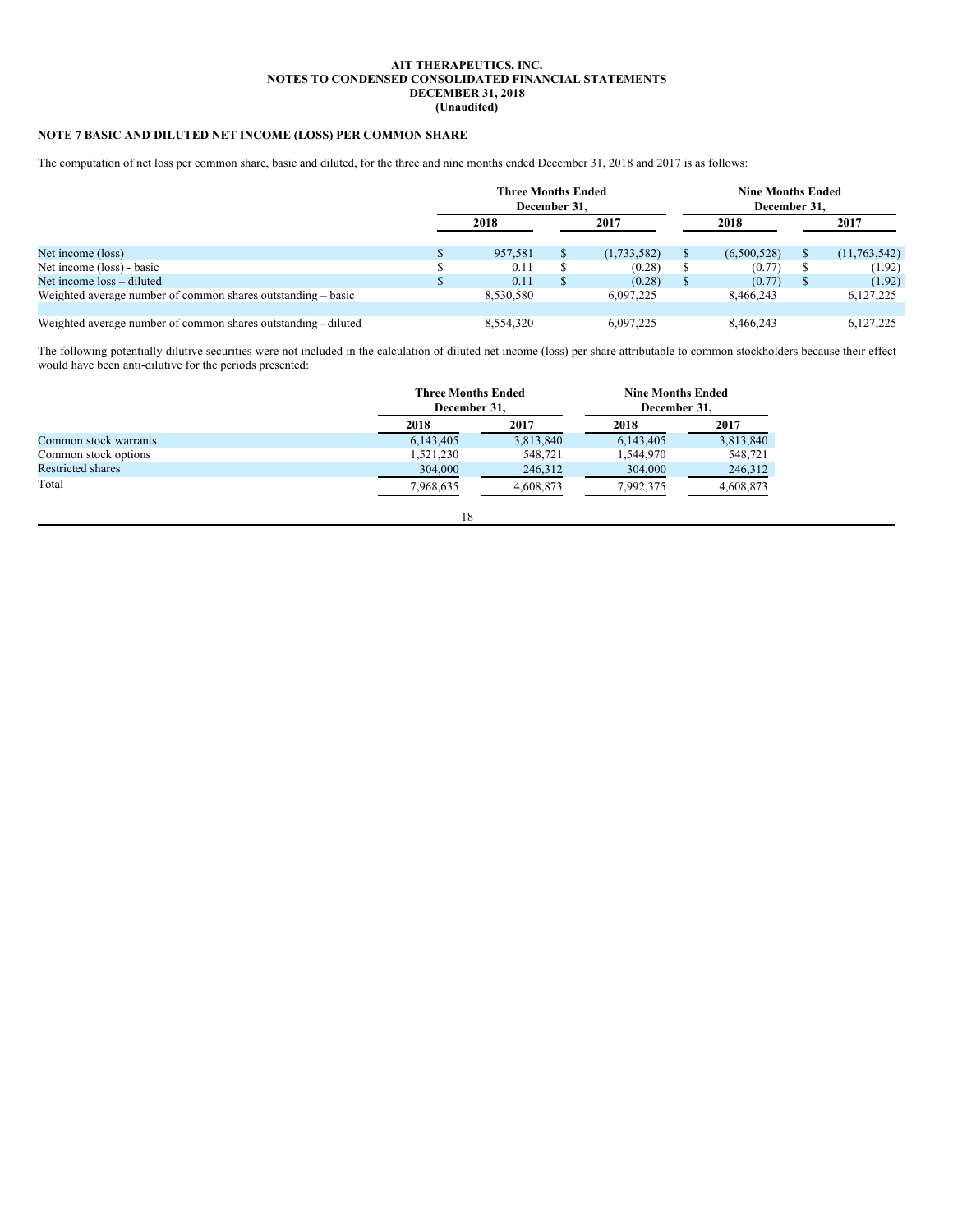# **NOTE 8 COMMITMENTS AND CONTINGENCIES**

On October 22, 2013, The Company entered into a patent license agreement with a third party, pursuant to which AIT agreed to pay to the third party a non-refundable upfront fee of \$150,000 and is obligated to pay 5% royalties of any licensed product revenues, but at least \$50,000 per annum during the royalty period as defined in the agreement. As of December 31, 2018, the Company did not record any revenues and therefore no royalties were paid or accrued.

On September 7, 2016, AIT entered into an Option Agreement (the "Option Agreement") with a third party whereby AIT acquired the Option to purchase certain intellectual property assets and rights (the "Option") for \$25,000 AIT issued to the third party a warrant (the "Third Party Warrant") to purchase up to 178,570 ordinary shares of AIT at an exercise price of \$4.80 for each share. This warrant was exchanged for a warrant to acquire the same number of shares of the Company's common stock upon consummation of the merger. On May 10, 2018, the Company issued to the third-party additional warrants to purchase up to 29,763 shares of the Company at an exercise price of \$4.80 per share for each share of common stock. The warrant expires in January 2024. Additionally, AIT is required to make certain one-time development and sales milestone payments to the third party, starting from the date on which the Company receives regulatory approval for the commercial sale of its first product candidate.

On January 31, 2018 the Company entered into an agreement ("Agreement") with NitricGen, Inc. ("NitricGen") acquire a global, exclusive, transferable license and associated assets including intellectual property, know-how, trade secrets and confidential information from NitricGen related to NO delivery systems ("Delivery System"). The Company acquired the licensing right to use the technology and agreed to pay NitricGen a total of \$2,000,000 in future payments based upon achieving certain milestones, as defined in the Agreement, and royalties on sales of the Delivery System. The Company paid NitricGen \$100,000 upon the execution agreement, \$100,000 upon achieving the next milestone and has an obligation to issue 100,000 options to purchase the Company's stock upon executing the agreement. The term of the options is five year and has an exercise price of \$6.90 per share A liability of \$295,000 has been recorded for the fair market value of the options that have not been issued using the black-scholes option pricing model. The Company used a volatility rate of 79.9% and risk-free interest rate of 2.5% The Company recorded the milestone payments and the fair market value of the options as a licensing right to use the technology which is an intangible asset, aggregating \$495,000. During the three months ended December 31, 2018, the Company recorded an adjustment of \$495,000 to intangible assets to correct an error of which \$200,000 was previously recorded to research and development during the three months ended March 31, 2018. The effect of this correction to the balance sheet as of December 31, 2018 was an increase to the assets by \$495,000, an increase to the liability by \$295,000 and a decrease in research and development of \$200,000. The effect of this correction to the statement of comprehensive income (loss) for the three and nine months ended December 31, 2018 was \$200,000 of income.

On March 16, 2018, Empery Asset Master, Ltd., Empery Tax Efficient, LP and Empery Tax Efficient II, LP, (collectively, "Empery"), filed a complaint in the Supreme Court of the State of New York, relating to the notice of adjustment of both the exercise price of and the number of warrant shares issuable under warrants issued to Empery in January 2017. The Empery Suit alleges that, as a result of certain circumstances in connection with the February 2018 Offering, the January 2017 Warrants issued to Empery provide for adjustments to both the exercise price of the warrants and the number of warrant shares issuable upon such exercise. Empery seeks monetary damages and declaratory relief under theories of breach of contract or contract reformation predicated on mutual mistake. The Company intends to vigorously defend all claims.

Given the early stage of the litigation, it is not possible to determine or assess the probability of any particular outcome.

Certain officer agreements contain a change of control provision for payment of severance arrangements.

In March and April, 2018, the Company entered into two new office lease agreements, which will expire on April 2021 and June 2023, respectively. Future minimum commitments for each of the fiscal years ending March 31, are as follows:

| <b>Year Ended</b><br>March 31, |   | Operating<br>Leases |
|--------------------------------|---|---------------------|
| 2019                           | ъ | 33,500              |
| 2020                           |   | 87,900              |
| 2021                           |   | 90,100              |
| 2022                           |   | 65,400              |
| 2023                           |   | 64,700              |
| 2024                           |   | 16,300              |
|                                |   |                     |
| Total                          |   | 357,900             |

Rent expense for the three months ended December 31, 2018 and 2017 was \$34,716 and \$47,672, respectively. Rent expense for the nine months ended December 31, 2018 and 2017 was \$84,261 and \$68,066, respectively

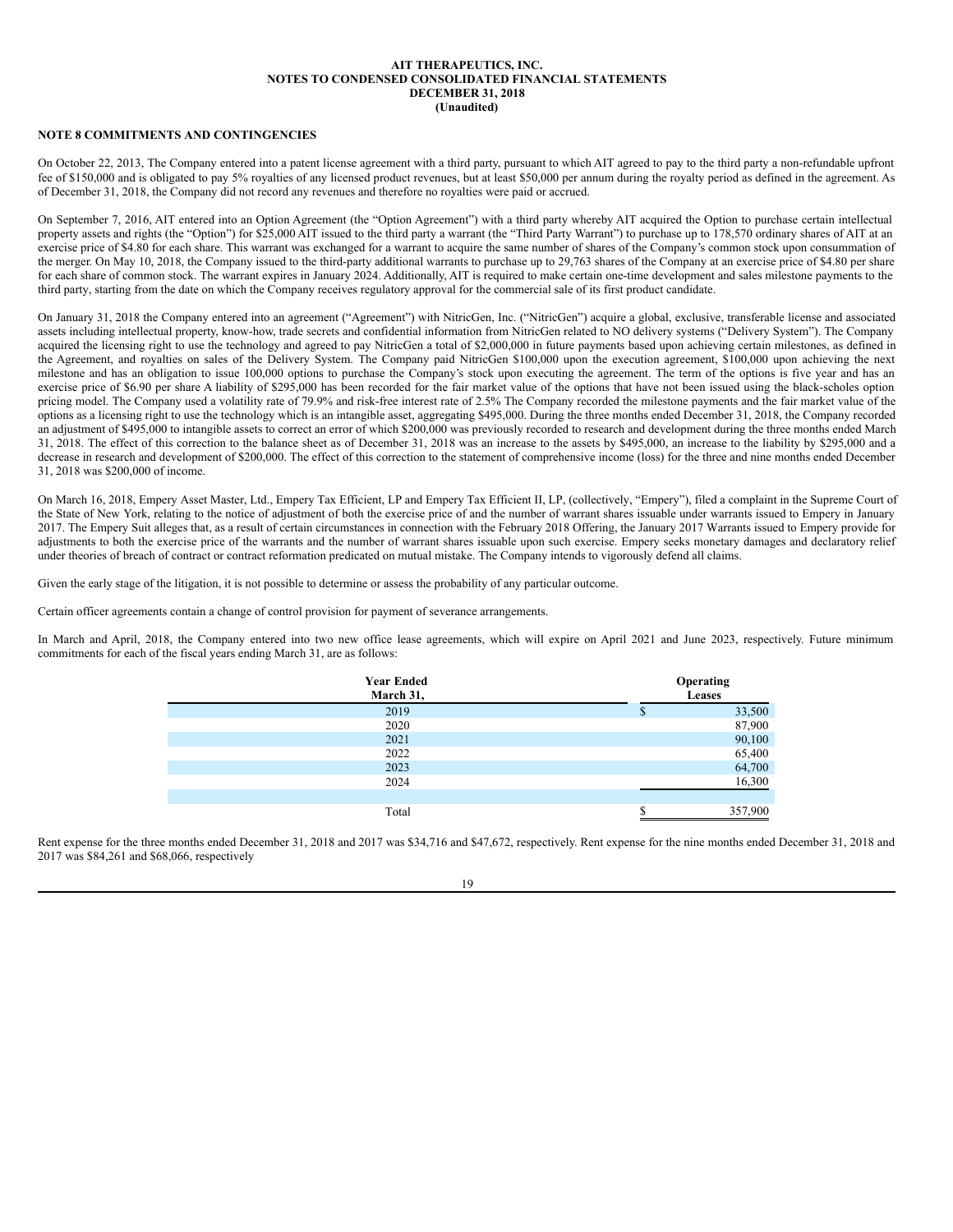# **NOTE 9 RECLASSIFICATION OF PRIOR PERIOD PRESENTATION**

Certain amounts from the prior period condensed financial statements have been reclassified to conform with the current period presentation. The following has been reclassified.

|                               |                              | <b>Three Months Ended</b><br>December 31, 2017 |                          |             |                                     | <b>Nine Months Ended</b><br>December 31, 2017 |             |  |  |
|-------------------------------|------------------------------|------------------------------------------------|--------------------------|-------------|-------------------------------------|-----------------------------------------------|-------------|--|--|
|                               | As<br>Previously<br>Reported | Reclassified                                   |                          | Adjusted    | As<br><b>Previously</b><br>Reported | Reclassified                                  | Adjusted    |  |  |
| Research and<br>development   | \$1,214,268                  | \$                                             | (2,672)                  | \$1,211,596 | \$2,999,627                         | (69, 949)<br><sup>\$</sup>                    | \$2,929,678 |  |  |
| General and<br>administrative | 1,169,763                    |                                                | (3,328)                  | 1,166,435   | 4,509,075                           | 68,932                                        | 4 578,007   |  |  |
| Other income (loss)           | 644,449                      |                                                | $\overline{\phantom{a}}$ | 644,449     | (4,250,874)                         | (4,983)                                       | (4,255,857) |  |  |
| Income tax (benefit)          | (6,000)                      |                                                | 6,000                    |             | (6,000)                             | 6,000                                         |             |  |  |
|                               | \$3,022,480                  |                                                | $\overline{a}$           | \$3,022,480 | \$3,251,828                         |                                               | \$3,251,828 |  |  |

# **NOTE 10 SUBSEQUENT EVENTS**

On January 23, 2019, the Company entered into an agreement for commercial rights ("the License Agreement") with Circassia Pharmaceuticals plc, (located in the United Kingdom) for persistent pulmonary hypertension of the newborn (PPHN) and future related indications at concentrations of  $\leq 80$  ppm in the hospital setting in the United States and China. The Company may receive payments up to \$32.5 million in up front and regulatory milestones, of which \$31.5 million is associated with the U.S. market. The Company met the first two milestones which resulted in the payment of \$10.5 million in Circassia's ordinary shares. The ordinary share price was predetermined as subject to a volume weighted average price that was defined in the Licensing Agreement. The Company will receive future royalties from 15-20% based upon gross profit, which is defined in the License Agreement.

From January 17, 2019 through January 23, 2019, the Company issued and sold 65,000 shares of common stock for proceeds of \$279,265 at an average price of \$4.30 per share to LPC. See note 5.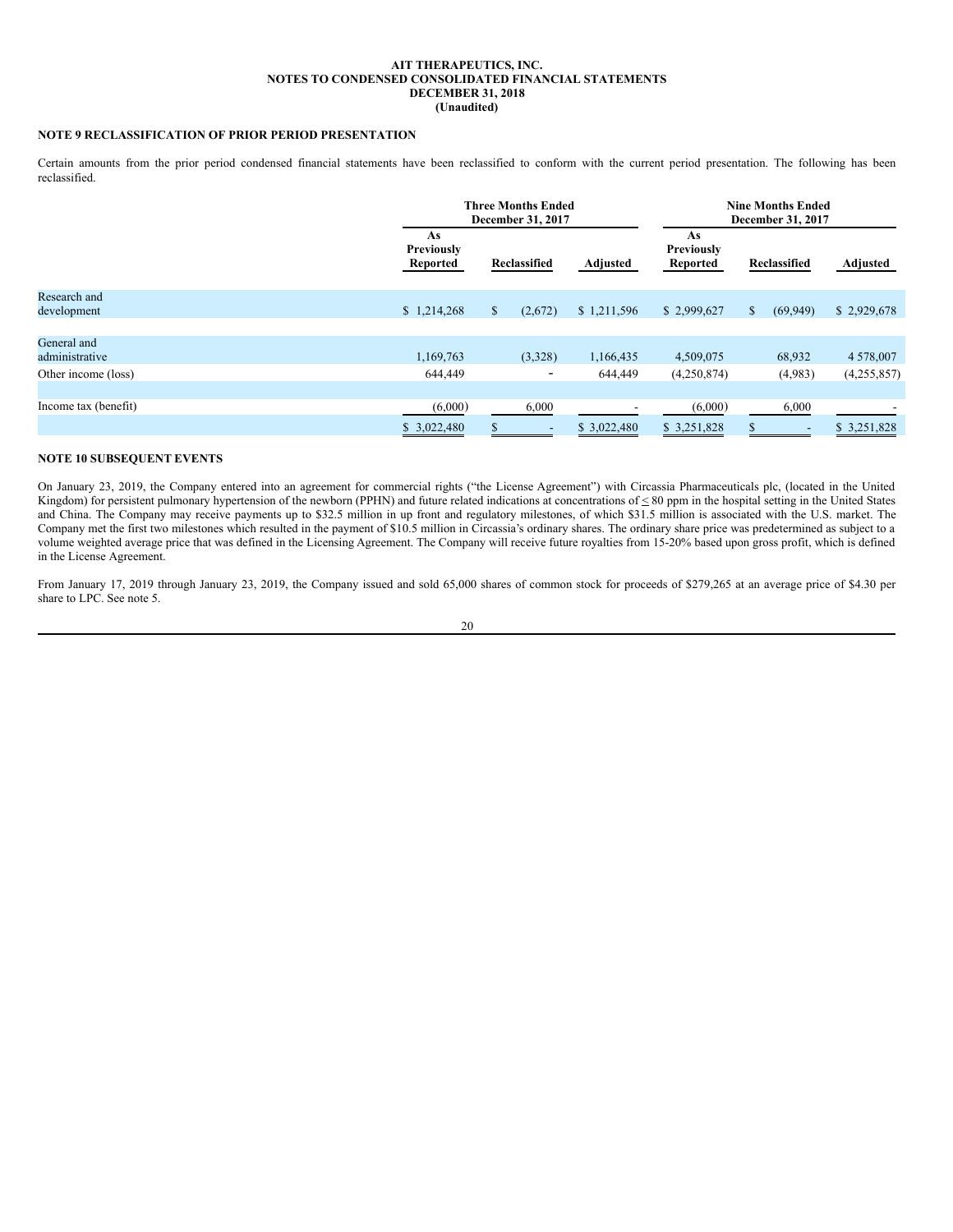## <span id="page-20-0"></span>**ITEM 2. Management's Discussion and Analysis of Financial Condition and Results of Operations.**

# **Note Regarding Forward-Looking Statements**

This Quarterly Report on Form 10-Q contains "forward-looking statements." Forward-looking statements include statements about our expectations, beliefs or intentions regarding our product offerings, business, financial condition, results of operations, strategies or prospects. You can identify such forward-looking statements by the words "expects," "intends," "plans," "projects," "believes," "estimates," "likely," "goal," "assumes," "targets" and similar expressions and/or the use of future tense or conditional constructions (such as "will," "may," "could," "should" and the like) and by the fact that these statements do not relate strictly to historical or current matters. Rather, forward-looking statements relate to anticipated or expected events, activities, trends or results as of the date such statements are made. Because forward-looking statements relate to matters that have not yet occurred, these statements are inherently subject to risks and uncertainties that could cause our actual results to differ materially from any future results expressed or implied by the forward-looking statements. Many factors could cause our actual activities or results to differ materially and results anticipated in forward-looking statements. These forward-looking statements are only predictions and reflect our views as of the date they are made with respect to future events and financial performance. We undertake no obligation to update, and we do not have a policy of updating or revising, these forward-looking statements, except as required by applicable law. Please see Item 1A "Risk Factors" contained in our most recently filed Transitional Report on Form 10-KT, and in this Quarterly Report on Form 10-Q for important factors that could cause actual results to differ materially from those in the forward-looking statements.

# **Management's Discussion and Analysis of Financial Condition and Results of Operations**

# **Introduction**

We are an emerging medical device and biopharmaceutical company developing a nitric oxide (NO) generator and delivery system, or the AIT NO Generator and Delivery System, that is capable of generating NO from ambient air. The AIT NO Generator and Delivery System can generate up to 400 parts per million ("ppm") for delivery to a patient's lung. The AIT NO Generator and Delivery System can deliver NO either continuously or for a fixed amount of time and has the ability to either titrate dose on demand or maintain a constant dose. We believe that there is a high unmet medical need for patients suffering from certain severe lung infections for which our system can be used. Our current product candidates, if approved, will be marketed as medical devices and will be subject to premarket reviews and approvals by the U.S. Food and Drug Administration, or the FDA and equivalent organizations in other countries/territories.

In contrast to approved NO delivery systems, our novel AIT NO Generator and Delivery System is designed to deliver not only low concentrations of NO, but also high concentrations of NO to the lungs, which we believe has the potential to eliminate microbial infections, including bacteria, fungi and viruses. Current FDA approved NO delivery systems are approved for persistent pulmonary hypertension of the newborn, or PPHN, which requires a NO concentration of 20 ppm and is not intended to treat microbial infections. The body produces NO naturally as an innate immunity mechanism. Based on our clinical studies, we believe that 160 ppm NO is the minimum therapeutic dose to achieve the desired pulmonary effect in those with microbial lung infections. To date, the FDA has not approved any NO formulation and/or delivery system for the delivery of 160 ppm or higher to the lungs.

Our first proposed indication is for PPHN in the United States and other subsequent countries. Our System differs from current approved NO delivery systems in the US and globally in that our System does not require hazardous cylinders containing nitrogen and nitric oxide gases. Our System generates NO from ambient air. We believe this is a major transformative change that will benefit patients, caregivers and hospitals. We anticipate our pre-market approval (PMA) submission to the FDA to take place in the second quarter of 2019. We have obtained a commercial partner for the United States and China markets for PPHN and related indications in the hospital. This partner, Circassia Pharmaceuticals, plc, is a respiratory focused specialty pharmaceutical company with presence in US hospitals and experience with NO.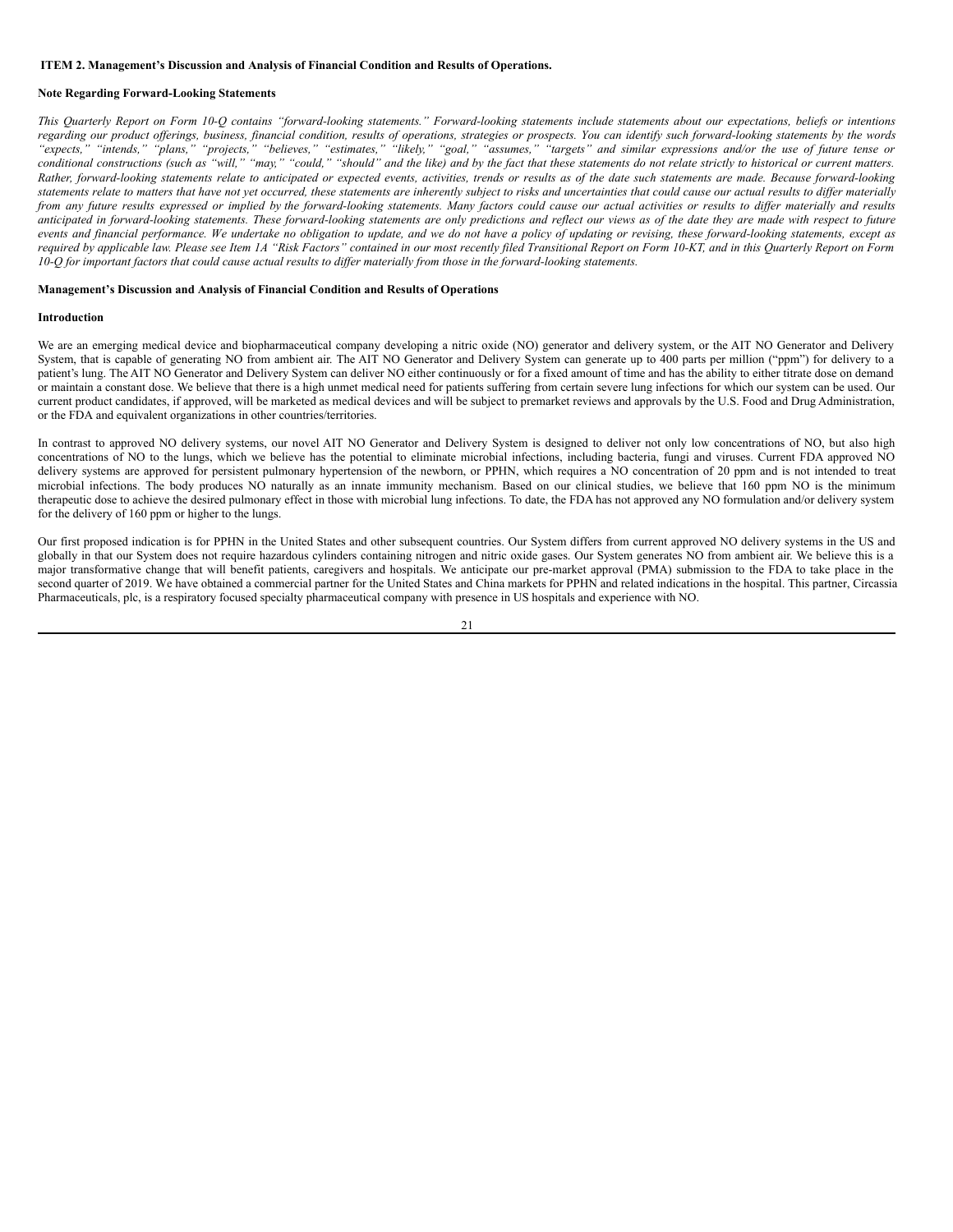We were incorporated in Delaware on April 24, 2015 under the name "KokiCare, Inc." and operated as a healthcare software company prior to the Merger (as defined below). Concurrent with the closing of the Merger, we abandoned our pre-Merger business plan in the healthcare software industry and we are now solely pursuing our business in the medical device industry.

To date, we have not generated revenue from the sale of any product, and we do not expect to generate revenue unless and until we obtain marketing approval of, and commercialize, our product candidates. As of December 31, 2018, we had an accumulated deficit of \$37,586,650. Our financing activities are described below under "Liquidity and Capital Resources."

# **Critical Accounting Policies**

The accounting policies followed in the preparation of our condensed consolidated financial statements appearing at the beginning of this Quarterly Report on Form 10-Q are consistent in all material respects with those included in Note 2 of our Annual Report on the Form 10-KT for the three-month ended March 31, 2018 and for the year ended December 31, 2017. The unaudited condensed consolidated financial statements have been prepared in accordance with generally accepted accounting principles in the United States ("US GAAP") for interim financial information and with the instructions to Form 10-Q. Accordingly, they do not include all of the information and footnotes required to be presented for complete financial statements. The accompanying condensed consolidated financial statements reflect all adjustments (consisting only of normal recurring items) which are, in the opinion of management, necessary for a fair presentation of the results for the interim periods presented. The accompanying condensed consolidated Balance Sheet as of March 31, 2018 has been derived from the audited consolidated financial statements included in our Transitional Report on Form 10-KT for the three months March 31, 2018 and for the year then ended December 31, 2017, respectively. The condensed consolidated financial statements and related disclosures have been prepared with the assumption that users of the interim financial information have read or have access to the audited consolidated financial statements for the preceding fiscal year. Accordingly, these financial statements should be read in conjunction with the audited consolidated financial statements and the related notes thereto included in the Transitional Report on Form 10-KT for the three months ended March 31, 2018 and for year ended December 31, 2017, respectively, which was filed with the United States Securities and Exchange Commission, ("SEC"), on June 15, 2018.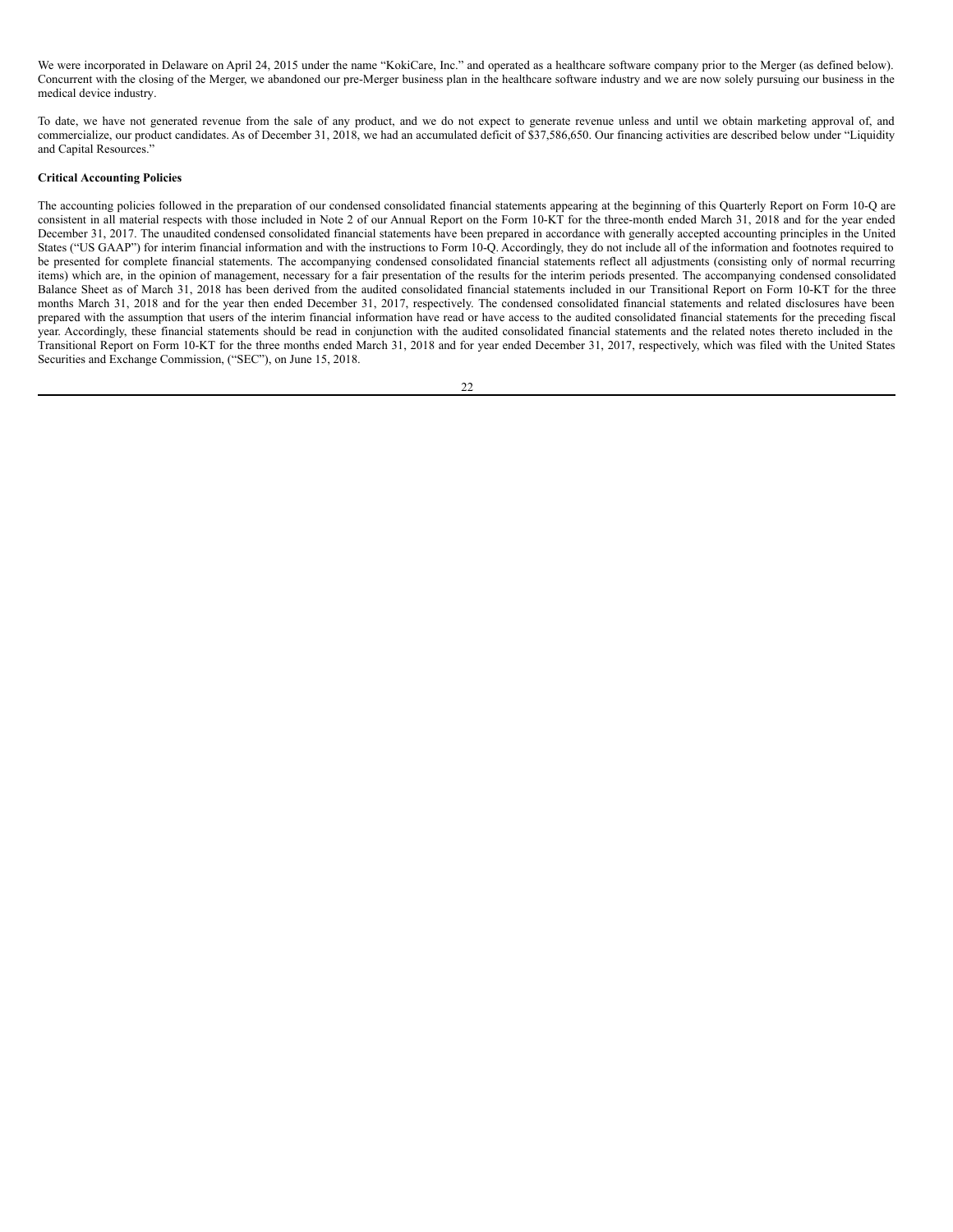# **Off-Balance Sheet Arrangements**

As of December 31, 2018, we did not have any off-balance sheet arrangements as defined in the rules and regulations of the Securities and Exchange Commission.

#### **Results of Operations**

Below are the results of operations for the three and nine months ended December 31, 2018 and 2017:

|                                                                 | <b>For the Three Months Ended</b><br>December 31, |             |    |             | For the Nine Months Ended<br>December 31, |             |    |               |
|-----------------------------------------------------------------|---------------------------------------------------|-------------|----|-------------|-------------------------------------------|-------------|----|---------------|
|                                                                 |                                                   | 2018        |    | 2017        |                                           | 2018        |    | 2017          |
|                                                                 |                                                   | (Unaudited) |    | (Unaudited) |                                           | (Unaudited) |    | (Unaudited)   |
| Operating expenses                                              |                                                   |             |    |             |                                           |             |    |               |
| Research and development                                        | \$                                                | 586,696     | \$ | 1,211,596   | \$                                        | 2,299,267   | \$ | 2,929,678     |
| General and administrative                                      |                                                   | 1,817,543   |    | 1,166,435   |                                           | 4,272,799   |    | 4,578,007     |
| Operating loss                                                  |                                                   | (2,404,239) |    | (2,378,031) |                                           | (6,572,066) |    | (7,507,685)   |
| Other income (loss)                                             |                                                   |             |    |             |                                           |             |    |               |
| Change in fair value of warrant liabilities                     |                                                   | 3,351,232   |    | 647,789     |                                           |             |    | (4, 287, 737) |
| Dividend income                                                 |                                                   | 13,737      |    |             |                                           | 74,723      |    |               |
| Foreign exchange gain (loss)                                    |                                                   | (1,246)     |    | (1,098)     |                                           | (288)       |    | 28,043        |
| Other expense                                                   |                                                   | (1,903)     |    | (2,242)     |                                           | (2,897)     |    | 3,837         |
| Total other income (loss)                                       |                                                   | 3,361,820   |    | 644,449     |                                           | 71,538      |    | (4, 255, 857) |
| Net income (loss)                                               |                                                   | 957,581     |    | (1,733,582) |                                           | (6,500,528) |    | (11,763,542)  |
| Unrealized gain on marketable securities                        |                                                   | 4,365       |    |             |                                           | 13,142      |    |               |
| Total comprehensive income (loss)                               |                                                   | 961,946     |    | (1,733,582) |                                           | (6,487,386) |    | (11,763,542)  |
| Net income (loss) per share - basic                             |                                                   | 0.11        | \$ | (0.28)      | \$                                        | (0.77)      | S  | (1.92)        |
| Net income (loss) per share - diluted                           |                                                   | 0.11        | \$ | (0.28)      | \$                                        | (0.77)      | \$ | (1.92)        |
| Weighted average number of common shares outstanding -<br>basic |                                                   | 8,530,580   |    | 6,097,254   |                                           | 8,466,243   |    | 6,127,225     |
| Weighted average number of common shares outstanding -          |                                                   |             |    |             |                                           |             |    |               |
| diluted                                                         |                                                   | 8,554,320   |    | 6,097,254   |                                           | 8,466,243   |    | 6,127,255     |

*Comparison of Three Months Ended December 31, 2018 with Three Months Ended December 31, 2017*

### **Research and development expenses**

Research and development expenses for the three months ended December 31, 2018 was \$586,700 as compared to \$1,211,600 for December 31, 2017. The decrease of \$624,900 was primarily attributed to ending of a compassionate trial during the three months ended December 31, 2017 of \$496,600 offset by an increase in non-cash stockbased compensation expense of \$44,400 for the three months ended December 31, 2018. For the three months ended December 31, 2018, the Company continues to develop its NO Generator and Delivery System. For the three months ended December 31, 2018, the Company recorded an intangible asset to correct a previous error which reduced research and development expense by \$200,000.

#### **General and administrative expenses**

General and administrative expense for the three months ended December 31, 2018 was \$1,817,500 as compared to the three months December 31, 2017 was \$1,166,400. The difference of \$651,100 was primarily attributed to non-cash stock-based compensation expense of \$538,800 for the three months ended December 31, 2018. In August 2018 and November 2018, the Board of Directors granted to the Directors and Officers, 810,000 options to purchase common stock. Non-cash stock- based compensation for the three months ended December 31, 2018 was \$676,900, which \$462,300 related to aforementioned August 2018 and November 2018 option grants. In additions for the three months ended December 31, 2018, the Company had an increase in professional fees of \$37,100 and an increase in salaries and benefits of \$360,000 due to the hiring of additional employees.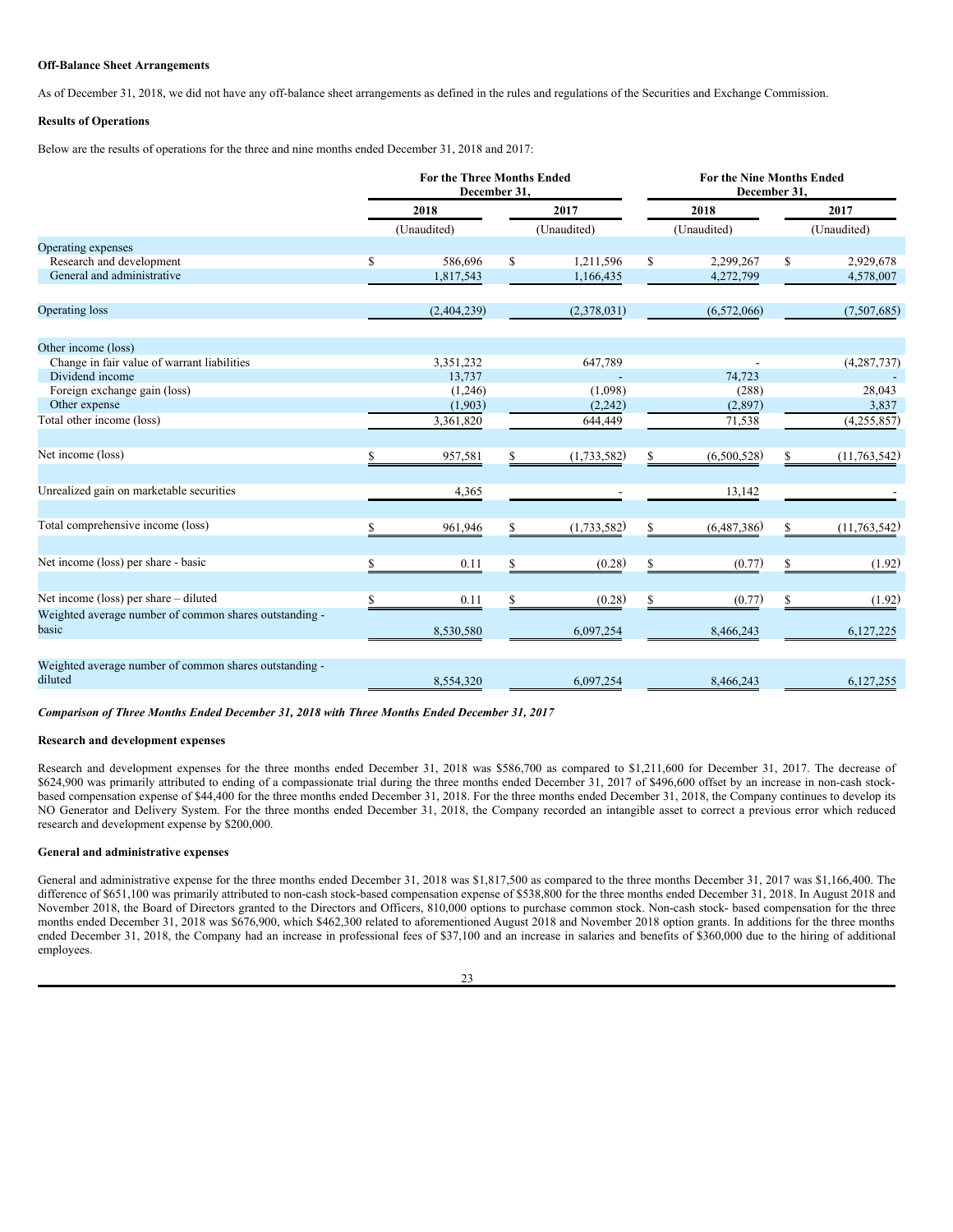#### **Other income (loss)**

The primary category in other income (loss) is the change in fair value of warrant liabilities. Other income (loss) for the three months ended December 31, 2018 was a non-cash gain of \$3,351,200 as compared to the three months ended December 31, 2017. The warrant liabilities are primarily affected by the Company's stock price. Generally, when the Company's stock price is rising at the end of a reporting period, a non-cash expense is recorded and when the stock price is decreasing, a non-cash gain is recorded. The Company adopted ASU-2017-11 during the three months ended December 31, 2018 and the non-cash gain resulted from the reversal of the non-cash expense that was recorded the six months ended September 30, 2018.

#### *Comparison of Nine Months Ended December 31, 2018with Nine Months Ended December 31, 2017*

#### **Research and development expenses**

Research and development expenses for the nine months ended December 31, 2018 was \$2,299,300 as compared to \$2,929,700 for December 31, 2017. The decrease of \$630,400 was primarily attributed to ending of a compassionate trial during the nine months ended December 31, 2017 of \$874,100. This was offset by an increase in non-cash stock-based compensation expense of \$69,500. During the nine months ended December 31, 2018, The Company continues to develop its NO Generator and Delivery System. For the nine months ended December 31, 2018, the Company recorded an asset to correct a previous error which reduced research and development expense by \$200,000.

#### **General and administrative expenses**

General and administrative expense for the nine months ended December 31, 2018 was \$4,272,800 as compared to the nine months ended December 31, 2017 was \$4,578,000. The decrease of \$305,200 was to was primarily related to due higher non-stock-based compensation expense for the nine months ended December 31, 2017 of \$884,500. There were increases in salaries and benefits and professional fees for the nine months ended December 31, 2018 as compared to December 31, 2017 of \$972,400 and \$201,800, respectively. This was due to the hiring of additional employees. For the nine months ended December 31, 2017, the Company issued 492,624 restricted shares to a director, which 246,312 vested on July 13, 2017. The unvested 246,312 restricted shares were cancelled on June 12, 2017 and the Company recorded a non-cash stock-based compensation expenses of \$2,063,800. In August 2018 and November 2018, the Board of Directors granted to the Directors and Officers, 810,000 options to purchase common stock. Non-cash stock- based compensation for the nine months ended December 31, 2018 was \$1,540,800, of which \$666,500 related to aforementioned August 2018 and November 2018 option grants.

#### **Other income (loss)**

The primary category in other income (loss) is the change in fair value of warrant liabilities. Other income (loss) for the nine months ended December 31, 2018 was \$0 as compared to the nine months December 31, 2017 was a non-cash expense of \$4,287,700. The warrant liabilities are primarily affected by the Company's stock price. Generally, when the Company's stock price is rising at the end of a reporting period, a non-cash expense is recorded and when the stock price is decreasing, a non-cash gain is recorded. The Company adopted ASU-2017-11 during the three months ended December 31, 2018 and no gain or loss was recorded for the nine months ended December 31, 2018.

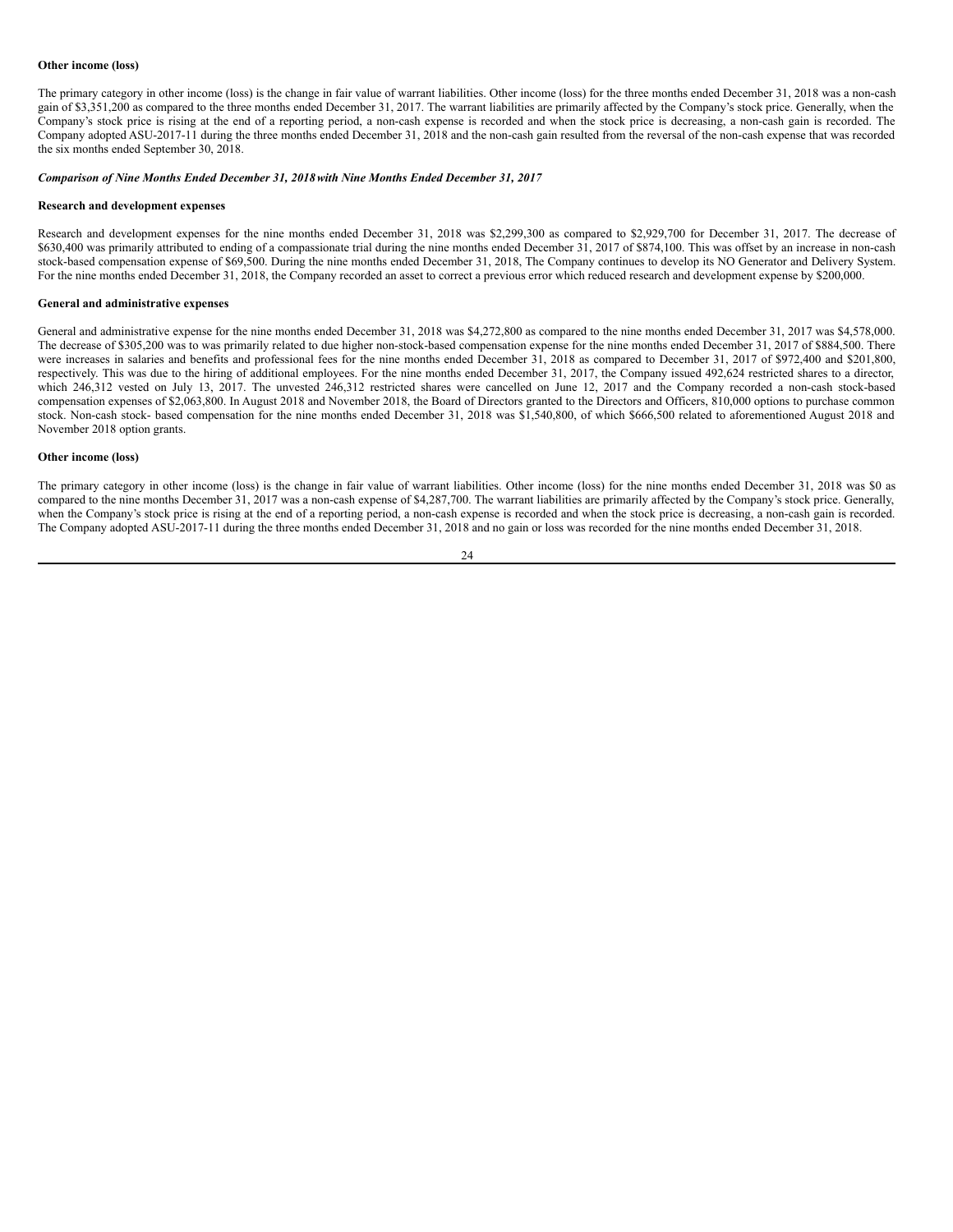## **Cash Flows**

Below is a summary of the Company's cash flows activities for the nine months ended December 31, 2018 and 2017:

|                                                            |      | <b>Nine Months Ended</b><br>December 31. |  |             |  |  |
|------------------------------------------------------------|------|------------------------------------------|--|-------------|--|--|
|                                                            | 2018 |                                          |  | 2017        |  |  |
| Net cash provided by (used in):                            |      |                                          |  |             |  |  |
| Operating activities                                       | S    | (5,748,300)                              |  | (4,906,700) |  |  |
| Investing activities                                       |      | 5,478,500                                |  | (823,100)   |  |  |
| Financing activities                                       |      | 27,200                                   |  | (203, 800)  |  |  |
| Net decrease in cash, cash equivalents and restricted cash |      | (242,600)                                |  | (5,933,600) |  |  |

#### **Operating Activities**

Net cash used in operating activities for the nine months ended December 31, 2018 and 2017 was \$5,748,300 and 4,906,700, respectively. This was primarily to support operations and continued research and development. The net loss for the nine months ended December 31, 2018 and 2017 was \$6,500,500 and 11,763,500, respectively. In addition, there was non-cash stock-based compensation expense and change in the fair value of the warrant liabilities of \$1,693,900 and \$6,796,600 for the nine months ended December 31, 2018 and 2017, respectively.

#### **Investing Activities**

For the nine months ended December 31, 2018 net cash provided by investing activities was \$5,478,500 and for the nine months ended December 31, 2017 net cash used in investing activities was \$823,100. The primary source of cash for the nine months ended December 31, 2018 was from the proceeds of \$5,730,800 from the sale of marketable securities and paid \$200,000 for the license right to use technology. The use of cash for the nine months ended December 31, 2017 was from the purchases of \$603,900 of marketable securities and the purchase of property and equipment of \$219,300.

### **Financing Activities**

Net cash provided by financing activities for the nine months ended December 31, 2018 was \$27,200 and was from the net proceeds from the issuance of common stock. Net cash used in financing activities for the nine months ended December 31, 2017 was \$203,800 which was primarily from the payment of \$176,800 to the former owners of the Company.

#### **Liquidity and Capital Resources**

#### **Overview**

We have incurred losses and generated negative cash flows from operations since inception. To date, we have not generated any revenue from the sale of products, and we do not expect to generate revenue from sale of our products in the next several years. Since the Company has been public through December 31, 2018, we have funded our operations principally through the issuance of equity securities aggregating \$21,250,700. We have devoted substantially all of our efforts to business planning and research and development. For the nine months ended December 31, 2018, we have incurred a net loss of \$6,500,500 and had negative cash flow from operations of \$5,7948,300 As of December 31, 2018, we have an accumulated deficit of \$37,586,700 and, and cash, cash equivalents, and marketable securities of \$3,069,200. We expect to have cash, cash equivalents and marketable securities to fund the Company's operations through March 31, 2020.

In August 2018, the Company entered into a Stock Purchase Agreement with Lincoln Park Corporation for \$20 million. The Company may sell and issue LPC and LPC is obligated to purchase up to \$20 million in value of shares of common stock from time to time over three years. The Company may direct LPC, at its sole discretion, and subject to certain conditions, to purchase up to 10,000 to 30,000 shares of common stock on any business day, provided that at least one business day has passed since the most recent purchase. The amount of a purchase may be increased under certain circumstances provided, however that LPC cannot make any single purchase that exceeds \$750,000. The purchase price of shares of common stock related to the future funding will be based on the then prevailing market prices of such shares at the time of sales as described in the Stock Purchase Agreement. From the date of the Stock Purchase Agreement to January 23, 2019, the Company received proceeds of \$851,400 from the sale of 192,000 shares of the Company's common stock. The Company has \$19,148,600 remaining on the Stock Purchase Agreement.

On January 23, 2019, the Company entered into an agreement for commercial rights ("the License Agreement") with Circassia (located in the United Kingdom) for persistent pulmonary hypertension of the newborn (PPHN) and future related indications at concentrations of < 80 ppm in the hospital setting in the United States and China. The Company may receive payments up to \$32.5 million in up front and regulatory milestones, of which \$31.5 million is associated with the U.S. market. The Company met the first two milestones which resulted in the payment of \$10.5 million in Circassia's ordinary shares. The ordinary share price was predetermined as subject to a volume weighted average price that was defined in the Licensing Agreement. The Company will receive future royalties from 15-20% based upon gross profit, which is defined in the License Agreement.

Our ability to continue to operate is dependent upon raising additional funds to finance our activities. There are no assurances that we will be successful in obtaining an adequate level of financing for the development and commercialization of our product candidates. The Company's ability to continue to operate is dependent upon raising additional funds to finance its activities.

We have based these assumptions that may prove to be wrong, and we may use our available capital resources sooner than we currently expect. Because of the numerous risks and uncertainties associated with the development of our NO delivery system, we are unable to estimate the amounts of increased capital outlays and operating expenses associated with completing the research and development of our product candidate.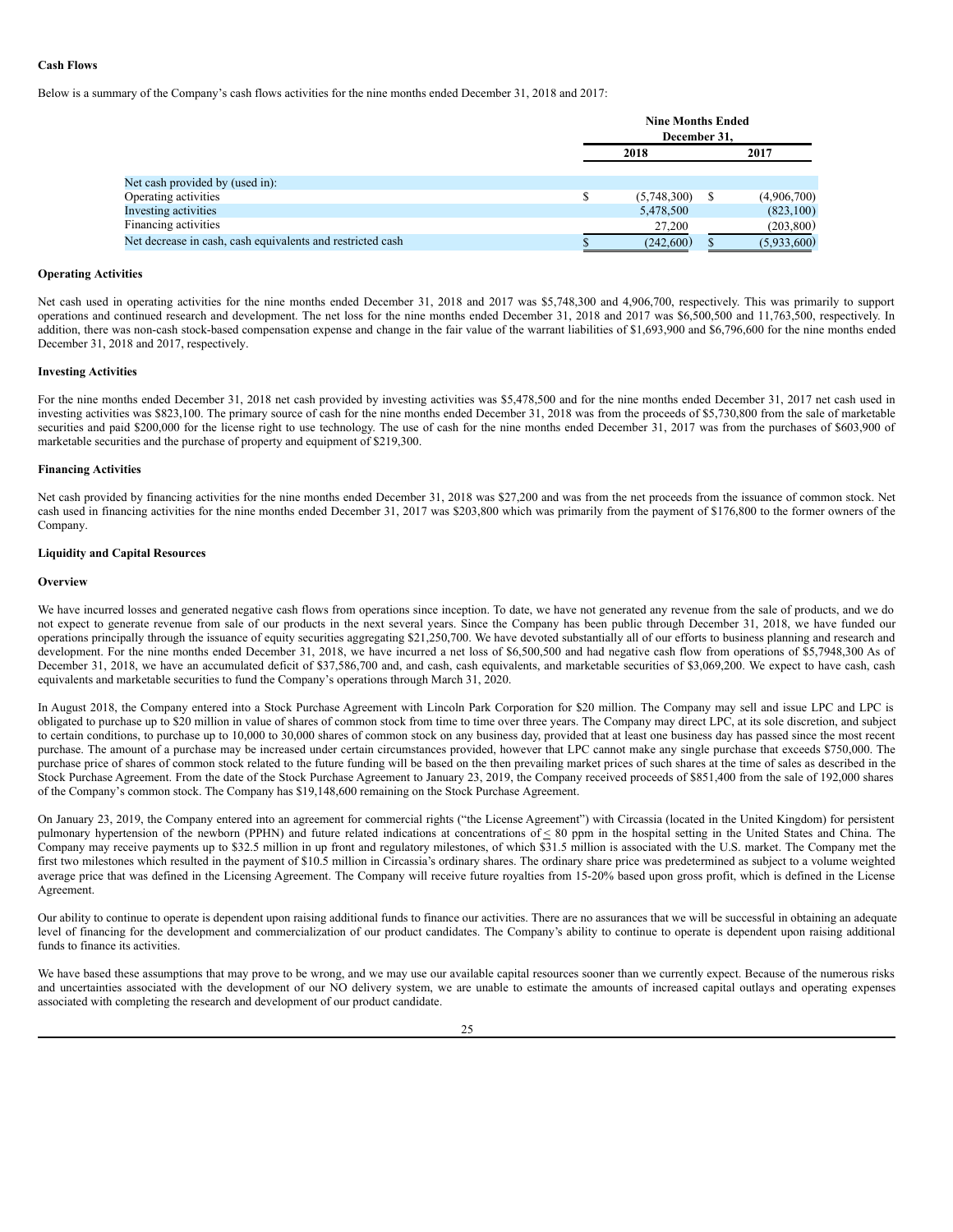Our future capital requirements will depend on many factors, including:

- the progress and costs of our preclinical studies, clinical trials and other research and development activities;
- the scope, prioritization and number of our clinical trials and other research and development programs;
- the costs and timing of obtaining regulatory approval for our product candidates;
- the costs of filing, prosecuting, enforcing and defending patent claims and other intellectual property rights;
- the costs of, and timing for, strengthening our manufacturing agreements for production of sufficient clinical quantities of our product candidate;
- the potential costs of contracting with third parties to provide marketing and distribution services for us or for building such capacities internally;
- the costs of acquiring or undertaking the development and commercialization efforts for additional, future therapeutic applications of our product candidate;
- the magnitude of our general and administrative expenses; and
- any cost that we may incur under current and future in-and out-licensing arrangements relating to our product candidate.

#### **Foreign Currency Exchange Risk**

Our results of operations and cash flow are subject to fluctuations due to changes in foreign currency exchange rates. Certain of our expenses are denominated in New Israeli Shekels ("NIS"). Our results of operations and cash flow are, therefore, subject to fluctuations due to changes in foreign currency exchange rates and may be adversely affected in the future due to changes in foreign exchange rates. We do not hedge our foreign currency exchange risk. In the future, we may enter into formal currency hedging transactions to decrease the risk of financial exposure from fluctuations in the exchange rates of our principal operating currencies. These measures, however, may not adequately protect us from significant changes in such fluctuations.

If we receive Circassia Shares as payment, the price will be converted into US dollars for purposes of calculating our payment. As a result, our payment will be exposed to currency exchange rate risk with respect to British Pounds. Our net payment will depend on the extent to which British Pounds strengthens or weakens against the U.S. dollar and the relative weight of Circassia Shares we receive as payment. If, taking into account such weighting, the U.S. dollar strengthens against British Pounds, the price of Circassia Shares will be adversely affected and our payment may be reduced.

#### <span id="page-25-0"></span>**ITEM 3. Quantitative and Qualitative Disclosures About Market Risk**

We are exposed to market risks in the ordinary course of our business. Market risk represents the risk of loss that may impact our financial position due to adverse changes in financial market prices and rates. Our market risk exposure is primarily a result of foreign currency exchange rates.

#### <span id="page-25-1"></span>**ITEM 4. Controls and Procedures**

#### **Evaluation of Disclosure Controls and Procedures**

Our management, with the participation of our Chief Executive Officer and Chief Financial Officer, evaluated, as of the end of the period covered by this Report on Form 10-Q, the effectiveness of our disclosure controls and procedures (as defined in Rules 13a-15(e) and 15d-15(e) under the Securities Exchange Act of 1934, as amended (the "Exchange Act")). Based on that evaluation, our Chief Executive Officer and Chief Financial Officer concluded that our disclosure controls and procedures were effective at the reasonable assurance level as of December 31, 2018.

## **Management's Report on Internal Control Over Financial Reporting**

Our management is responsible for establishing and maintaining adequate internal control over financial reporting, as such term is defined in Rule 13a-15(f) under the Exchange Act.

Our management conducted an assessment of the effectiveness of our internal control over financial reporting based on the criteria set forth in "Internal Control - Integrated Framework (2013)" issued by the Committee of Sponsoring Organizations of the Treadway Commission.

Based on this assessment, our management concluded that, as of December 31, 2018, our internal control over financial reporting was effective.

# **Changes in Internal Control Over Financial Reporting**

There has been no change in our internal control over financial reporting (as defined in Rules 13a-15(f) and 15d-15(f) under the Exchange Act) during our most recent fiscal quarter that has materially affected, or is reasonably likely to materially affect, our internal control over financial reporting.

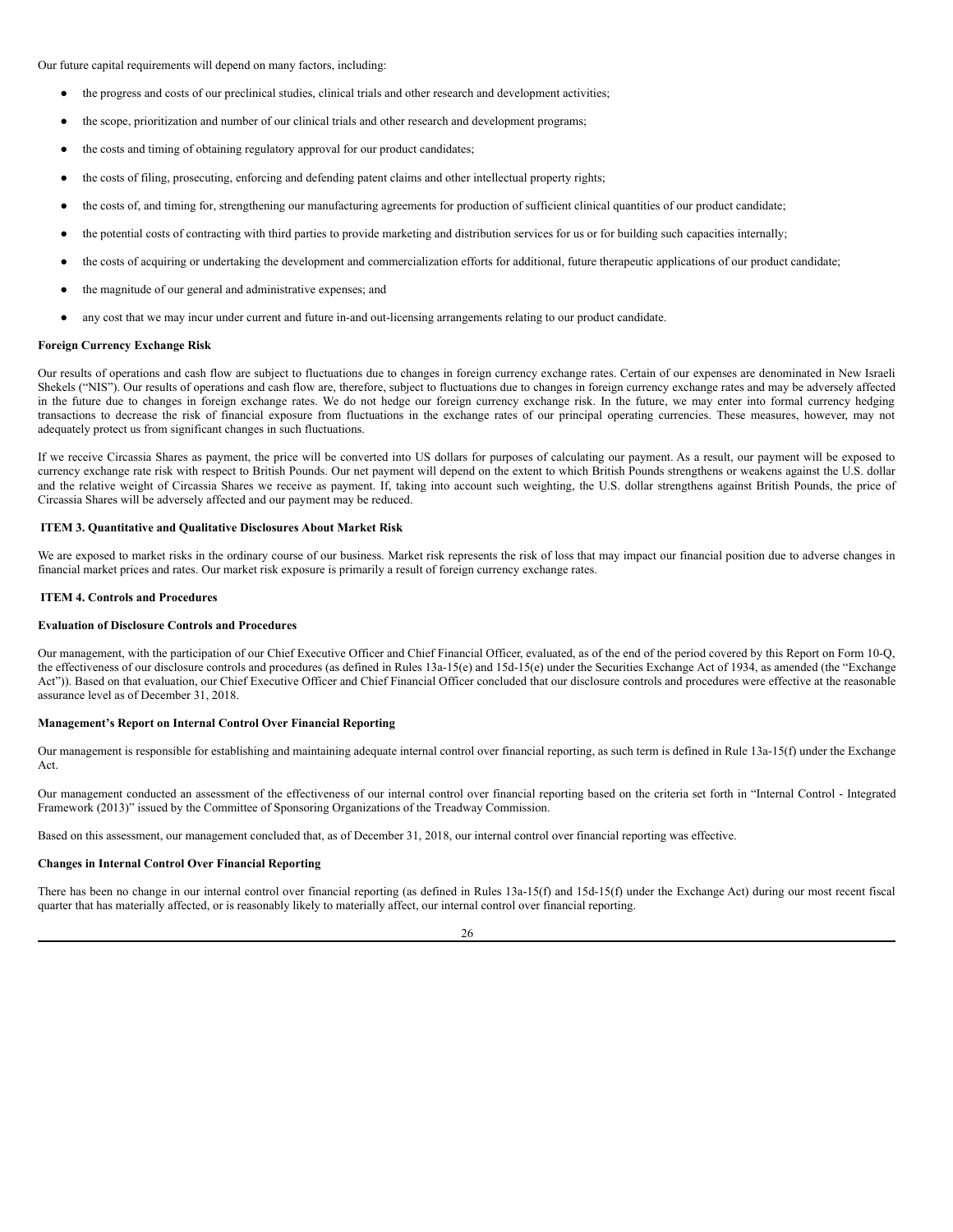# <span id="page-26-0"></span>**PART II OTHER INFORMATION**

# **Item 1. Legal Proceedings**

See Note 8 to our condensed consolidated financial statements.

#### **ITEM 1A. RISK FACTORS**

In addition to the other information set forth in this report, including the important information in the section entitled "Private Securities Litigation Reform Act," you should carefully consider the "Risk Factors" discussed in our Transitional Report on Form 10-KT for the three months March 31, 2018 and for the year ended December 31, 2017, respectively, filed with the SEC on June 15, 2018 for a discussion of important factors that could cause actual results to differ materially from the results described in or implied by the forward-looking statements contained in this report and materially adversely affect our financial condition or future results. Additional risks and uncertainties not currently known to us or that we currently deem to be immaterial might materially adversely affect our actual business, financial condition and/or operating results.

#### *The value of our share of Circassia is volatile*

We granted Circassia an exclusive royalty-bearing license to distribute, market and sell certain rights and licenses held by the Company. Circassia shall pay the Company an aggregate of \$32.55 milestone payments and a significant amount of royalties. The milestone payments shall be in cash or Circassia Shares, at Circassia's option. Royalty payments shall be made in cash. Circassia Shares are traded on the AIM (a sub-market of the London Stock Exchange). The trading price of Circassia Shares could be volatile and could fluctuate widely in response to a variety of factors, many of which are beyond our control. If we receive Circassia Shares as the payment, we may lose significant amount of value in this stock as its market price decreases.

# *If we receive Circassia Shares as payment, we will be subject to currency exchange risk.*

If we receive Circassia Shares as payment, the price will be converted into US dollars for purposes of calculating our payment. As a result, our payment will be exposed to currency exchange rate risk with respect to British Pounds. Our net payment will depend on the extent to which British Pounds strengthens or weakens against the U.S. dollar and the relative weight of Circassia Shares we receive as payment. If, taking into account such weighting, the U.S. dollar strengthens against British Pounds, the price of Circassia Shares will be adversely affected and our payment may be reduced.

# <span id="page-26-1"></span>**ITEM 6. Exhibits.**

| Exhibit No. | Description                                                                                                                                      |
|-------------|--------------------------------------------------------------------------------------------------------------------------------------------------|
| 10.1        | License, Development and Commercialization Agreement, dated January 23, 2019, by and between AIT Therapeutics, Inc. and Circassia Limited ****   |
| 31.1        | Certification of Chief Executive Officer pursuant to Section 302 of the Sarbanes-Oxley Act of 2002                                               |
| 31.2        | Certification of Chief Financial Officer pursuant to Section 302 of the Sarbanes-Oxley Act of 2002                                               |
| 32.1        | Certification of Chief Executive Officer pursuant to 18 U.S.C Section 1350 as adopted pursuant to Section 906 of the Sarbanes-Oxley Act of 2002  |
| 32.2        | Certification of Chief Financial Officer pursuant to 18 U.S.C Section 1350, as adopted pursuant to Section 906 of the Sarbanes Oxley Act of 2002 |
| 101.INS     | <b>XBRL Instance Document</b>                                                                                                                    |
| 101.SCH     | XBRL Taxonomy Extension Schema                                                                                                                   |
| 101.CAL     | <b>XBRL Taxonomy Extension Calculation Linkbase</b>                                                                                              |
| 101.DEF     | XBRL Taxonomy Extension Definition Linkbase                                                                                                      |
| $101$ .LAB  | XBRL Taxonomy Extension Label Linkbase                                                                                                           |
| 101.PRE     | XBRL Taxonomy Extension Presentation Linkbase                                                                                                    |
|             | **** Confidential treatment has been requested for portions of this exhibit                                                                      |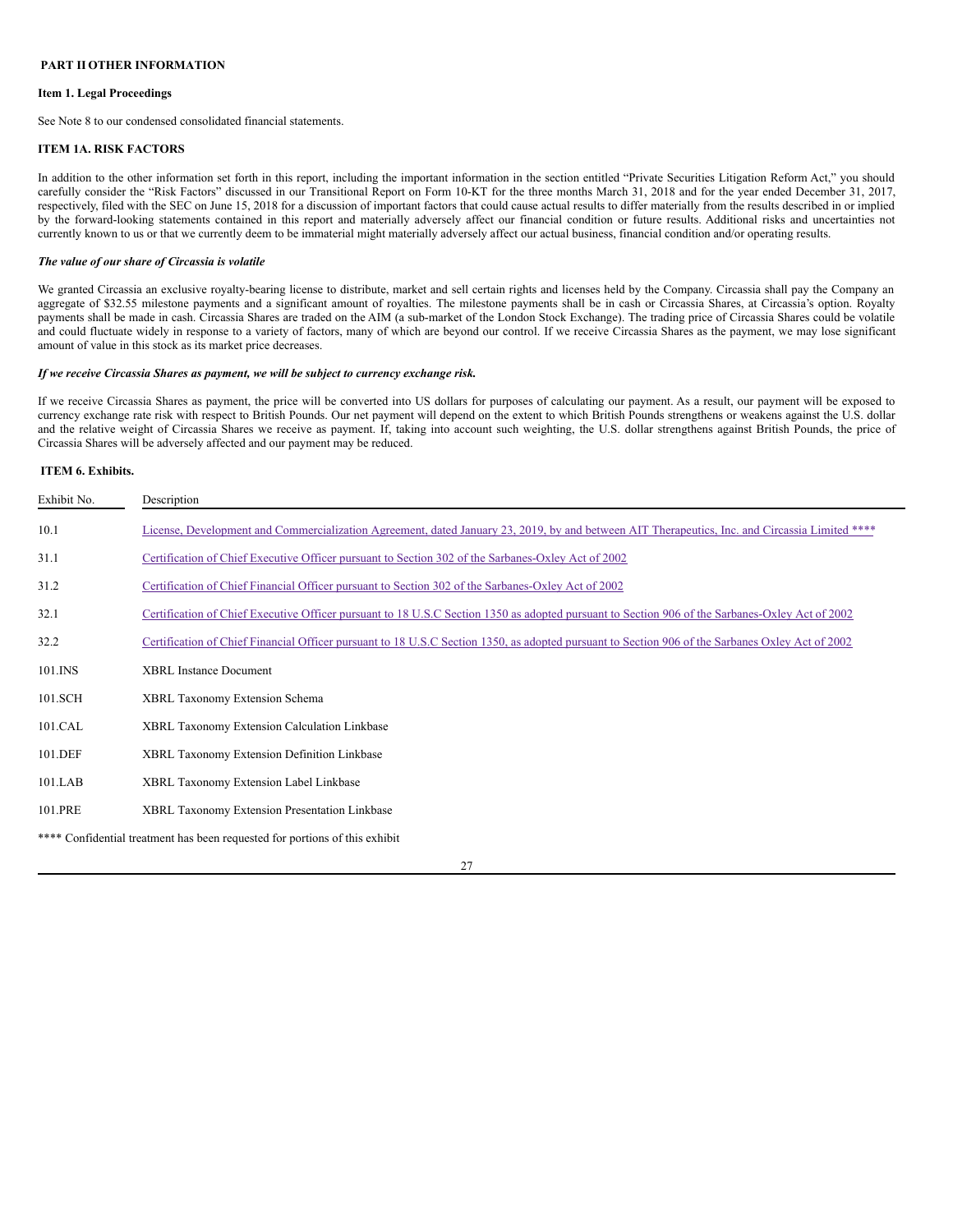# <span id="page-27-0"></span>**SIGNATURES**

Pursuant to the requirements of the Securities Exchange Act of 1934, the registrant has duly caused this report to be signed on its behalf by the undersigned thereunto duly authorized.

|                         | AIT THERAPEUTICS, INC.                       |  |
|-------------------------|----------------------------------------------|--|
|                         | /s/ Steven Lisi                              |  |
| Date: February 14, 2019 | Steven Lisi                                  |  |
|                         | President and Chief Executive Officer        |  |
|                         | (Principal Executive Officer)                |  |
|                         | /s/ Douglas Beck                             |  |
| Date: February 14, 2019 | Douglas Beck                                 |  |
|                         | Chief Financial Officer                      |  |
|                         | (Principal Financial and Accounting Officer) |  |
|                         | 28                                           |  |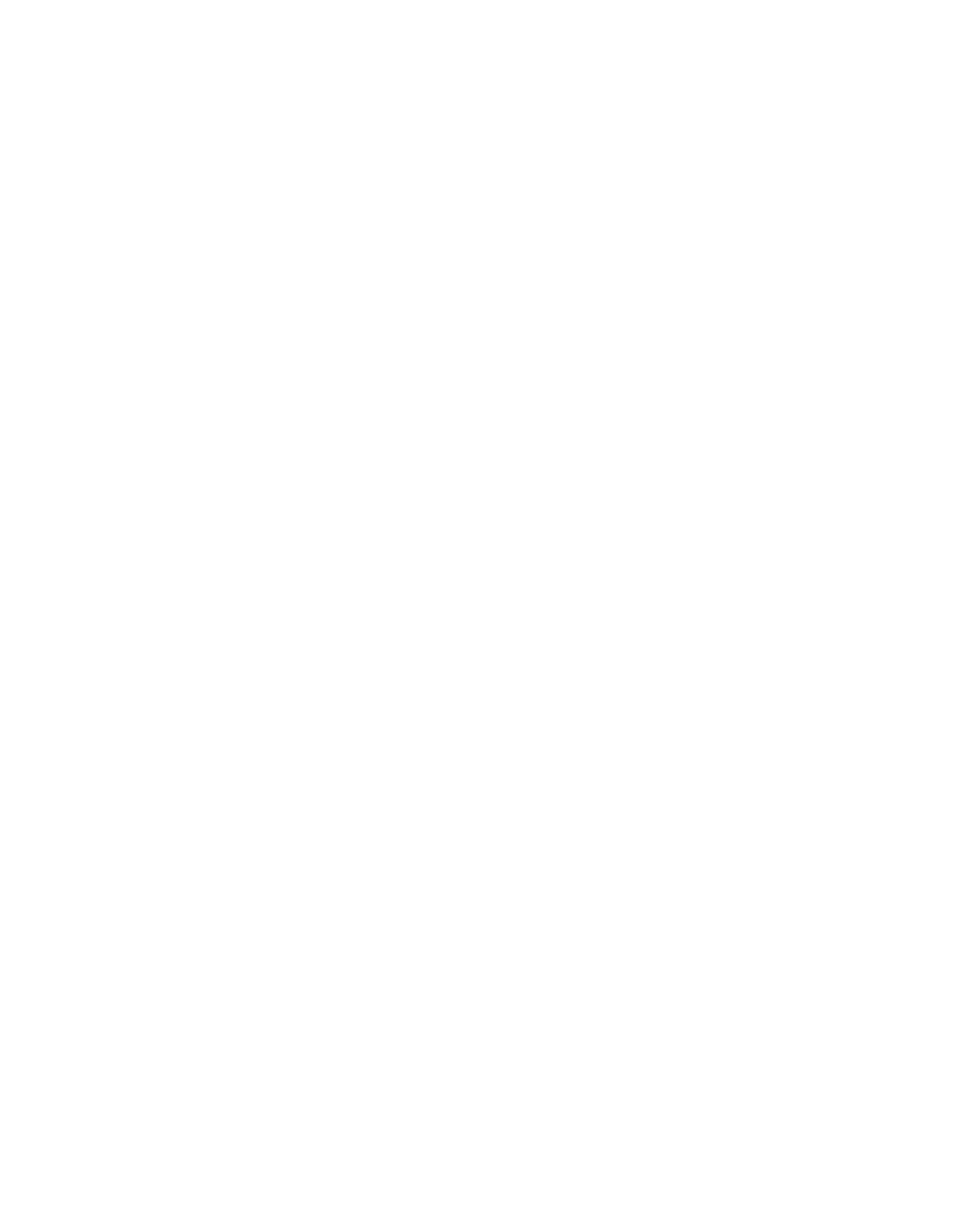**CONFIDENTIAL TREATMENT HAS BEEN REQUESTED FOR PORTIONS OF THIS AGREEMENT. THE COPY FILED HEREWITH OMITS THE** INFORMATION SUBJECT TO THE CONFIDENTIALITY REQUEST. A COMPLETE VERSION OF THIS AGREEMENT HAS BEEN FILED SEPARATELY **WITH THE SECURITIES AND EXCHANGE COMMISSION.**

# **LICENSE, DEVELOPMENT AND COMMERCIALIZATION AGREEMENT**

# **BETWEEN**

# **AIT THERAPEUTICS, INC.**

**AND**

**CIRCASSIA LIMITED**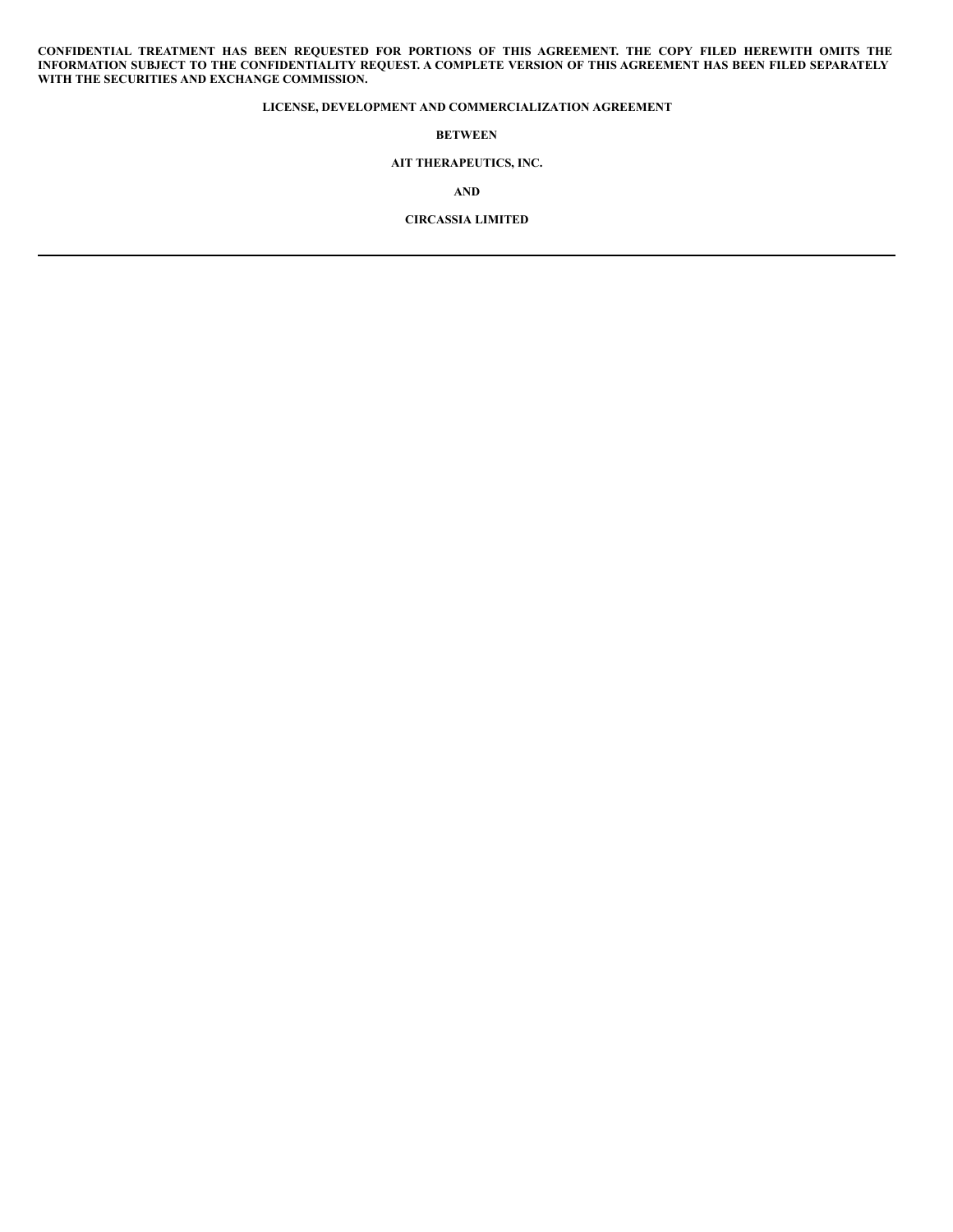# **TABLE OF CONTENTS**

|                     |                                                        | Page         |
|---------------------|--------------------------------------------------------|--------------|
| 1.                  | Definitions.                                           | $\mathbf{1}$ |
| 2.                  | Licenses.                                              | 9            |
| 3.                  | Milestone and Royalty Payments.                        | 11           |
| 4.                  | Management; Joint Steering Committee.                  | 15           |
| 5.                  | Development.                                           | 16           |
| 6.                  | Regulatory Matters.                                    | 17           |
| 7.                  | Export Controls, Modern Slavery and Corruption         | 19           |
| 8.                  | Commercialization.                                     | 20           |
| 9.                  | Reports; Records.                                      | 21           |
| 10.                 | Representations, Warranties and Covenants; Disclaimer. | 23           |
| 11.                 | Intellectual Property.                                 | 26           |
| 12.                 | Confidentiality/Publications.                          | 31           |
| 13.                 | Term and Termination.                                  | 33           |
| 14.                 | Effects of Termination or Expiration.                  | 34           |
| 15.                 | Announcement.                                          | 36           |
| 16.                 | Governing Law.                                         | 36           |
| 17.                 | Dispute Resolution.                                    | 36           |
| 18.                 | Notices.                                               | 37           |
| 19.                 | Force Majeure.                                         | 38           |
| 20.                 | Indemnification and Insurance.                         | 38           |
| 21.                 | Non-assignability.                                     | 40           |
| 22.                 | Language.                                              | 41           |
| 23.                 | Entire Agreement.                                      | 41           |
| 24.                 | Severability.                                          | 41           |
| 25.                 | Independent Contractors; No Partnership.               | 41           |
| 26.                 | Amendment and Waiver.                                  | 42           |
| 27.                 | Counterparts.                                          | 42           |
| 28.                 | Further Assurances.                                    | 42           |
|                     | EXHIBIT 1.7 - AIT THERAPEUTICS PATENTS                 |              |
|                     | EXHIBIT 1.71 - [*]                                     |              |
| EXHIBIT 3.2 -       | $[ * ]$                                                |              |
| EXHIBIT 5.1 -       | $[ * ]$                                                |              |
| EXHIBIT 8.7 -       | $[ * ]$                                                |              |
| <b>EXHIBIT 15 -</b> | <b>ANNOUNCEMENTS</b>                                   |              |

AIT Therapeutics / Circassia License, Development and Commercialization Agreement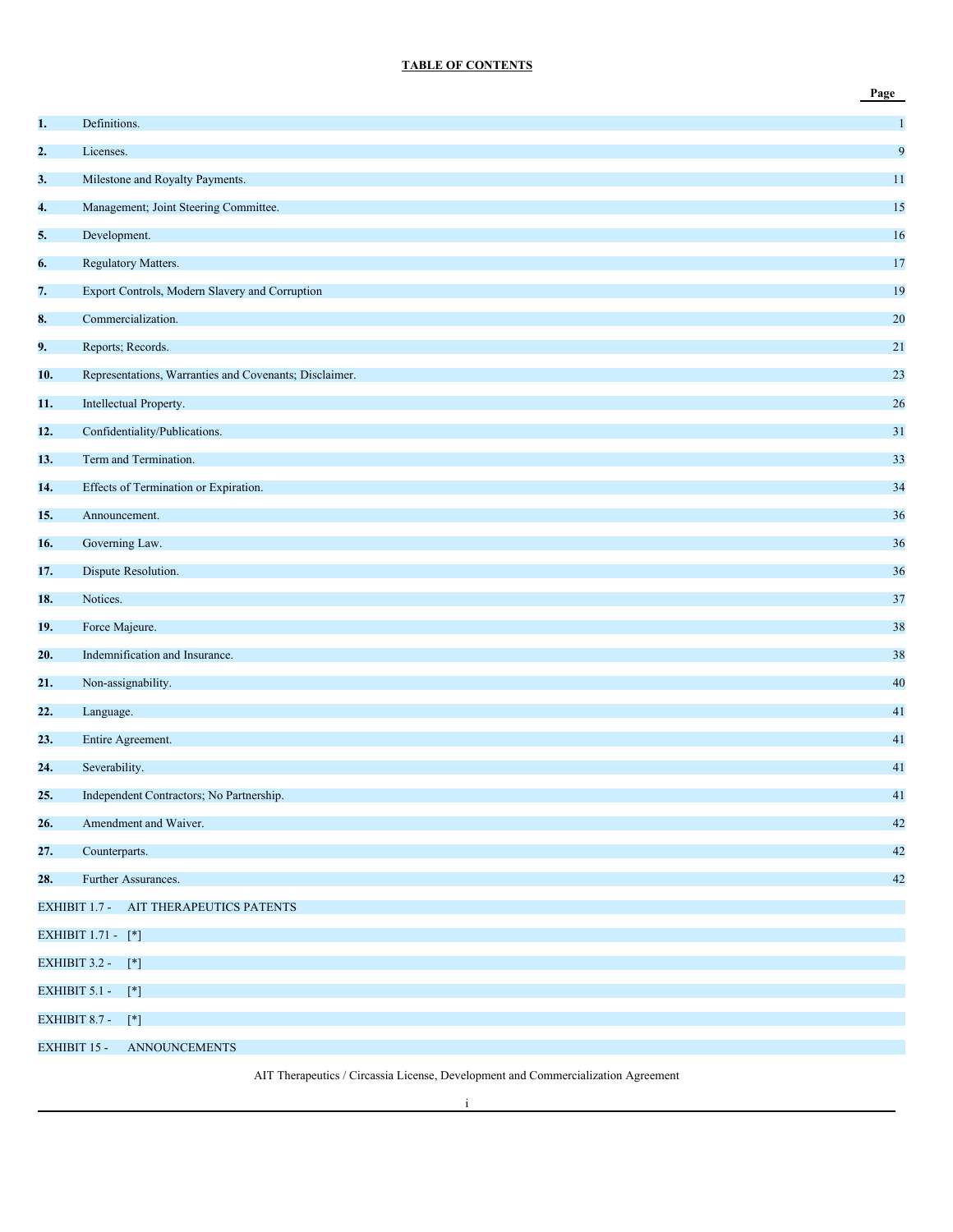THIS LICENSE, DEVELOPMENT AND COMMERCIALIZATION AGREEMENT (this "Agreement") is made and entered into effective as of January 23, 2019 (the "Effective Date"), by and between AIT Therapeutics, Inc., a Delaware corporation having its principal place of business at 825 East Gate Blvd. Garden City, NY 11530 ("AIT Therapeutics"), and Circassia Limited, a company registered in England and Wales, Company number 03689966, with a registered office at The Magdalen Centre, Robert Robinson Avenue, Science Park, Oxford OX4 4GA, United Kingdom ("Circassia"). Each of AIT Therapeutics and Circassia is sometimes referred to herein as a "Party" and collectively, as the "Parties."

WHEREAS, AIT Therapeutics has developed certain intellectual property relating to the use of a nitric oxide generator and its related nitrogen dioxide filters for the treatment of certain respiratory disorders;

WHEREAS, Circassia has substantial expertise in the development, distribution, sales and marketing of pharmaceutical and medical device products in the Territories; and

WHEREAS, AIT Therapeutics desires to grant to Circassia, and Circassia desires to obtain from AIT Therapeutics, the right to distribute, market and sell the Products in the Field in the Territories, all on the terms and conditions set forth herein.

NOW, THEREFORE, in consideration of the foregoing premises and the mutual promises, covenants and conditions contained in this Agreement, the Parties hereto agree as follows:

#### **1. Definitions**.

1.1 "Adverse Event" shall have the meaning ascribed such term in Section 6.2(b).

1.2 "Adverse Event Agreement" shall have the meaning ascribed such term in Section 6.2(a).

1.3 "Affiliate" means any corporation, firm, partnership, limited liability company or other entity that controls, is controlled by or is under common control with a Party to this Agreement. For purposes of this definition, any entity will be regarded as in "control" of another entity if (a) it directly or indirectly owns more than fifty percent (50%) of the voting stock of the other entity or such lesser maximum percentage permitted in those jurisdictions where majority ownership by foreign entities is prohibited, (b) it owns or has a right to own more than fifty percent (50%) of the net assets of an entity without voting securities, or (c) it possesses, directly or indirectly, the power to direct or cause the direction of the management and policies of the entity, whether through contract or otherwise.

1.4 "Agreement" means this License, Development and Commercialization Agreement, as set forth in the preamble above.

1.5 "AIT Therapeutics" shall have the meaning set forth in the preamble to this Agreement.

1.6 "AIT Therapeutics Indemnitees" shall have the meaning ascribed such term in Section 20.2.

AIT Therapeutics / Circassia License, Development and Commercialization Agreement

- 1 -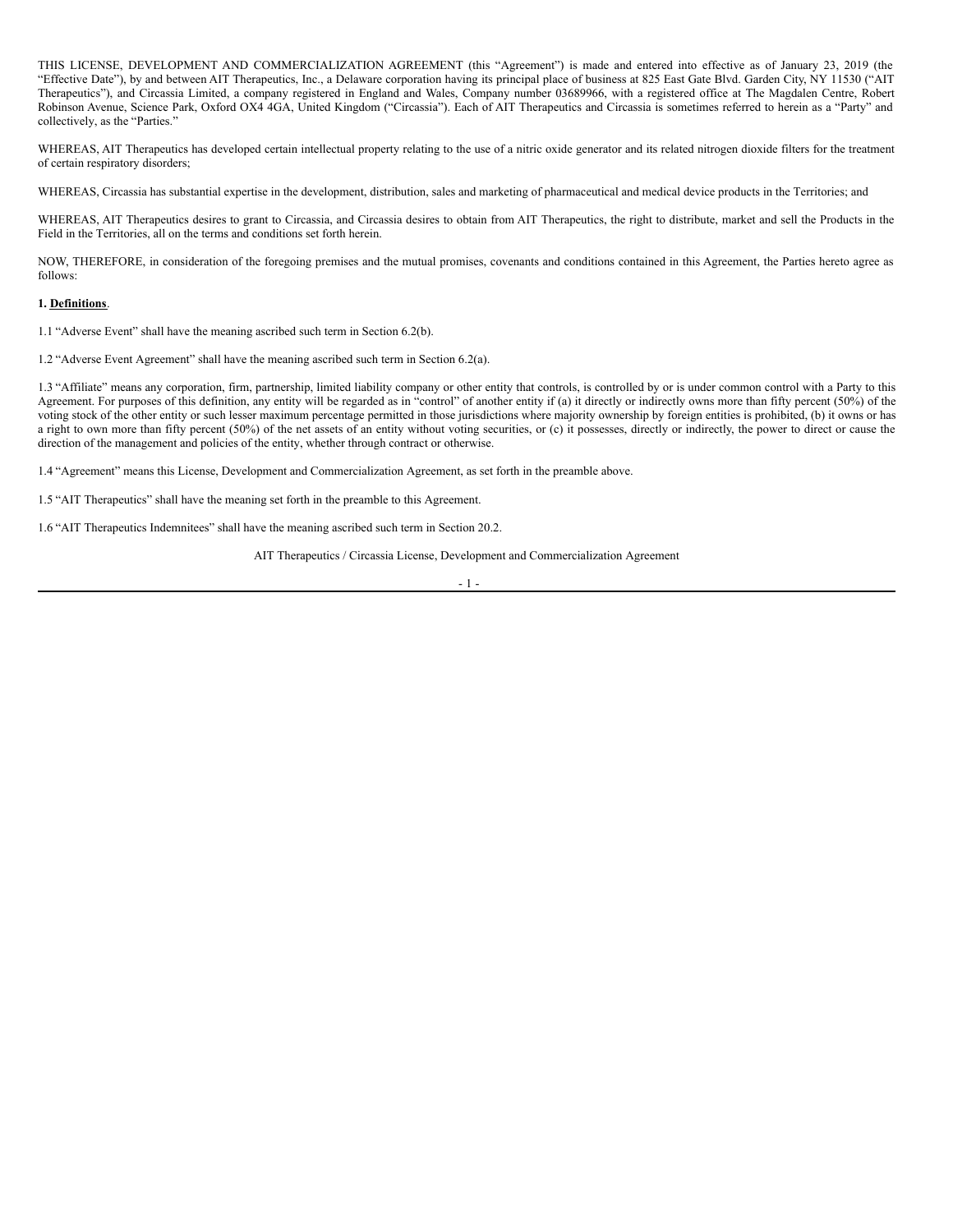1.7 "AIT Therapeutics Patent" means any Patent that (a) is Controlled by AIT Therapeutics or its Affiliates as of the Effective Date or at any time during the term, and (b) claims the apparatus, composition of matter, use (including any claimed methods) or Manufacture of a Product or any component thereof in the Field. A list of AIT Therapeutics Patents in existence as of the Effective Date is attached hereto as Exhibit 1.7 and AIT Therapeutics shall update such list from time to time to include additional AIT Therapeutics Patents, including patents issuing from any listed application or claiming priority thereto or otherwise continuing therefrom.

For the avoidance of doubt, AIT Therapeutics Patents shall

[\*]

1.8 "AIT Therapeutics Agreement Revenue" means the aggregate total of Milestone Payments plus Royalty Payments actually received by AIT Therapeutics during the term of this Agreement.

1.9 "AIT Therapeutics Technology" means, collectively, the AIT Therapeutics Patents and the AIT Therapeutics Trade Secrets.

1.10 "AIT Therapeutics Trade Secret" means any Information (a) that is Controlled by AIT Therapeutics or its Affiliates on the Effective Date or during the term, (b) that constitutes a trade secret under the Delaware Uniform Trade Secrets Act, 6 Dela. Laws, Chapter 20, § 2001 *et seq.*, and (c) that (i) is or was used in the Development or Manufacture of Products, or any component thereof, (ii) is or was embodied in Products, or any component thereof, or (iii) is necessary or useful in order to use or to Commercialize the Products in the Field in the Territories.

1.11 "Alliance Manager" shall have the meaning ascribed such term in Section 4.1.

1.12 "Bankruptcy Event" means, with respect to a Party, that such Party files in any court or agency pursuant to any statute or regulation pertaining to bankruptcy, solvency, or payment of debts, of any state or country, a petition in bankruptcy or insolvency or for reorganization or for an arrangement or for the appointment of a receiver or trustee of such other Party or of its assets, or if such other Party shall be served with an involuntary petition against it, filed in any insolvency proceeding, and such petition shall not be dismissed within sixty (60) days after the filing thereof, or if such other Party shall be a party to its dissolution or liquidation, or if such other Party shall make an assignment for the benefit of creditors.

1.13 "China" means the People's Republic of China and its territories and possessions (including, without limitation, Hong Kong and Macau).

1.14 "China Regulatory License" shall have the meaning ascribed such term in Section 6.1(a) hereof.

1.15 "Circassia" shall have the meaning set forth in the preamble to this Agreement.

1.16 "Circassia Indemnitees" shall have the meaning ascribed such term in Section 20.1.

AIT Therapeutics / Circassia License, Development and Commercialization Agreement

- 2 -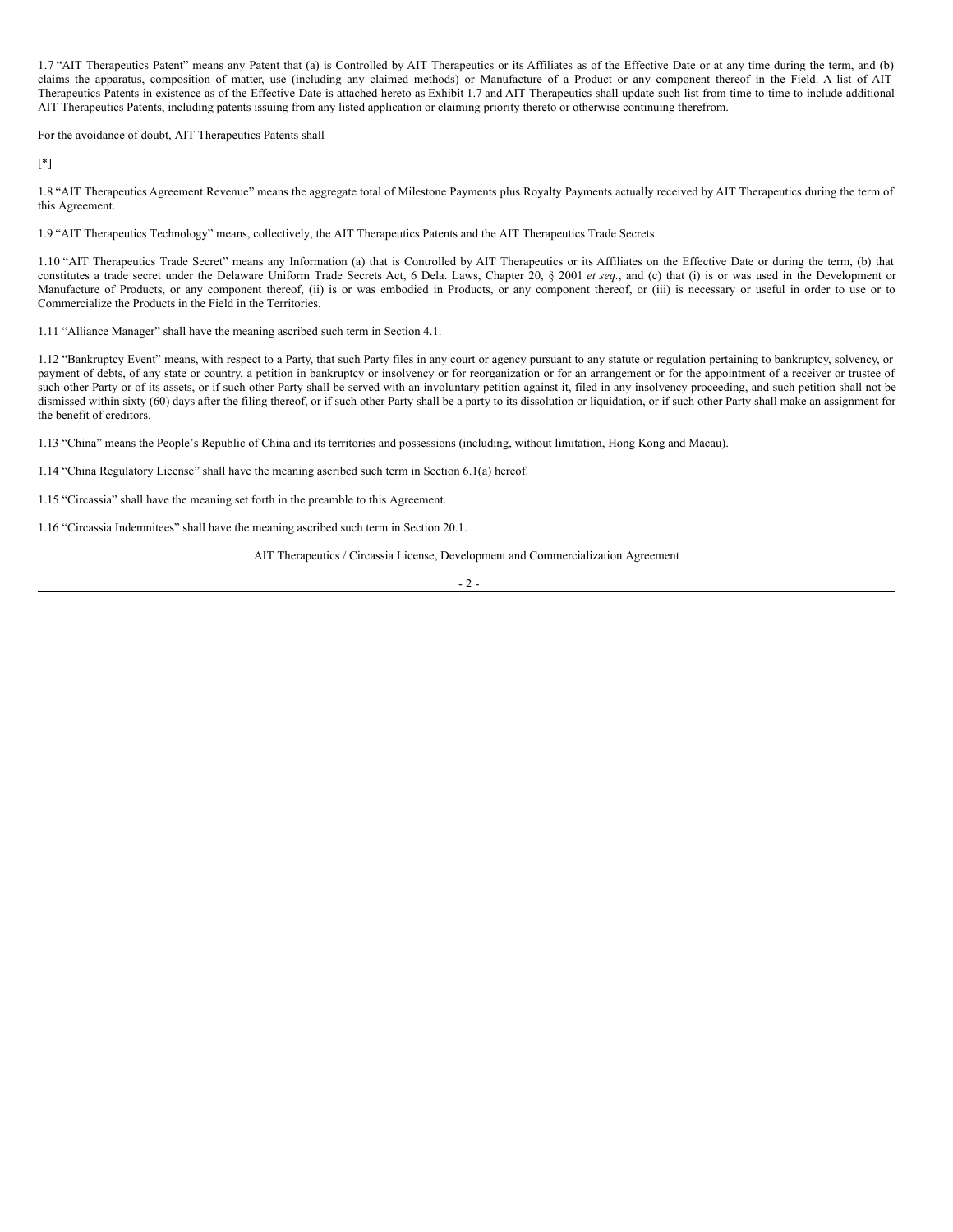1.17 "Circassia Pharmaceuticals plc" means Circassia Pharmaceuticals plc, a company registered under the laws of England and Wales, Company number 05822706, and which is an Affiliate of Circassia.

1.18 "Circassia Agreement Revenue" means Gross Profits actually collected during the term of the Agreement, less all Milestone Payments and Royalty Payments actually paid to AIT Therapeutics during the term of the Agreement.

1.19 "Circassia Shares" means ordinary shares, 0.08 pence each, of Circassia Pharmaceuticals plc.

1.20 "Clinic" shall mean an outpatient healthcare facility, annexed or in close proximity to a hospital, and which does not provide for typical patient-physician follow-up care. For the avoidance of doubt, the term "Clinic" does not include any mobile healthcare facility.

1.21 "Combination Product" shall mean the Product sold in combination with one or more other products or services not constituting the Product or as part of a bundle with other unrelated products or services.

1.22 "Commercially Reasonable Efforts" means the expenditure of those efforts normally used by reputable medical device organizations for medical devices (a) which are of similar market potential, and (b) which are at a similar stage in its development or product life cycle, as the Product, in each case, taking into account all Relevant Factors in effect at the time such efforts are to be expended. Further, to the extent that the performance of Circassia's obligations hereunder is adversely affected by AIT Therapeutics' material failure to perform its obligations hereunder, the impact of such performance failure will be taken into account in determining the extent to which Circassia has used Commercially Reasonable Efforts to perform any such affected obligations. Notwithstanding anything herein to the contrary, Commercially Reasonable Efforts shall not preclude the suspension or discontinuance of Circassia's research, Commercialization or sale of any Products, if exercised pursuant to the terms of this Agreement, based on the exercise of Commercially Reasonable Efforts.

1.23 "Commercialization" with a correlative meaning for "Commercialize" and "Commercializing", means all activities undertaken before and after obtaining Regulatory Approvals relating specifically to the pre-Launch, Launch, promotion, detailing, medical education and medical liaison activities, marketing, pricing, reimbursement, sale, and distribution of the Product, including: (a) strategic marketing, sales force detailing, advertising, medical education and liaison, and market and Product support; (b) any postmarketing clinical studies for use in generating data to be submitted to Regulatory Authorities (and all associated reporting requirements); and (c) all customer support, Product distribution, invoicing and sales activities.

1.24 "Commercialization Plan" shall have the meaning ascribed such term in Section 8.2.

1.25 "Confidential Information" means, with respect to a Party, all reports and other Information of such Party that is disclosed to the other Party under this Agreement, whether in oral, written, graphic, electronic or other form. All Confidential Information (as defined in the Mutual CDA) disclosed by either Party pursuant to the Mutual CDA shall be deemed to be such Party's Confidential Information disclosed hereunder.

AIT Therapeutics / Circassia License, Development and Commercialization Agreement

- 3 -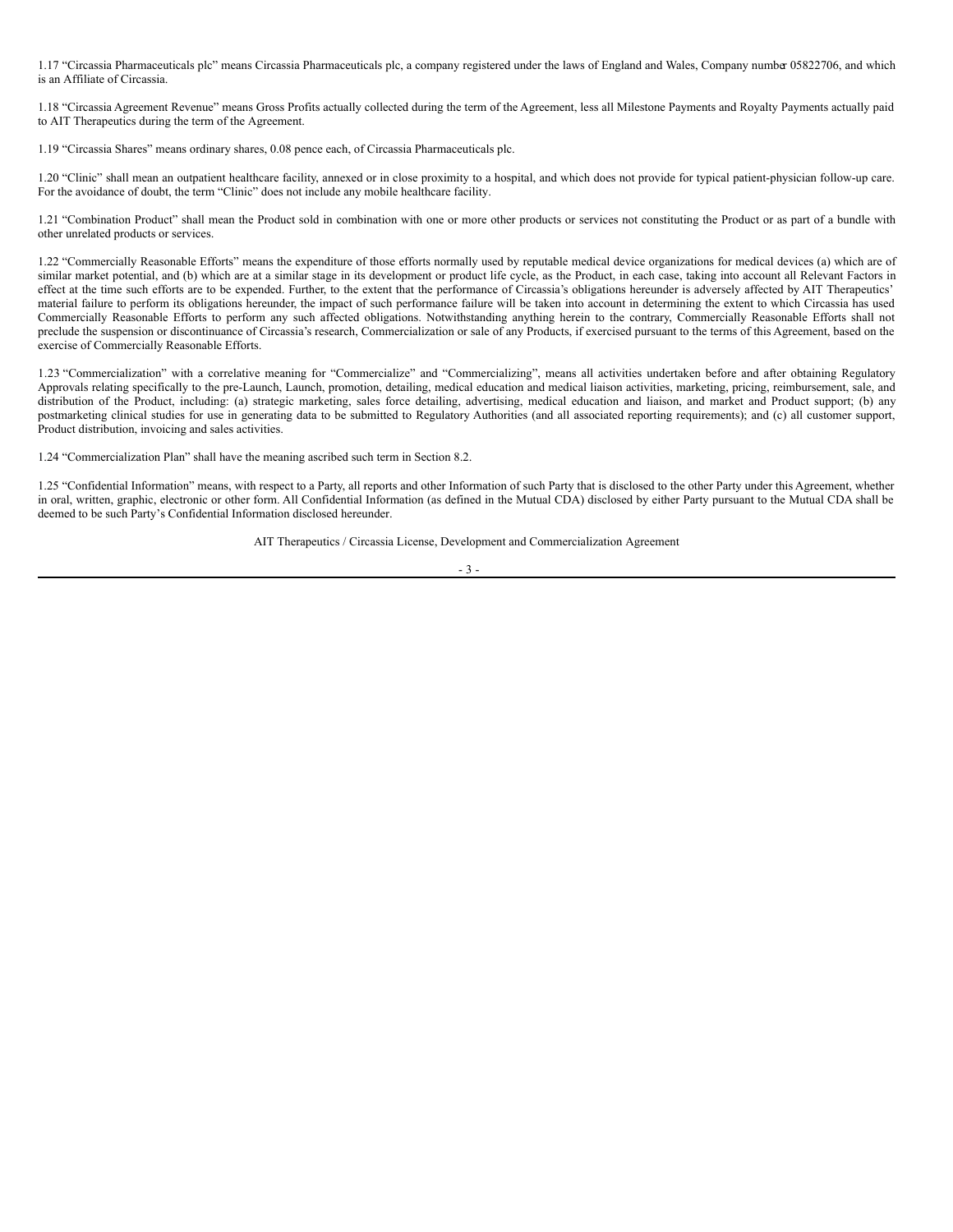1.26 "Control" or "Controlled" means, with respect to any material, Information, or intellectual property right, that a Party owns or has a license to such material, Information, or intellectual property right and, in each case, has the ability to grant to the other Party access, a license, or a sublicense (as applicable) to the foregoing on the terms and conditions set forth in this Agreement without violating the terms of any then-existing agreement or other arrangement with any Third Party.

1.27 "Cost of Goods" means money paid, accrued or in accounts payable by Circassia to AIT Therapeutics for the purchase of a new Product and/or Filter, the price of which shall be AIT Therapeutics' actual cost, as evidenced by its purchase price of the new Filter and/or Product from a third party supplier, plus the applicable mark-up, as specified in the Supply Agreement.

1.28 "Develop" or "Development" means all activities relating to preparing for Regulatory Approval with respect to the Product and/or Filter, together with the Manufacturing of the Product and/or Filter for the purpose of conducting the foregoing activities.

1.29 "Disclosing Party" shall have the meaning ascribed such term in Section 12.1.

1.30 "Dispute" shall have the meaning ascribed such term in Section 17.1.

1.31 "Dollar" means a U.S. dollar, and "\$" shall be interpreted accordingly.

1.32 "Effective Date" shall have the meaning ascribed such term in the preamble to this Agreement.

1.33 "Escrow Agent" shall have the meaning ascribed such term in Section 5.4.

1.34 "Escrow Agreement" shall have the meaning ascribed such term in Section 5.4.

1.35 "FDA" means the United States Food and Drug Administration and any successors thereof.

1.36 "Field" means the use of nitric oxide in hospital and Clinic settings at concentrations of 80 ppm or less for the treatment of (a) persistent pulmonary hypertension of the newborn, and (b) any other condition approved by a Regulatory Authority in a country in the Territory.

1.37 "Filing Party" shall meaning ascribed such term in Section 11.4(a).

1.38 "Filter" means a nitrogen dioxide filter as further described onExhibit 1.70, attached hereto and incorporated herein by reference.

1.39 "First Commercial Sale" means the first sale to a Third Party of a Product in a country of the Territories after Regulatory Approval has been obtained in such country.

1.40 "Force Majeure" shall have the meaning ascribed such term in Section 19.

AIT Therapeutics / Circassia License, Development and Commercialization Agreement

$$
-4
$$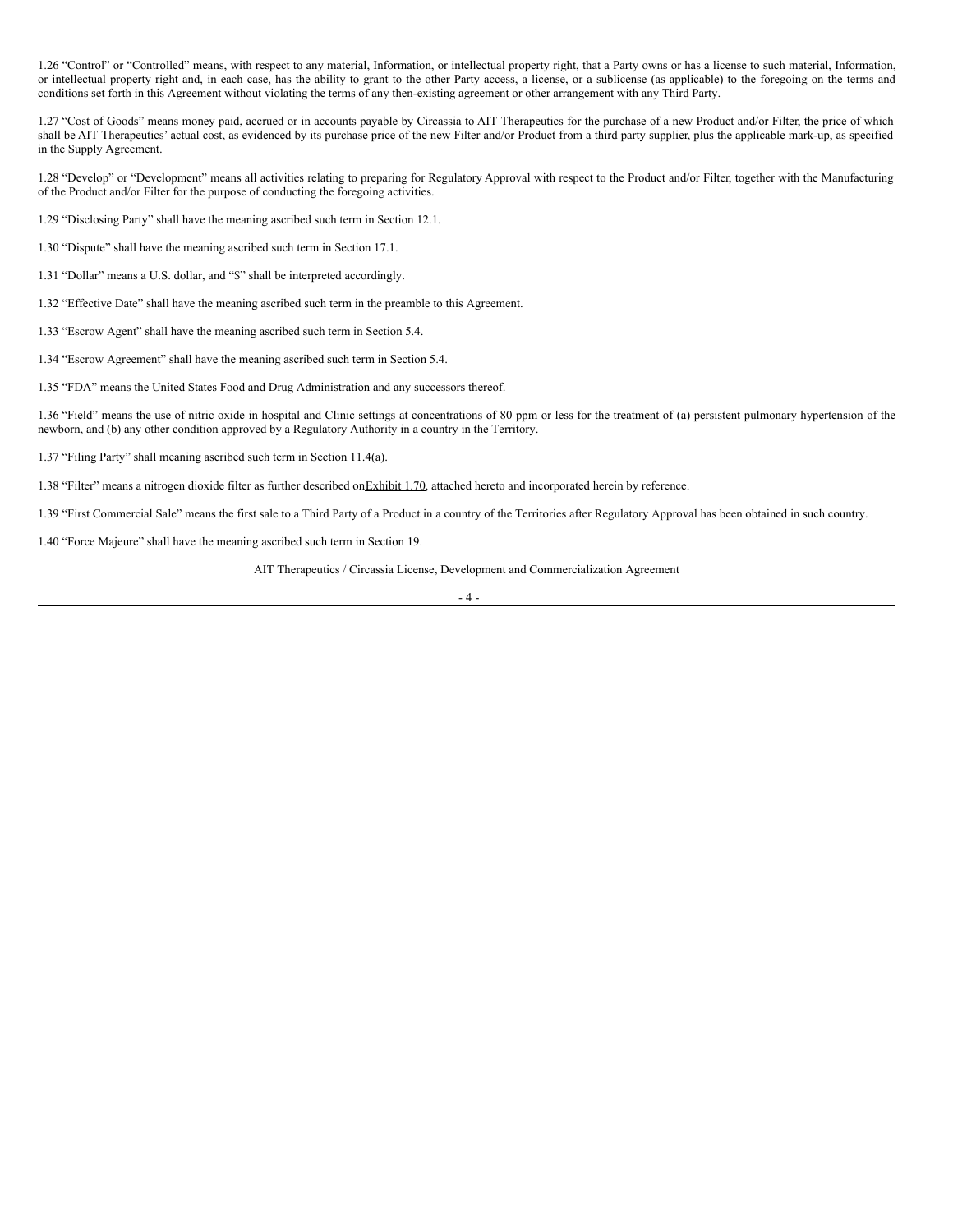1.41 "Governmental Authority" means any multi-national, federal, state, local, municipal, provincial or other government authority of any nature (including any governmental division, prefecture, subdivision, department, agency, bureau, branch, office, commission, council, court or other tribunal).

1.42 "Gross Profit" means Net Sales minus Cost of Goods.

1.43 "Gross Sales" means the contract price charged to a Third Party by Circassia or its Affiliate, as applicable, for a Product and/or Filter which is sold, leased or otherwise Commercialized by or for Circassia or its Affiliate and any Product- or Filter-related revenue, as applicable. For the avoidance of doubt, Gross Sales will be the price in the contract for each individual hospital or Clinic. Gross Sales for a Combination Product will be calculated by multiplying the Gross Sales of the Combination Product by the fraction,  $A/(A+B)$  where A is the weighted (by sales volume) average sale price in the relevant country of the Product, and B is the weighted average sale price (by sales volume) in that country of the other product or service (in finished form) in the Combination Product. If the weighted average sale price cannot be determined for the Product or other products or services in the Combination Product, the calculation of Gross Sales for Combination Products will be agreed by the Parties based on the relative value contributed by each component (each Party's agreement not to be unreasonably withheld or delayed).

1.44 "HSBC" means HSBC Bank plc.

1.45 "Improvement Patent" shall have the meaning ascribed such term in Section 11.3.

1.46 "Improvements" means any and all ideas, discoveries, improvements, modifications or variations of the Product, methods for manufacture of a Product and/or methods of using a Product, whether or not patentable or otherwise protectable as intellectual property, which is discovered, developed, reduced to practice, or created by a Party or its Affiliates, alone, jointly or with others.

1.47 "Indemnitee" shall have the meaning ascribed such term in Section 20.2.

1.48 "Indemnitor" shall have the meaning ascribed such term in Section 20.3.

1.49 "Information" means any data, results, technology, business information and information of any type whatsoever, in any tangible or intangible form, including, without limitation, know-how, trade secrets, practices, techniques, methods, processes, inventions, developments, specifications, formulations, formulae, materials or compositions of matter of any type or kind (patentable or otherwise), software, algorithms, marketing reports, expertise, technology, test data (including preclinical and clinical test data), analytical and quality control data, stability data, other study data and procedures.

1.50 "Invalidation Proceeding" shall have the meaning ascribed such term in Section 11.8.

1.51 "Inventory" shall have the meaning ascribed such term in Section 14.4.

AIT Therapeutics / Circassia License, Development and Commercialization Agreement

- 5 -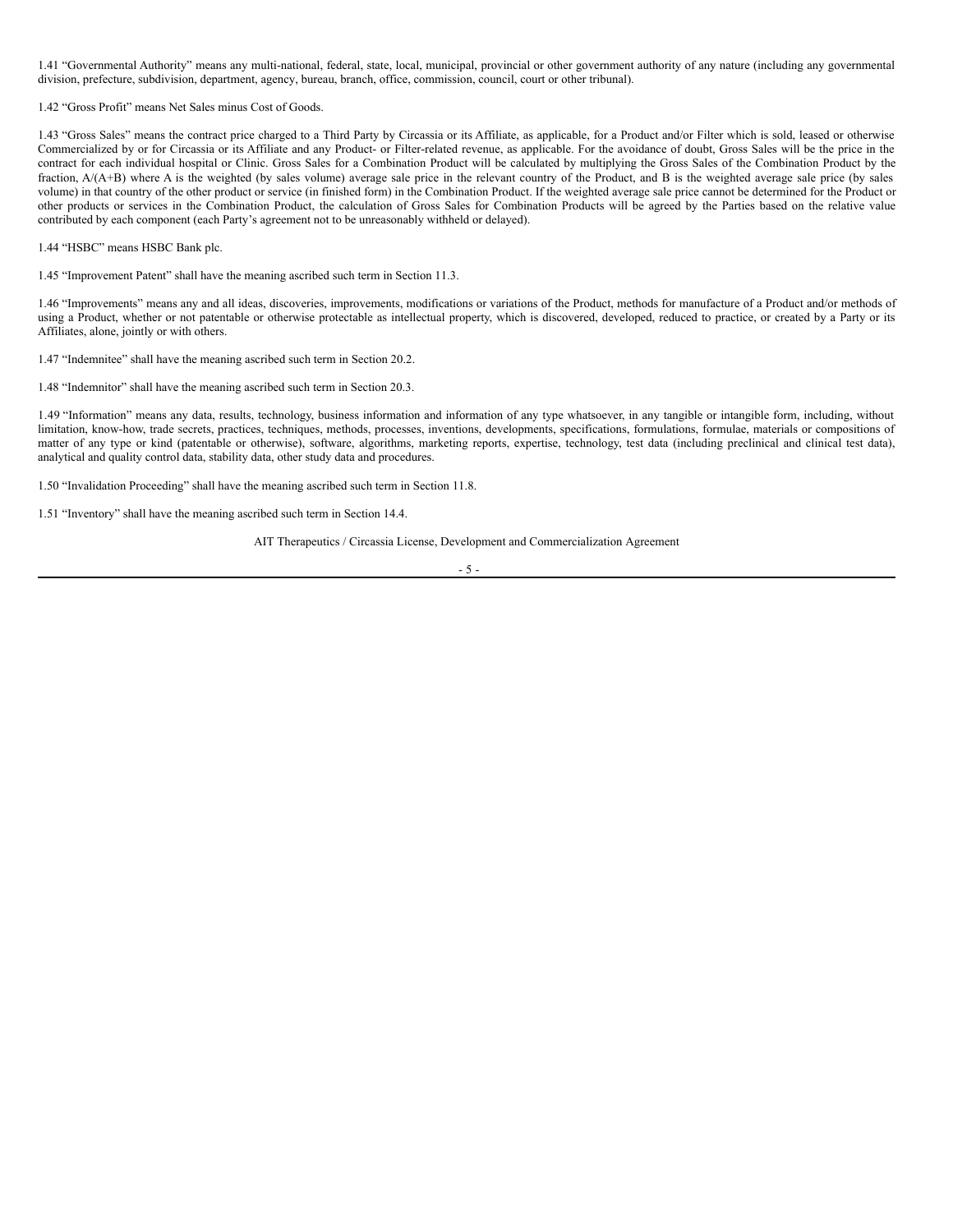1.52 "Joint Product" shall have the meaning ascribed such term in Section 11.4(a).

1.53 "Joint Steering Committee" or "JSC" shall have the meaning ascribed such term in Section 4.2.

1.54 "Launch" in relation to a country in the Territories means the first commercial sale of Filters in that country.

1.55 "Laws" means all laws, statutes, rules, regulations, ordinances and other pronouncements having the effect of law of any federal, national, multinational, state, provincial, county, city or other political subdivision, domestic or foreign, including any regulatory agency policy or informal regulatory agency guidance, including, but not limited to, those related to medical device marketing, labeling and sales, foreign corrupt practices, import and export controls.

1.56 "Lead Party" shall have the meaning ascribed such term in Section 11.5(c).

1.57 "Letter of Intent" means that certain Letter of Intent by and between AIT Therapeutics and Circassia Pharmaceuticals plc, dated November 2, 2018.

1.58 "LIBOR" means the overnight LIBOR rate for Great Britain Pounds Sterling, as published by HSBC.

1.59 "License" means the licenses granted to Circassia pursuant to Section 2.1.

1.60 "Litigation Expenses" means all damages awarded or settlement payments actually paid to Third Parties, reasonable attorneys' fees and expenses, expert witness fees and expenses, investigative expenses, court costs and other customary expenses actually incurred in connection with the claim, or litigation and settlement.

1.61 "Losses" shall have the meaning ascribed such term in Section 20.1.

1.62 "Manufacture" with a correlative meaning for "Manufacturing," means all activities related to the manufacturing the Product and/or Filters in finished form for Development, manufacturing the finished Product and/or Filters for Commercialization, packaging, in-process and finished product testing for the Product and/or Filters, release of the Product and/or Filters, quality assurance activities related to manufacturing and release of the Product and/or Filters, ongoing batch tests and other FDA post-PMA approval requirements under 21 C.F.R. § 814.82 and 21 C.F.R. § 814.80 and regulatory activities related to any of the foregoing.

1.63 "Mutual CDA" means that certain Mutual Confidentiality Agreement by and between AIT Therapeutics and Circassia Pharmaceuticals plc, dated March 5, 2018.

1.64 "Net Sales" means the Gross Sales less, on an actual basis, (a) documented discounts (including customary trade, quantity, cash, etc.), charge-backs and rebates to managed health care organizations or to federal, state and local governments, their agencies, and purchasers and reimbursers or to trade customers; (b) credits for returns and other customary allowances actually given; (c) any value added taxes or governmental taxes levied; and (d) [\*]

AIT Therapeutics / Circassia License, Development and Commercialization Agreement

- 6 -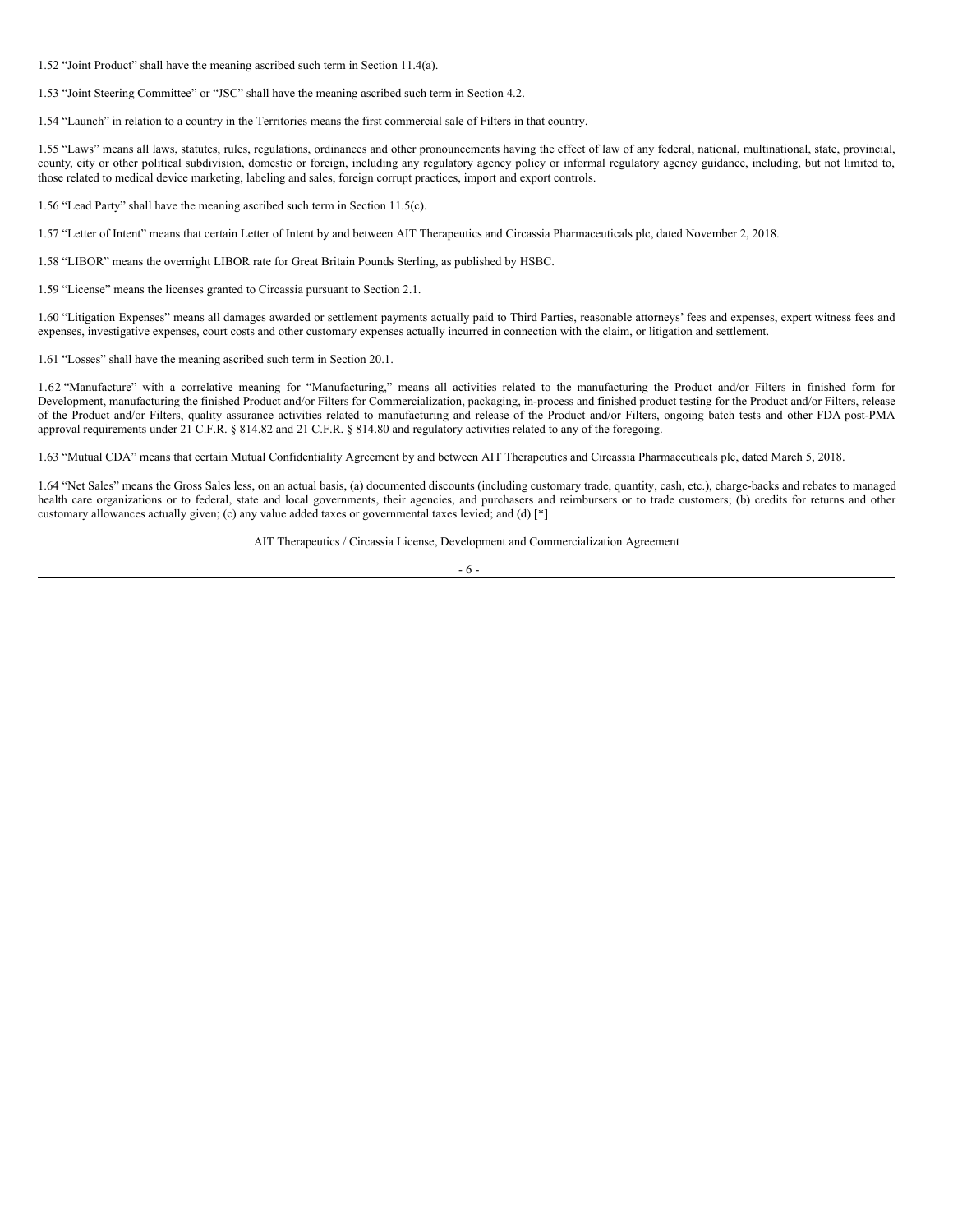1.65 "NitricGen License Agreement" means that certain License Agreement, dated January 30, 2018 by and between NitricGen, Inc., a Delaware corporation ("NitricGen"), and AIT Therapeutics, a certified copy of which is provided to Circassia by AIT Therapeutics at the time of signing this Agreement.

1.66 "NO Generator" means a nitric oxide generator [\*] and any Improvements thereof.

1.67 "Non-Filing Party" shall have the meaning ascribed such term in Section 11.4(a).

1.68 "Party" and "Parties" shall have the meaning ascribed such terms in the preamble to this Agreement.

1.69 "Patent" means (a) pending patent applications (and patents issuing therefrom), issued patents, utility models and designs; and (b) reissues, substitutions, confirmations, registrations, validations, re-examinations, additions, continuations, continued prosecution applications, continuations-in-part, or divisions of or to any patents, patent applications, utility models or designs, in each case being enforceable within the applicable countries of the Territories as permitted by applicable Laws.

1.70 "PMA" means the FDA process of scientific and regulatory review to evaluate the safety and effectiveness of Class III medical devices.

1.71 "Product" means the NO Generator and delivery system, including, without limitation, the Nitric Oxide Delivery Module, the backup delivery system, the Filters and the Gas Monitoring Module, together with, in each case, all Improvements, [\*].

1.72 "Product Infringement" shall have the meaning ascribed such term in Section 11.5(b).

1.73 "Product Marks" shall have the meaning ascribed such term in Section 8.5.

1.74 "Receiving Party" shall have the meaning ascribed such term in Section 12.1.

1.75 "Regulatory Approval" means, with respect to a Product and/or Filter in any country or jurisdiction, all approvals (including, where required, pricing and reimbursement approvals), registrations, licenses or authorizations from the relevant Regulatory Authority in a country or jurisdiction that is specific to such Product and/or Filter, and necessary to market and sell such Product and/or Filter in such country or jurisdiction. Regulatory Approval in the United States includes, by way of example, a PMA.

1.76 "Regulatory Authority" means, in a particular country or regulatory jurisdiction, any applicable Governmental Authority involved in granting Regulatory Approval and/or, to the extent required in such country or regulatory jurisdiction, pricing or reimbursement approval of a Product and/or Filter in such country or regulatory jurisdiction, including, but not limited to the FDA.

AIT Therapeutics / Circassia License, Development and Commercialization Agreement

- 7 -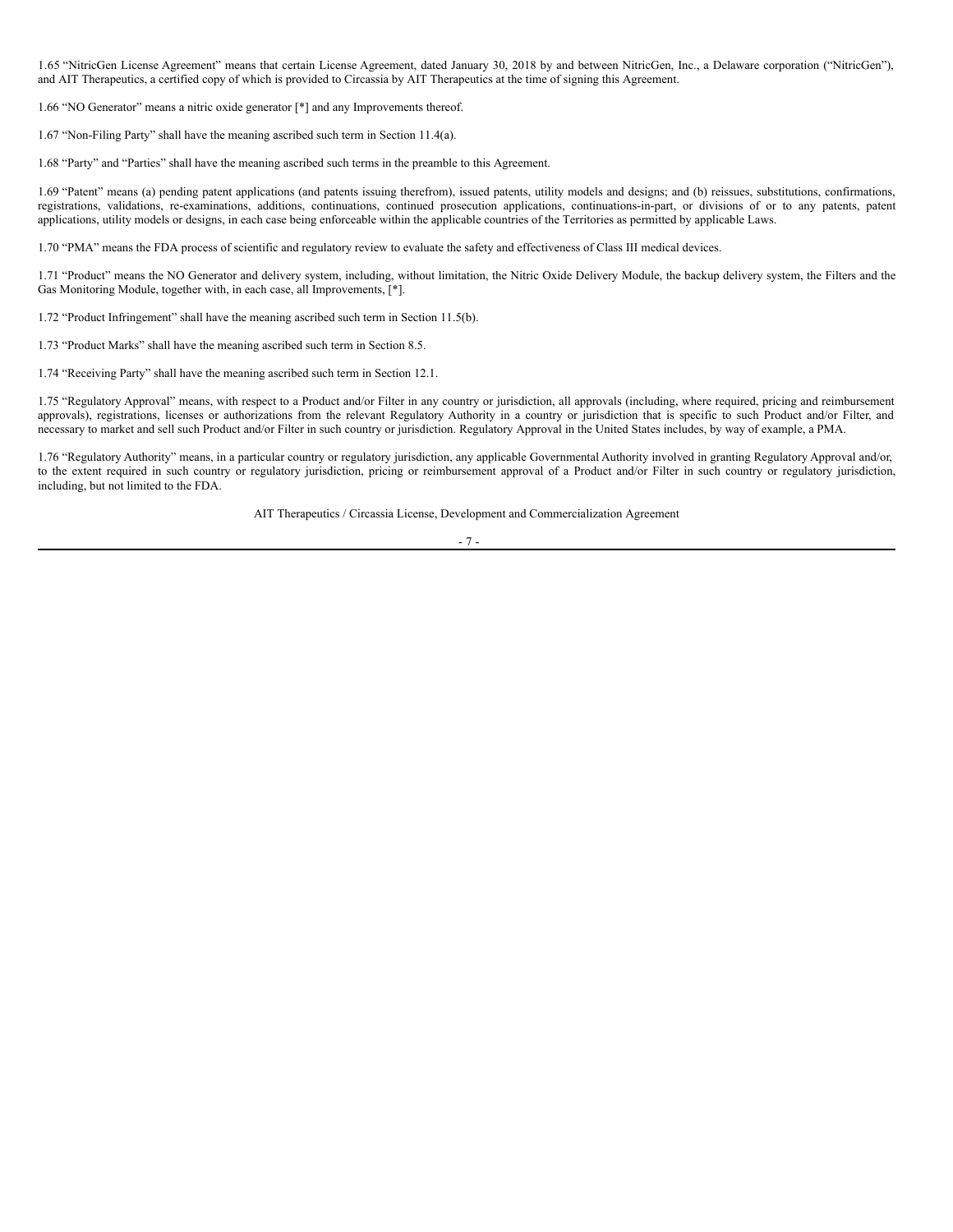1.77 "Regulatory Documentation" means all Regulatory Filings, registrations, filings, applications, licenses, authorizations and approvals (including Regulatory Approvals), all correspondence submitted to or received from Regulatory Authorities (including minutes and official contact reports relating to any communications with any Regulatory Authorities), and all clinical studies, data and supporting documents contained therein, in each case relating to a Product and/or Filter, and all data contained in any of the foregoing (including advertising and promotional and marketing documents, adverse event files, periodic safety update reports (PSURs), medical event reports, complaint files and the like).

1.78 "Regulatory Filings" means, with respect to a Product and/or Filter, any submission to a Regulatory Authority of any appropriate regulatory application specific to such Product and/or Filter, and shall include, without limitation, any submission to a regulatory advisory board and any supplement or amendment thereto.

1.79 "Reporting Period" shall have the meaning ascribed such term in Section 9.1.

1.80 "Retained Territories" means all countries and territories in the world other than the Territories.

1.81 "Royalty Year" shall mean each twelve-month period commencing January 1 and ending December 31 during the Term. For the initial calendar year in which this Agreement is in effect, the Royalty Year shall be the period of time between the Effective Date and December 31. The final Royalty Year shall be the period of time between January 1 and the expiration or termination date of this Agreement.

1.82 "SEC" shall have the meaning ascribed such term in Section 12.2(d).

1.83 "SOPs" shall have the meaning ascribed such term in Section 6.5.

1.84 "Sales Report" shall have the meaning ascribed such term in Section 9.1.

1.85 "Step-In Rights Event" means the occurrence of one or more of the following events: (a) AIT Therapeutics is acquired by a third-party that sells, or plans to sell in the Territories (i) nitric oxide gas, or (ii) any device capable of generating and/or delivering nitric oxide gas; (b) AIT Therapeutics is the subject of a Bankruptcy Event; (c) AIT Therapeutics commits a material breach of this Agreement and such material breach is not cured within the applicable cure period as set forth in Section 15.2(a) hereof; or (d) AIT Therapeutics commits a material breach of [\*] and such material breach is not cured within the applicable cure period as set forth therein.

1.86 "Supply Agreement" shall have the meaning ascribed such term in Section 8.7.

1.87 "Supporting Party" shall have the meaning ascribed such term in Section 11.5(c).

1.88 "Territories" means the United States and China.

1.89 "Third Party" means any party other than a Party to this Agreement and such Party's Affiliates.

AIT Therapeutics / Circassia License, Development and Commercialization Agreement

- 8 -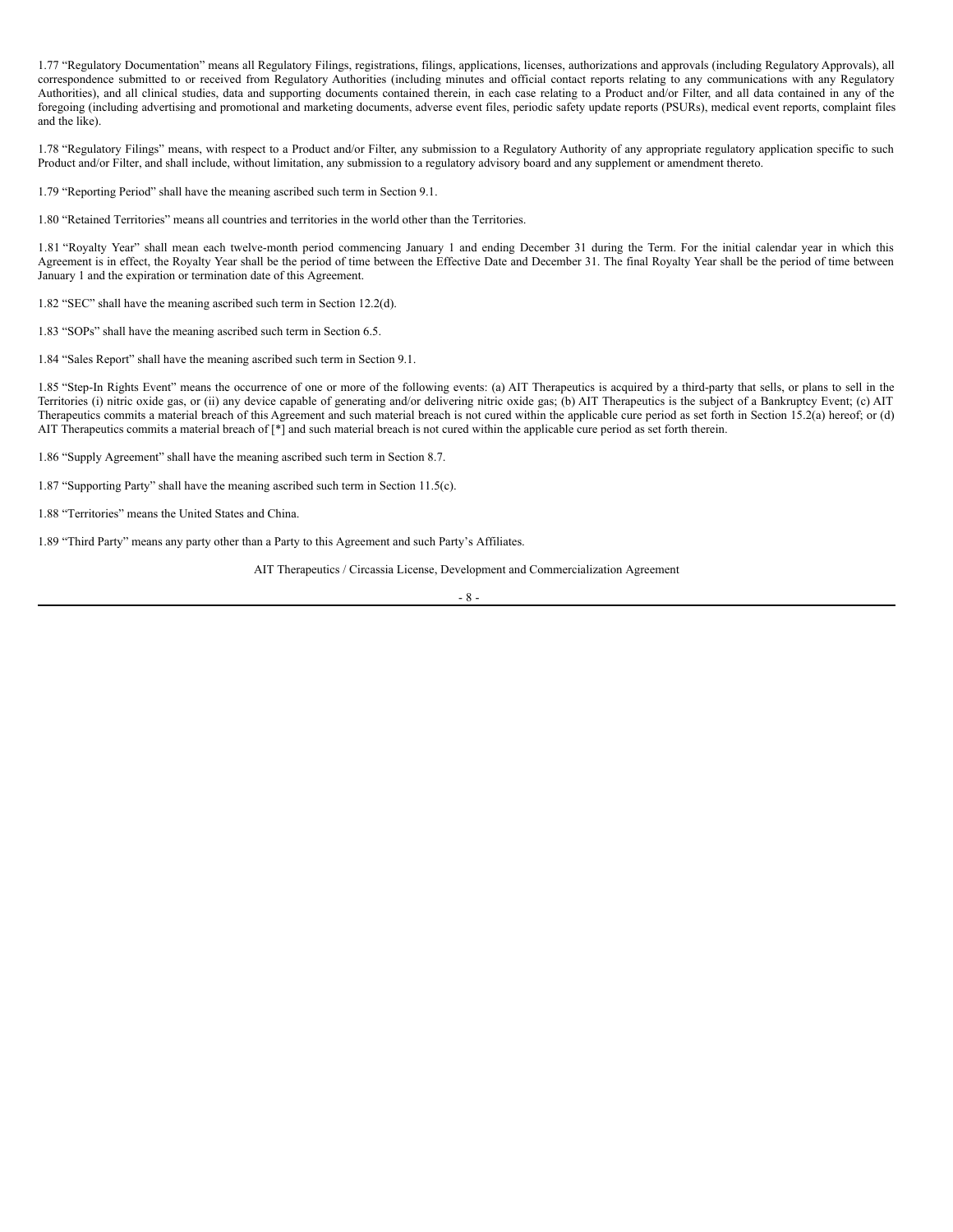1.90 "Total Litigation Expenses" means the sum of all Litigation Expenses actually incurred by AIT Therapeutics and all Litigation Expenses actually incurred by Circassia in connection with the investigation of any Third-Party infringement of any AIT Therapeutics Patent(s), Improvement Patent(s) or Joint Patents, or pursing any infringement claim, litigation, proceeding and/or settlement (if any) against such Third Party, or the defense of any product infringement or misappropriation claim asserted by a Third Party, or in connection with any Invalidation Proceeding.

1.91 "Transition Assistance Period" shall have the meaning ascribed such term in Section 14.2.

1.92 "Transition Assistance Services" shall have the meaning ascribed such term in Section 14.2.

1.93 "United States" means the United States of America and its territories and possessions.

1.94 "USPTO" means the United States Patent and Trademark Office, or any successor agency.

1.95 "US Regulatory License" shall have the meaning ascribed such term in Section 6.1(a) hereof.

1.96 "Valid Claim" means any claim contained in any AIT Therapeutics Patent or Improvement Patent in the Territories which has not been revoked or held unenforceable, unpatentable or invalid by a decision of a court or other governmental agency or competent jurisdiction, unappealable or unappealed within the time allowed for appeal, and which has not been admitted to be invalid or unenforceable through abandonment, reissue, disclaimer or otherwise.

1.97 "VWAP" shall have the meaning ascribed such term in Section 3.3(d) hereof.

#### **2. Licenses.**

### 2.1 License to Circassia.

(a) Subject to the terms and conditions of this Agreement, AIT Therapeutics hereby grants to Circassia an exclusive (even as to AIT Therapeutics), royalty-bearing license, without the right to sublicense, under the AIT Therapeutics Technology, to: (i) use, have used, (ii) sell, have sold, offer for sale, have offered for sale, (iii) distribute, have distributed, (iv) import, have imported, and otherwise Commercialize the Products and Filters in the Field in the Territories.

(b) Subject to the terms and conditions of this Agreement (including, without limitation, Section 2.2 below), AIT Therapeutics hereby grants to Circassia upon the occurrence of a Step-In Rights Event a non-exclusive license, under the AIT Therapeutics Technology: (i) to conduct research; (ii) to Develop and have Developed; and (iii) to Manufacture or have Manufactured, in each case the Product and the Filters in the Field in the Territories or (to the extent that the Product and/or the Filters are Manufactured in the Retained Territories) in the Retained Territories.

AIT Therapeutics / Circassia License, Development and Commercialization Agreement

- 9 -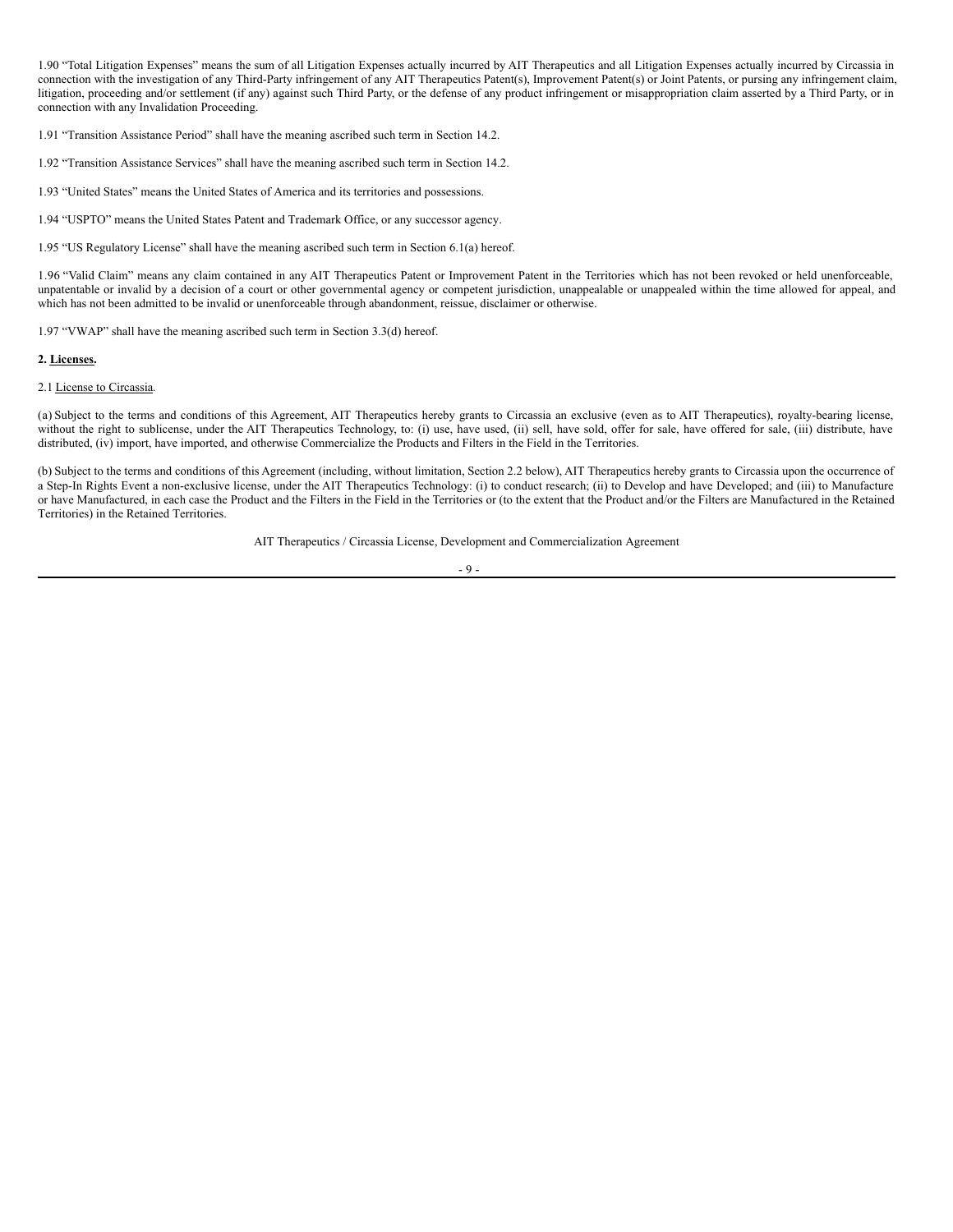(c) Notwithstanding the rights granted to Circassia in Section 2.1 and without limiting the generality of Section 2.2, AIT Therapeutics retains the following: (i) the right to conduct or have conducted clinical trials and other studies in the Territories for the generation of data in support of any regulatory submissions to any Regulatory Authority in the Retained Territories; and (ii) the right to Manufacture or have Manufactured the Product anywhere in the Territories, in each case together with the right to import and export the Product in such territories for such purposes.

2.2 Negative Covenant; No Implied License Circassia covenants and warrants that (a) it will not exercise any of the non-exclusive licenses granted to it under Section 2.1(b) unless and until a Step-In Rights Event occurs, and (b) it will not use or practice any of the AIT Therapeutics' intellectual property rights licensed to Circassia under this Section 2 except for the purposes expressly permitted in the applicable license grant. Except as explicitly set forth in this Agreement, AIT Therapeutics does not grant any license, express or implied, under its intellectual property rights to Circassia.

### 2.3 Diversion.

(a) Circassia hereby covenants and agrees that it will not, and will ensure that its Affiliates and Third Party contractors will not, either directly or indirectly, promote, market, distribute, import, sell or have sold Products, including via the Internet or mail order, to any Third Party, address or Internet Protocol ("IP") address in the Retained Territories. As to such countries in the Retained Territories: (i) Circassia shall refrain from establishing or maintaining any branch, warehouse or distribution facility for the Product in such countries; (ii) Circassia shall not engage in any advertising or promotional activities relating to the Product directed primarily to customers or other buyers or users of the Product located in such countries; and (iii) Circassia shall not solicit orders from any prospective purchaser located in such countries. If Circassia receives any order from a prospective purchaser located in a country in the Retained Territories, Circassia shall promptly refer that order to AIT Therapeutics. Notwithstanding the foregoing, Circassia shall have the right to store inventory of the Product and Filters in the Retained Territories, provided that Circassia shall only sell or offer for sale such Product or Filters in the Territories. For the sake of clarity, Section 2.3(a)(ii) shall not restrict Circassia's ability to discuss the Product and/or Filters for corporate purposes (including, without limitation, as part as an investor presentation or on a Circassia website).

(b) If any Product is diverted by an identifiable customer or distributor for use in the Retained Territories, then, upon the request of AIT Therapeutics, Circassia shall suspend further shipments of the Product to such customer or distributor until such customer or distributor provides reasonable assurances to Circassia and AIT Therapeutics that such customer or distributor has implemented reasonable precautions to prevent any further such diversions of Product.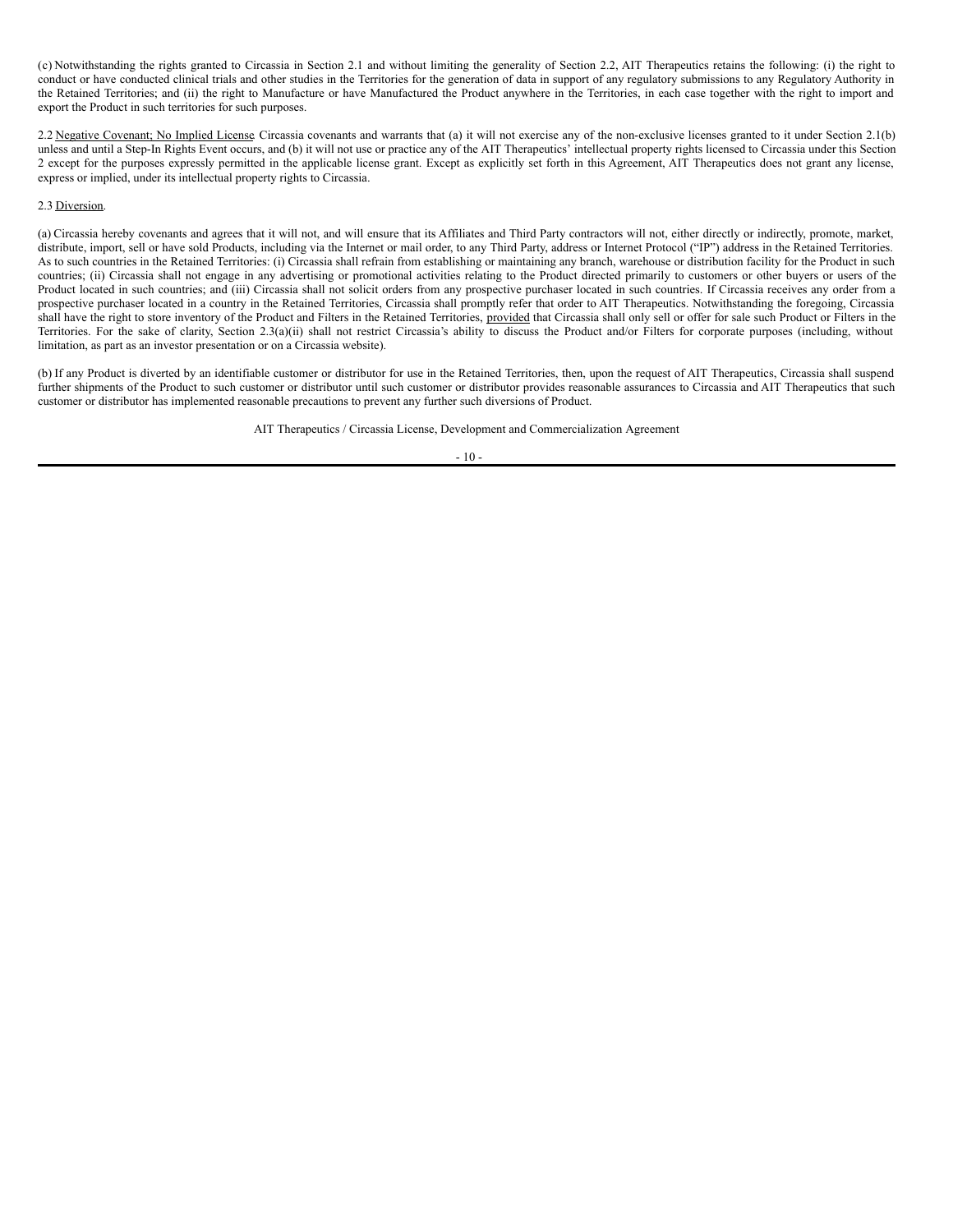# 2.4 Exclusivity.

# [\*]

2.5 Registration of License. Circassia shall have the right to record or register the License granted hereunder with any Governmental Authority in the Territories. At Circassia's request, AIT Therapeutics shall execute all documents and give all declarations regarding the License and reasonably cooperate with Circassia at the costs of Circassia to the extent such documents, declarations and/or cooperation are permitted or required for such recordation or registration of the License for the benefit of Circassia.

# **3. Milestone and Royalty Payments.**

3.1 Milestone Payments. In consideration of the rights and Licenses granted to Circassia by AIT Therapeutics hereunder, Circassia shall pay, or cause Circassia Pharmaceuticals plc to pay, to AIT Therapeutics the following milestone amounts:

| Event                                                                                                                                       |  | Payment (U.S. Dollars or<br><b>Circassia Shares</b> ) |  |
|---------------------------------------------------------------------------------------------------------------------------------------------|--|-------------------------------------------------------|--|
| 1. Upon signing of this Agreement by both Parties                                                                                           |  | 7,350,000                                             |  |
| 2. Within five (5) business days following completion of a pre-submission meeting with the FDA, in which the FDA [*] the results of         |  |                                                       |  |
| which the FDA w ill require to approve the Product in the Field and that the FDA confirms that no additional clinical data will be required |  | 3,150,000                                             |  |
| 3. On the sooner of the launch of the Product in the Field in the United States, or ninety (90) calendar days following the approval of a   |  |                                                       |  |
| Product by the FDA, provided that $[*]$                                                                                                     |  | 12,600,000                                            |  |
| 4. Within five (5) business days following the approval by the FDA of the Product in the Field for use in cardiac surgery                   |  | 8,400,000                                             |  |
| 5. Within five (5) business days following the approval by the Food and Drug Administration equivalent in China for the marketing and       |  |                                                       |  |
| sale of the Product in the Field in China for any indication                                                                                |  | 1,050,000                                             |  |
|                                                                                                                                             |  |                                                       |  |
| <b>TOTAL PAYMENTS</b>                                                                                                                       |  | 32,550,000                                            |  |
| AIT Therapeutics / Circassia License, Development and Commercialization Agreement                                                           |  |                                                       |  |

- 11 -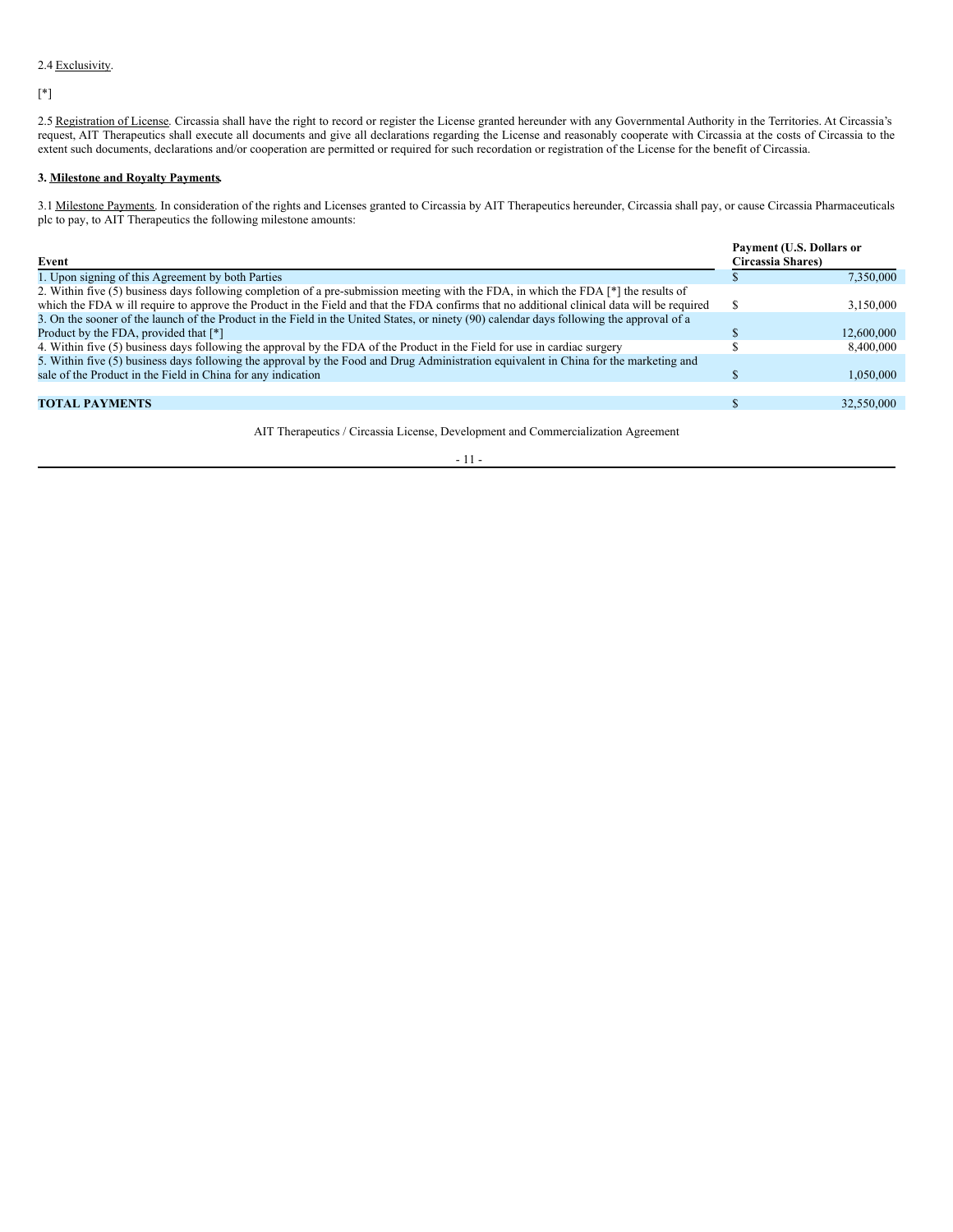# 3.2 Royalty Payments.

(a) In consideration of the rights and licenses granted to Circassia by AIT Therapeutics hereunder, Circassia shall pay to AIT Therapeutics the following royalty amounts:

|                                                                                                                              | Payment (U.S. Dollars) |
|------------------------------------------------------------------------------------------------------------------------------|------------------------|
| 1. First cumulative \$50 Million in Gross Profit in the United States                                                        | $5\%$                  |
| 2. First cumulative \$20 Million in Gross Profit in China                                                                    | $5\%$                  |
| Thereafter, Circassia shall pay to AIT Therapeutics running royalty amounts "Running Royalties" per Royalty Year as follows: |                        |
| 3. Annual Gross Profit up to and including \$100 Million                                                                     | 15%                    |
| 4. Annual Gross Profit exceeding \$100 Million                                                                               | 20%                    |
|                                                                                                                              |                        |

[\*].

(b) Upon expiration of the last Patent in the Patents, the Royalty payments in Section 3.2(a) shall terminate. In consideration of Circassia's continued use of the AIT Therapeutics Technology other than the Patents for Commercialization of the Product in accordance with the terms of this Agreement, Circassia shall pay AIT Therapeutics the following royalty rates:

|                                                          | Payment (U.S. Dollars) |
|----------------------------------------------------------|------------------------|
| 3. Annual Gross Profit up to and including \$100 Million | 14%                    |
| 4. Annual Gross Profit exceeding \$100 Million           | 19%                    |

3.3 Payment.

(a) Except as provided under Section 3.3(b), below, payments under Section 3.1 shall be in U.S. Dollars or Circassia Shares, at Circassia's option. In addition, the milestones will apply to sales of the Product by Circassia and its Affiliates.

(b) With respect to the second milestone payment under Section 3.1, AIT Therapeutics shall have the right to insist that this milestone payment is paid by issue of Circassia Shares.

(c) For clarity, milestone events 4 and 5 under Section 3.1 may occur during the same calendar year, in which event each of the accompanying milestone payments shall become due.

(d) With respect to the first 2 milestone payments under Section 3.1, Circassia Shares shall be priced at a 5% discount to the lower of the one-week Volume Weighted Average Price ("VWAP") or the 1 month VWAP over the previous week or month, as applicable, prior to the signing of the Agreement by both Parties. [\*]

AIT Therapeutics / Circassia License, Development and Commercialization Agreement

- 12 -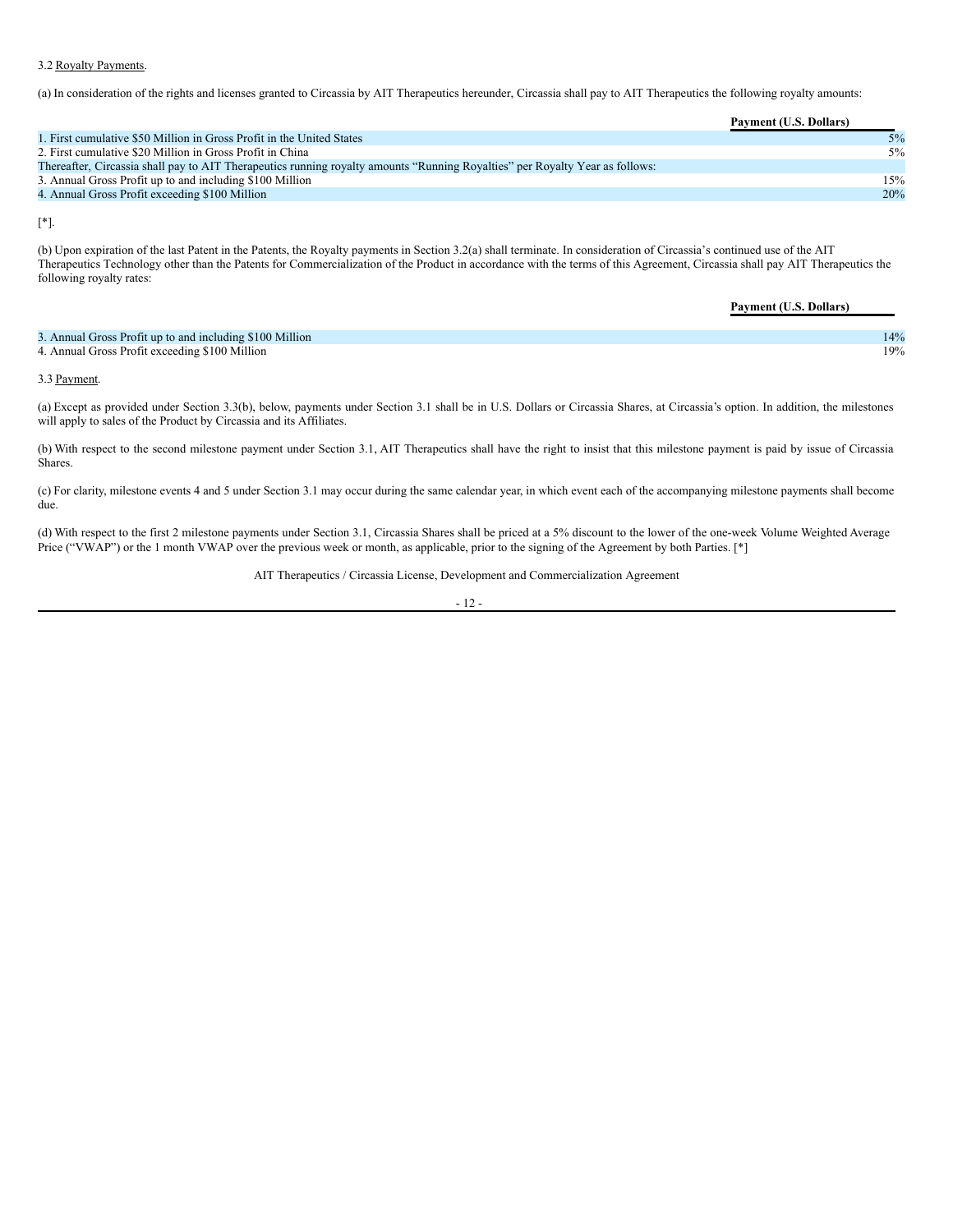(e) With respect to the third milestone payment under Section 3.1, Circassia Shares shall be priced at a 5% discount to the lower of the one-week VWAP, the 1-month VWAP or the 3-month VWAP over the previous week, month or 3 months as applicable, prior to the sooner of the first commercial shipment of Product or ninety (90) calendar days following Regulatory Approval of the Product by the FDA. [\*]

(f) With respect to the fourth milestone payment under Section 3.1, Circassia Shares shall be priced at a 5% discount to the lower of the one-week VWAP, the 1-month VWAP or the 3-month VWAP over the previous week, month or 3 months as applicable, prior to the occurrence of the stated milestone related event. [\*]

(g) If Circassia chooses to make a Milestone Payment by the issue of Circassia Shares, then such Circassia Shares shall be issued as soon as reasonably practicable following the date upon which the Milestone Payment is payable. In the case of Milestones 3, 4 and 5, if there is a delay of more than 24 (twenty four) hours between the Milestone Payment becoming payable and the issue to AIT Therapeutics of the Circassia Shares and, during such period of delay, there is a downwards movement in the market price of Circassia Shares, then Circassia shall make such additional payment to AIT Therapeutics as is necessary to ensure that AIT Therapeutics receives the full value of the Milestone Payment.

(h) If Circassia chooses to make a Milestone Payment in cash, then Circassia shall make such Milestone Payment into such bank account as AIT Therapeutics shall from time to time notify to Circassia.

(i) With respect to the milestone payments under Section 3.1, payment in cash shall result in a reduction of the milestone amount by 4.7619%, with amounts as follows:

| Event                                                                                                                                     | Payment (U.S. Dollars) |
|-------------------------------------------------------------------------------------------------------------------------------------------|------------------------|
| 1. Upon signing of this Agreement by both Parties                                                                                         | 7,000,000              |
| 2. Within five (5) business days following completion of a pre-submission meeting with the FDA, in which the FDA [*] will require to      |                        |
| approve the Product in the Field and that the FDA confirms that no additional clinical data will be required                              | 3,000,000              |
| 3. On the sooner of the launch of the Product in the Field in the United States, or ninety (90) calendar days following the approval of a |                        |
| Product by the FDA, provided that $[*]$                                                                                                   | 12,000,000             |
| 4. Within five (5) business days following the approval by the FDA of the Product for use in cardiac surgery                              | 8,000,000              |
| 5. Within five (5) business days following the approval by the Food and Drug Administration equivalent in China for the marketing and     |                        |
| sale of the Product in China for any indication                                                                                           | 1,000,000              |
|                                                                                                                                           |                        |
| <b>TOTAL PAYMENTS</b>                                                                                                                     | 31,000,000             |
|                                                                                                                                           |                        |

AIT Therapeutics / Circassia License, Development and Commercialization Agreement

- 13 -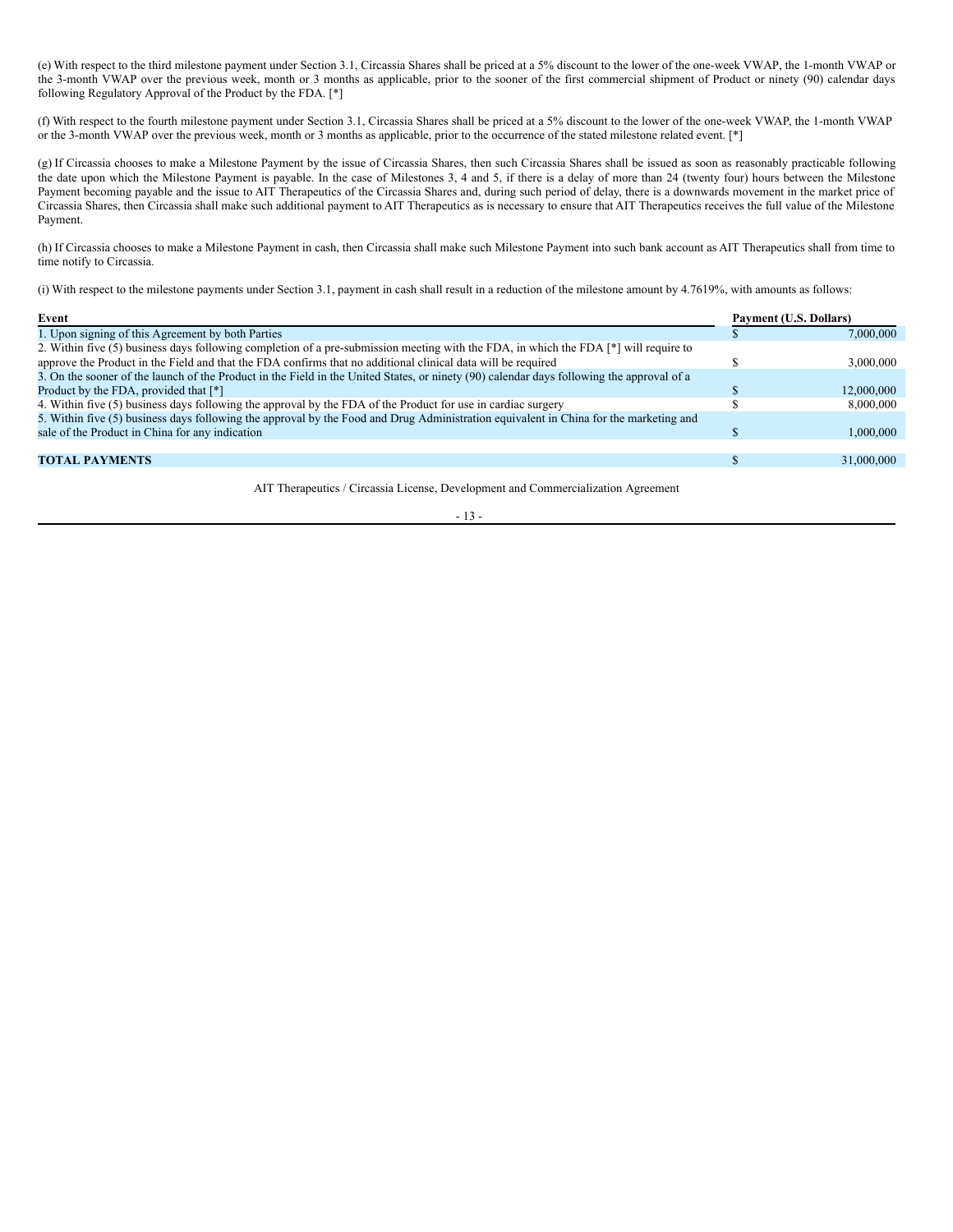3.4 Other Payment Obligations. With each Sales Report, Circassia shall pay to AIT Therapeutics the royalties due and payable under this Agreement. If no royalties shall be due, Circassia shall so report. Royalties shall be due and payable on a quarterly basis, with respect to each calendar quarter (or portion thereof) of Circassia, forty-five (45) calendar days after the end of the applicable calendar quarter, in accordance with the time period set forth above.

3.5 Non-Refundable. Any royalty payments made by Circassia in accordance with Section 3.2 hereof shall, once they are paid, not be refundable nor creditable for any reason whatsoever, unless otherwise expressly provided herein. For the avoidance of doubt, nothing in this Section shall be construed as limiting or prohibiting any remedies available to Circassia at law or equity (including, without limitation, a refund or restitution of any Milestone Payments paid by Circassia pursuant to Section 3.1 or Section 3.3) upon any material breach of this Agreement by AIT Therapeutics.

3.6 Royalty Stacking. If Circassia determines in good faith that, in order to avoid infringement of a Third Party Patent that is necessary to use, have used, research, Develop, have Developed, Manufacture, have Manufactured, sell, have sold, offer for sale, have offered for sale, import, have imported, or otherwise Commercialize a Product and/or Filter in the Field in a particular country of the Territories in accordance with this Agreement, Circassia shall promptly notify AIT Therapeutics in writing. The Parties shall discuss in good faith the necessity and/or advisability of procuring a license to practice under such Third Party Patent, and provided the Parties mutually agree that such a license is necessary, then Circassia shall be permitted (i) to obtain a license from such Third Party in order to use, have used, research, Develop, have Developed, Manufacture, have Manufactured, sell, have sold, offer for sale, have offered for sale, distribute, have distributed, import, have imported, or otherwise Commercialize such Product and/or Filter in such country, (ii) to pay a royalty or other consideration under such license to such Third Party, and (iii) subject to the remaining provisions of this Section, to reduce the royalties payable by Circassia to AIT Therapeutics pursuant to this Agreement by fifty percent (50%) of the amount(s) of all such royalties or other consideration paid or payable to such Third Party by or on behalf of Circassia; provided, however, in no event shall the royalties due to AIT Therapeutics on Gross Profits from the Commercialization of such Product in any country in the Territories be reduced hereunder by more than fifty percent (50%) of the applicable running royalty percent under Section 3.2(1), 3.2(2), 3.2(3) or 3.2(4), above.

3.7 No Multiple Royalties. No multiple royalties on Gross Profits shall be payable to AIT Therapeutics on a single Product based on the fact that such Product practices more than one Valid Claim.

AIT Therapeutics / Circassia License, Development and Commercialization Agreement

- 14 -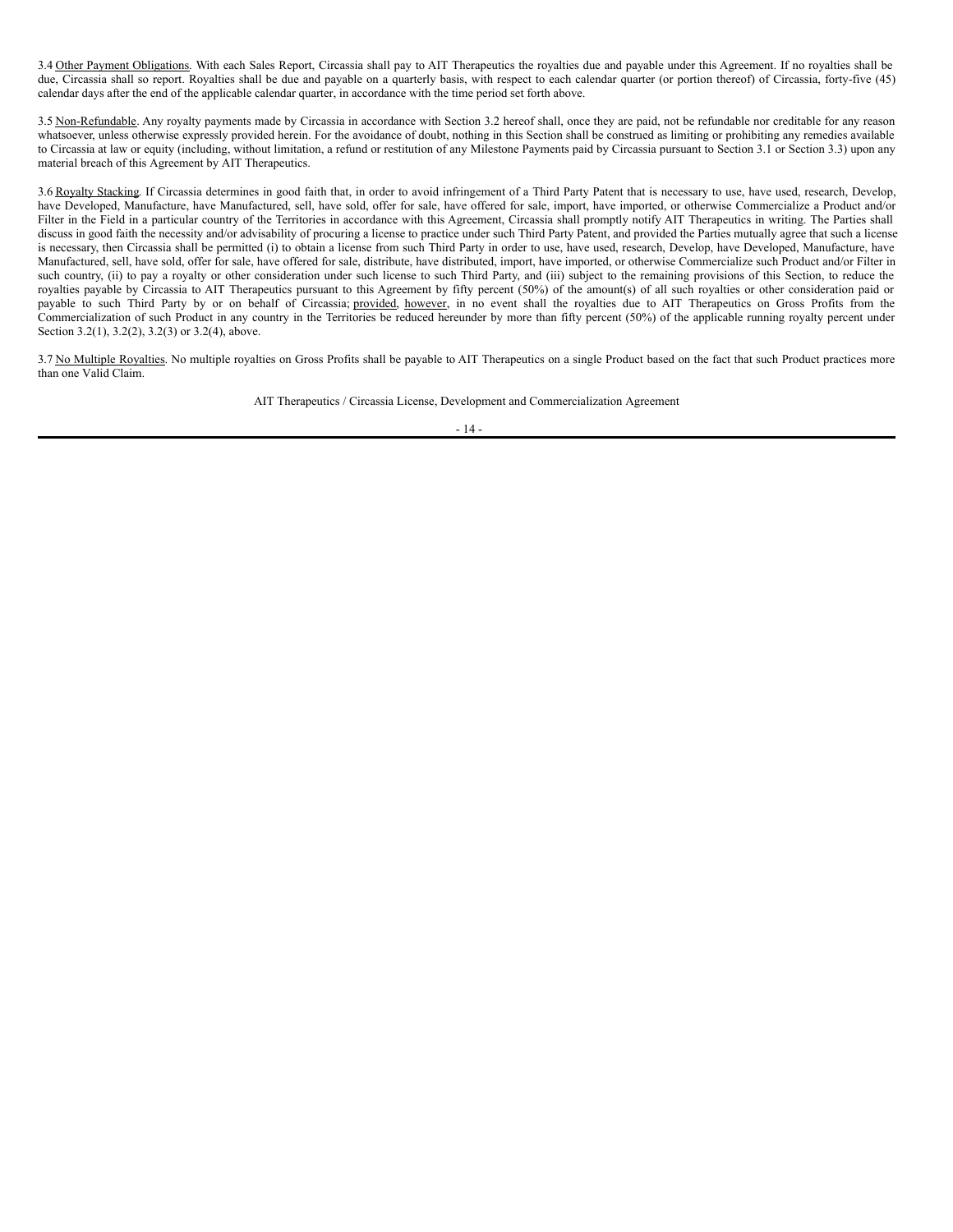3.8 Late Payments. In the event milestone or royalty payments are not received by AIT Therapeutics when due hereunder, Circassia shall pay to AIT Therapeutics interest charges that will accrue interest from the date due until paid at a rate equal to one and one-half percent (1.5%) per month (or the maximum allowed by Law, if less).

### **4. Management; Joint Steering Committee.**

4.1 Alliance Managers. Within thirty (30) days following the Effective Date, each Party will appoint (and notify the other Party of the identity of) a representative having the appropriate qualifications including a general understanding of medical device Development, Manufacture and Commercialization issues to act as its alliance manager under this Agreement (each, an "Alliance Manager"). The Alliance Managers will serve as the primary contact points between the Parties for the purpose of providing each Party with information on the progress of the other Party's Development, Manufacture and Commercialization of the Product, as applicable. The Alliance Managers will also be primarily responsible for facilitating the flow of information and otherwise promoting communication, coordination and collaboration between the Parties, providing single point communication for seeking consensus both internally within each Party's respective organization, including facilitating review of external corporate communications, and raising cross-Party and/or cross-functional disputes in a timely manner. Each Party may replace its Alliance Manager with another appropriately qualified designee on written notice to the other Party.

#### 4.2 Joint Steering Committee.

(a) Within thirty (30) days after the Effective Date, the Parties will establish a joint steering committee (the "Joint Steering Committee" or "JSC") to plan, administer, evaluate and carry out all aspects of the Development, Manufacture, regulatory and Commercialization activities with respect to the Product in the Territories.

(b) The JSC will consist of a maximum of three (3) representatives from each of AIT Therapeutics and Circassia. The representatives may be from various functional groups (e.g., clinical development, regulatory, medical affairs, commercial and manufacturing). The Chairperson for the JSC shall be selected by AIT Therapeutics during the Development phase (i.e., prior to PMA approval) and by Circassia during the Commercialization phase (i.e., following PMA approval). [\*]

(c) The Parties shall schedule the quarterly JSC meetings and agree to such schedule at least quarterly in advance. Either Party may call additional ad hoc meetings of the JSC as the needs arise with reasonable advance notice to the other Party, and such ad hoc meetings shall be conducted at times that are mutually agreed upon by the Parties. All meetings and other communications of the JSC shall be conducted in English. No later than five (5) business days prior to any regularly scheduled meeting of the JSC, the chairperson of the JSC shall prepare and circulate an agenda for such meeting and, as soon as practicable, all materials, documents and information for the meeting for distribution to both Parties; provided, however, that either Party may propose additional topics to be included on such agenda, either prior to or in the course of such meeting. The JSC may meet in person, by videoconference or by teleconference. The chairperson of the JSC will be responsible for preparing reasonably detailed written minutes of all JSC meetings that reflect, without limitation, material decisions made at such meetings. The JSC chairperson shall send draft meeting minutes to the Circassia members and the AIT Therapeutics members of the JSC for review, comment and approval within ten (10) business days after each JSC meeting. Such minutes will be deemed approved unless one or more members of the JSC objects to the accuracy of such minutes within ten (10) business days of receipt. In addition to the regularly scheduled meetings, AIT Therapeutics shall call additional ad hoc meetings of the JSC prior to making any major decisions in the Development and Manufacture of the Product in the Territories. The Parties shall also maintain regular, frequent and informal communications for AIT Therapeutics to obtain updates from Circassia and for the Parties to discuss the progress of the Commercialization of the Products in the Territories.

$$
-15 -
$$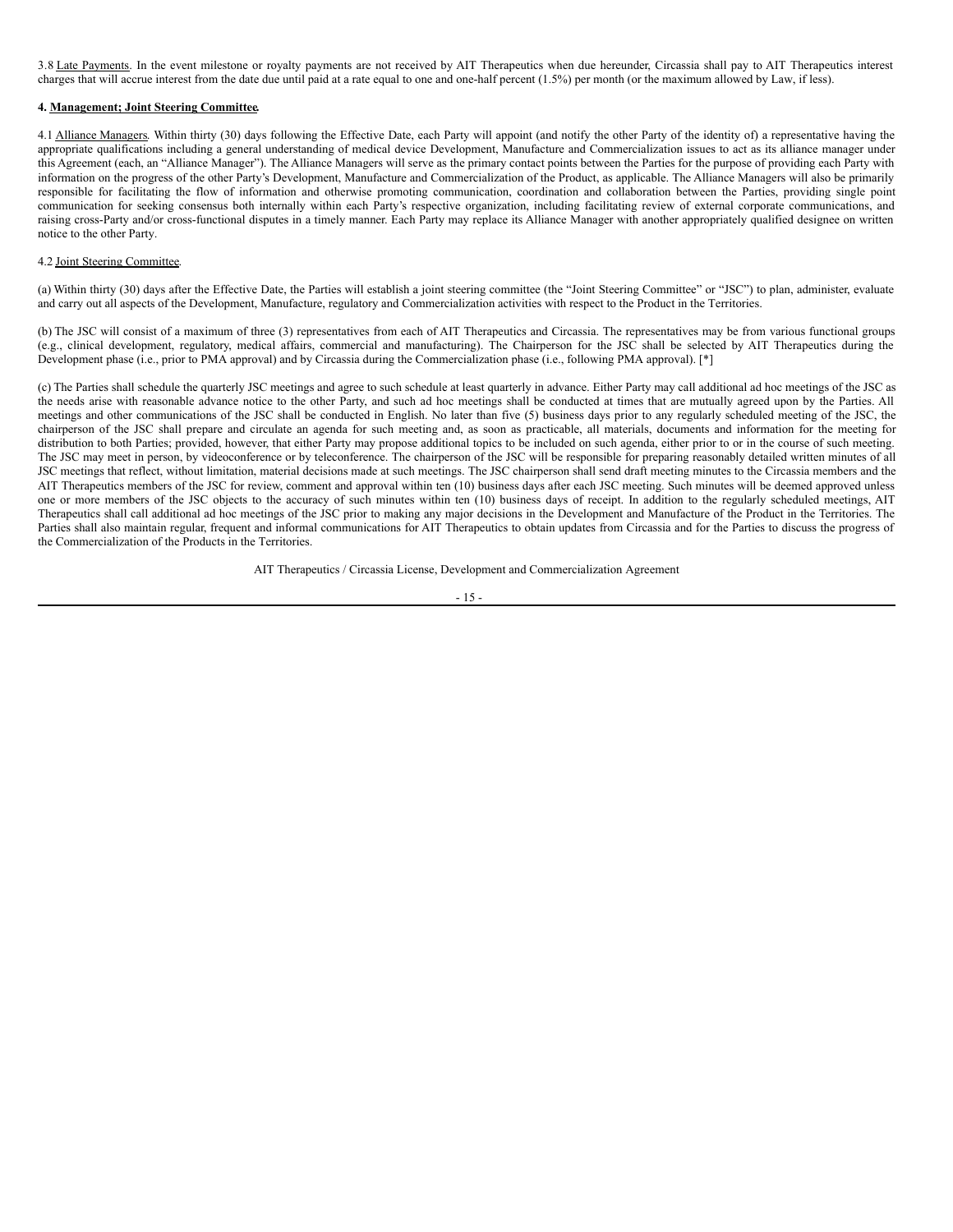(d) The JSC shall strive to seek consensus in its actions and decision-making process. In the event of a disagreement between the AIT Therapeutics members and Circassia members of the JSC, either Party may refer the matter to one senior executive of each Party (i.e., the Chief Executive Officer or Managing Director of such Party or an executive of such Party who reports directly to the Chief Executive Officer or Managing Director) for resolution. [\*]

4.3 Costs of Governance. The Parties agree that the costs incurred by each Party in connection with its participation at any meetings under this Section 4 shall be borne solely by such Party.

# **5. Development.**

5.1 AIT Therapeutics Development Activities. In accordance with the Development Plan, [\*] AIT Therapeutics shall be responsible for, and shall use Commercially Reasonable Efforts in, Developing, and seeking Regulatory Approval in the US for, the Product in the Field to permit Circassia to perform its obligations hereunder. AIT Therapeutics shall establish and maintain a continuous program for improvements of the NO Generator and the Filters. As part of the Development of the Product, AIT Therapeutics shall conduct continuing reliability testing of the Product as required by Law. Without limiting the generality of the foregoing, AIT Therapeutics shall (a) ensure that all NO Generators, Filters and/or Products are Developed in accordance with FDA Quality System Regulation, 21 C.F.R. § 820 and ISO 13485, and (b) use Commercially Reasonable Efforts to ensure that all NO Generators, Filters and/or Products Developed and Manufactured for Commercialization in China comply with ISO 13485 and such other regulatory requirements imposed by Law or any Regulatory Authority in China as shall be notified by Circassia to AIT from time to time.

5.2 Development Costs. As between the Parties, AIT Therapeutics shall bear all Development Costs for the Development, including, without limitation, what is necessary for the initial FDA approval for persistent pulmonary hypertension of the newborn (PPHN).

AIT Therapeutics / Circassia License, Development and Commercialization Agreement

- 16 -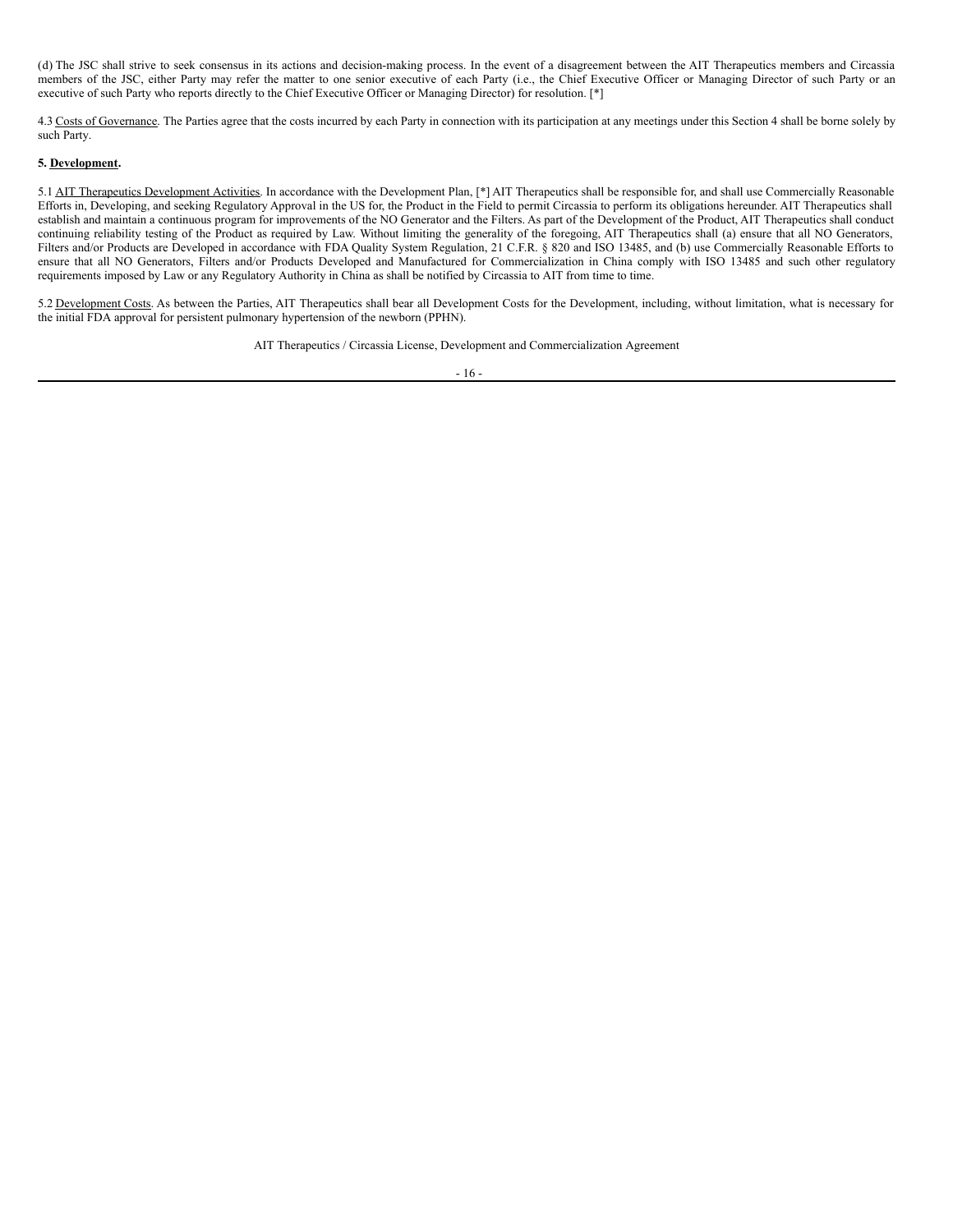5.3 Step-in Rights. Upon the occurrence of any Step-In Rights Event and subject to Circassia being in material compliance with the terms of this Agreement and the Supply Agreement, Circassia shall have the following rights (each, a "Step-In Right"): (a) [\*]; and (b) to file Circassia's own PMA with the FDA and/or the corresponding Regulatory Authority in China (or any corresponding application for Commercialization of the Product in the applicable country of the Territories) for the Regulatory Approval of the Product in the Territories, with a right to (i) reproduce, use and include in Circassia's PMA application(s) (or any corresponding Regulatory Approval application(s) in China) all information, clinical data, and manufacturing information and data (including, without limitation, the Design File History and the Master File) from AIT Therapeutics' PMA application and/or any approved PMA (or any corresponding application or Regulatory Approval in China) for the Product, and (ii) reference any or all such information, clinical data, and manufacturing information and data described in clause (b)(i) of this Section 5.3, in each case as required by the applicable Regulatory Authority for Circassia to file the PMA or corresponding application for Commercialization of the Product, as applicable. [\*]

5.4 [\*]

5.5 [\*]

# **6. Regulatory Matters.**

# 6.1 Regulatory Responsibilities.

(a) AIT Therapeutics shall be responsible for all Regulatory matters with regards to the Product in the US and Circassia shall be responsible for all regulatory matters with regards to the Product in China, including Regulatory Filings and Regulatory Approvals. AIT Therapeutics shall own all Regulatory Filings and Regulatory Approvals for the Product in the United States and China, subject in each case to Circassia's Step-In Rights as set forth in Section 5.3. AIT Therapeutics shall file for all Regulatory Filings and shall maintain all Regulatory Approvals for the Product in the U.S. To the extent required by Applicable Law, AIT Therapeutics shall designate Circassia as its agent and Circassia shall file for all Regulatory Filings and shall maintain all Regulatory Approvals for the Product in China. Without limiting the generality of the foregoing, AIT Therapeutics shall submit annual establishment registration, maintain registration and list updates in the United States. Each Party (i) shall cooperate in good faith with the other Party to support each Party's respective rights and obligations respecting Regulatory Filings and Regulatory Approvals for the Product in the Territories, and (ii) in the absence of any Step-In Rights Event, neither Party shall withdraw, modify, amend, compromise, cancel, surrender or terminate any Regulatory Filing or Regulatory Approval for the Product resulting therefrom, without the prior written consent of the other Party.

(b) The Parties shall keep each other informed of regulatory developments specific to Product throughout the Territories, and Circassia shall have the right to contribute to the regulatory plans and strategies for the Products in the Field for use in the Territories.

(c) [\*]

# 6.2 Adverse Events.

(a) Within one (1) year prior to the planned first Regulatory Approval of the Products in the Territories, the Parties shall discuss in good faith and enter into an adverse event reporting agreement setting forth the worldwide procedures for the Parties with respect to the Products, such as safety data sharing, adverse events reporting and events monitoring (the "Adverse Event Agreement"). Such Adverse Event Agreement shall govern the global procedures to be agreed upon by Circassia and AIT Therapeutics.

AIT Therapeutics / Circassia License, Development and Commercialization Agreement

- 17 -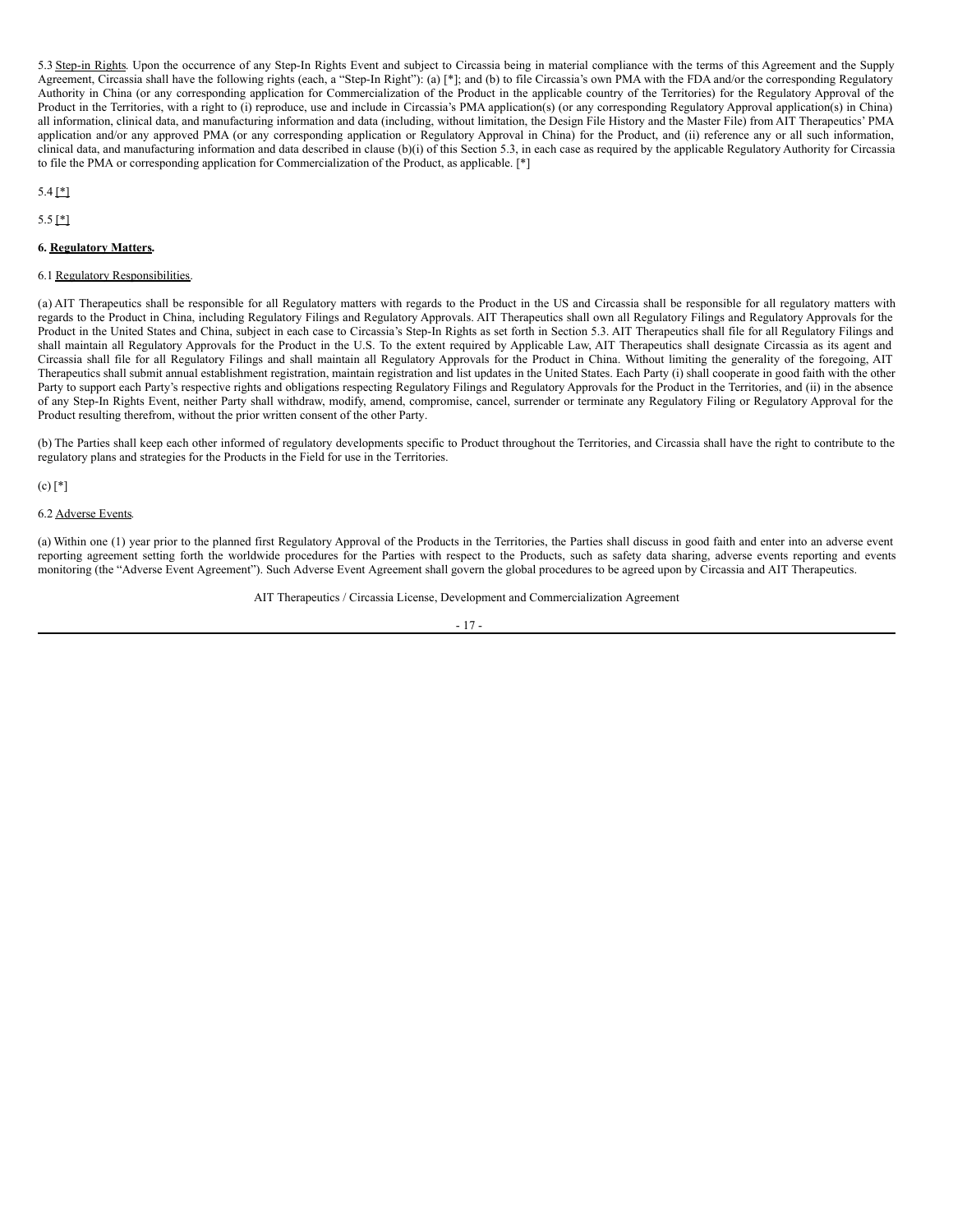(b) Prior to the execution of such Adverse Event Agreement, Circassia shall submit to AIT Therapeutics all safety information and reporting in a manner that meets the reporting requirements in the Territories. Each Party shall notify the other Party within twenty-four  $(24)$  hours of such Party becoming aware of any Adverse Event (as defined below) that is attributed to or potentially attributable to the use of a Product. Each Party shall also provide the other Party, on an annual basis and more frequently as reasonably requested by the other Party, a summary report of Adverse Events (as defined below), as well as those Adverse Events that are not attributable to the use of the Products. Notice of an Adverse Event must contain the information required in accordance with 21 C.F.R. § 803.52. In the event either Party fails to include any of the information required pursuant to 21 C.F.R. § 803.52 in the notice set forth in the previous sentence, it must inform the other Party in a follow up notice within twenty-four (24) hours of becoming aware of such information. Each Party agrees to cooperate with the other in submitting any adverse event report as required by the FDA and will undertake to conduct a reasonable investigation of an Adverse Event in order to enable each Party to fulfill the reporting requirements of this Section 6.2(b). In addition, each Party shall notify the other Party within twenty-four (24) hours of such Party's learning of any reportable event that requires remedial action to prevent an unreasonable risk of substantial harm to the public health or an event for which FDA has made a written request. As used herein, unless defined differently by the FDA, "Adverse Event" means any a death or serious illness or injury caused or contributed by the Product which is  $(1)$  life-threatening;  $(2)$  results in irreversible impairment or damage to a body structure or function, excluding trivial impairment or damage; or (3) necessitates medical or surgical intervention to preclude permanent impairment of a body function or permanent damage to a body structure; or a malfunction of a Product that would be likely to cause or contribute to a death or serious injury if the malfunction were to recur.

6.3 No Harmful Actions. If either Party believes that the other Party, as the case may be, is taking or intends to take any action with respect to the Product that could reasonably be expected to have a material adverse impact upon the regulatory status of the Product in the Retained Territories or the Territories, then such Party shall have the right to bring the matter to the attention of the JSC. Without limiting the foregoing, subject to the terms and conditions of this Agreement, unless the Parties otherwise agree: (a) Circassia shall not communicate with any Regulatory Authority having jurisdiction in the Retained Territories, unless so ordered by such Regulatory Authority, in which case Circassia shall provide immediately to AIT Therapeutics notice of such order; and (b) Circassia shall not submit any Regulatory Filings or seek Regulatory Approvals for the Products in the Retained Territories.

6.4 Notification of Threatened Action. Each Party shall immediately notify the other Party of any information it receives regarding any threatened or pending action, inspection or communication by or from any Third Party, including, without limitation, a Regulatory Authority, which may affect the safety or efficacy claims of a Product or the continued marketing of a Product. Upon receipt of such information, the Parties shall consult with each other in an effort to arrive at a mutually acceptable procedure for taking appropriate action.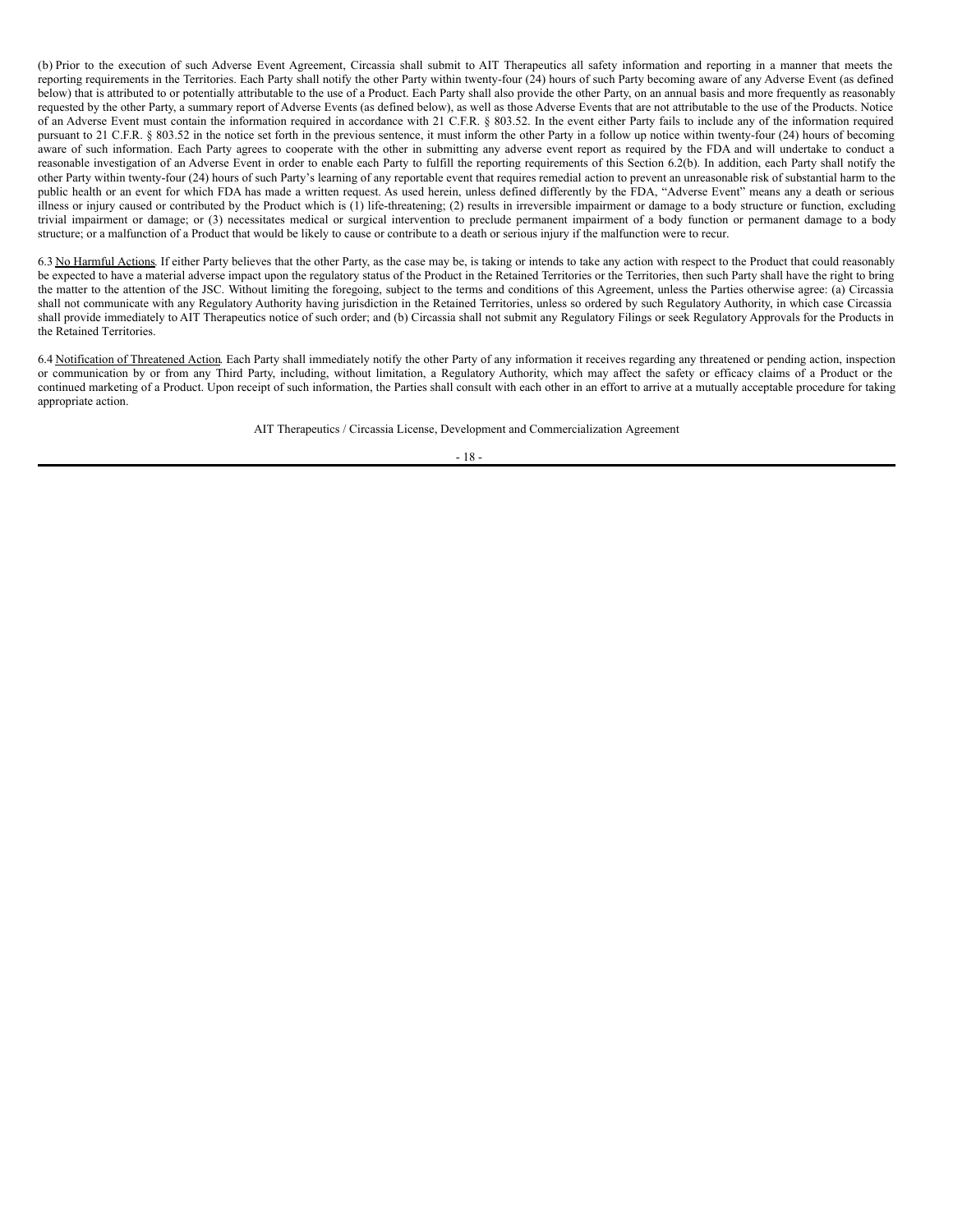6.5 Remedial Actions. The Parties shall exchange their internal standard operating procedures ("SOPs") for conducting product recalls reasonably in advance of the First Commercial Sale of Product in the Territories, and shall discuss and resolve any conflicts between such SOPs and issues relating thereto promptly after such exchange. If either Party becomes aware of information relating to any released Product that indicates that a unit or batch of Product may not conform to the specifications hereof, or that potential adulteration, misbranding, and/or other issues have arisen that relate to the safety or efficacy of such released Product, it shall promptly so notify the other Party. To the extent Circassia requires such information to comply with applicable Laws or to determine whether to conduct a recall, AIT Therapeutics shall promptly disclose to Circassia any Information related to such nonconformance, adulteration, misbranding or other related issue. Circassia shall have the right, at its expense (except as provided herein), to control any Product recall, field correction, or withdrawal of any released Product in the applicable jurisdiction in the Territories. AIT Therapeutics shall have the right, at its expense, to control any Product recall, field correction, or withdrawal of any released Product in the Retained Territories. AIT Therapeutics shall be responsible for all costs incurred for any recall, field correction, or withdrawal of any released Product for the Territories to the extent such event of recall, field correction, or withdrawal is due to the material breach by AIT Therapeutics of this Agreement or the Supply Agreement. Circassia shall be responsible for all other costs incurred for any recall, field correction, or withdrawal of any released Product for the Territories. The procedures and consequences of such recalls shall be defined in the Supply Agreement. The Party having the right to control such recall pursuant to this Section 6.5 may, at its sole discretion, take appropriate courses of action, which shall be consistent with the internal SOPs of such Party; provided, however, that such controlling Party shall promptly notify the other Party of any recall action being considered and where practicable, consider the views of the non-controlling Party prior to taking any recall action. Each Party shall maintain complete and accurate records of any recall according to its then current SOPs in the Territories for such periods as may be required by applicable Laws, but in no event for less than three (3) years.

# **7. Export Controls, Modern Slavery and Corruption**

7.1 Export Controls. The Parties acknowledge that export and/or use of any Product may be subject to compliance with laws, rules and regulations of bodies having jurisdiction over such operations. If the export or use of any Products is so controlled, it is the responsibility of the applicable Party to obtain any such approval required by any Laws.

7.2 Anti-Slavery. Each Party shall hold itself and its Affiliates to the highest performance, ethical and compliance standards, including basic human rights, not engaging in any activity, practice or conduct which would constitute an offence under anti-slavery legislation in the United Kingdom or the U.S. encouraging fair and equal treatment for all persons, the provision of safe and healthy working conditions, respect for the environment, the adoption of appropriate management systems and the conduct of business in an ethical manner. In performing its duties under this Agreement, Circassia acknowledges the value and importance of performance and ethical behavior in its performance under this Agreement.

AIT Therapeutics / Circassia License, Development and Commercialization Agreement

# - 19 -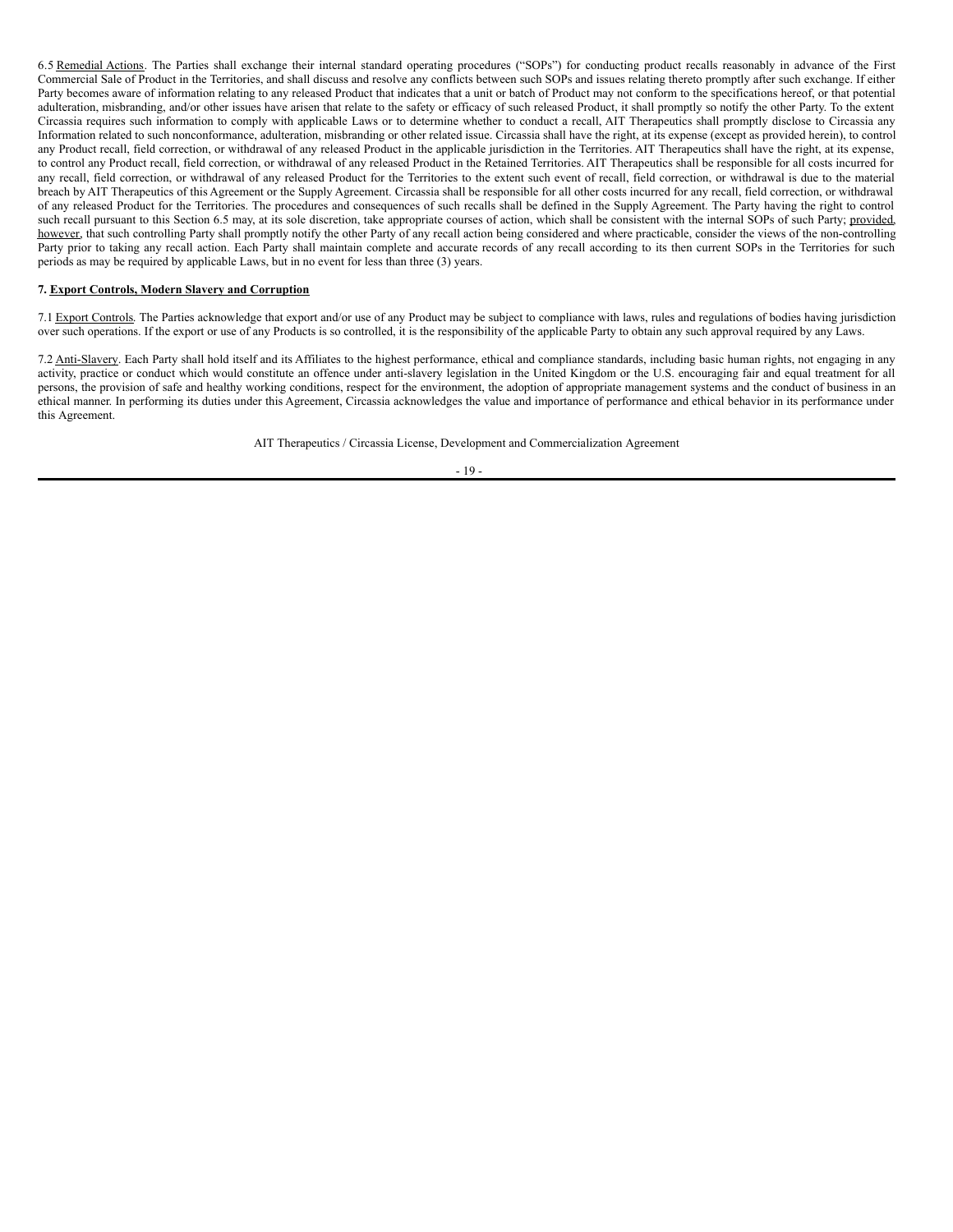7.3 Undue Pecuniary Advantage. Each Party warrants that on the Effective Date, it, its directors, officers or employees have not offered, promised, given, authorized, solicited or accepted any undue pecuniary or other advantage of any kind (or implied that they will or might do any such thing at any time in the future) in any way connected with this Agreement and that it has taken reasonable measures to prevent Third Party contractors, agents or other third parties, subject to its control or determining influence, from doing so.

7.4 Anti-Corruption. Each Party agrees that, at all times in connection with and throughout the term of this Agreement, it will comply with and that they will take reasonable measures to ensure that its Affiliates, Third Party contractors or agents will comply with all applicable anti-corruption legislation including the Bribery Act 2010 and the Foreign Corrupt Practices Act 1977. Each Party shall not do, or omit to do, any act that would cause the other Party to be in breach of any anti-corruption legislation including the Bribery Act 2010 or the Foreign Corrupt Practices Act 1977.

### **8. Commercialization.**

 $8.1$  [ $*$ ]

8.2 Commercialization Plan. Circassia will prepare and submit to the JSC a commercialization plan no later than four (4) months prior to the anticipated date of Regulatory Approval for the first Product in the Territories (the "Commercialization Plan"). Such Commercialization Plan shall incorporate the following Commercialization diligence requirements: Circassia will update such Commercialization Plan on at least an annual basis and will provide quarterly reports to AIT Therapeutics describing Circassia's progress against such Commercialization Plan. Circassia shall use Commercially Reasonable Efforts to maximize sales of the Products in the Territories in accordance with the Commercialization Plan and as approved by the JSC.

8.3 Circassia shall perform all required Commercialization activities at its sole expense, including, but not limited to, hiring qualified sales, marketing and commercial teams; performing user trials required for market adoption; and monitoring competitors in the Territories and pro-actively preparing defense mechanism against competitors' spoiling tactics. Without limiting the generality of the foregoing, Circassia shall:

(a) fund all Launch and commercial activities;

(b) fund all user trials required for market adoption;

(c) hire and fund dedicated field-based teams comprising Key Accounts personnel, Sales Representatives, Medical Science Liaison personnel and Clinical Science Liaison personnel;

(d) hire and fund office-based Marketing, Customer Experience, Technical Support, Training, Operations Support and Logistics personnel; and

(e) regularly review the Product's sales performance to rapidly increase field-based and office-based teams as appropriate to make it a success.

AIT Therapeutics / Circassia License, Development and Commercialization Agreement

- 20 -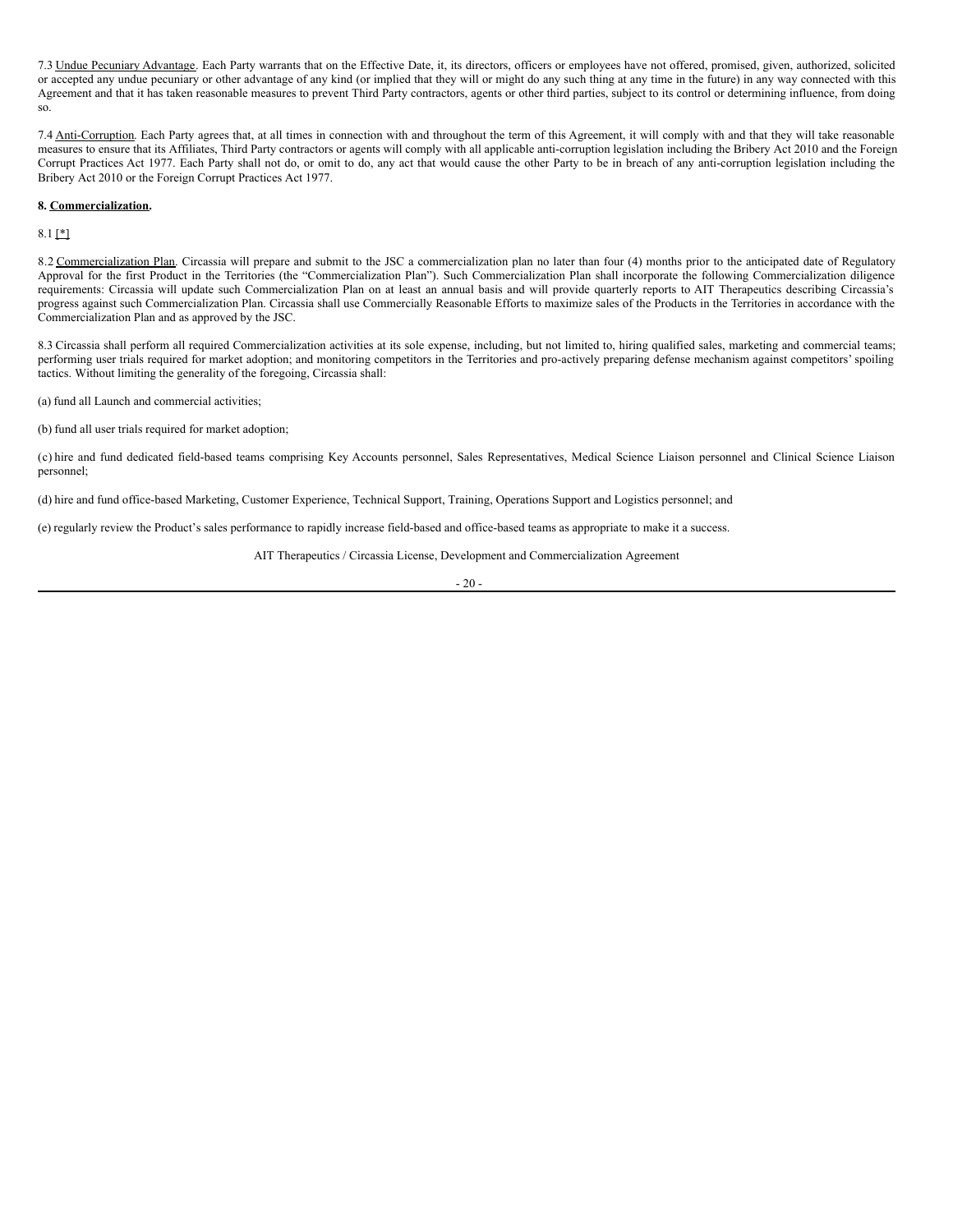8.4 Circassia shall use Commercially Reasonable Efforts to Launch the Product in the U.S. as soon as commercially reasonable, but not later than ninety (90) calendar days following PMA approval by the FDA, provided the following:

(a) AIT Therapeutics is able to supply reasonable commercial Launch quantities of the Product in accordance with the Supply Agreement;

(b) AIT Therapeutics has filed a supplemental PMA for the approval of the additional ventilator systems described herein and agreed to by the Parties; and

(c) Circassia is not prohibited by injunction or Law from such Launch.

8.5 Trademark. Subject to the remaining terms of this Section, the Parties shall cooperate in good faith with respect to the branding of Products and placement of the Parties' respective trademarks on the Products and the Filters to be Commercialized in the Territories. The Parties shall mutually select the principal trademark for the Product and the Filters (collectively, the "Product Marks") to be used in the countries of the Territories. Each Party shall own all rights in its Product Marks and register and maintain the Product Marks in the countries and regions it determines reasonably necessary. Circassia shall be responsible for clearing such marks with the FDA and the USPTO, and the corresponding Regulatory Authorities in China, at its expense.

8.6 Failure to Achieve Commercialization Events. If, despite Circassia's consistent use of Commercially Reasonable Efforts, Circassia is unable to achieve any particular due diligence event set forth in the Commercialization Plan within sixty (60) days following the date specified in the Commercialization Plan for the achievement or completion of such event, then AIT Therapeutics shall refer the matter first to the JSC, and the Parties shall and discuss in good faith whether the applicable event or events can reasonably be achieved or completed with appropriate revisions to the Commercialization Plan as agreed to by the Parties. For the avoidance of doubt, Circassia shall not have the deciding vote in relation to a revision of the Commercialization Plan pursuant to this Section. Circassia's failure to achieve one or more diligence events in the Commercialization Plan despite its exercise of Commercially Reasonable Efforts shall not constitute a material breach of this Agreement unless Circassia is unable to achieve such diligence event within sixty (60) days following the date specified in the revised Commercialization Plan.

 $8.7$  [ $*$ ]

### **9. Reports; Records.**

9.1 Sales Report. During the term of this Agreement after First Commercial Sale of the first Product and/or Filters, Circassia shall furnish or cause to be furnished to AIT Therapeutics within thirty (30) days after the end of each calendar quarter (each a "Reporting Period") a written report or reports (the "Sales Report") covering the applicable Reporting Period and containing the following information:

(a) The Gross Sales, Net Sales and Gross Profit from the sale of Products and/or Filters (and all associated calculations) in the Territories during the Reporting Period;

AIT Therapeutics / Circassia License, Development and Commercialization Agreement

- 21 -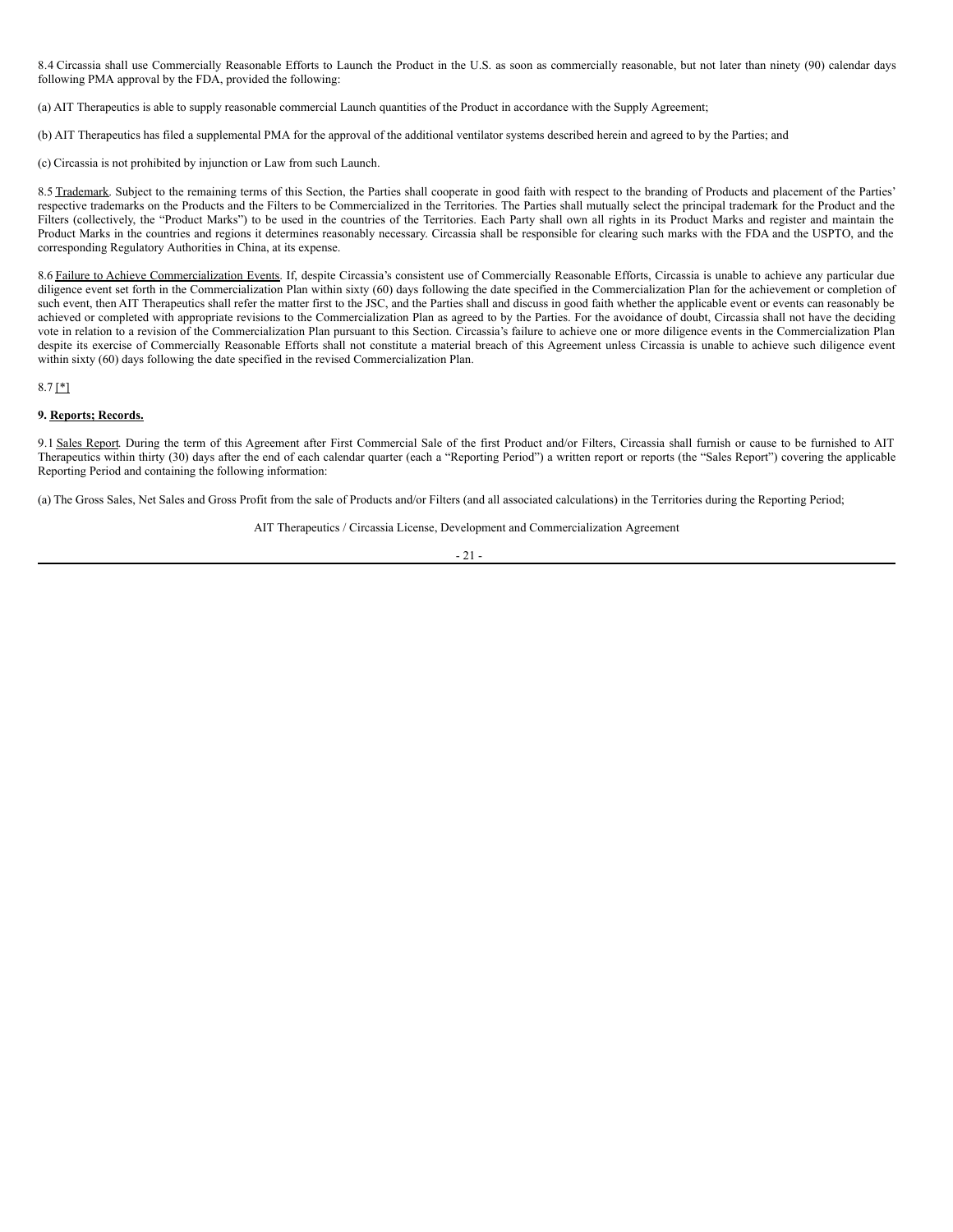(b) the royalties, payable in U.S. Dollars, which shall have accrued hereunder in respect to such Gross Profit;

(c) withholding taxes, if any, required by Law to be deducted in respect of such royalties; and

(d) the exchange rates used in determining the amount of U.S. Dollars.

9.2 Exchange Rates; Reports. With respect to sales of Product invoiced in U.S. Dollars, the Gross Sales, Net Sales, Gross Profit and royalty payable shall be expressed in such currency as it is. With respect to sales of Product invoiced in Chinese Yuan, the Gross Sales, Net Sales, Gross Profit and royalty payable shall be expressed in the domestic currency of China together with the U.S. Dollars equivalent of the royalty payable, calculated using the average monthly exchange rates published by HSBC for each month within each Reporting Period. In each quarterly Sales Report, the final computations of Gross Profit and royalty payable shall be expressed in U.S. Dollars. Circassia and its Affiliates shall keep legible, verifiable and accurate records in sufficient detail to enable the royalties payable hereunder to be determined and substantiated.

9.3 Withholding Tax. Circassia shall deduct any withholding taxes and other statutory duties from all payments set forth herein and pay them to the proper tax authorities if required by applicable Law. Circassia shall maintain official receipts related to any withholding taxes and forward copies of such receipts to AIT Therapeutics. The Parties will exercise their Commercially Reasonable Efforts to ensure that any withholding taxes imposed are reduced as far as possible under the provisions of the current or any future double taxation agreement between China and the United States of America. If, according to Laws applied to the Parties, this reduction requires a certificate of tax exemption, and in order to achieve such reduction, each Party shall cooperate with the other Party with applicable legal procedure and shall provide the other Party with the claim for a certificate of tax exemption in respect of royalties paid on the official form containing a certification of residence of the competent tax authority and other appropriate documents.

9.4 Audit Rights. AIT Therapeutics shall have the right to have an independent public accounting firm of its own selection but reasonably acceptable to Circassia, and at AIT Therapeutics' own expense (except if the result of such audit reveals an underpayment exceeding five percent (5%) of the amounts actually due to AIT Therapeutics for the audit period in question, in which case such audit shall be at Circassia's expense), examine the relevant books and records of account of Circassia and any of its Affiliates during reasonable business hours upon reasonable prior written notice to Circassia and not more often than once each calendar year, for not more than two (2) previous years, to determine whether appropriate payment have been made to AIT Therapeutics hereunder. AIT Therapeutics may exercise such right until the end of one (1) year after the termination or expiration of any payment obligation by Circassia under this Agreement. Circassia shall promptly pay to AIT Therapeutics the full amount of any undisputed underpayment. If the amount of the underpayment is greater than five percent (5%) on an annualized basis, Circassia shall pay interest on that amount that is in excess of five percent (5%) at the rate of LIBOR plus five percent (5%) per year, or the maximum rate permitted by applicable Law, whichever is less, in either case compounding annually from the date payment was due. Any overpayment by Circassia shall be credited against future Circassia royalty payment obligations hereunder. Such public accounting firm shall treat as confidential, and shall not disclose to AIT Therapeutics, any information other than information which could otherwise be given to AIT Therapeutics pursuant to any provision of this Agreement, all of which shall be treated as Confidential Information of Circassia hereunder.

$$
-22-
$$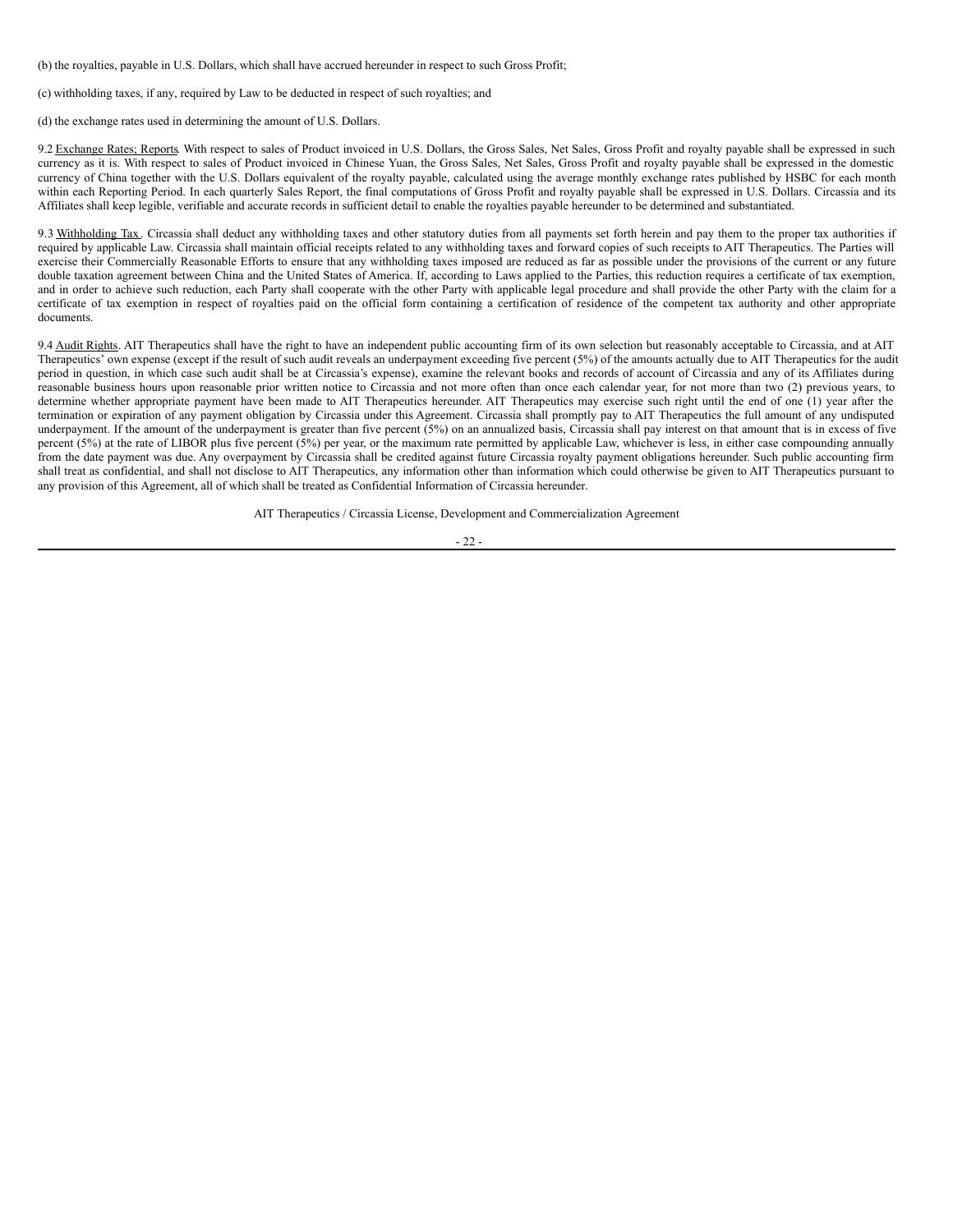9.5 Payment. All payments to AIT Therapeutics shall be in US Dollars.

# **10. Representations, Warranties and Covenants; Disclaimer.**

10.1 AIT Therapeutics Representations, Warranties and Covenants. AIT Therapeutics covenants, and represents and warrants to Circassia as of the Effective Date, that:

(a) AIT Therapeutics is a corporation duly organized, validly existing and in good standing under the laws of the jurisdiction in which it is incorporated.

(b) AIT Therapeutics owns and/or has licenses to use the AIT Therapeutics Technology and the AIT Therapeutics Regulatory Documentation and has the right to enter into this Agreement and to grant, and is not required to obtain the consent of any Third Party to grant, the licenses to Circassia as herein described.

(c) Exhibit 1.7 contains a complete and correct list of all AIT Therapeutics Patents Controlled by AIT Therapeutics and its Affiliates as of the Effective Date that are necessary for the Development and Commercialization of the Products in the Field in the Territories.

(d) AIT Therapeutics has complied in all material respects with all Laws in connection with the prosecution of the AIT Therapeutics Patents, including, with respect to any issued Patents and pending patent applications, any disclosure requirements to the United States Patent and Trademark Office or any other Governmental Authority and has timely paid all filing and renewal fees with respect thereto.

(e) AIT Therapeutics has obtained, or caused its Affiliates, as applicable, to obtain, assignments from the inventors of all inventorship rights to the AIT Therapeutics Patents, and all such assignments are valid and enforceable, and the inventorship of the AIT Therapeutics Patents is properly identified on each Patent or patent application.

(f) To AIT Therapeutics' knowledge, no Third Party is infringing any AIT Therapeutics Patent in the Field.

(g) To AIT Therapeutics' knowledge, the Development, Manufacture or Commercialization of the Products and Filters in the Field in the Territories does not infringe any issued Patent or misappropriate the trade secrets of any Third Party.

(h) AIT Therapeutics has not received notice of any claims, and there were no judgements or settlements against or owed by AIT Therapeutics or, to AIT Therapeutics' knowledge, any pending or threatened claims or litigation, in each case, claiming that a Patent owned by such Third Party would be infringed by the Development, Manufacture or Commercialization of the Products in the Field in the Territories.

AIT Therapeutics / Circassia License, Development and Commercialization Agreement

- 23 -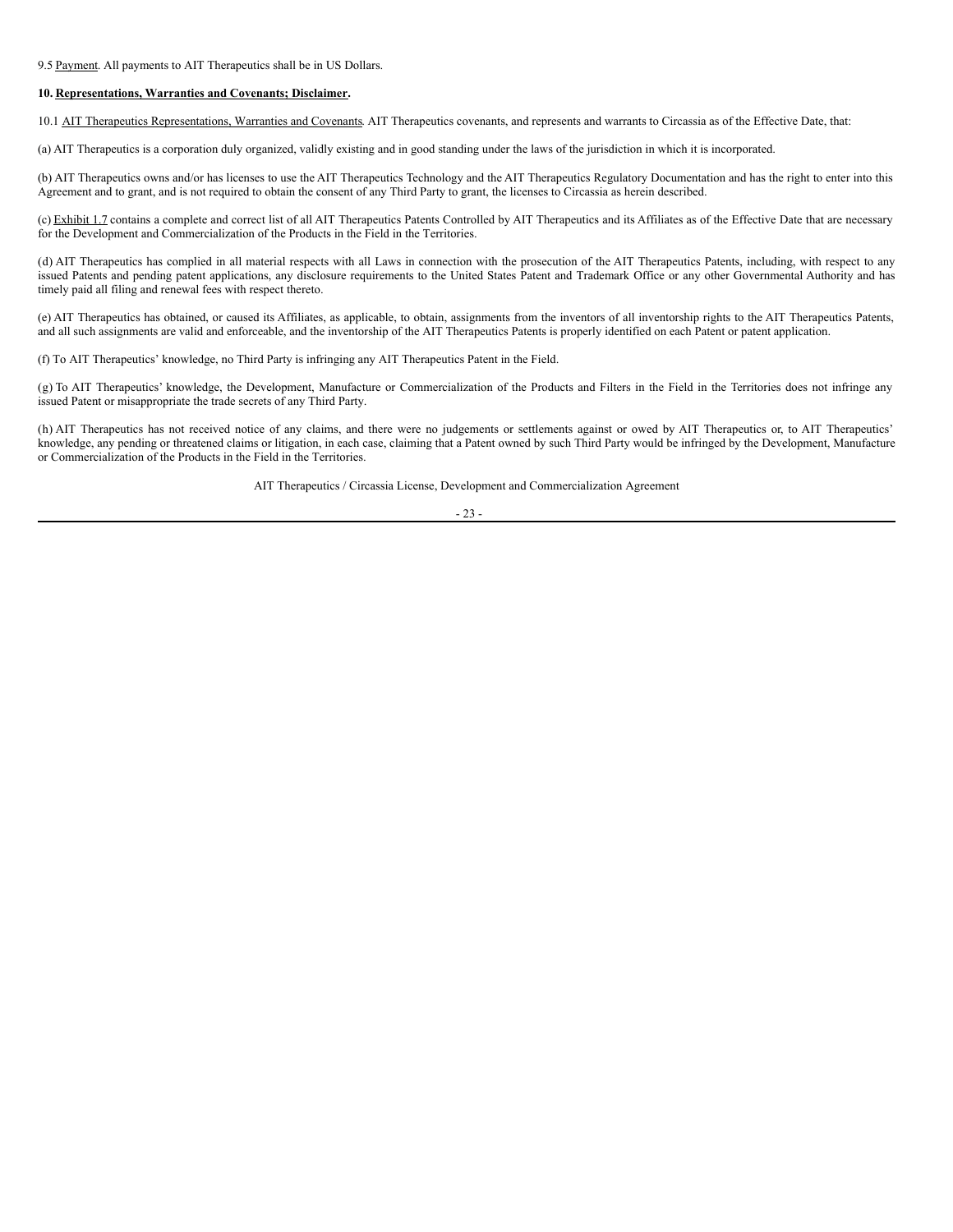(i) AIT Therapeutics and its Affiliates have taken Commercially Reasonable Efforts consistent with industry practices to protect the secrecy, confidentiality and value of all AIT Therapeutics Trade Secrets that constitutes trade secrets under Laws (including requiring all employees, consultants and independent contractors to execute binding and enforceable agreements requiring all such employees, consultants and independent contractors to maintain the confidentiality of such AIT Therapeutics Trade Secrets) and, to AIT Therapeutics' knowledge, such AIT Therapeutics Trade Secrets have not been used, disclosed to or discovered by any Third Party except pursuant to such confidentiality agreements and there has not been a breach by any party to such confidentiality agreements.

(j) The AIT Therapeutics Patents are, to AIT Therapeutics' knowledge, valid and enforceable, and no Third Party has made any claim against AIT Therapeutics asserting the invalidity, unenforceability or non-infringement of any AIT Therapeutics Patents (including, by way of example, through the institution or written threat of institution of interference, nullity, opposition, *inter partes* or post-grant review or similar invalidity proceedings before the United States Patent and Trademark Office or any analogous foreign Governmental Authority).

(k) The AIT Therapeutics Technology is not subject to any funding agreement with any Governmental Authority or any other Third Party, and are not subject to the requirements of the Bayh-Dole Act or any similar provision of any Law.

(l) Neither AIT Therapeutics nor any of its Affiliates (i) are subject to any obligation to or with any Third Party that cause AIT Therapeutics or its Affiliates not to Control (or otherwise have rights to) any Patent or trade secret that would, but for such obligation, be included in the AIT Therapeutics Technology if such Patent or trade secret were Controlled by AIT Therapeutics or an Affiliate.

(m) There is no action, claim, demand, suit, proceeding, arbitration, grievance, citation, summons, subpoena, inquiry or investigation of any nature, civil, criminal, regulatory or otherwise, in law or in equity, pending or, to AIT Therapeutics' knowledge, threatened, with any judicial or arbitrative body against AIT Therapeutics or any of its Affiliates in connection with the AIT Therapeutics Patents or the Products or Filters.

(n) The Development and Manufacture of the Product have been conducted in all respects in accordance with Laws.

(o) This Agreement has been duly authorized by all requisite corporate action, and when executed and delivered will become a valid and binding contract of AIT Therapeutics enforceable against AIT Therapeutics in accordance with its terms, subject to applicable bankruptcy, insolvency, reorganization, moratorium and other Laws affecting creditors' rights generally from time to time if effect, and to general principles of equity.

(p) The execution, delivery and performance of this Agreement does not and will not conflict with any other agreement, contract, instrument or understanding, oral or written, to which AIT Therapeutics is a party, or by which it is bound, nor will it violate any Law applicable to AIT Therapeutics.

AIT Therapeutics / Circassia License, Development and Commercialization Agreement

- 24 -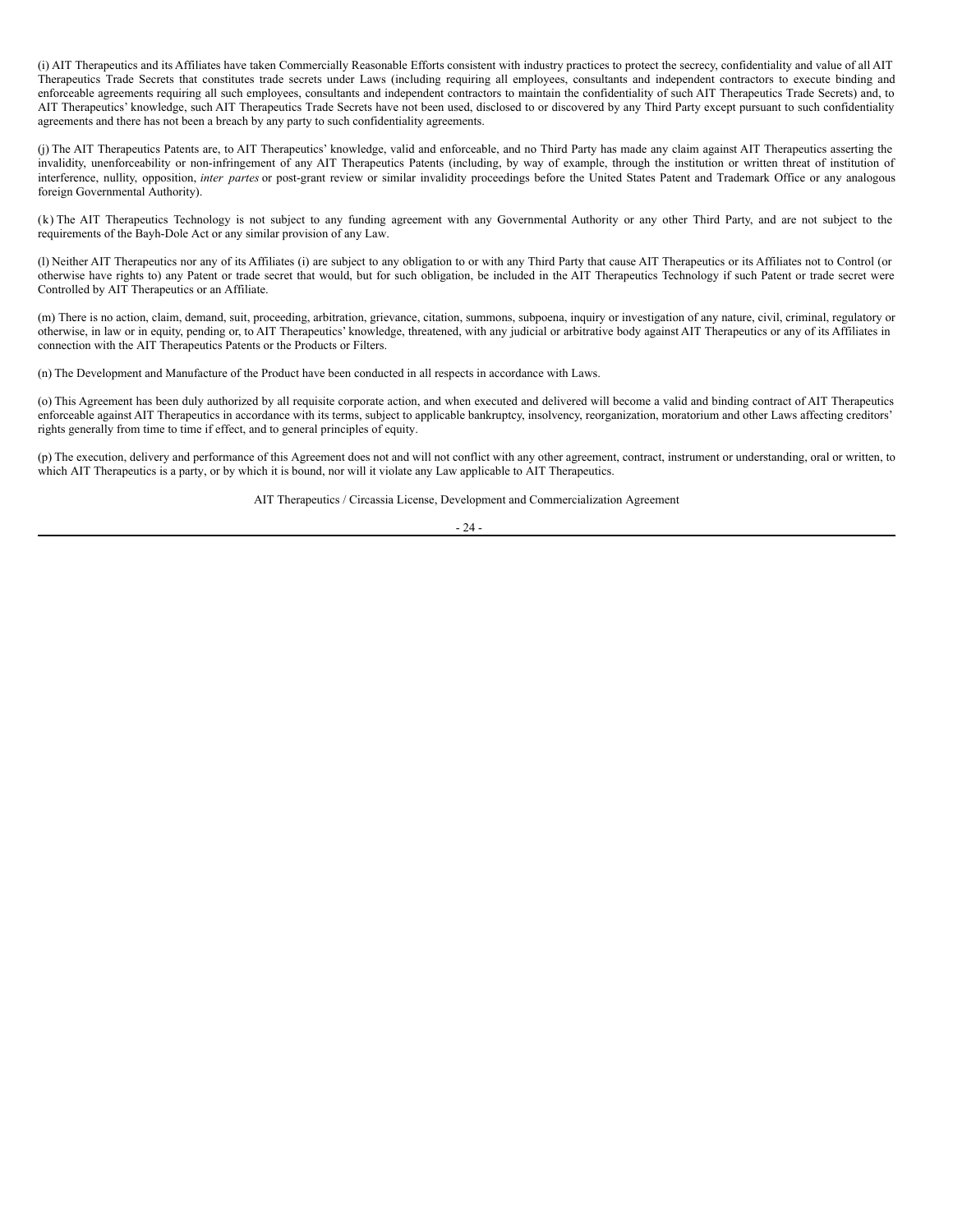(q) All necessary consents, approvals and authorizations of all Regulatory Authorities and Governmental Authorities and other Third Party required to be obtained by AIT Therapeutics in connection with the execution and delivery of this Agreement and the performance of its obligations hereunder have been obtained.

(r) No default has occurred or is continuing under the NitricGen License Agreement, and no event has occurred or condition exists under the NitricGen License Agreement which would, with the giving of notice, the expiration of any cure period or otherwise, constitute a default under the NitricGen License Agreement.

(s) AIT Therapeutics shall supply reasonable commercial Launch quantities of the Product in accordance with the Supply Agreement.

(t) AIT Therapeutics has not granted as of the Effective Date, and will not grant during the term of this Agreement, any licenses to any Affiliate or Third Party under the AIT Therapeutics Patents or AIT Therapeutics Regulatory Documentation which would conflict with the License granted to Circassia hereunder.

10.2 Circassia Representations and Warranties. Circassia covenants, and represents and warrants to AIT Therapeutics as of the Effective Date, that:

(a) Circassia is a corporation duly organized, validly existing and in good standing under the laws of jurisdiction in which it is incorporated and it has full right and authority to enter into this Agreement and to accept the rights and the License granted as herein described.

(b) This Agreement has been duly authorized by all requisite corporate action, and when executed and delivered will become a valid and binding contract of Circassia enforceable against Circassia in accordance with its terms, subject to applicable bankruptcy, insolvency, reorganization, moratorium and other Laws affecting creditors' rights generally from time to time if effect, and to general principles of equity.

(c) The execution, delivery and performance of this Agreement does not and will not conflict with any other agreement, contract, instrument or understanding, oral or written, to which Circassia is a party, or by which it is bound, nor will it violate any Law applicable to Circassia.

(d) All necessary consents, approvals and authorizations of all regulatory and governmental authorities and other persons or entities required to be obtained by Circassia in connection with the execution and delivery of this Agreement and the performance of its obligations hereunder have been obtained.

(e) Circassia has not as of the Effective Date knowingly performed any acts that are inconsistent with the terms and purposes of this Agreement.

AIT Therapeutics / Circassia License, Development and Commercialization Agreement

- 25 -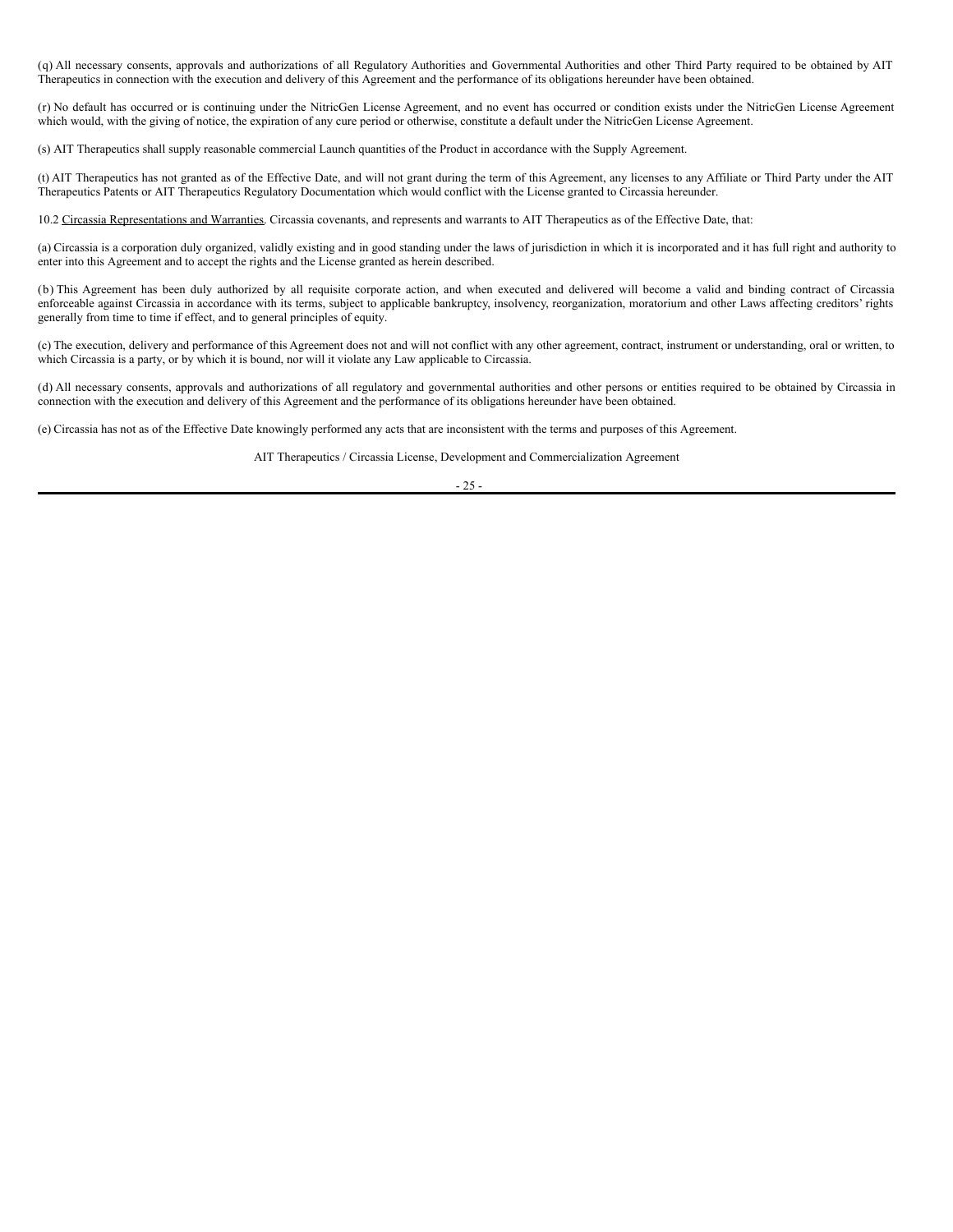(f) Circassia has undertaken the investigation and has evaluated documents and information as practically it has deemed necessary to enable it to make an informed and intelligent decision with respect to the execution, delivery and performance of this Agreement. Circassia agrees to enter into this Agreement in the terms and conditions herein on the Effective Date based upon its own inspection, examination and determination with respect thereto as to all matters, and without reliance upon any express or implied representations or warranties of any nature made by or on behalf of or imputed to AIT Therapeutics or its Affiliates, except as expressly set forth in this Agreement. Without limiting the generality of the foregoing, and except as expressly set forth in this Agreement, Circassia acknowledges that AIT Therapeutics is making no representation or warranty with respect to any AIT Therapeutics Patent or AIT Therapeutics Regulatory Documentation licensed to Circassia hereunder.

10.3 Limitation of Warranty. EXCEPT AS EXPRESSLY STATED IN THIS AGREEMENT, NEITHER PARTY MAKES ANY REPRESENTATION OR WARRANTY, AND EACH PARTY HEREBY DISCLAIMS ALL IMPLIED WARRANTIES, INCLUDING WARRANTIES OF MERCHANTABILITY, FITNESS FOR A PARTICULAR PURPOSE, WITH RESPECT TO ANY OF THE MATERIALS, INFORMATION, SERVICES OR LICENSES PROVIDED PURSUANT TO THIS AGREEMENT.

10.4 Performance by Affiliates. The Parties recognize that each Party may perform some or all of its obligations under this Agreement through Affiliates and Third Party contractors; provided, however, that each Party shall remain responsible and liable for the performance by its Affiliates and Third Party contractors and shall cause its Affiliates and Third Party contractors to comply with the provisions of this Agreement in connection with such performance.

# **11. Intellectual Property.**

11.1 Ownership of Inventions; Assignment. AIT Therapeutics shall own all AIT Therapeutics Patents and Improvements and all intellectual property rights therein, including any rights to applications and or other protections for any of the foregoing. Circassia agrees to assign and hereby assigns and transfers to AIT Therapeutics all of Circassia's right, title and interest in and to any Improvements (whether invented solely by or on behalf of Circassia, or jointly by Circassia and AIT Therapeutics), and agrees to take, and to cause its employees, agents, and consultants to take, all further acts reasonably required to evidence such assignment and transfer to AIT Therapeutics, at AIT Therapeutics' reasonable expense. Circassia hereby appoints AIT Therapeutics as its attorney-in-fact to sign such documents as AIT Therapeutics deems necessary for AIT Therapeutics to obtain ownership and to apply for, secure, and maintain patent or other proprietary protection of such Improvements if AIT Therapeutics is unable, after reasonable inquiry, to obtain Circassia's (or its employee's or agent's) signature on such a document. Circassia hereby waives, on behalf of itself, its parent, subsidiaries, Affiliates and partners as well as all of its employees and independent contractors, any rights of first refusal it, he, or she may have with respect to any contemplated technology transfer, in whole or in part, of the Improvements or any related patent, patent application, related thereto as well as any right accorded to it, him, or her, by statute or otherwise, to use any Improvements or any Patent or copyright related thereto. Each Party shall own all right, title, and interest in and to any inventions that do not constitute Improvements but which are made solely by such Party's employees, agents, and independent contractors in the course of conducting its activities under this Agreement during the Term, together with all intellectual property rights therein, including any rights to applications or other protections for any of the foregoing. The Parties shall jointly own all inventions that do not constitute Improvements but which are made jointly by the employees, agents, independent contractors or sublicensees of both Parties, in accordance with joint ownership interests of co-inventors under U.S. patent laws. Subject to the provisions of Section 2.4 (Exclusivity), each Party shall have full rights to license, assign and exploit such joint inventions (and any patents arising therefrom) anywhere in the world, without any requirement of gaining the consent of, or accounting to, the other Party.

AIT Therapeutics / Circassia License, Development and Commercialization Agreement

- 26 -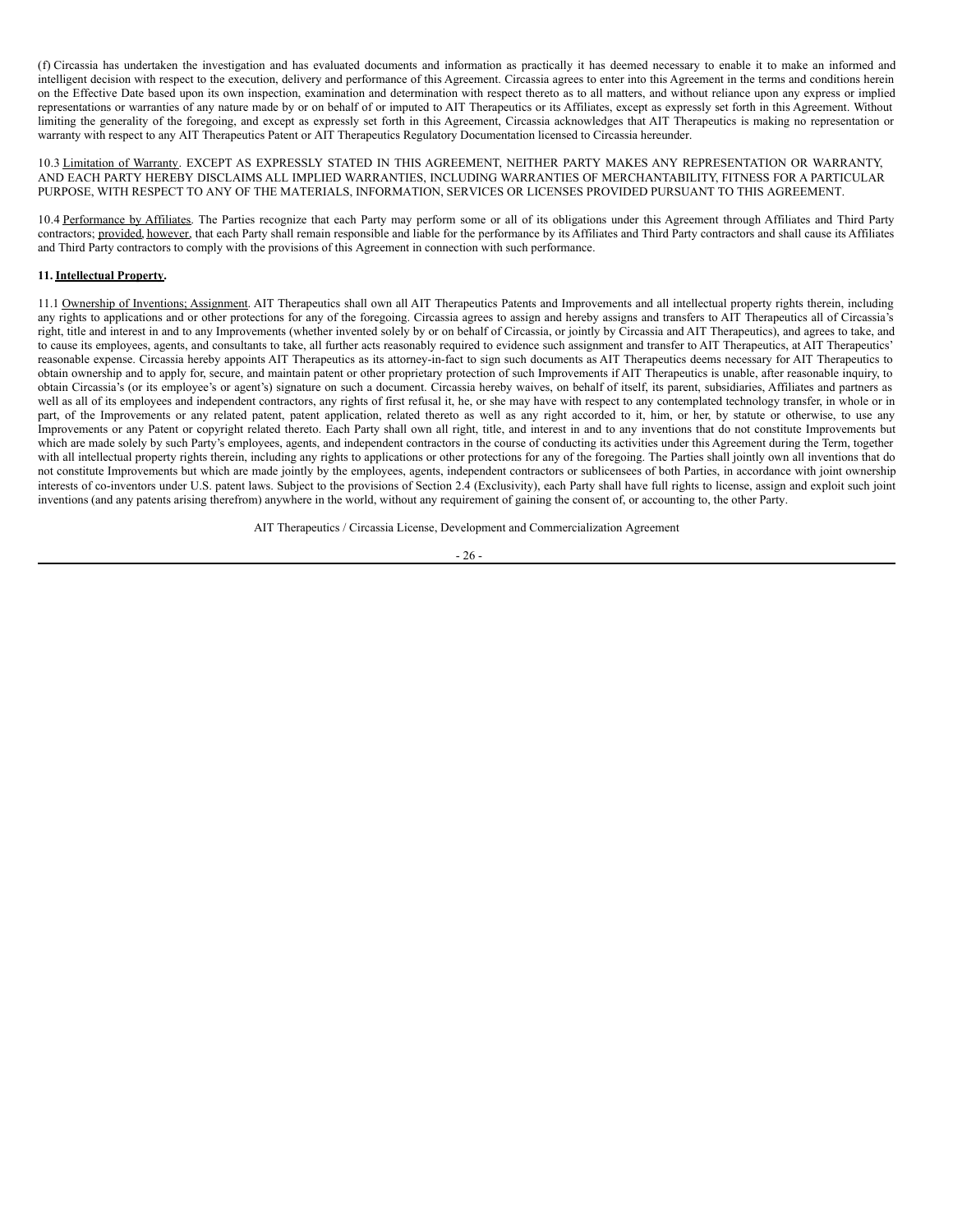11.2 Disclosure of Inventions. Each of the Parties shall, and shall cause its Third Party contractors and Affiliates to, promptly disclose to the other Party any inventions, invention disclosures, or other similar documents, submitted to it by its employees, agents, consultants or independent contractors describing inventions that may be Improvements, and all Information relating to such inventions to the extent necessary for the good faith determination as to whether such invention constitutes an Improvement and, if appropriate, for the preparation, filing and maintenance of any Patent application or Patent with respect to such invention.

11.3 License to Improvement Patents. All Patents claiming or covering any Improvements shall be referred to herein as "Improvement Patents" and all such Improvements (whether or not patented) and Improvement Patents shall automatically become part of the License without any further consideration and without any requirement of any formal amendment, further writing or other action; provided, however, upon the written request of either Party, the Parties shall update Exhibit 1.7 to confirm the inclusion of such Improvements and Improvement Patents in the License.

### 11.4 Prosecution of Patents.

(a) Except as otherwise provided in this Section 11.4(a), AIT Therapeutics shall have the first right, but not the obligation, to prepare, file, prosecute and maintain the AIT Therapeutics Patents and Improvement Patents at AIT Therapeutics' own costs and expenses using counsel of its choosing. In the event AIT Therapeutics files any applications for any Improvement Patent respecting or claiming any Improvement, such filings shall include, but not be limited to, corresponding applications for Improvement Patents in the Territories; provided, however, that the costs associated with preparing, filing, prosecuting and maintaining any applications for any Improvement Patents in China, or any Improvement Patents issuing in China, shall be borne by Circassia, subject to the remaining terms and conditions of this Section 11.4(a). If AIT Therapeutics determines in its sole discretion to abandon all claims in any AIT Therapeutics Patent or any Improvement Patents in the Territories, then AIT Therapeutics shall provide Circassia with written notice of such determination within a period of time reasonably necessary to allow Circassia to determine its interest in such AIT Therapeutics Patent(s) or Improvement Patent(s), as the case may be. In the event Circassia provides written notice expressing its interest in continuing prosecution of such AIT Therapeutics Patent(s) or Improvement Patent(s), then upon Circassia's written request AIT Therapeutics shall promptly assign and transfer to Circassia all right, title and interest in and to such AIT Therapeutics Patent(s) or Improvement Patent(s), as the case may be, and AIT Therapeutics shall execute and deliver to Circassia such assignments or other instruments of transfer as Circassia may reasonably request to evidence such assignment and transfer as a matter of record. Notwithstanding the foregoing, in the event such transfer or assignment negatively impacts the enforceability or validity of any other patent or claim within the AIT Therapeutics Patents or Improvement Patents, AIT Therapeutics shall not be required to assign such patent. AIT Therapeutics hereby appoints Circassia as its attorney-in-fact to sign such documents as Circassia deems necessary for Circassia to obtain ownership and to apply for, secure, and maintain patent or other proprietary protection of such AIT Therapeutics Patent(s) or Improvement Patent(s) if Circassia is unable, after reasonable inquiry, to obtain AIT Therapeutics' (or its employee's or agent's) signature on such a document. Thereafter, Circassia (i) shall have the right to prosecute and maintain such AIT Therapeutics Patent(s) or Improvement Patent(s) in the Territories, and (ii) shall bear all of the costs of preparation, filing, prosecution and maintenance of such assigned and transferred AIT Therapeutics Patents and Improvement Patents, and Circassia may prosecute such Patents at its sole discretion; provided, however, in the event that Circassia decides to abandon or not maintain any such AIT Therapeutics Patent(s) or Improvement Patent(s), then Circassia shall promptly provide AIT Therapeutics with written notice of such decision. The Parties shall determine which Party will file, prosecute and maintain any Patent claiming or covering any jointly owned invention ("Joint Patent"). In the case of any Improvement Patent or Joint Patent, the Party filing such patent application (the "Filing Party") shall deliver to the other Party (the "Non-Filing Party") drafts of all such patent applications respecting such Improvement Patent or Joint Patent, as the case may be, in confidence before each such patent application is filed, and shall give the Non-Filing Party a reasonable period (not to exceed ninety (90) days) in which to review and comment thereon. Likewise, the Filing Party shall deliver to the Non-Filing Party, or shall cause the Filing Party's patent counsel to deliver to the Non-Filing Party, copies of all office actions and other correspondence from the USPTO and all other patent offices in the Territories respecting any such Improvement Patent or Joint Patent, as the case may be, and all proposed responses thereto for the Non-Filing Party's review, and shall provide the Non-Filing Party a reasonable opportunity to comment thereon. The Filing Party shall use Commercially Reasonable Efforts to accommodate the suggestions of the Non-Filing Party on any such patent application, amendment or office action response. For the avoidance of doubt, the Filing Party shall have the final decision with respect to any patent application, amendment or office action response.

$$
-27
$$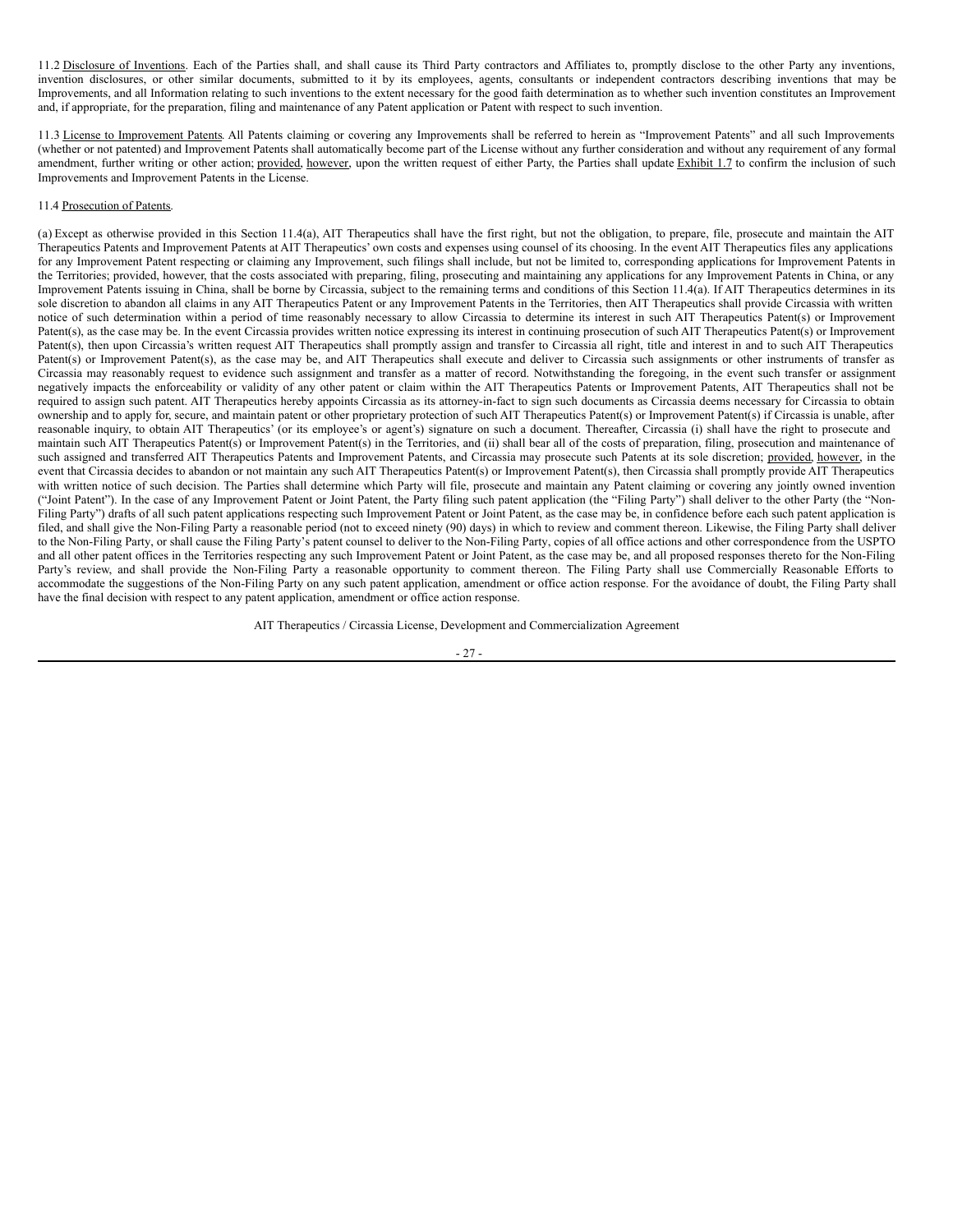(b) Patent Term Extensions in the Territories. The JSC will discuss and recommend for which, if any, of the Patents within the AIT Therapeutics Patents or Improvement Patents in the Territories the Parties should seek patent term extensions in the Territories. Provided AIT Therapeutics still owns all right, title and interest in and to the affected AIT Therapeutics Patent or Improvement Patent, as the case may be, AIT Therapeutics shall have the final decision-making authority with respect to applying for any such patent term extension respecting the applicable AIT Therapeutics Patent or Improvement Patent, as the case may be, and will act with reasonable promptness in light of the development stage of the Product to apply for any such patent term extension, where it so elects; provided, however, that if only one such Patent can obtain a patent term extension, then the Parties will consult in good faith to determine which such Patent should be the subject of efforts to obtain a patent term extension, and provided AIT Therapeutics still owns all right, title and interest in and to the affected AIT Therapeutics Patent or Improvement Patent, as the case may be, AIT Therapeutics' decision on such matter will control in the case of a disagreement. The Party that does not apply for an extension hereunder will cooperate fully with the other Party in making such filings or actions, for example and without limitation, by making available all required regulatory data and information and executing any required authorizations to apply for such patent term extension. All expenses incurred in connection with activities of each Party pursuant to this Section 11.4 shall be entirely borne by such Party.

### 11.5 Infringement of AIT Therapeutics Patents or Improvement Patents by Third Parties.

(a) Each Party shall promptly notify the other Party in writing of any existing or threatened infringement in the Territories of the AIT Therapeutics Patents, Improvement Patents or Joint Patents of which it becomes aware, and shall provide all evidence in such Party's possession demonstrating such infringement.

(b) If a Third Party infringes, or is suspected of infringing, any AIT Therapeutics Patent. Improvement Patent or Joint Patent in the Territories by making, using, importing, offering for sale or selling the Product or a competitive product in the Field (each, a "Product Infringement"), each Party shall share with the other Party all Information available to it regarding such alleged infringement or misappropriation.

(c) AIT Therapeutics shall have the first right, but not the obligation, to bring an appropriate suit or other action against any person or entity engaged in such Product Infringement in the Territories using counsel of its choosing, at which time AIT Therapeutics shall be designated the "Lead Party" and Circassia shall be designated the "Supporting Party." If, within forty-five (45) days of receiving written notice of a Product Infringement hereunder, AIT Therapeutics has not exercised its right to bring an action against a Third Party engaged in Product Infringement in the Territories, then Circassia shall be entitled to do so and to be designated as the "Lead Party" and AIT Therapeutics shall be the "Supporting Party" in such Product Infringement claim.

(d) The Supporting Party shall provide to the Lead Party reasonable assistance in such investigation, claim, litigation or enforcement, at the Lead Party's request, including joining any such action as a party plaintiff. The Lead Party shall keep the Supporting Partner regularly informed of the status and progress of such enforcement efforts, shall reasonably consider the Supporting Party's comments on any such efforts. The Supporting Party shall be entitled to separate representation in such matter by counsel of its own choice.

(e) The Lead Party shall not settle any claim, suit or action that it brought against a Third Party under this Section 11.5 involving AIT Therapeutics Patents, Improvement Patents or Joint Patents without the prior written consent of the Supporting Party, which consent shall not be unreasonably withheld or delayed; provided that the Supporting Party shall be deemed reasonable in withholding its consent in the event the Supporting Party reasonably determines that such settlement would restrict in any material respect the scope of the AIT Therapeutics Patents or Improvement Patents or its rights or interests therein (in the case where AIT Therapeutics is the Supporting Party) or the scope of its rights under the License (in the case where Circassia is the Supporting Party). In the event that consent is withheld by the Supporting Party, the Supporting Party shall be solely responsible for any subsequent and reasonable Litigation Expenses incurred by the Lead Party.

AIT Therapeutics / Circassia License, Development and Commercialization Agreement

- 28 -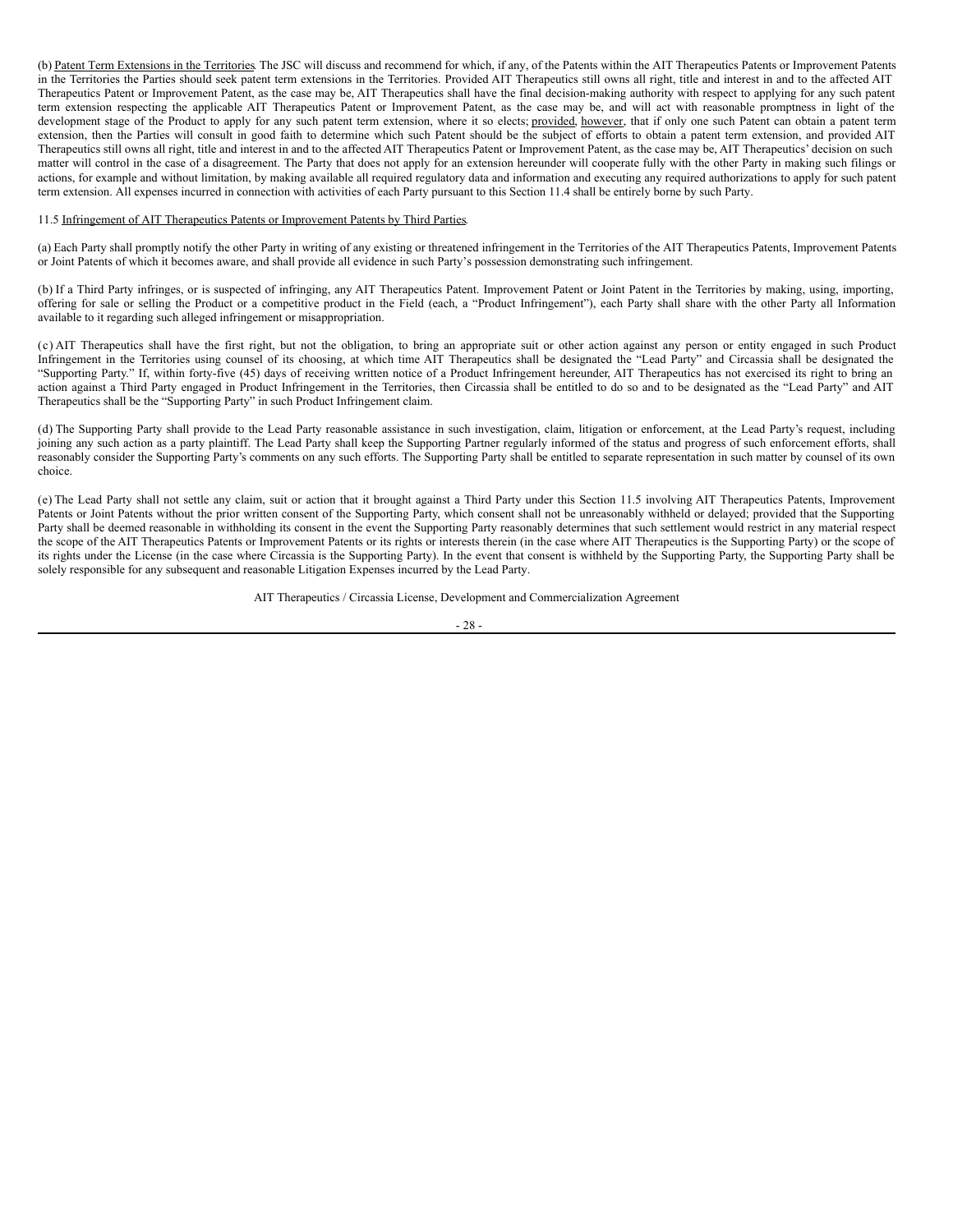(f) Any recovery from any Product Infringement claim or litigation or any settlement of the Product Infringement claim (including both recovery of damages and recovery of costs incurred in pursuing the claim) shall be shared by the Parties as follows:

- (i) Reimburse each Party for its pro rata share of Total Litigation Expenses (i.e., fifty percent (50%) to each Party, in accordance with Section 11.9 below), then
- (ii) Any remaining balance of recovery will be shared equally between the Parties,

## 11.6 Defense of Claims for Infringement of Third Party Rights in the Territories.

(a) If any Product or Filter becomes the subject of a Third Party's claim or assertion of infringement of a Patent or other intellectual property right granted by a jurisdiction within the Territories or a claim or assertion of misappropriation of the trade secrets of such Third Party, then the Party first having notice of the claim or assertion shall promptly notify the other Party.

(b) Circassia shall have the first right, but not the obligation, to defend any threatened or asserted claim of infringement of a Third Party's Patent by any jurisdiction in the Territories or misappropriation of the trade secrets of such Third Party based on the Development, Manufacture, Commercialization, sale or use of Products or Filters in the Field in a jurisdiction within the Territories. If Circassia undertakes the defense of such threatened or asserted Third-Party claim of infringement or misappropriation, then Circassia shall be designated the "Lead Party" for purposes of such defense, and such defense shall be at Circassia's expense using counsel of its choosing,.

(c) If Circassia decides to not defend or does not commence actions to defend such claim no later than thirty (30) days after it receives notice thereof (or within thirty (30) days after it should have given notice thereof to AIT Therapeutics as required by Section 11.6(a)), then to the extent allowed by applicable Laws, AIT Therapeutics shall have the right, but not the obligation, to control the defense of such claim by counsel of its choice. If AIT Therapeutics undertakes the defense of such claim, then AIT Therapeutics shall be designated the "Lead Party" for purposes of such defense, and such defense shall be at AIT Therapeutics' expense.

(d) For purposes of this Section 11.6, the Party that is not the "Lead Party" shall be the "Supporting Party" in the defense of the applicable Third-Party infringement or misappropriation claim. The Supporting Party shall reasonably cooperate with the Lead Partner conducting the defense of the Third-Party claim or assertion, including, if required to conduct such defense, furnishing a power of attorney.

(e) The Supporting Party shall have the right to participate or otherwise be involved in any such action controlled by the Lead Party, in each case at the Supporting Party's cost and expense. If the Supporting Party elects to so participate or be involved, then the Lead Party shall provide the Supporting Party and its counsel with an opportunity to consult with the Lead Party and its counsel regarding the defense of such action (including reviewing the contents of any correspondence, legal papers or other documents related thereto), and the Lead Party shall take into account reasonable requests of the Supporting Party regarding such enforcement or defense.

$$
-29 -
$$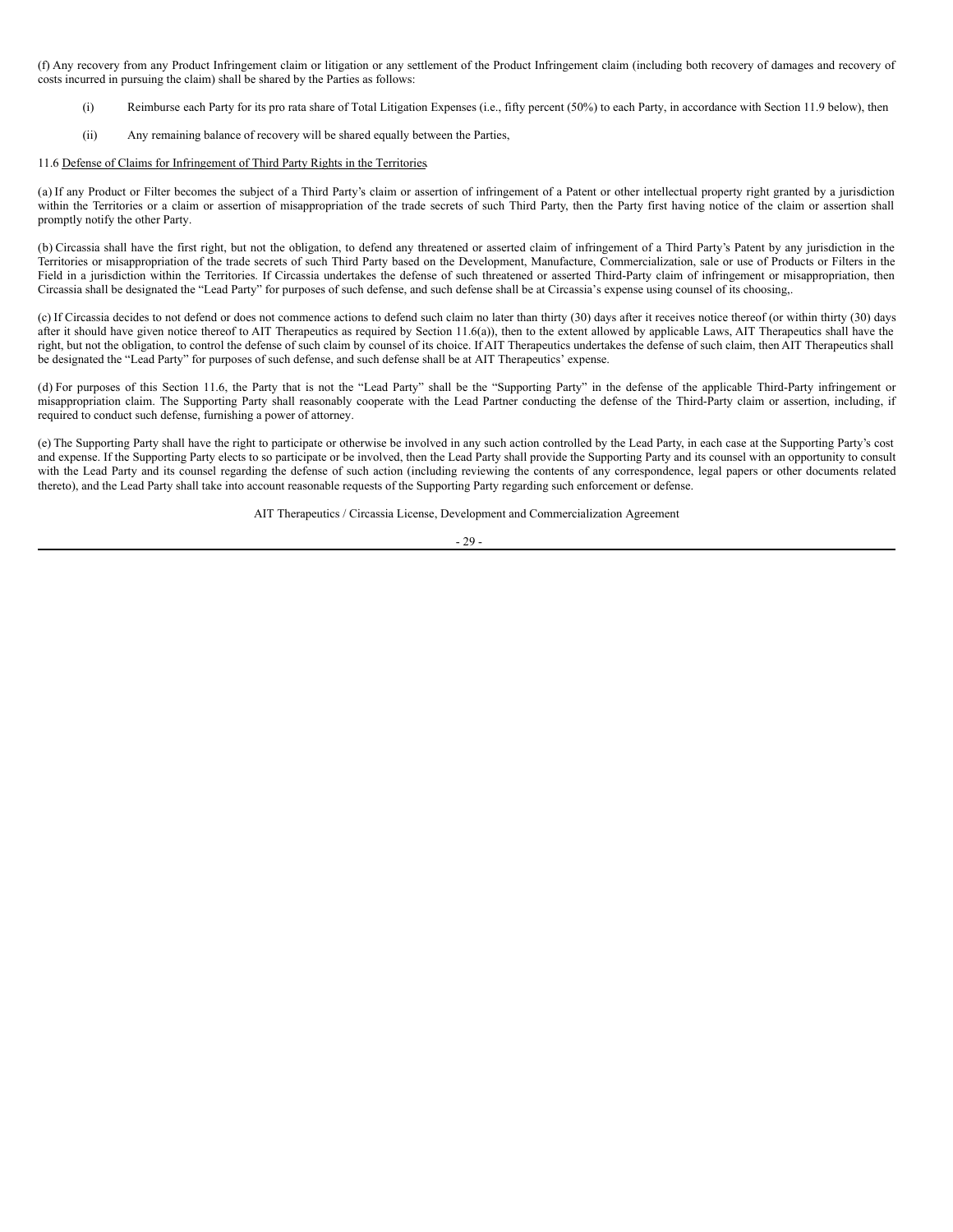(f) Neither Party shall enter into any settlement of any claim described in this Section 11.6 which settlement, if consummated, would (i) affect the other Party's rights or interests under this Agreement, (ii) affect the scope of any AIT Therapeutics Patent and/or Improvement Patent in any material respect, (iii) affect the scope of the License in any country of the Territories, or (iv) materially affect the Product, whether or not in the Field/Territories without such other Party's written consent, such consent not to be unreasonably withheld or delayed. Each Party shall have the right to decline to defend or to tender defense of any such claim to the other Party upon reasonable notice, including if the other Party fails to agree to a settlement that such Party proposes. If, for purposes of effecting any proposed settlement of any Third-Party claim, action or suit, a Party desires to take a license under any applicable Third Party intellectual property rights for the purpose of based on the Development, Manufacture, Commercialization, sale or use of Products or Filters in the Field in a jurisdiction within the Territories, then such Party shall submit the terms of such license to the JSC for review and approval. Any such license agreement will require the applicable Third Party to grant world wide licenses to Circassia and AIT Therapeutics and will contain a release of any liabilities accrued prior to the effective date of such license agreement, and will be subject to the mutual agreement of the Parties. Any royalties payable by Circassia to such Third Party under such license agreement in respect of the use or Commercialization of Products shall be credited as set forth in Section 3.6 hereof.

11.7 Patent Marking. AIT Therapeutics (or its Affiliate) shall mark each Product and Filter marketed and sold by Circassia (or its Affiliate) hereunder with appropriate patent numbers or indicia.

### 11.8 Patent Oppositions and Invalidation Proceedings.

(a) If Circassia or any of its Affiliates, employees, officers, directors, contractors, and attorneys initiates, requests, assists or financially supports any Third Party with any interference inter partes review, post grant review, reexamination, nullity action, or opposition proceeding or other action (a "Patent Challenge") with respect to, or making, filing or maintaining any claim to challenge the validity, infringement or enforceability of, any AIT Therapeutics Patent and any claim is found to be patentable, valid, enforceable and/or infringed, as applicable, then AIT Therapeutics may, at its sole discretion, (i) invoice Circassia for all expenses incurred in such Patent Challenge, including reasonable attorneys' fees, experts' fees, and other costs and Circassia shall pay all undisputed amounts within thirty (30) days after receipt of such invoice and/or (ii) terminate its license to such Patent.

(b) For purposes of this Subsection 11.8(b), "Invalidation Proceeding" will mean any declaratory judgment action or claim,*inter partes* review proceeding or other similar action or proceeding initiated by a Third Party seeking a ruling or judgment that any AIT Therapeutics Patent is invalid or unenforceable, and where the proceedings are not connected to proceedings regarding alleged Third-Party infringement (except insofar as such action is a counterclaim to or defense of, or accompanies a defense of, an action for infringement against a Third Party under Section 11.5, in which case the provisions of Section 11.5 shall govern). AIT Therapeutics will have the first right, but not the obligation, to defend any Invalidation Proceeding, at its expense. If AIT Therapeutics fails or elects not to defend any Invalidation Proceeding, then Circassia will have the right, but not the obligation, to defend the Invalidation Proceeding, at its expense.

AIT Therapeutics / Circassia License, Development and Commercialization Agreement

- 30 -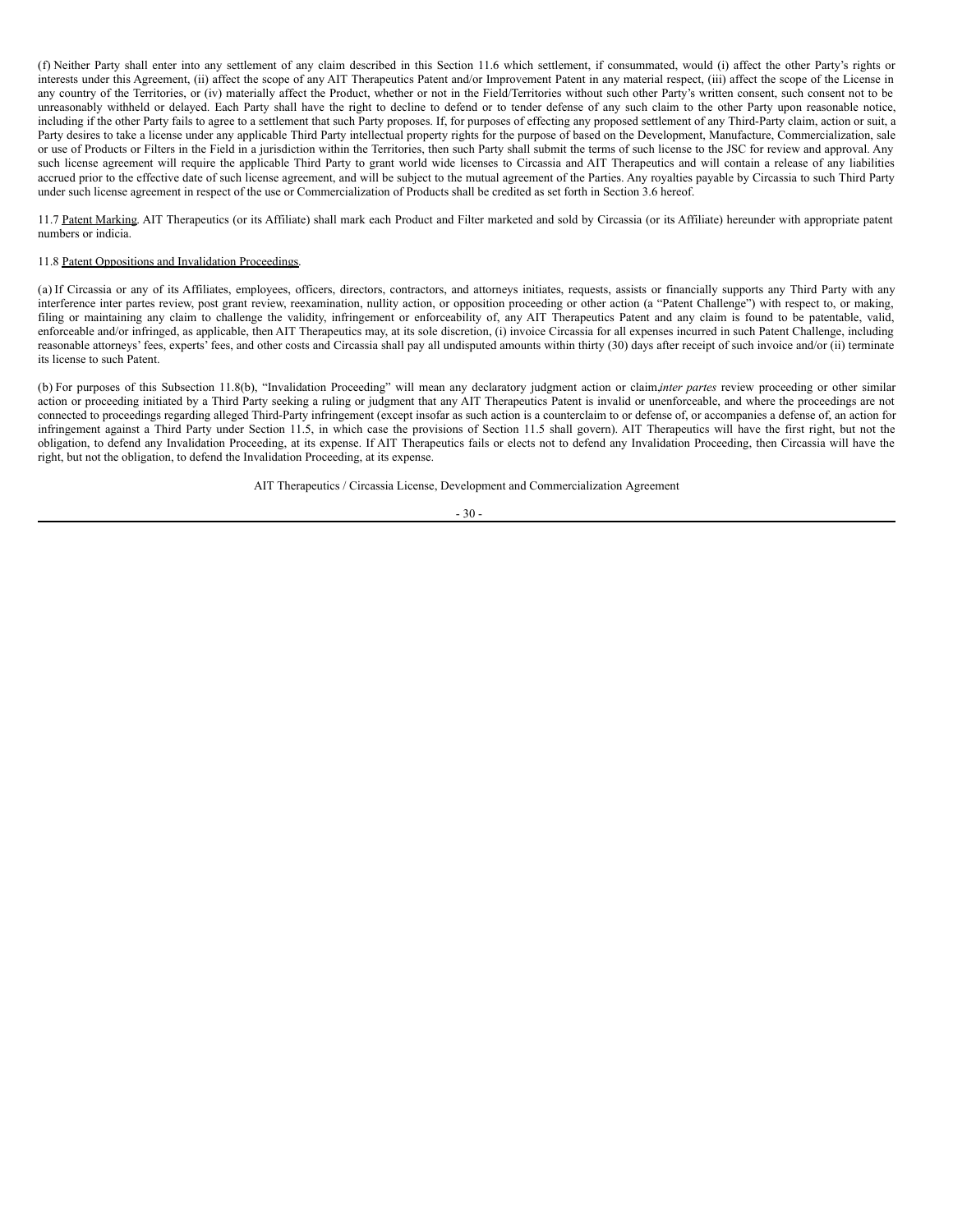(c) If either Party desires to bring a Patent Challenge of a Patent owned or controlled by a Third Party that relates to the Product, or the use, sale, offer for sale or importation of the Product (except insofar as such action is a counterclaim to or defense of, or accompanies a defense of, a Third Party's claim or assertion of infringement under Section 11.6, in which case the provisions of Section 11.6 shall govern), then such Party shall so notify the other Party and the Parties shall promptly confer to determine whether to bring such action or the manner in which to settle such action. Circassia and AIT Therapeutics shall each have the right, but not the obligation, to bring at its own expense and in its sole control any such action in the Territories. The Parties shall cooperate fully with the other Party bringing such action. Any awards or amounts received by the Parties shall be retained by the Parties.

11.9 Sharing of Total Litigation Expenses. The Parties shall share equally the Total Litigation Expenses hereunder. The Parties shall act in good faith in the management of litigation and Total Litigation Expenses and any disputes pertaining to same will be referred to the JSC with neither Party having a controlling vote.

11.10 Common Interest Agreement. In connection with the patent prosecution, enforcement or defense of any infringement or misappropriation claim, the Parties shall agree on and enter into an "identity of interest agreement" (or similarly styled agreement), pursuant to which the Parties agree to their shared, mutual interest in the outcome of such intellectual property right, claim or dispute, and thereafter, the Parties shall promptly meet to consider the appropriate course of action.

11.11 Compendial Listing and Register of Exclusive License. Upon request of Circassia, AIT Therapeutics shall cooperate with Circassia to (a) file appropriate information with the applicable Regulatory Authority listing any AIT Therapeutics Patents and/or Improvement Patent in the patent listing source in the Territories if any, and (b) register or record the License granted hereunder to the applicable Regulatory Authority, a patent and trademark office or other relevant governmental agency or offices in the Territories, if any.

# **12. Confidentiality/Publications.**

12.1 Confidentiality. Subject to any other provisions of this Agreement, each Party (the "Receiving Party"), for itself and its Affiliates and their (direct and indirect) licensees, agrees that it shall, during the term of this Agreement and for a period of five (5) years thereafter or ten (10) years from the Effective Date, whichever is longer, (i) hold in confidence using not less than the efforts such Receiving Party uses to maintain in confidence its own proprietary information of similar kind and value (but in no event less than reasonable care) the Confidential Information received before or after the Effective Date from the other Party (the "Disclosing Party"), (ii) not disclose such Confidential Information to any Third Party, except for those disclosures expressly permitted in this Section 12 below, and (iii) not use such Confidential Information for any purpose other than the purposes expressly permitted by this Agreement, without first obtaining the prior written consent of the Disclosing Party. Notwithstanding the foregoing, neither Party shall have any obligation of confidentiality with respect to Information to the extent:

(a) such Information is a part of the public domain, or is known to the Receiving Party or any of its Affiliates without any obligation to keep it confidential, prior to its disclosure by the Disclosing Party to the Receiving Party hereunder; or

$$
-31 -
$$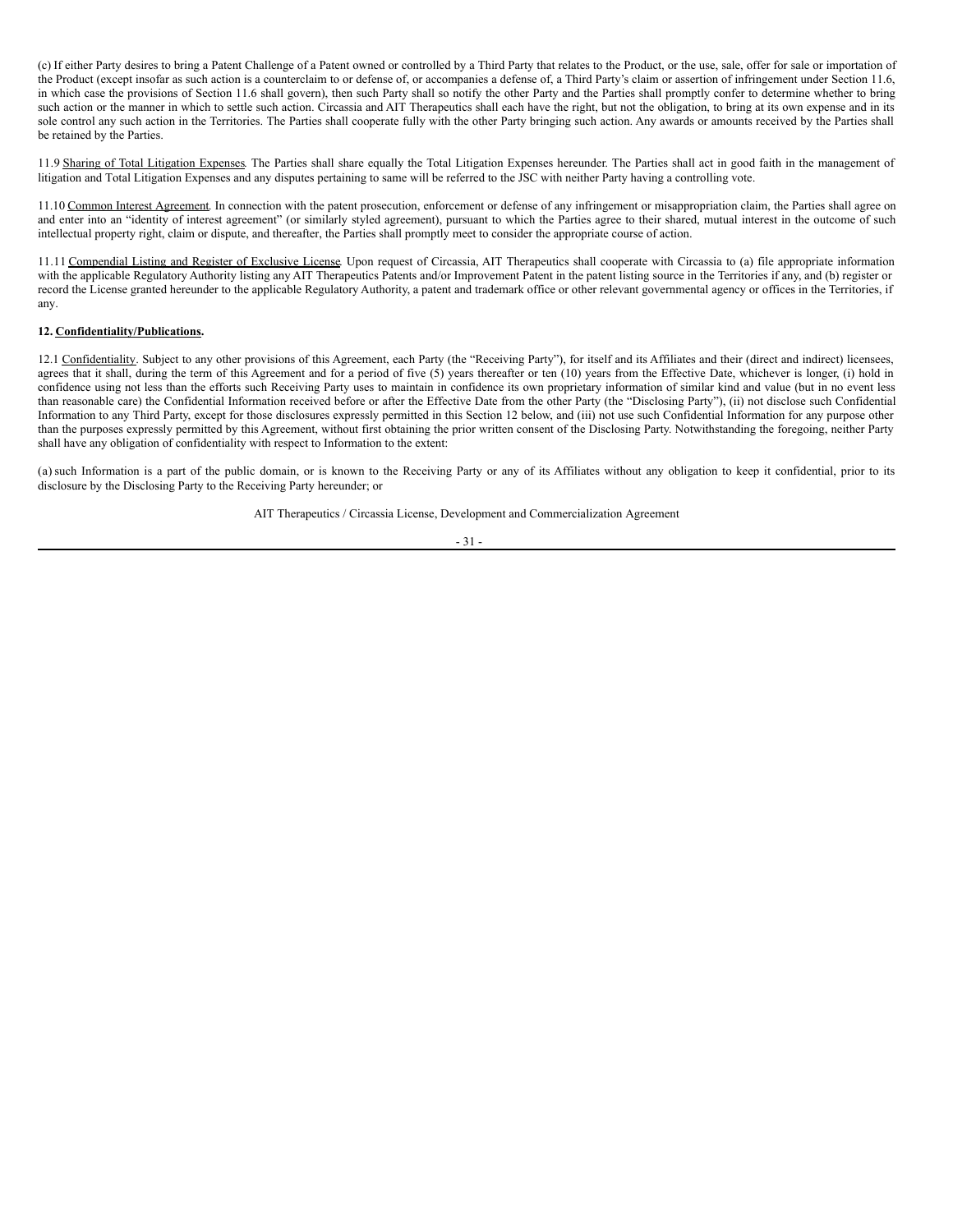(b) such Information becomes a part of the public domain after its disclosure by the Disclosing Party to the Receiving Party hereunder without any breach by the Receiving Party of this Agreement; or

(c) such Information which the Receiving Party can demonstrate that it has been independently developed either prior to its disclosure by the Disclosing Party to the Receiving Party hereunder or without the use of Confidential Information of the Disclosing Party; or

(d) such Information is disclosed to the Receiving Party by a Third Party who has the right to make such disclosure; or

(e) such Information is required to be disclosed by Law.

12.2 Authorized Disclosure. The Receiving Party may disclose Confidential Information belonging to the Disclosing Party to the extent (and only to the extent) such disclosure is for a permitted purpose and is reasonably necessary in the following instances:

(a) filing or prosecuting Patents; however, in no event shall the Receiving Party be allowed to disclose a trade secret of the Disclosing Party in a Patent;

(b) as part of or in support of Regulatory Filings (provided that such Party has the right to use the Confidential Information for such purpose under Section 2.1);

(c) in prosecuting or defending litigation;

(d) in order to comply with applicable non-patent Laws (including the rules and regulations of the Securities and Exchange Commission (the "SEC") or any other national securities exchange) and with judicial process, if in the reasonable opinion of the Receiving Party's counsel, such disclosure is necessary for such compliance; and

(e) disclosure, solely on a "need to know basis", to Affiliates, potential and existing collaborators, permitted acquirers or assignees under Section 21, subcontractors, investment bankers, investors and lenders, and each of the Parties' respective directors, employees, contractors and agents, each of whom prior to disclosure must be bound by written obligations of confidentiality and non-use no less restrictive than the obligations set forth in this Section 12 (other than potential and existing investors and lenders of such Party, with respect to which such Party shall use Commercially Reasonable Efforts to be so bound); provided, however, that the Receiving Party shall remain responsible for any failure by any permitted Third Party recipient who receives Confidential Information pursuant to this Section 12.2(e) to treat such Confidential Information as required under this Section 12.

$$
-32 -
$$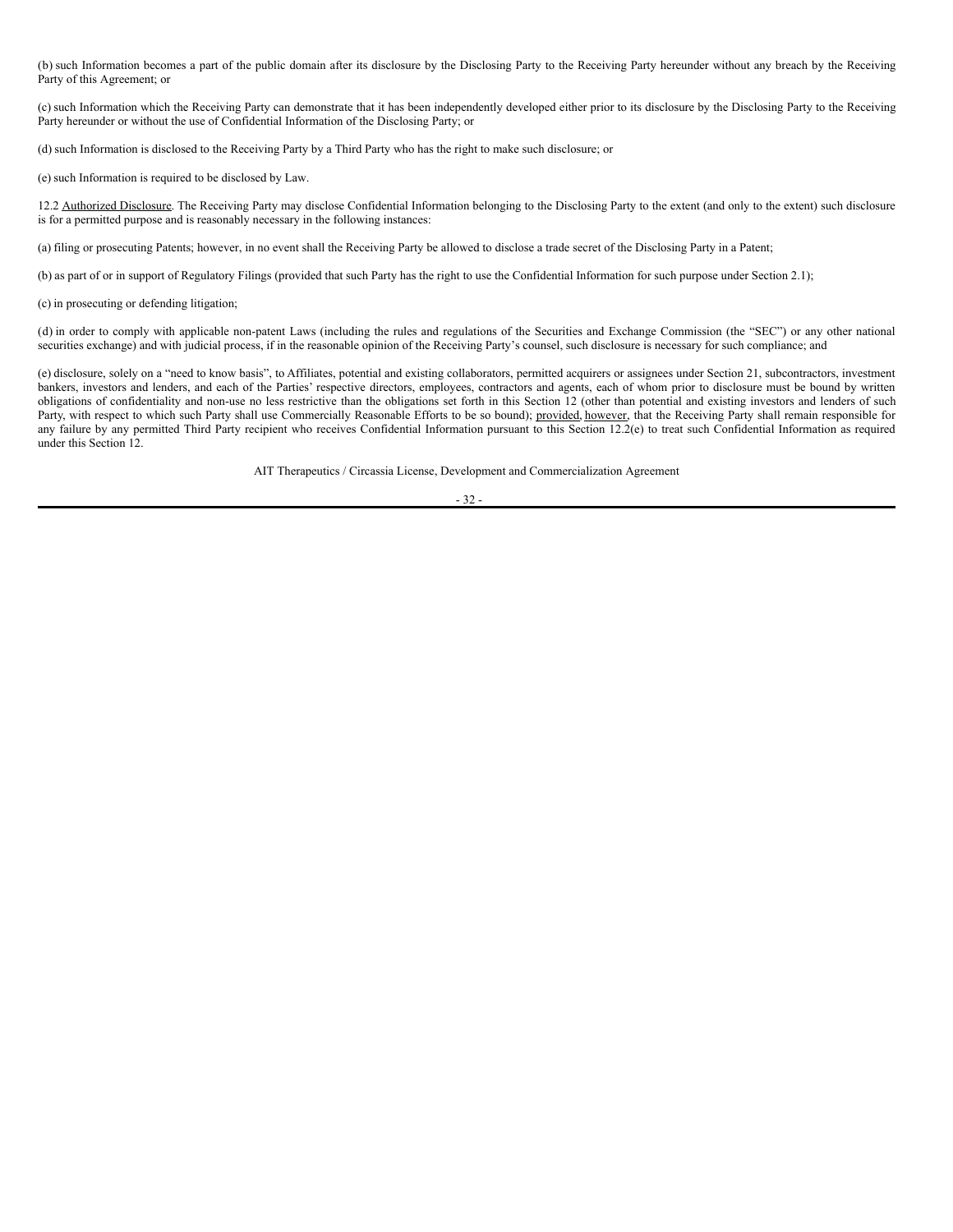If and whenever any Confidential Information is disclosed in accordance with this Section 12.2, such disclosure shall not cause any such information to cease to be Confidential Information except to the extent that such disclosure results in a public disclosure of such information (otherwise than by breach of this Agreement). Where reasonably possible and other than with respect to Section 12.2(e), the Receiving Party shall notify the Disclosing Party of the Receiving Party's intent to make such disclosure pursuant to this Section 12.2 sufficiently prior to making such disclosure so as to allow the Disclosing Party adequate time to take whatever action it may deem appropriate in keeping with the terms of this Agreement to protect the confidentiality of the subject Confidential Information.

12.3 Irreparable Injury. The Parties acknowledge that either Party's breach of this Section 12 may cause the other Party irreparable injury for which it may not have an adequate remedy. In the event of a breach, the non-breaching Party shall be entitled to seek injunctive relief (without the necessity of posting bond) in addition to any other remedies it may have under Laws or in equity.

12.4 Terms of this Agreement. The Parties shall treat the terms of this Agreement as Confidential Information of both Parties.

12.5 Relationship to Confidentiality Agreement. This Agreement supersedes the Mutual CDA, provided that all Confidential Information (as defined in the Mutual CDA) previously disclosed or received by the Parties thereunder shall be deemed Confidential Information hereunder and shall be subject to the terms and conditions of this Agreement from and after the Effective Date.

12.6 Publications. If either Party wishes to publish any information, data or results regarding NO Generator or Products in written, oral or other form in any scientific journals or scientific conferences, a manuscript of the proposed publication shall first be sent to the other Party at least thirty (30) days in advance of submission of such publication for review. Unless the reviewing Party informs the other in writing during this thirty (30) day period that the proposed publication must be delayed in order to protect a patentable invention or changed to avoid disclosure of Confidential Information of the reviewing Party, the other Party shall be free to publish such proposed publication without restriction. In the event that a delay of the proposed publication is required, the other Party shall withhold such submission for publication for one additional period, up to sixty (60) days, or such other period as the Parties may mutually agree.

### **13. Term and Termination.**

13.1 Term. This Agreement shall become effective on the Effective Date and, unless earlier terminated pursuant to Section 13.3, shall continue until the last of the AIT Therapeutics Patents or Improvement Patents to expire (the joint s). Commencing on the first day following the Initial Term, and on each day thereafter, the term of this Agreement shall automatically be extended for one additional day so that a constant three (3) year term will always be in effect unless this Agreement is terminated pursuant to Section 13.3, provided that Circassia may at any time following the Initial Term give notice to AIT Therapeutics that the Agreement shall terminate, such termination to take effect upon the expiry of a period of two (2) years from the date that the notice is received (or such shorter period of notice as AIT Therapeutics may agree, but in no event shall the notice period be less than one (1) year).

$$
-33 -
$$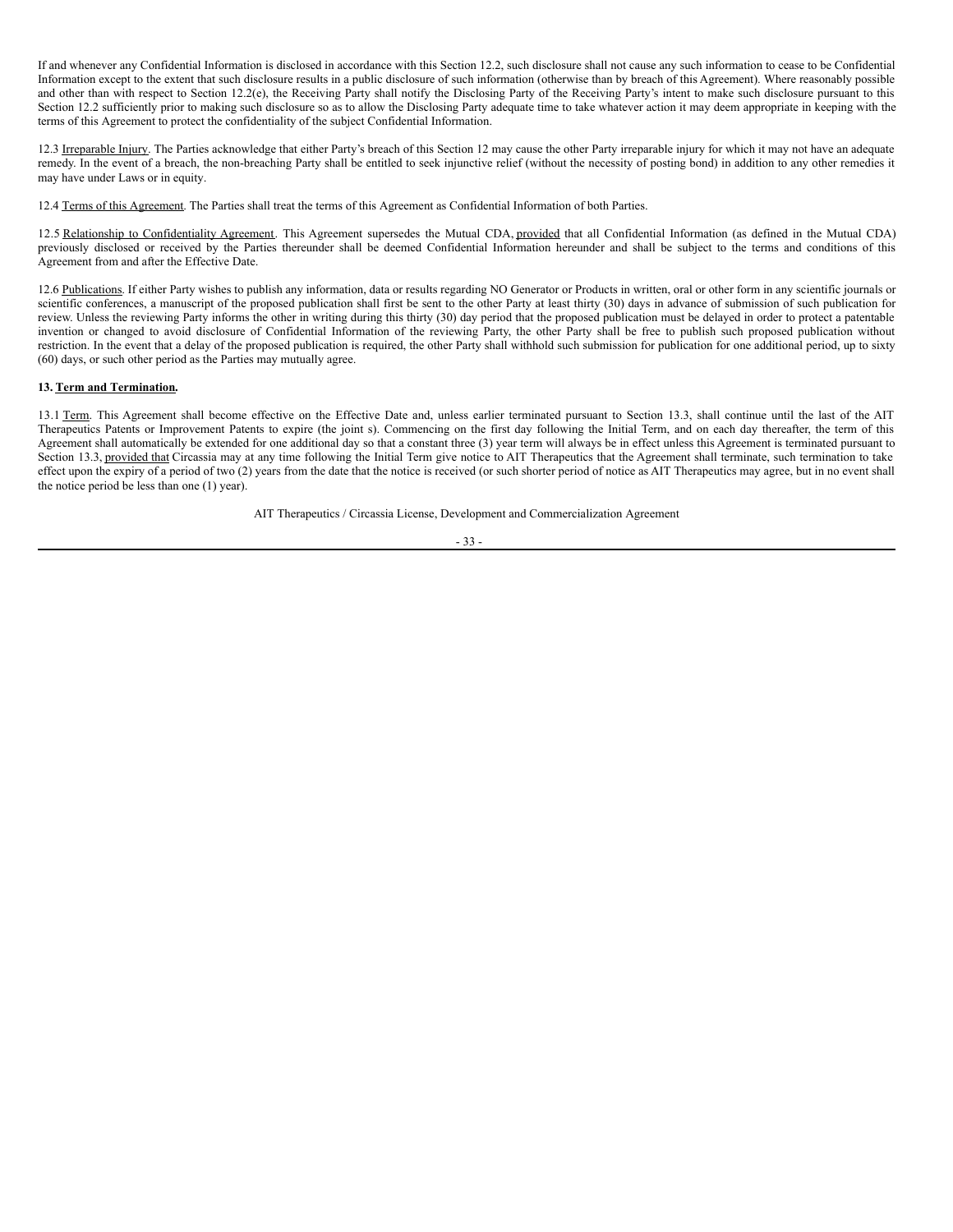13.2 Bankruptcy Events. The License granted hereunder shall be treated as a license respecting intellectual property under § 365(n) of the United States Bankruptcy Code, as amended, and AIT Therapeutics acknowledges that in the event of any Bankruptcy Event of AIT Therapeutics, Circassia shall retain and may fully exercise all of its rights under this Agreement to the extent permitted by the United States Bankruptcy Code, as amended.

### 13.3 Termination

(a) Termination by Circassia. Circassia shall have the right to terminate the License with respect to the Commercialization of Products in China upon (90) days written notice to AIT Therapeutics. Upon such written notice, the definition of the "Territories" shall be deemed automatically to delete China

(b) Termination by Either Party. Notwithstanding the stipulation in Section 13.1, either Party may terminate this Agreement (subject to the provisions of the last paragraph of this Section 13.3(b)) upon the occurrence of any of the following itemized events: (i) such Party notifies the other Party of the fact of material default or breach of any material provision in this Agreement by the notified Party, and the notified Party fails to take corrective measures to mitigate or cure such default or breach within sixty (60) days from the date of notification, or, if such default or breach cannot be reasonably cured within sixty (60) days of notification, the notified Party failed to use Commercially Reasonable Efforts to begin to mitigate or cure such default or breach within sixty (60) days of notification; or (ii) the other Party files in any court or agency pursuant to any statute or regulation pertaining to bankruptcy, solvency, or payment of debts, of any state or country, a petition in bankruptcy or insolvency or for reorganization or for an arrangement or for the appointment of a receiver or trustee of such other Party or of its assets, or if such other Party shall be served with an involuntary petition against it, filed in any insolvency proceeding, and such petition shall not be dismissed within sixty (60) days after the filing thereof, or if such other Party shall be a party to its dissolution or liquidation, or if such other Party shall make an assignment for the benefit of creditors.

For the sake of clarity, the Licenses granted by AIT Therapeutics in Section 2.1 shall be deemed severable on a country-by-country basis within the Territories. AIT Therapeutics' right of termination pursuant to Section 13.3(b)(i) based on a material breach of Circassia's obligations in one country in the Territories shall not affect Circassia's rights or obligations under the License in the other country of the Territories.

# **14. Effects of Termination or Expiration.**

14.1 Survival. Expiration or termination of this Agreement for any reason shall be without prejudice to:

(a) the obligations of confidentiality provided for in Section 12 shall survive;

(b) the Parties' right to receive all payments accrued under this Agreement;

AIT Therapeutics / Circassia License, Development and Commercialization Agreement

- 34 -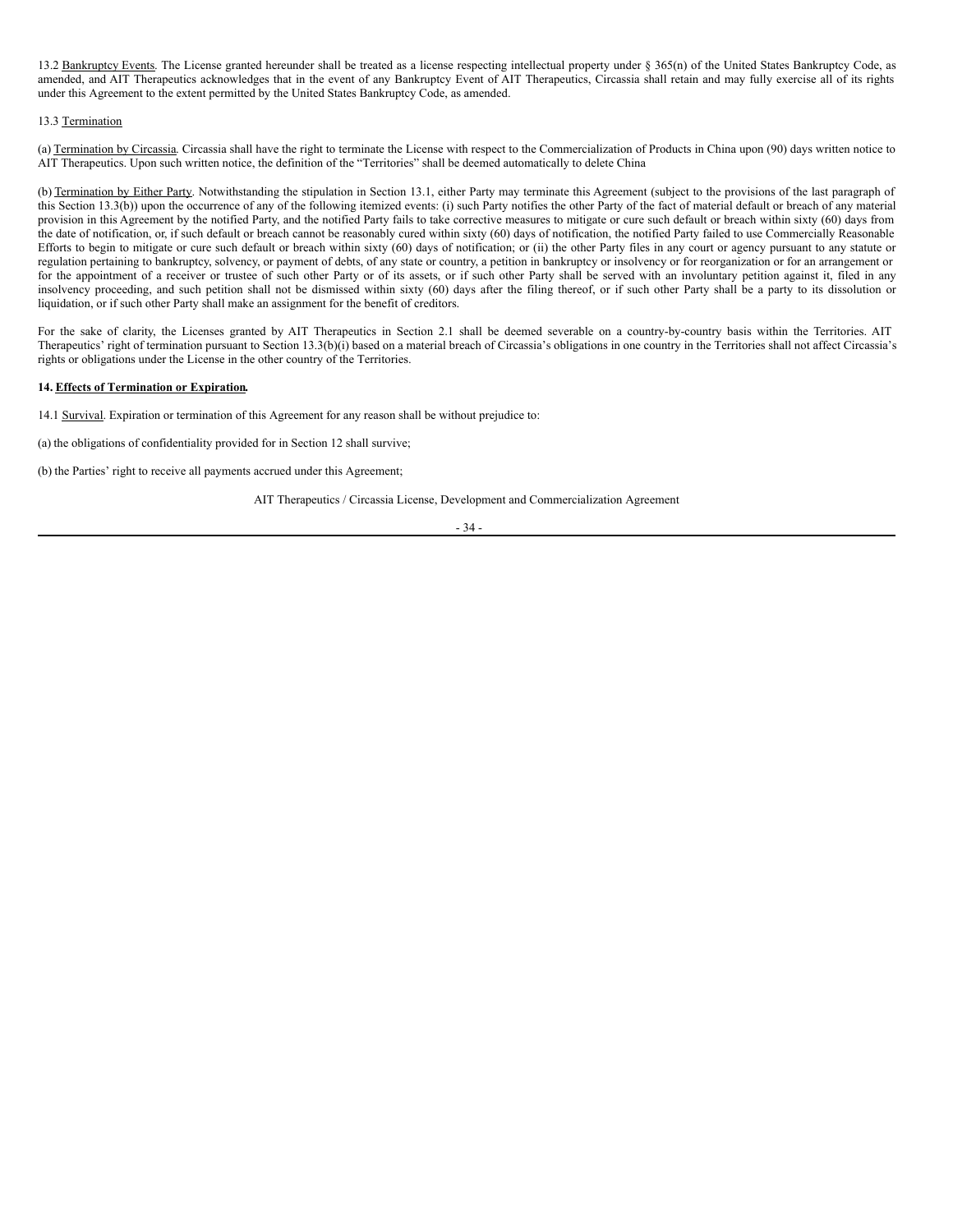(c) AIT Therapeutics' right of inspecting books and account of Circassia and its Affiliates pursuant to Section 9;

(d) the rights and ownership in any Patents and Regulatory Documentation the respective Party has obtained prior to expiration or termination of this Agreement;

(e) in the case of a breach of Circassia's obligations with respect to China, Circassia's rights provided for in Section 2.1 shall survive with respect to the United States; and

(f) any other rights or remedies which either Party may then or thereafter have hereunder or at law or in equity or otherwise.

In addition to the foregoing, the following provisions shall survive expiration or termination of this Agreement for any reason and shall continue in full force and effect: Sections 1, 14.1, 17.3, 20. Unless otherwise provided in this Section 14 and elsewhere herein, the License shall terminate upon termination of this Agreement.

14.2 Transition Assistance. Upon any expiration or termination of this Agreement or the License in any country in the Territories, Circassia shall (a) continue to perform its Commercialization obligations under this Agreement to the extent reasonably requested by AIT Therapeutics for a period at least one hundred eighty (180) days (the "Transition Assistance Period") and (b) provide such assistance as reasonably required by AIT Therapeutics including assistance to third parties designated by AIT Therapeutics to transfer the Commercialization services to another vendor or to AIT Therapeutics itself as set forth herein (the "Transition Assistance Services"). During the Transition Assistance Period, Circassia shall be reasonably compensated for its efforts in the transition of AIT Therapeutics on a fee for service basis using the rates agreed upon by the parties, unless such transition is a result of a breach of this Agreement by Circassia or the termination of this Agreement by Circassia without cause, in which case Transition Assistance Services shall be provided at no additional cost and Circassia shall reimburse AIT Therapeutics for its actual costs in transitioning to a successor vendor.

14.3 Adverse Termination Consequences for Circassia. Upon termination of this Agreement or the License in any country in the Territories for any reason other than the expiration of its term, (a) Circassia, and its Affiliates shall cease use of the AIT Therapeutics Patents in the country or countries affected by such termination or partial termination, as the case may be (except for purposes of exercising their sell-off rights under Section 14.4) and the AIT Therapeutics Regulatory Documentation, and (b) in the case of a termination of this Agreement in its entirety, Circassia shall destroy or return (with confirmation letter to AIT Therapeutics upon request) to AIT Therapeutics any and all AIT Therapeutics Regulatory Documentation in the possession of Circassia, and its Affiliates, without delay, with the exception that each of Circassia and its Affiliates may keep one copy for its legal files.

14.4 Inventory Sell-Off. Upon termination of this Agreement or the License in any country in the Territories for any reason other than the expiration of its term, Circassia shall notify AIT Therapeutics of the amount of the Products and Filters that Circassia and its Affiliates then have on hand (the "Inventory") in the country or countries to which such termination pertains, and, if they so wish, Circassia and its Affiliates shall thereupon be permitted to sell such Inventory in such country or countries at the then-prevailing prices and subject to the then royalty obligations set forth hereunder.

AIT Therapeutics / Circassia License, Development and Commercialization Agreement

- 35 -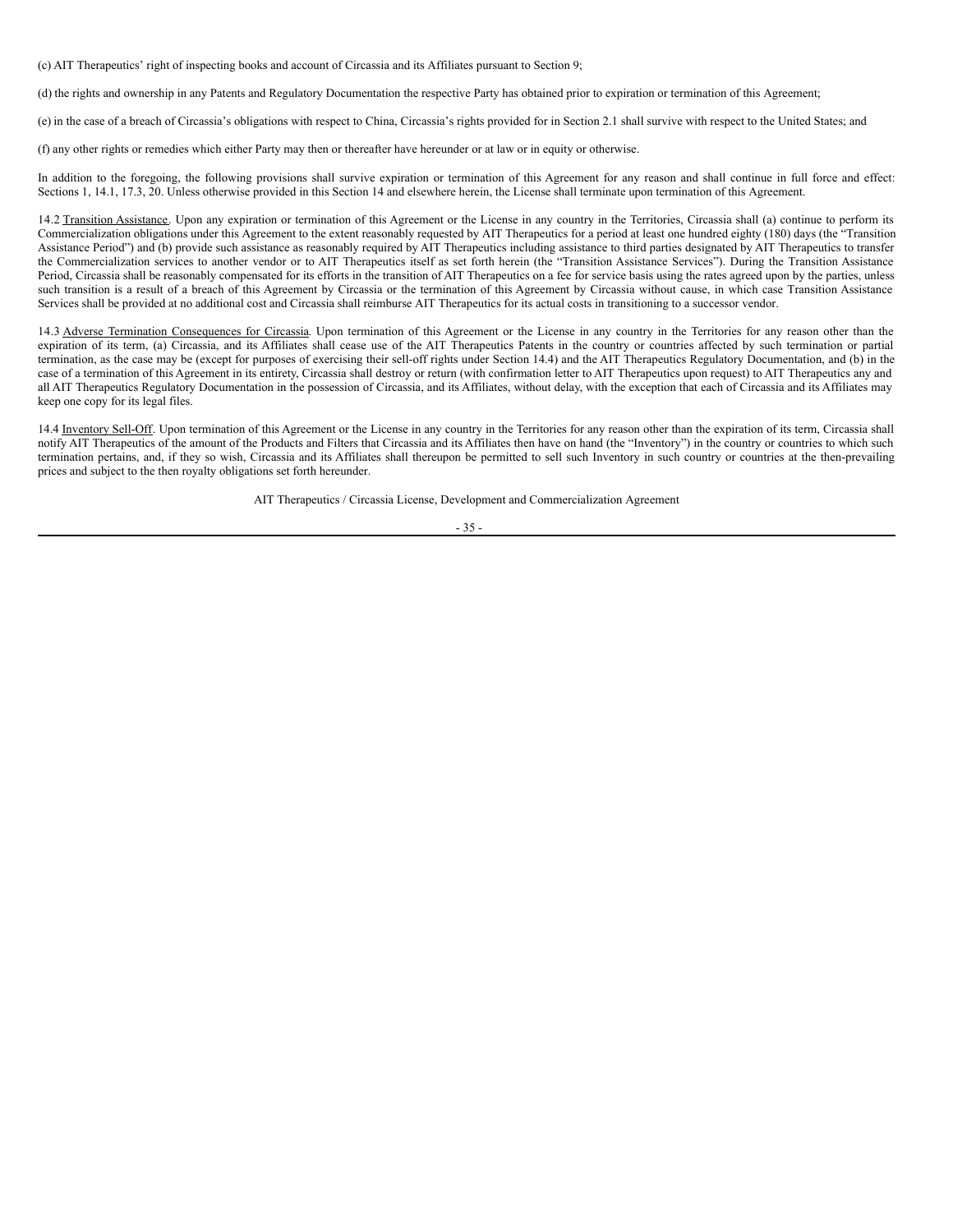#### **15. Announcement.**

No public announcement concerning the existence of or terms of this Agreement shall be made, either directly or indirectly, by any Party to this Agreement, except as may be required by Law or as may be required for recording purposes or as permitted by Section 12.2, without first obtaining the written approval of the other Party and agreement upon the nature and text of such announcement or disclosure. Other than with respect to Section 12.2(e), the Party desiring to make any such public announcement shall inform the other Party of the proposed announcement in reasonably sufficient time prior to public release, and shall provide the other Party with a written copy thereof, in order to allow such other Party to review, comment upon and approve such announcement, which such approval shall not be unreasonably withheld or delayed. It is the intention of the Parties to issue a press release upon signing this Agreement.

#### **16. Governing Law.**

The formation, validity and performance of this Agreement shall be governed by and interpreted in accordance with the internal substantive laws of the State of Delaware, without giving effect to any choice of law rules in the State of Delaware or elsewhere. The Parties agree that the United Nations Convention on Contracts for the International Sale of Goods does not apply to this Agreement.

#### **17. Dispute Resolution.**

17.1 Organization Resolution. The Parties will use reasonable efforts to settle their differences amicably between themselves. In the event of any controversy or claim arising out of or relating to any provision of this Agreement or the performance or alleged non-performance of a Party of its obligations under this Agreement ("Dispute"), a Party may notify the other Party in writing of such Dispute. If the Parties are unable to resolve the Dispute within sixty (60) days of receipt of the written notice by the other Party, such Dispute shall be referred to a senior executive of Circassia and AIT Therapeutics, who will use their good faith efforts to resolve the Dispute within thirty (30) days after it was referred to them. If the senior executives are unable to resolve the Dispute, the Parties shall refer the Dispute to arbitration as provided for in Section 17.2.

17.2 Jurisdiction by Agreement. Any Dispute that is not resolved as provided in Section 17.1, whether before or after termination of this Agreement, shall be submitted exclusively for resolution to arbitration administrated by the American Arbitration Association ("AAA") and be finally settled in accordance with the Rules of Arbitration of AAA. The arbitration shall be subject to the governing law set forth in Section 16, shall be held in New York, New York, in front of a panel of three (3) arbitrators, shall be conducted in the English language, shall be final and binding determination of the Dispute and not subject to judicial review, and shall not include any award of damages expressly prohibited by Section 17.3, and judgment upon any award rendered by the arbitrators may be entered in any court having jurisdiction over the liable Party. This Section 17 shall not restrict the Parties' rights to seek equitable remedies, including specific performance or preliminary injunctive relief before a court of competent jurisdiction.

AIT Therapeutics / Circassia License, Development and Commercialization Agreement

- 36 -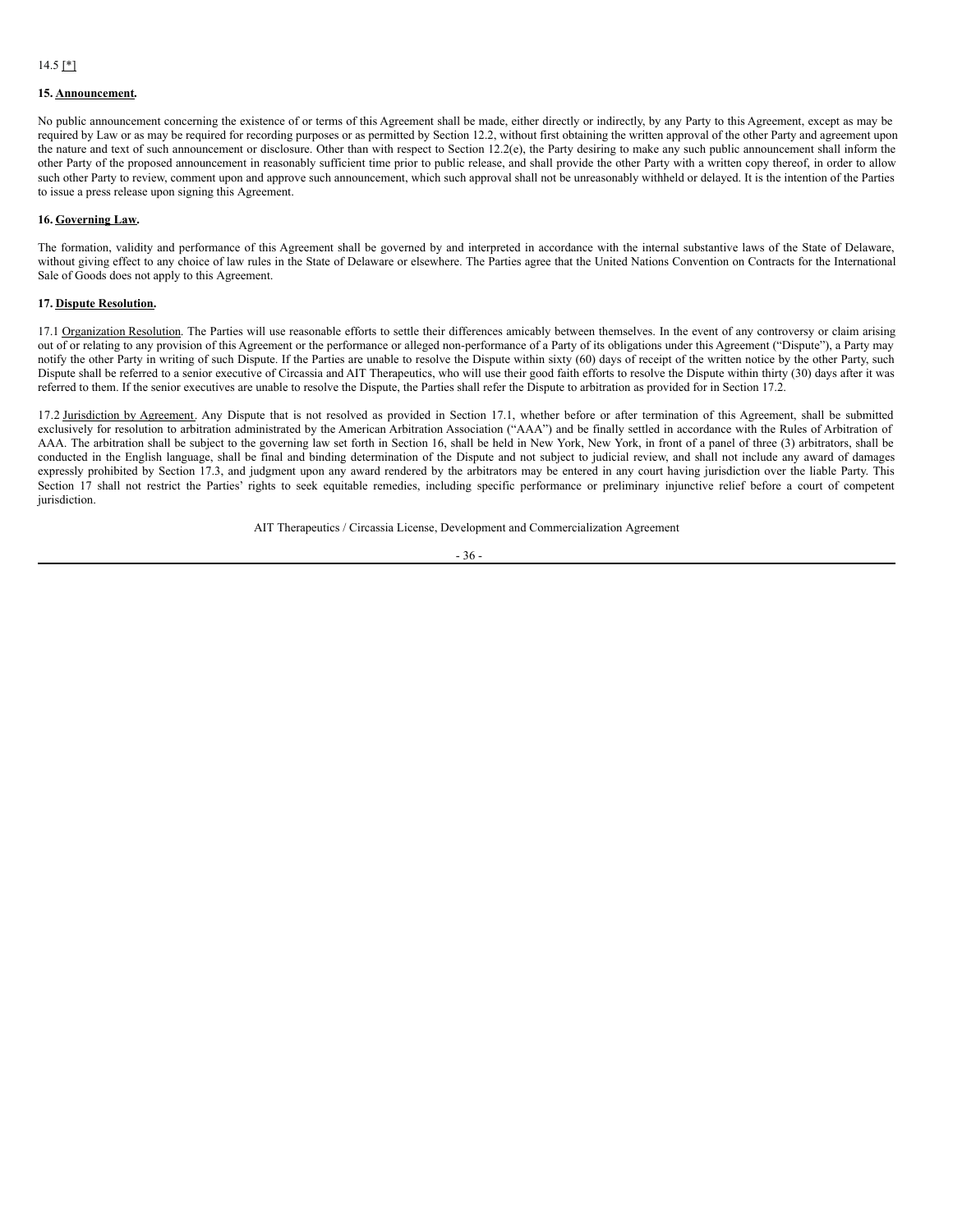### **18. Notices.**

All notices and reports required under, and other communications with respect to this Agreement shall be in writing, in the English language, and given or sent to the Party to be notified at the respective addresses set forth below either: (a) personally and thereby deemed to be given on that day; (b) by electronic transmission (e.g., email) and thereby deemed to be given on the day following such transmission; (c) by internationally recognized overnight courier service (e.g., Federal Express) and thereby deemed to be given on the third (3rd) business day following dispatch; or (d) by registered letter and thereby deemed to be given on the tenth (10th) day following the day of posting. Notwithstanding the foregoing, notices pursuant to Section 13 (Term and Termination) and Section 20 (Indemnification and Insurance) shall not be effective if delivered by email.

For AIT Therapeutics:

AIT Therapeutics, Inc. 825 East Gate Blvd. Garden City, New York 11530 Attention: Adam Newman, General Counsel Email: adam@ait-pharm.com

With a required copy to:

Moses & Singer LLP The Chrysler Building 405 Lexington Avenue New York, NY 10174 Attn: Jill Anderson, Esq. Email: janderson@mosessinger.com

For Circassia:

Circassia Limited Northbrook House, Robert Robinson Avenue, Science Park Oxford OX4 4GA, United Kingdom Attention: General Counsel Email: david.williams@circassia.com

Either Party may notify the other Party of a different address to receive the other Party's notices in accordance with the manner described in this Section 18.

AIT Therapeutics / Circassia License, Development and Commercialization Agreement

 $-37$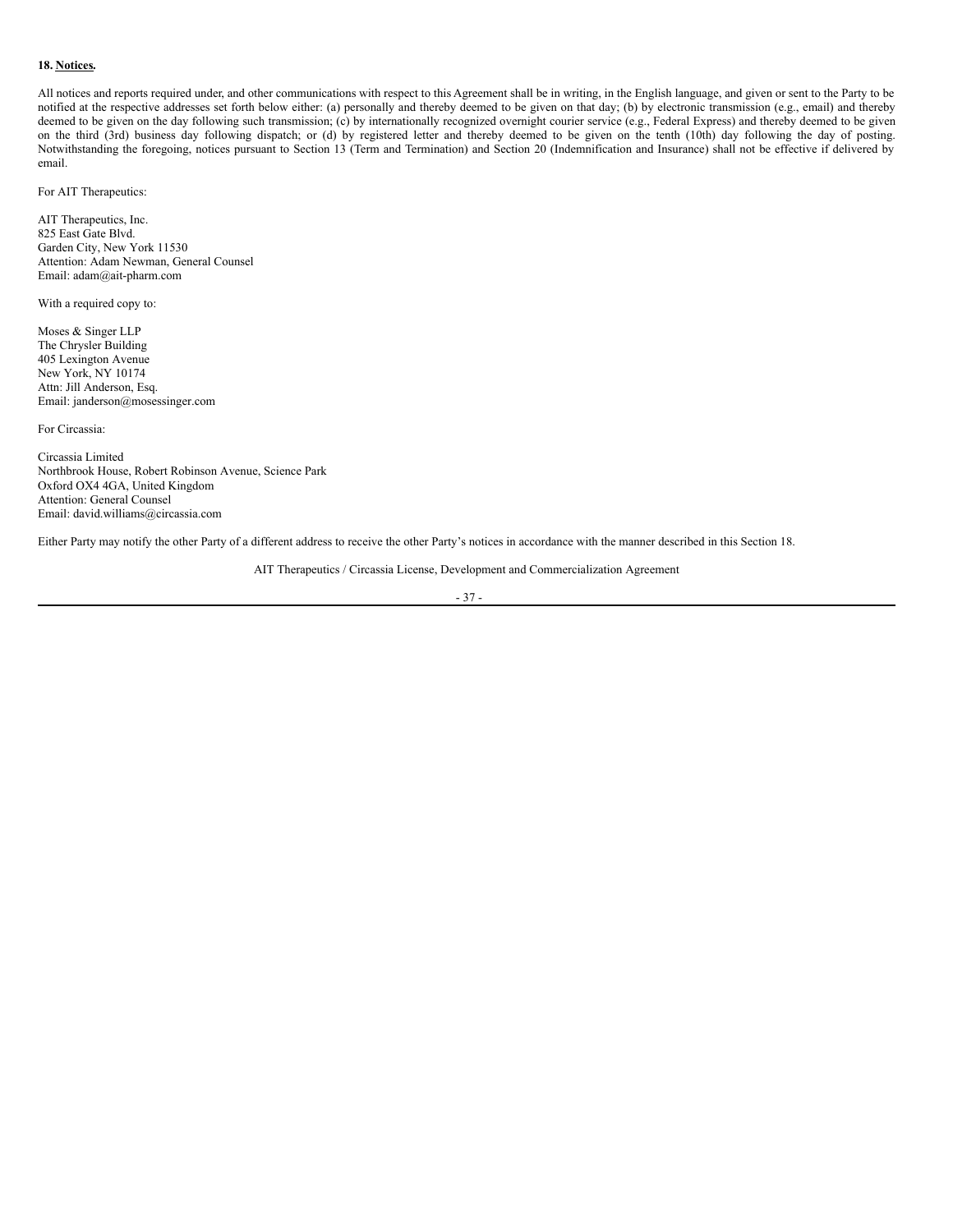# **19. Force Majeure.**

19.1 Generally. Neither Party shall be liable for any failure to perform as required by this Agreement if such failure is due to circumstances reasonably beyond the control of such Party, including requisition or interference by any government, state or local authorities, war, riots, civil disturbances, terrorism, strikes or other labour disputes, accidents, failure to secure required governmental approval, civil disorders or acts of aggression, acts of God, energy or other conservation shortages, plague or other such occurrences ("Force Majeure").

19.2 Suspension. If and when any Party is hindered in its performance of its obligations under this Agreement by reason of Force Majeure, the performance shall be suspended during, but not longer than, the continuance of such circumstances.

19.3 Notice of Force Majeure Event. Either Party hereto whose performance of obligations has been hindered by reason of Force Majeure shall, to the extent possible, inform the other Party immediately, and shall use Commercially Reasonable Efforts to overcome the effect of the Force Majeure.

### **20. Indemnification and Insurance.**

20.1 AIT Therapeutics' General Indemnity. AIT Therapeutics shall defend, indemnify and hold harmless Circassia and its Affiliates, and their officers, directors, employees, agents, distributors and suppliers, and their respective successors, assigns, heirs and representatives (collectively, "Circassia Indemnitees") from and against all liabilities, damages, losses, suits, proceedings, actions, claims, judgments and costs and expenses (including legal fees, expert witness fees and expenses) resulting from any Third Party claim made or suit brought (collectively, "Losses") to the extent arising from or related to:

(a) AIT Therapeutics' material breach of any term of this Agreement (including any express representation or warranty made herein);

(b) the negligence, recklessness or willful misconduct or fraud on the part of AIT Therapeutics or any of its Affiliates, or any of their respective officers, directors, employees, agents, distributors and suppliers, or any of their respective successors, assigns, heirs or representatives with respect to the Products or Filters supplied by AIT Therapeutics or in the performance of AIT Therapeutics' obligations or exercise of AIT Therapeutics' rights under this Agreement;

(c) any actual or alleged violation of Law (other than any patent or other intellectual property Laws) in the performance of AIT Therapeutics' obligations or exercise of AIT Therapeutics' rights under this Agreement; and

(d) any product liability claim related to the Products or Filters Manufactured, used or sold in the performance of this Agreement by any of AIT Therapeutics or its Affiliates or any of their respective successors, assigns, heirs or representatives, including, without limitation: (i) non-conformance of the Products or Filters to either Laws or the applicable specifications as described in the Supply Agreement and (ii) non-conformance of the Products or Filters according to FDA Quality System Regulation, 21 C.F.R. § 820, and quality systems Law in China, provided that Circassia shall have communicated such requirements to AIT Therapeutics prior to the date such Products or Filters, as applicable, were Manufactured.

AIT Therapeutics / Circassia License, Development and Commercialization Agreement

- 38 -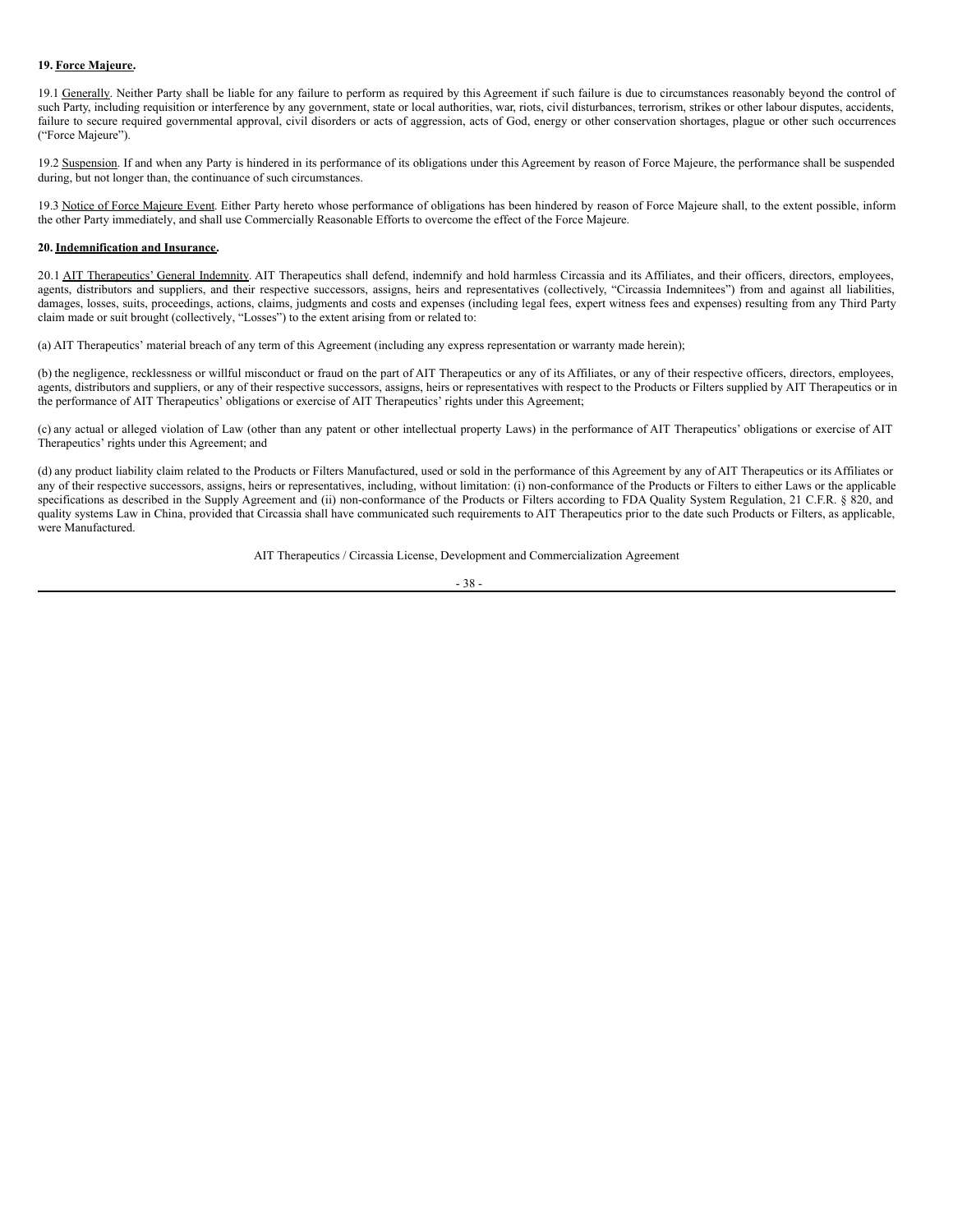Notwithstanding the foregoing provisions of Section 20.1, AIT Therapeutics shall not be required to indemnify any Circassia Indemnitee under this Section 20.1 to the extent that any such claims or suits arose out of or resulted from the negligence, recklessness or willful misconduct or fraud of any Circassia Indemnitee.

20.2 Circassia Indemnity. Circassia shall defend, indemnify and hold harmless AIT Therapeutics or any of its Affiliates, or any of their respective officers, directors, employees, agents, distributors and suppliers, or any of their respective successors, assigns, heirs or representatives (collectively, "AIT Therapeutics Indemnitees") from and against all Losses to the extent the same is arising from:

(a) Circassia's material breach of any term of this Agreement (including any express representation or warranty made herein);

(b) the negligence, recklessness or willful misconduct or fraud on the part of any Circassia Indemnitee with respect to the Product or in the performance of Circassia's obligations or exercise of Circassia's rights under this Agreement;

(c) any actual or alleged violation of Law (other than any patent or other intellectual property Laws) in the performance of Circassia's obligations or exercise of Circassia's rights under this Agreement;

(d) any product liability claim related to a Product or Filter sold by Circassia or its Affiliates or any of their respective successors, assigns, heirs or representatives during the term of this Agreement or after termination or expiration of this Agreement, unless and to the extent such claim arose out of or resulted from (i) non-conformance of Products or Filters supplied by AIT Therapeutics to specifications, but only to the extent Circassia notifies AIT Therapeutics of such non-conformance in accordance with the Supply Agreement or (ii) non-conformance of Products or Filters supplied by AIT Therapeutics or any of its Affiliates according to FDA Quality System Regulation, 21 C.F.R. § 820, ISO 13485 and applicable quality systems regulations in China; or

(e) use of any data from any studies conducted by or on behalf of AIT Therapeutics except as permitted herein, without the consent of AIT Therapeutics.

Notwithstanding the foregoing provisions of this Section 20.2, Circassia shall not be required to indemnify any AIT Therapeutics Indemnitee to the extent that any such claims or suits arose out of or resulted from the negligence, recklessness or willful misconduct or fraud of any AIT Therapeutics Indemnitee.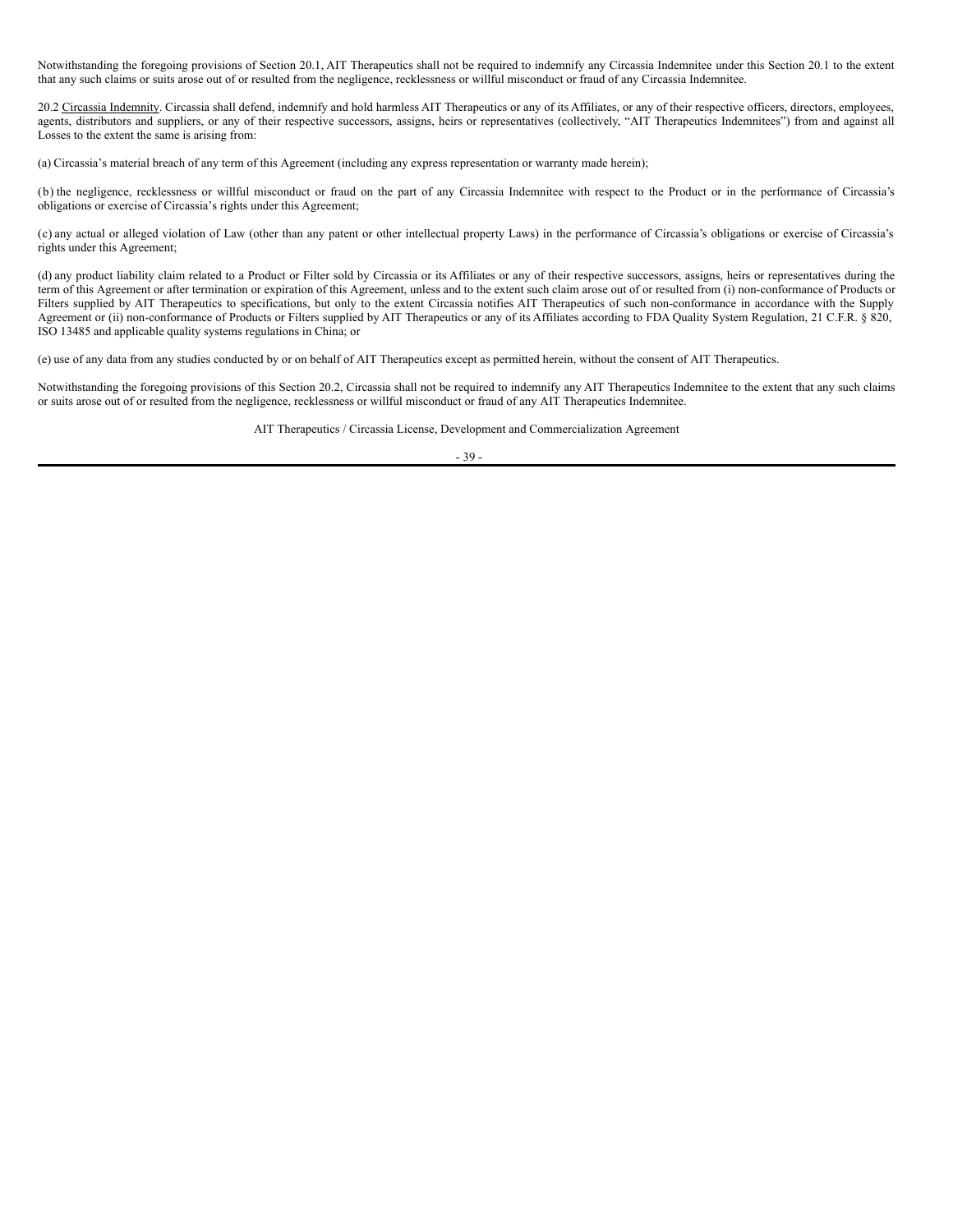20.3 Indemnification Procedures. A Party which intends to claim indemnification under Section 20.1 or 20.2 (the "Indemnitee") will promptly notify the other Party (the "Indemnitor") in writing of any claim, suit, proceeding or action in respect of which the Indemnitee or any of the other AIT Therapeutics Indemnitees or Circassia Indemnitees, as applicable, intend to claim such indemnification within a reasonable period of time after the assertion of such claim; provided, however, that the failure to provide written notice of such claim within a reasonable period of time will not relieve the Indemnitor of any of its obligations hereunder, except to the extent that the Indemnitor is prejudiced by such failure to provide prompt notice. The Indemnitor will have the right to assume the complete control of the defense, compromise or settlement of any such claim (provided that no settlement of any claim will include any admission of wrongdoing on the part of an Indemnitee or the other AIT Therapeutics Indemnitees or Circassia Indemnitees, as applicable, or materially and adversely affect the rights of the Indemnitee or the other AIT Therapeutics Indemnitees or Circassia Indemnitees, as applicable, in each case without the prior written consent of such Indemnitee, which such consent will not be unreasonably withheld or delayed). The Indemnitor may, at its own expense, employ legal counsel to defend the claim at issue. The Indemnitee may, in its sole discretion and at its own expense, employ legal counsel to represent it and the other AIT Therapeutics Indemnitees or Circassia Indemnitees, as applicable (in addition to the legal counsel employed by the Indemnitor) in any such matter, and in such event legal counsel selected by the Indemnitee will be required to confer and cooperate with such counsel of the Indemnitor in such defense, compromise or settlement for the purpose of informing and sharing information with the Indemnitor. The Indemnitee will, at its own expense, make available to Indemnitor those AIT Therapeutics Indemnitees or Circassia Indemnitees, as applicable, whose assistance, testimony or presence is necessary, useful or appropriate to assist the Indemnitor in evaluating, defending or settling any such claim; provided, however, that any such access will be conducted in such a manner as not to interfere unreasonably with the operations of the businesses of Indemnitee or the other AIT Therapeutics Indemnitees or Circassia Indemnitees, as applicable; and will otherwise fully cooperate with the Indemnitor and its legal counsel in the investigation and defense of such claim.

20.4 Insurance. During the Term, and for a period of three (3) years after the expiration or earlier termination of this Agreement, both Parties shall, at their own expense, maintain commercial general liability insurance, including product liability insurance, in the minimum amount of [\*] per occurrence, and [\*] in the annual aggregate. Any independent insurance carriers must be rated A-, VII or better by A.M. Best Company or the equivalent standard. Each Party shall from time to time provide copies of certificates of such insurance to the other Party upon request.

### **21. Non-assignability.**

This Agreement is personal to the Parties hereto and shall not be assignable to any Third Party by either Party without the prior written consent of the other Party, which shall not be unreasonably withheld or delayed; provided, however, that any Party may assign this Agreement in full to an Affiliate of such Party without prior written consent, and provided, further, that any Party may assign this Agreement without prior written consent to any entity with which such Party may merge or consolidate (or engage in some other form of corporate combination), or to which it may transfer all or substantially all of its assets to which this Agreement relates. All successors and permitted assignees of a Party shall be subject to, and will be bound by, all the terms and conditions of this Agreement. Any attempted assignment made contrary to the provisions hereof will be void. This Agreement shall inure to the benefit of and be binding on the Parties' successors, permitted assigns and legal representatives.

AIT Therapeutics / Circassia License, Development and Commercialization Agreement

- 40 -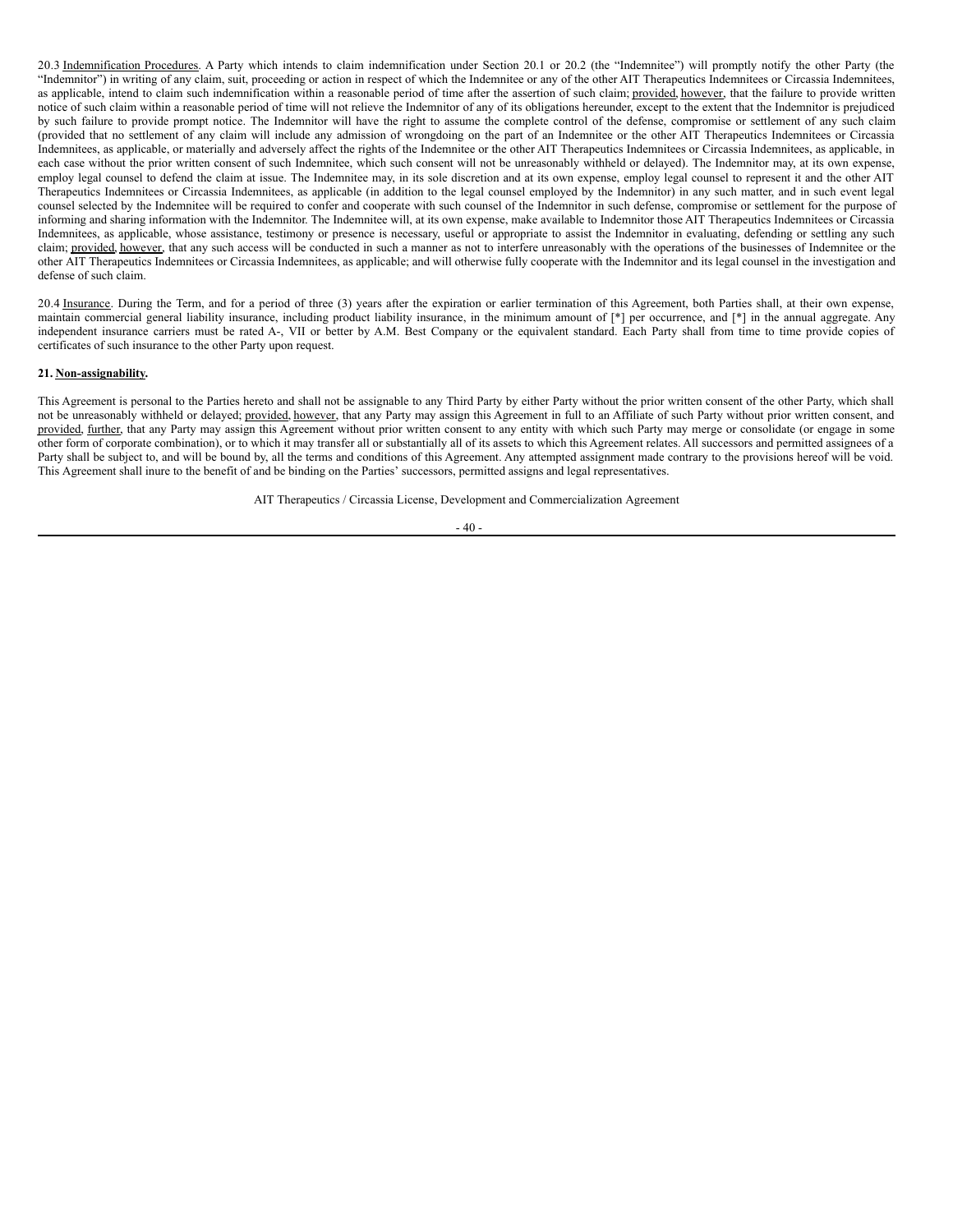# **22. Language.**

22.1 English Language. This text of this Agreement in the English language shall be the original text, and any text in another language, even if such a text is made by translation of the text in English language or prepared by any of the Parties hereto for the purpose of its own convenience, shall have no meaning for any purpose between the Parties hereto.

22.2 Construction. Any information to be provided under this Agreement shall be provided in the English language. The words "include", "includes" and "including" shall be deemed to be followed by the phrase "without limitation". The words "herein", "hereof" and "hereunder", and words of similar import, shall be construed to refer to this Agreement in its entirety and not to any particular provision hereof. The use of the singular shall be deemed to include the plural, and vice versa.

# **23. Entire Agreement.**

This Agreement (together with the Exhibits attached hereto, which are incorporated herein by reference) shall constitute the entire agreement between the Parties hereto concerning the subject matter hereof and shall supersede any other agreements, whether oral or written, express or implied, with respect to the subject matter hereof, including, without limitation, the Mutual CDA (subject to the provisions of Section 12.5) and the Letter of Intent.

#### **24. Severability.**

In the event any portion of this Agreement shall be held illegal, void or ineffective, the remaining portions hereof shall remain in full force and effect. If any of the terms or provisions of this Agreement are in conflict with any applicable Law, then such terms or provisions shall be deemed inoperative to the extent that they may conflict therewith and shall be deemed to be modified to conform with such Law. The Parties shall make a good faith effort to replace any invalid or unenforceable term or provision with a valid and enforceable one such that the objectives contemplated by the Parties when entering this Agreement may be realized.

#### **25. Independent Contractors; No Partnership.**

The Parties hereto are independent contractors. In making and performing this Agreement, the Parties are acting, and intend to be treated, as independent entities performing a contract, and nothing contained in this Agreement is to be construed or implied or deemed to create an agency, partnership, joint venture or an employee/employer relationship between Circassia and AIT Therapeutics. This Agreement is not, and will not be deemed to be, a partnership agreement or joint venture agreement, expressly or by implication. Employees of each Party remain employees of said Party and will be considered at no time agents of or owing a fiduciary duty to the other Party. Neither Party will have any implied right or authority to assume or create any obligations on behalf of or in the name of the other Party or to bind the other Party to any other contract, agreement or undertaking with any Third Party.

$$
-41 -
$$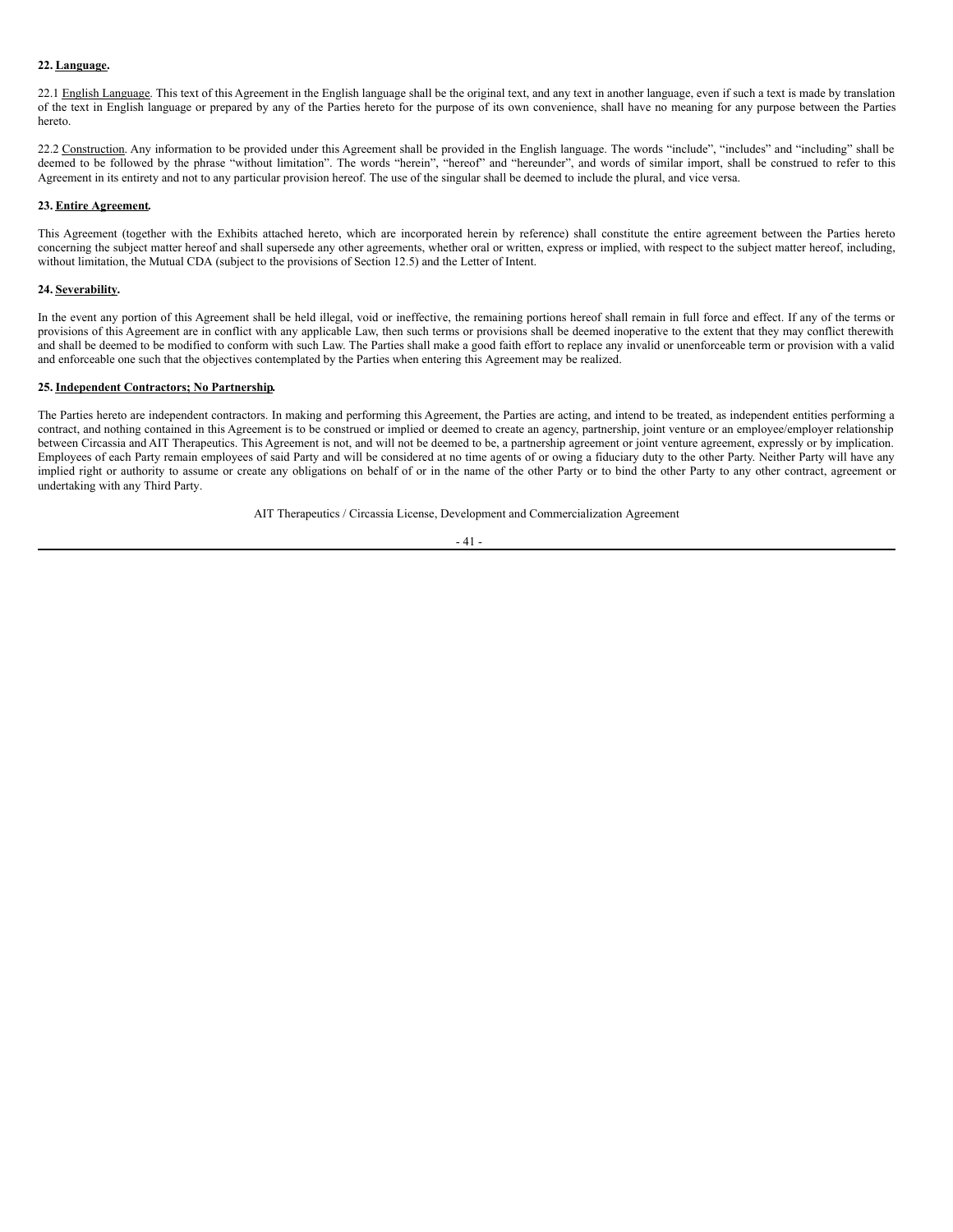# **26. Amendment and Waiver.**

The Parties hereto may amend, modify or alter any of the provisions of this Agreement, but such amendment, modification or alteration will be valid and binding on either Party only if memorialized by a written instrument that explicitly refers to this Agreement and is duly executed by both Parties hereto. A waiver of any condition, or compliance with any term, provision, right or obligation hereunder shall be effective only if in writing and signed by the Party waiving such condition or compliance. The failure of any Party to insist on the performance of any obligation hereunder shall not be deemed to be a waiver of such obligation. Waiver of any nonaction of any provision hereof shall not be deemed to be a waiver of any other rights or remedies of such provision or any other provision on such occasion or any succeeding occasion.

### **27. Counterparts.**

This Agreement may be executed by the Parties in one or more identical counterparts, all of which together will constitute this Agreement. If this Agreement is executed in counterparts, no signatory hereto will be bound until both Parties have duly executed a counterpart of this Agreement. Facsimile execution and delivery of this Agreement by the Parties shall be legal, valid and binding execution and delivery of this Agreement for all purposes.

# **28. Further Assurances.**

The Parties shall execute and deliver such other instruments and documents, and take such other actions, as either Party reasonably requests to evidence or effect the transactions contemplated by this Agreement.

# **[BALANCE OF PAGE INTENTIONALLY BLANK. SIGNATURE PAGE FOLLOWS.]**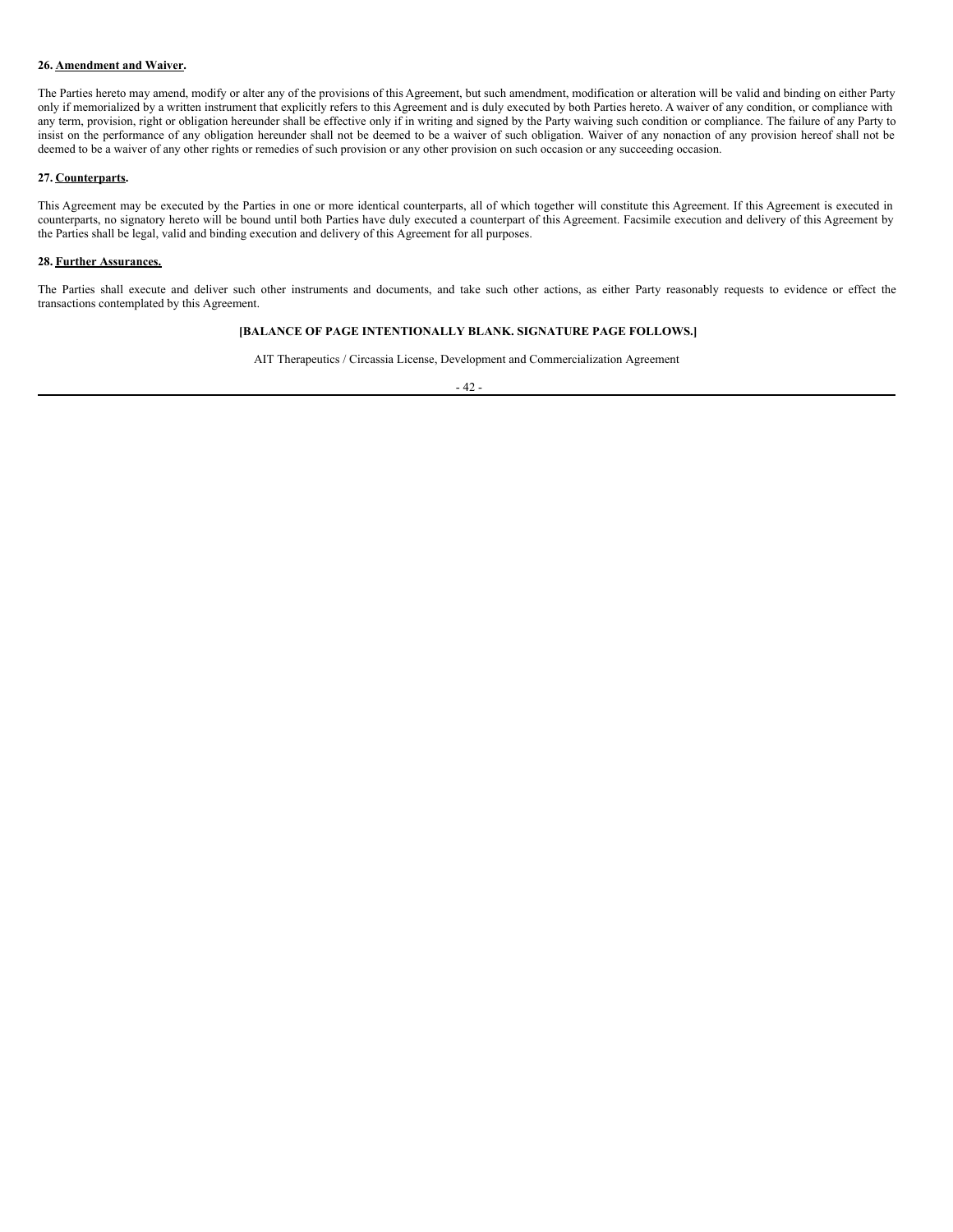IN WITNESS WHEREOF, the Parties hereto have caused this Agreement to be executed in duplicate counterparts by their duly authorized representatives, each fully executed copy hereof to be deemed as original, as of the Effective Date.

AIT Therapeutics, Inc.

| By:    | /s/ Steven Lisi         |
|--------|-------------------------|
|        | Name: Steven Lisi       |
| Title: | Chief Executive Officer |

Circassia Limited

Name: Steven Harris<br>Title: Chief Executiv Chief Executive Officer

AIT Therapeutics / Circassia License, Development and Commercialization Agreement

- 43 -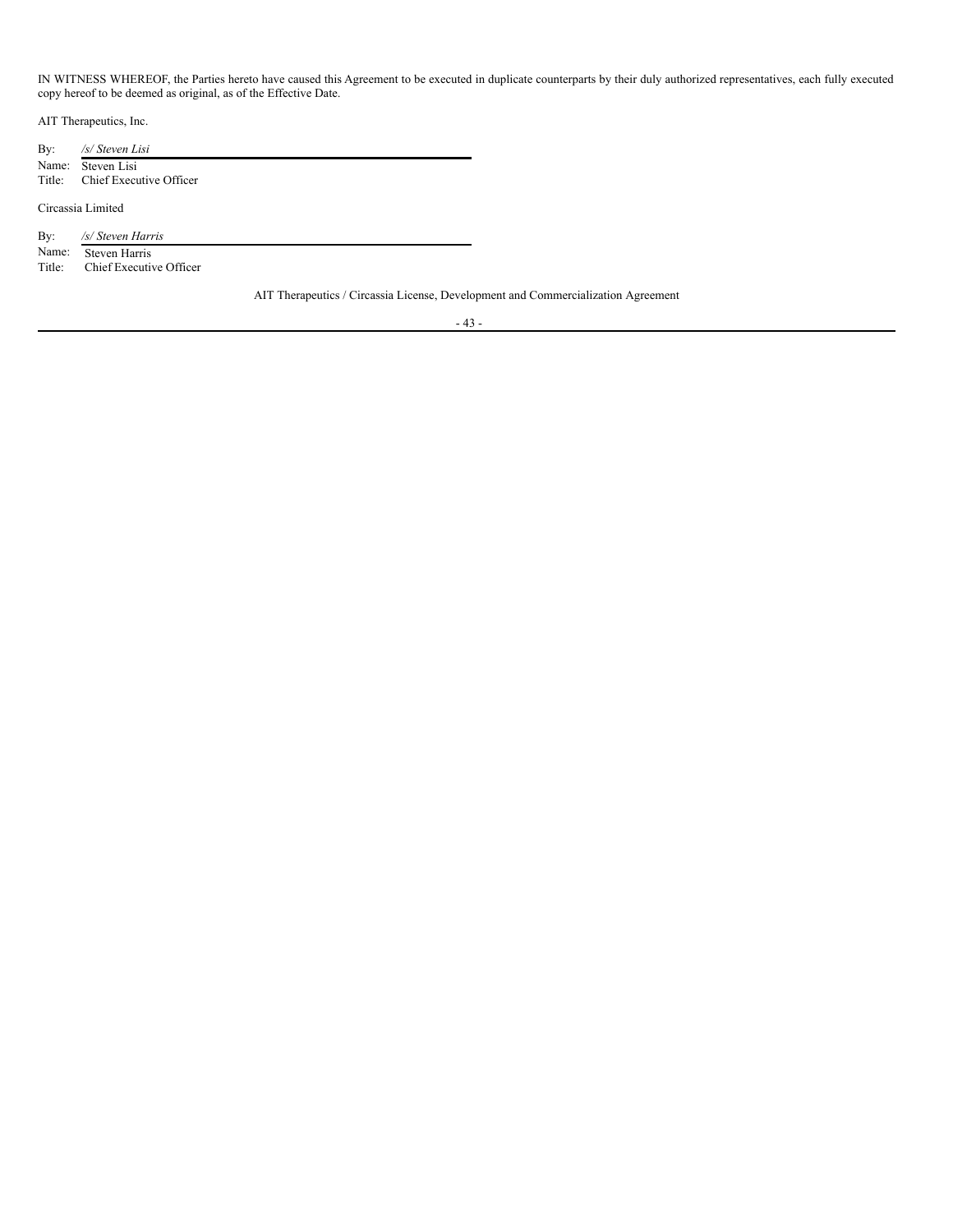# **EXHIBIT 1.7**

# **AIT THERAPEUTICS PATENTS**

| Appl. No.         | Patent No. | <b>Filing Date</b> | <b>Issue Date</b> |
|-------------------|------------|--------------------|-------------------|
| 61/542,400        | NA         | $10-03-2011$       | NA                |
| PCT/US2012/058564 | NA         | 10-03-2012         | NA                |
| 14/347,479        | 9,573,110  | 03-26-2014         | 02-21-2017        |
| 15/372,552        | 9,896,337  | 12-08-2016         | 02-20-2018        |
| 15/887.246        | <b>NA</b>  | $02 - 02 - 2018$   | NA                |
|                   |            |                    |                   |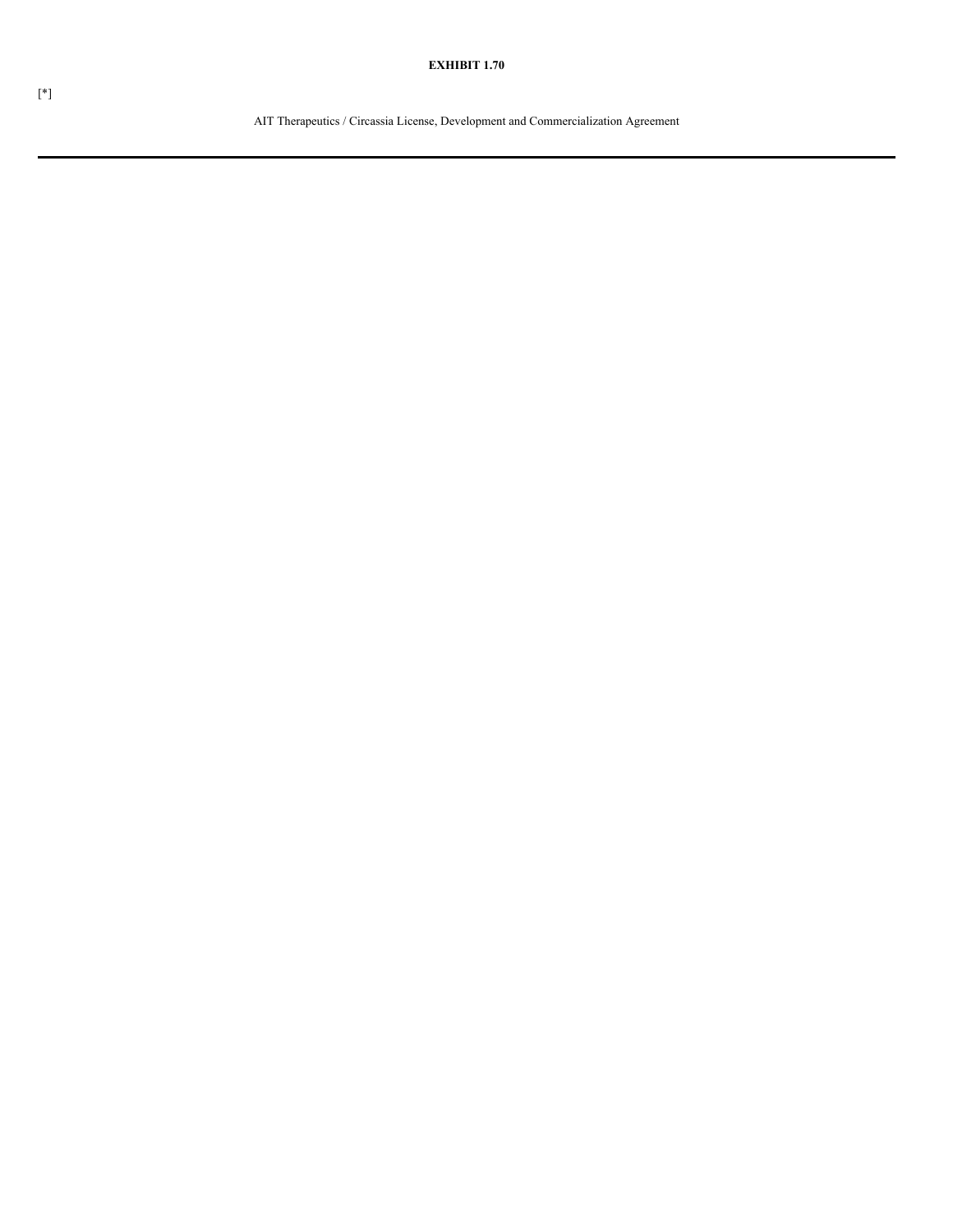# **EXHIBIT 3.2**

# **Illustrative Example of Royalty Computation**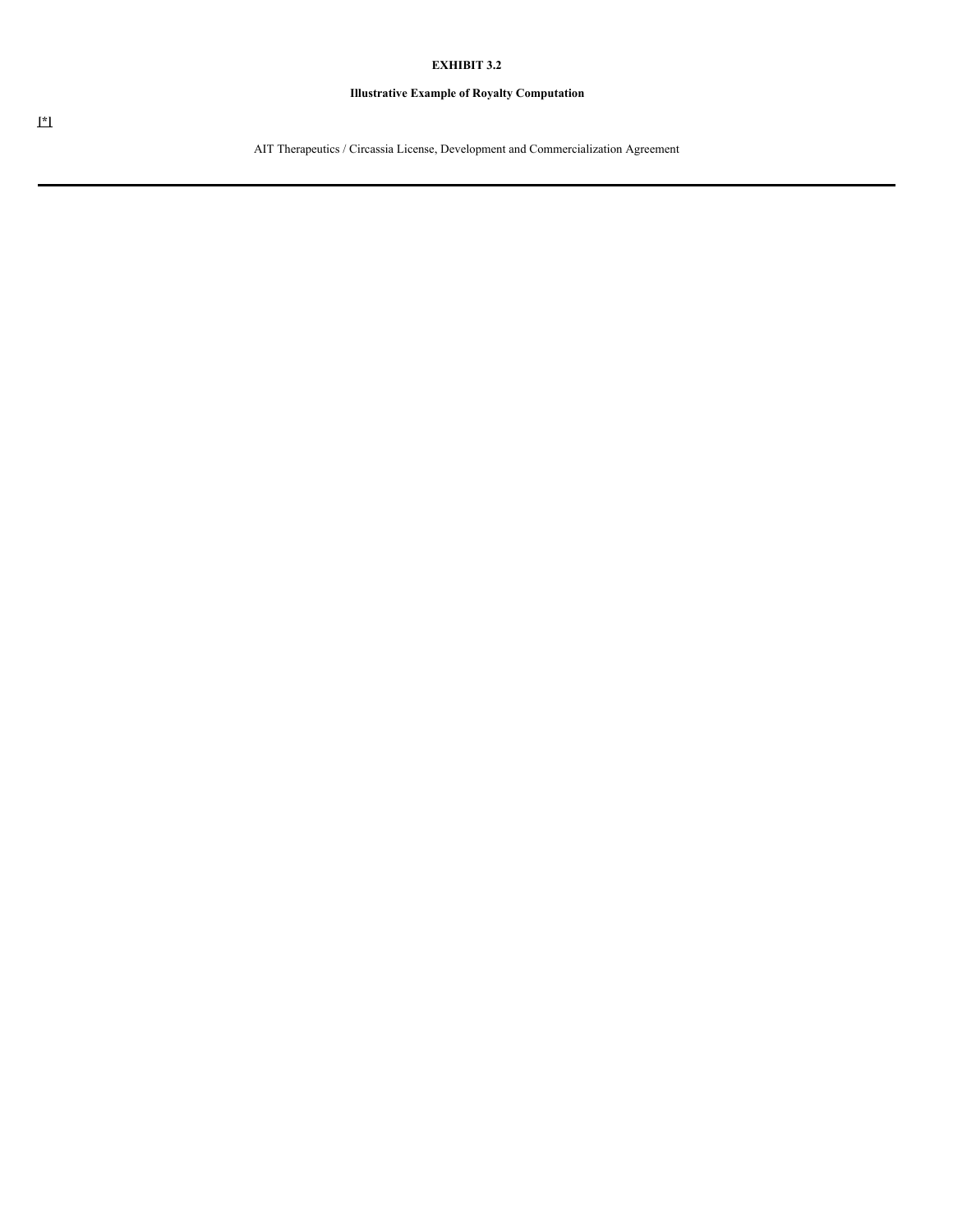# **EXHIBIT 5.1**

# **DEVELOPMENT PLAN**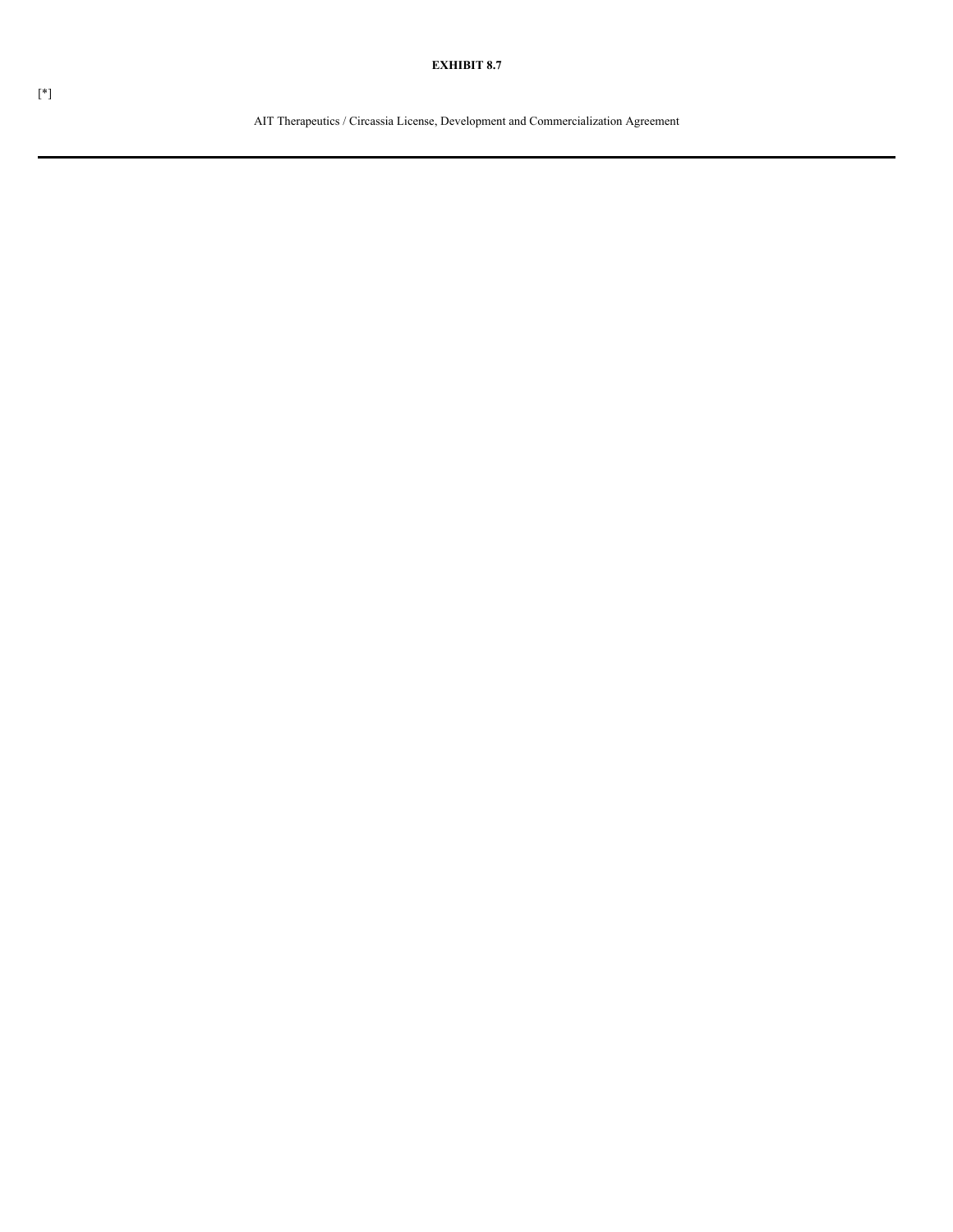#### **EXHIBIT 15**

# **ANNOUNCEMENTS**

#### AIT Nearing Definitive Agreement to License Commercial Rights of Its Novel Ventilator Compatible Nitric Oxide Generator and Delivery System for Use in the **Hospital Setting in the United States and a Second Country**

*AIT to receive up to \$32.5 million in up-front and regulatory milestones*

#### *Additionally, AIT to receive a 15%-20% royalty on annual gross profit*

Partner to receive rights to all indications at nitric oxide concentrations<80 ppm in the hospital setting

*PMA submission on track for the second quarter of 2019*

Garden City, NY, and Rehovot, Israel, December 28, 2018 - AIT Therapeutics, Inc. (OTCQB: AITB), a clinical-stage medical device and biopharmaceutical company focused on developing inhaled Nitric Oxide (NO) for the treatment of patients with respiratory conditions including serious lung infections and pulmonary hypertension, today announced that, having previously signed a Letter of Intent (LOI), a definitive agreement to license the commercial rights for its novel cylinder free ventilator compatible nitric oxide (NO) generator and phasic-flow delivery system (GeNOvent\*) for use in the hospital setting at NO concentrations < 80 ppm to a commercial partner is close to being finalized. The partner will be named upon the signing of a definitive agreement and Board approvals from both companies, which is expected to occur within the next 45 days.

"We are thrilled to announce this agreement at this time. This partnership is a result of the incredible work by the team at AIT, and I am very proud of their efforts. We look forward to working with the highly skilled team of our partner to bring this revolutionary product to market," remarked Steve Lisi, Chairman and Chief Executive Officer of AIT. "Our partner knows the specialist hospital market well, given its established commercial team."

## **Key Deal Terms**

- AIT grants an exclusive license for the commercialization of the GeNOvent for the treatment of persistent pulmonary hypertension of the newborn (PPHN) and future related indications at concentrations of  $\leq 80$  ppm in the hospital setting in the United States and another country
	- AIT will receive payments up to \$32.5 million in up front and regulatory milestones, of which \$31.5 million is associated with the US market
- AIT will receive royalties based upon gross profit, which is defined as net sales less only payments to AIT for the cost of the GeNOvent and the related filters. Annual royalties range between 15% and 20% after cumulative gross profit first reaches \$50 million (on which a royalty of 5% is payable) and break down as follows:
	- A 15% royalty on the first \$100 million in annual gross profit
	- A 20% royalty on all annual gross profit above \$100 million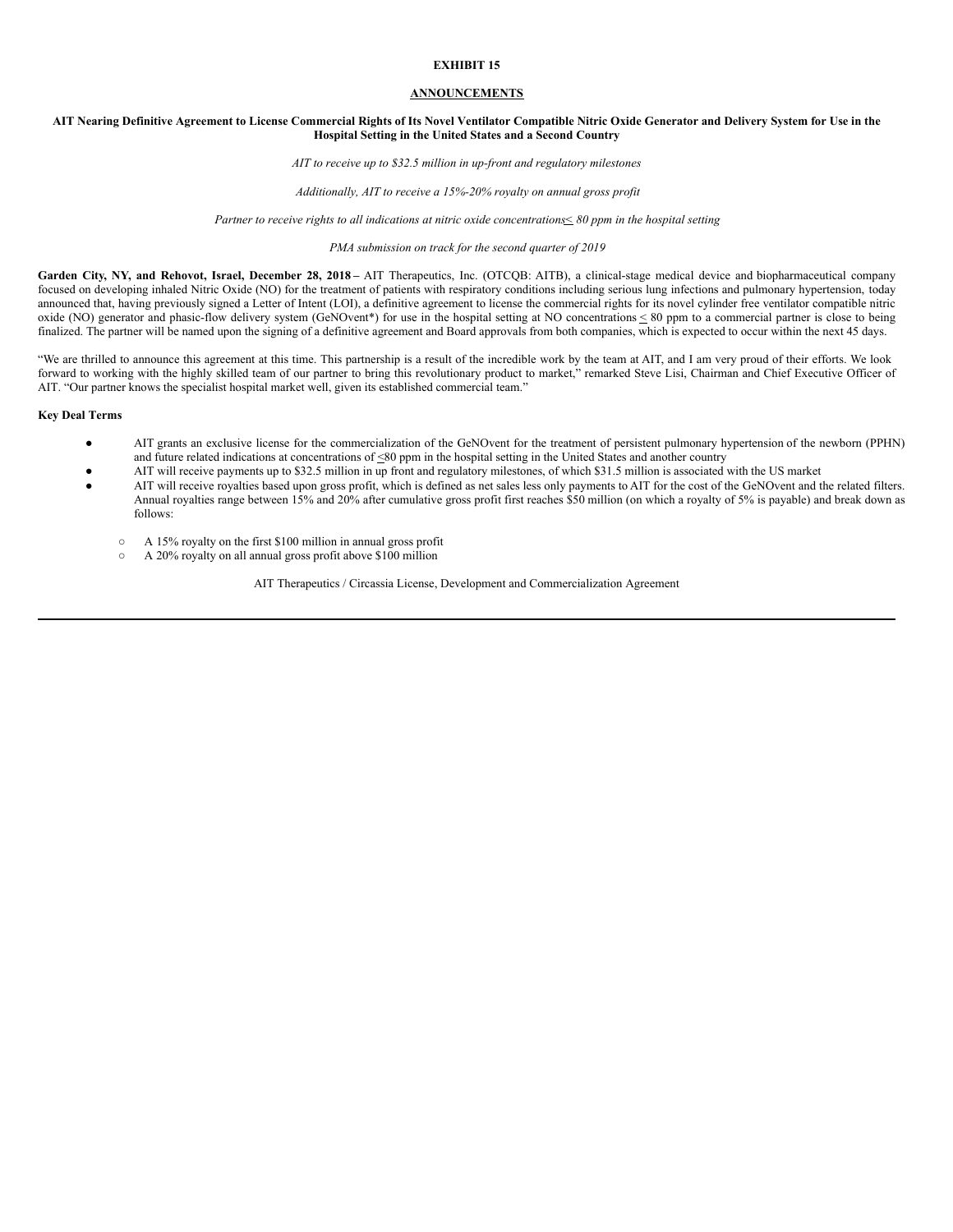- The partner shall pay AIT cost plus for generator systems as well as filters
- AIT will be responsible for development, manufacturing, regulatory submissions and system repairs
- The partner will be responsible for all commercial sales and marketing functions including:
	- Hiring and managing dedicated field-based teams, including sales representatives, medical and clinical liaisons, etc.
	- Managing all operations in support of a commercial launch, including marketing, customer support, technical support, distribution, logistics etc.

# **Impact on AIT**

- AIT's cash is expected to fund operations into the second quarter of 2020, exclusive of regulatory milestones
- The Company will request the trading of its common stock be moved to the NASDAQ exchange
- Allows AIT the ability to increase its infrastructure to support a pivotal bronchiolitis study and a pilot nontuberculous mycobacteria (NTM) study in the U.S., both anticipated to commence prior to year-end 2019
- Enhances the Company's ability to find commercial partners in other key global markets

"We, along with our partner, anticipate entering the U.S. market in the first half of 2020, provided a timely FDA approval before year-end 2019 in PPHN," added Mr. Lisi. "Given the elimination of nitric oxide cylinders and the associated benefits, along with the expertise of our partner, we anticipate our system achieving significant market share in this >\$500m market over the first few years after launch."

## **Key Benefits Over Cylinder Based Systems**

- AIT's GeNOvent eliminates the need for high-pressure NO cylinders in the hospital setting, which can bring many tangible benefits, including:
	- Reduced company or hospital liability associated with transportation and maintenance of high-pressure cylinders, which are classified as dangerous goods
	- Decreased system set-up time and level of complexity
	- $\circ$  A reduction in potential risk to the patient by removing exposure to inadvertent nitrogen dioxide (NO<sub>2</sub>) boluses by eliminating the need for NO<sub>2</sub> purge procedures prior to starting or re-starting NO therapy
	- Significantly decreased burden on hospital staff by eliminating cumbersome intra-hospital delivery and removal of NO cylinders
	- Improved cart maneuverability due to the greatly reduced cart weight and size
	- $\circ$  Greatly improved inventory management with small NO<sub>2</sub> filters compared to cylinders
	- $\circ$  Drastically improved storage requirements of NO<sub>2</sub> filters compared to cylinders
	- No significant capital investment for hospitals who currently do not offer nitric oxide who would like to offer this inhaled therapy.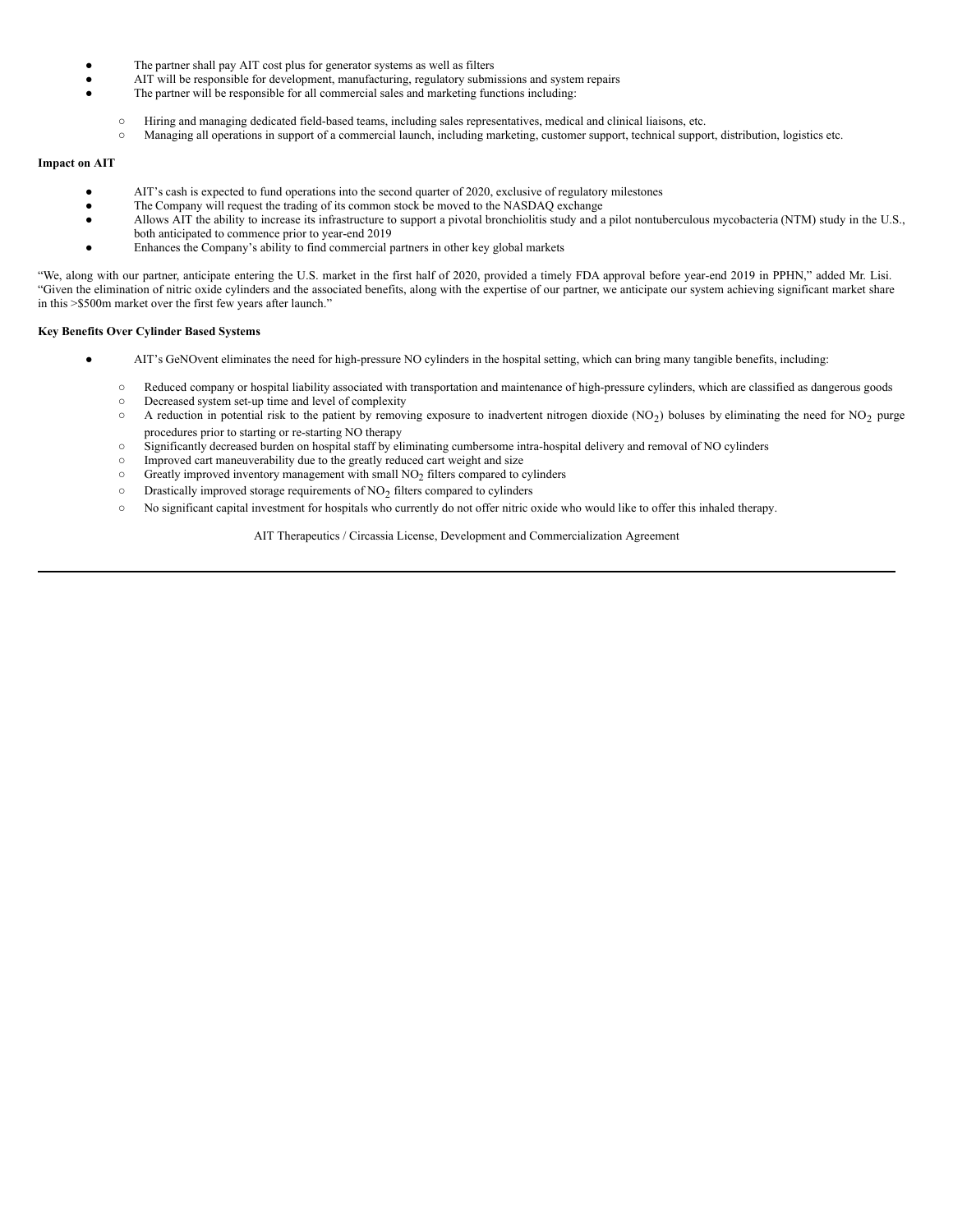#### **About NO**

Nitric oxide (NO) is a crucially important molecule proven to play a critical role in a broad array of biological functions. Inhaled nitric oxide is currently approved for treating term and near-term neonates with Persistent Pulmonary Hypertension of the Newborn (PPHN) in the United States of America and most major markets. In Europe, Japan and Australia, inhaled NO is approved to treat PPHN as well as pulmonary hypertension during the peri-operative cardiac surgery period in neonates, children, and adults. In the airways, NO is believed to play a key role in the innate immune system at concentrations of approximately 200 ppm. In vitro studies suggest that NO possesses anti-microbial activity not only against common bacteria, both gram-positive and gram-negative, but also against other diverse organisms including mycobacteria, fungi, yeast and parasites, and has the potential to eliminate their multi-drug resistant strains.

#### **About PPHN**

Persistent pulmonary hypertension of the newborn (PPHN) is a life-threatening condition secondary to failure of normal circulatory transition at birth. It is a syndrome characterized by elevated pulmonary vascular resistance (PVR) that causes labile hypoxemia due to decreased pulmonary blood flow and right-to-left shunting of blood. Its incidence has been reported as 1.9 per 1000 live births (0.4–6.8/1000 live births) with mortality rate ranging between 4–33%. This syndrome complicates the course of about 10% of infants with respiratory failure and remains a source of considerable morbidity and mortality. NO gas is a pulmonary vasodilator and is approved in dozens of countries to improve oxygenation and reduce the need for extracorporeal membrane oxygenation (ECMO) in term and near-term (>34 weeks gestation) neonates with hypoxic respiratory failure associated with clinical or echocardiographic evidence of pulmonary hypertension in conjunction with ventilator support and other appropriate agents.

# **About GeNOvent**

GeNOvent is a cylinder free, phasic flow nitric oxide delivery system and has been designated as a medical device by the US Food and Drug Administration (FDA). The device can generate NO on demand for delivery to the lungs at concentrations ranging from 1 part per million (ppm) to 80 ppm. A disposable smart filter is used to remove nitrogen dioxide (NO<sub>2</sub>), a toxic gas. The elimination of the need for large, high-pressure cylinders for NO is a significant advantage in the hospital setting by greatly reducing inventory and storage requirements, and improving overall safety with the elimination of  $NO<sub>2</sub>$  purging steps, among other benefits.

#### **About AIT**

AIT Therapeutics Inc. is a clinical-stage medical device and biopharmaceutical company using nitric oxide (NO) to treat respiratory and other diseases. The Company is currently applying its therapeutic expertise to treat lower respiratory tract infections that are not effectively addressed with current standards of care, as well as pulmonary hypertension, in various settings. AIT Therapeutics is currently advancing its revolutionary NO Generator and Delivery System in clinical trials for the treatment of bronchiolitis and nontuberculous mycobacteria (NTM). For more information, visit www.AIT-Pharm.com.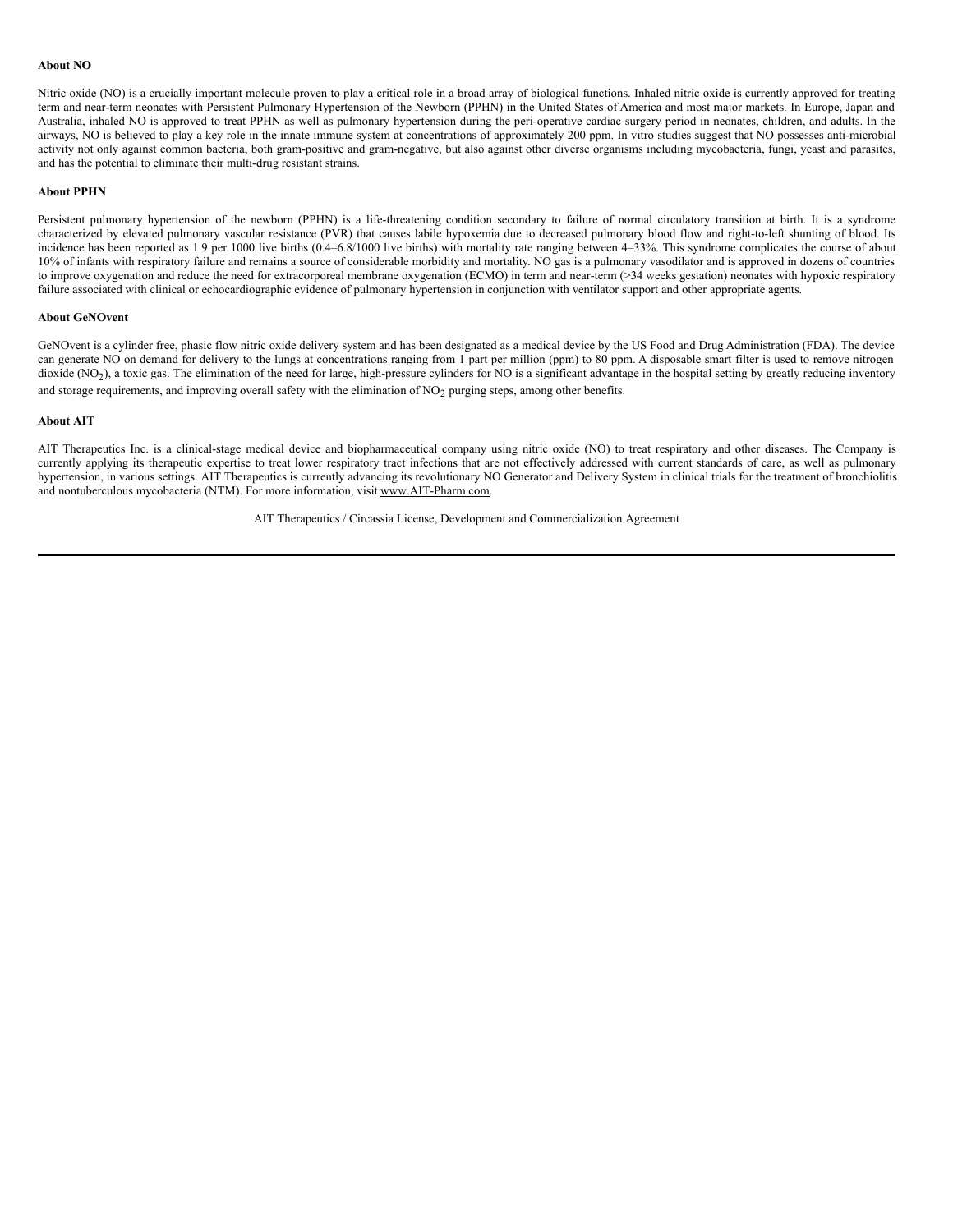Oppenheimer & Co. Inc. is serving as exclusive financial advisor to AIT on the transaction

\*GeNOvent is not an approved name for the product and may not be the final name submitted for approval

#### **Forward-Looking Statement**

This press release contains "forward-looking statements." Forward-looking statements include statements about our expectations, beliefs, or intentions regarding our product offerings, business, financial condition, results of operations, strategies or prospects. You can identify such forward-looking statements by the words "achieves", "expects," "intends," "plans," "projects," "believes," "estimates," "likely," "goal," "assumes," "targets" and similar expressions and/or the use of future tense or conditional constructions (such as "will," "may," "could," "should" and the like) and by the fact that these statements do not relate strictly to historical or current matters. Rather, forward-looking statements relate to anticipated or expected events, activities, trends or results as of the date they are made. Because forward-looking statements relate to matters that have not yet occurred, these statements are inherently subject to risks and uncertainties that could cause our actual results to differ materially from any future results expressed or implied by the forward-looking statements. These forward-looking statements are only predictions and reflect our views as of the date they are made with respect to future events and financial performance. Many factors could cause our actual activities or results to differ materially from the activities and results anticipated in forward-looking statements, including risks related to: our approach to discover and develop novel drugs, which is unproven and may never lead to marketable products; our ability to fund and the results of further pre-clinical and clinical trials; obtaining, maintaining and protecting intellectual property utilized by our products; our ability to enforce our patents against infringers and to defend our patent portfolio against challenges from third parties; our ability to obtain additional funding to support our business activities; our dependence on third parties for development, manufacture, marketing, sales, and distribution of products; the successful development of our product candidates, all of which are in early stages of development; obtaining regulatory approval for products; competition from others using technology similar to ours and others developing products for similar uses; our dependence on collaborators; and our short operating history. We undertake no obligation to update, and we do not have a policy of updating or revising, these forward-looking statements, except as required by applicable law.

#### **CONTACT**

Steven Lisi, Chief Executive Officer AIT Therapeutics, Inc. Steve@AIT-Pharm.com

Bob Yedid LifeSci Advisors, LLC Bob@LifeSciAdvisors.com (646) 597-6989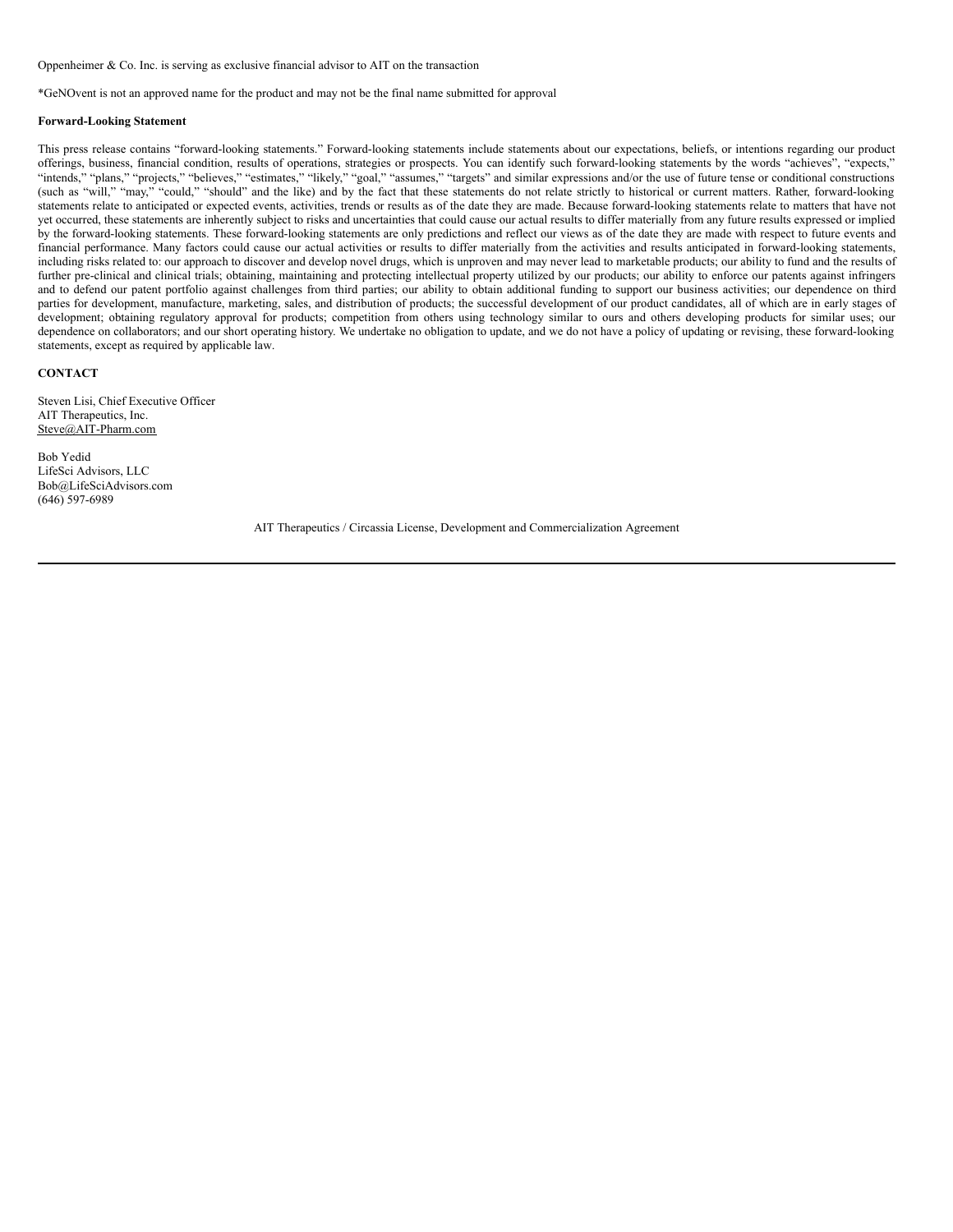Circassia to Acquire US and Chinese Commercialisation Rights to Novel Nitric Oxide Product AirNOvent from AIT Therapeutics Inc.

*This announcement contains inside information for the purposes of Article 7 of Regulation 596/2014*

#### Click here to download the full press release

**Oxford, UK – 24 January 2019:** Circassia Pharmaceuticals plc ("Circassia" or "the Company"; LSE: CIR), a specialty pharmaceutical company focused on respiratory disease, today announces it has entered into a definitive agreement to acquire the exclusive commercialisation rights from AIT Therapeutics Inc. ("AIT") to its ventilator compatible nitric oxide product, AirNOvent\*, in the United States and China. The rights cover all potential indications in the hospital setting for the administration of inhaled nitric oxide at up to 80 parts per million, which includes hypoxic respiratory failure associated with persistent pulmonary hypertension of the newborn (PPHN). AIT anticipates applying to the US Food and Drug Administration (FDA) for Premarket Approval (PMA) for AirNOvent in Q2 2019 for use in the treatment of PPHN, and the Company anticipates launching the product in the first half of 2020, once approved. Subsequently, AIT plans to seek a label extension for the product's use in a related indication.

Under the terms of the agreement, Circassia will pay AIT initial consideration of \$7.35 million. Further deferred contingent consideration will be payable upon certain milestones, including \$3.15 million on successful completion of a pre-submission FDA meeting, \$12.6 million on the sooner of the product's US launch in PPHN or 90 days post FDA approval, \$8.4 million on the US approval of the related indication and \$1.05 million on the product's launch in China. In addition, the Company will pay tiered royalty payments based on gross profits from future sales of the product. Circassia intends to satisfy the initial consideration, and currently anticipates satisfying the contingent consideration, through the issuance of new Ordinary Shares in the Company to AIT.

Steve Harris, Circassia's CEO, said: "Acquiring the US and Chinese commercialisation rights to the innovative product AirNOvent represents an important milestone in Circassia's strategic transformation into a commercially-focused respiratory pharmaceutical business. With our commercial platform established in the United States and our rapid expansion in China nearing completion, we look forward to leveraging our infrastructure to commercialise this novel product, once approved. In the coming months we anticipate significant progress across our business, as we take full commercial control of Tudorza® in the United States, the FDA completes its review of Duaklir®'s NDA and *AIT submits AirNOvent for approval. As a result, we look forward to 2019 with great optimism."*

#### **About AirNOvent**

AirNOvent is a portable system that utilises an electric voltage to produce precise quantities of nitric oxide (NO) from the nitrogen and oxygen in air. It uses disposable smart filters to remove unwanted  $NO<sub>2</sub>$  produced during the process.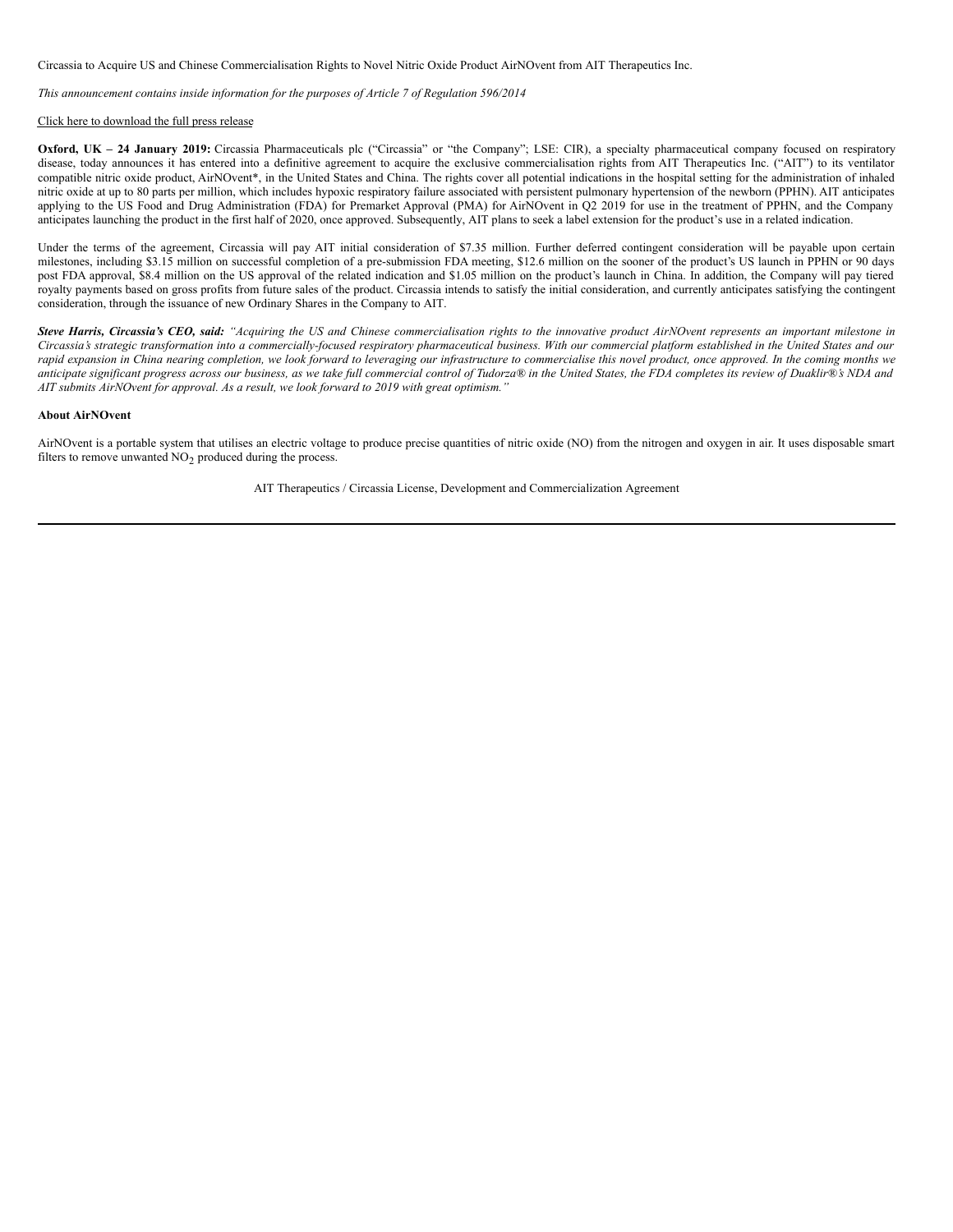Inhaled nitric oxide is a pulmonary vasodilator, which is approved in the United States for use as part of a regimen in the treatment of hypoxic respiratory failure associated with persistent pulmonary hypertension of the newborn. Approvals in a number of other territories, including Europe, also include the use of inhaled nitric oxide as part of the treatment of pulmonary hypertension associated with cardiac surgery. In the United States, only one inhaled nitric oxide product is currently available, INOMAX®. It is used in neonatal intensive care units (NICUs) and its delivery system administers nitric oxide from pressurised cylinders in conjunction with ventilator systems. The product generated estimated US revenues of over \$400 million in 2017.

AIT's AirNOvent offers a number of potential benefits over the existing competition. It is cylinder-free and is smaller, significantly lighter and more convenient than the INOMAX system. It is designed for compatibility with current ventilators, and unlike the INOMAX system does not require special storage and handling. As a result, it has the potential for use by NICUs, as well as smaller clinics without the facilities required to manage nitric oxide cylinders.

AirNOvent is protected by US patents. Development of the core nitric oxide generator is complete, the delivery system is in the finalisation stage of development and the product will be produced by specialist third-party manufacturers. Under the companies' agreement, AIT will remain responsible for the product's development, US regulatory filings and manufacture, with Circassia managing the regulatory process in China. The FDA has confirmed a PMA regulatory route for AirNOvent and AIT anticipates submitting an application for an initial indication in hypoxic respiratory failure associated with PPHN in Q2 2019. The FDA typically completes its review of a PMA within 180 days of accepting the filing, and consequently the Company anticipates launching the product in the first half of 2020, once approved.

# **Commercialisation plans**

Circassia plans to leverage its existing commercial platform in the United States to launch and promote AirNOvent, once approved. The Company plans to add a modest number of personnel to its field force, including additional key accounts and medical affairs experts, to target top hospitals with NICUs, many of which are already called on by the Company's existing device sales team, as well as units that do not currently use inhaled nitric oxide. The field force will be supported by the Company's commercial operations, marketing, training, technical support and customer experience teams, which are already in place. With over 55% of babies born in the US with hypoxic respiratory failure treated with INOMAX, Circassia plans to target unmet clinical need, including facilities that currently do not use inhaled nitric oxide such as those without the appropriate handling facilities. Following installation of the system, the Company plans to generate ongoing revenues from the supply of disposable smart filters.

#### **About persistent pulmonary hypertension of the newborn**

Persistent pulmonary hypertension of the newborn (PPHN) is defined as the failure of normal circulatory transition after birth. It is characterised by marked pulmonary hypertension that causes hypoxemia secondary to right-to-left extrapulmonary shunting of deoxygenated blood. PPHN is reported to occur in 0.4 – 6.8 per 1,000 live births (approximately 1,500 – 26,200 newborns) in the United States, and despite modern treatment the mortality rate remains approximately 10% in those with moderate to severe forms of the condition. Management of the condition can be complex involving a number of treatments, which in addition to supplemental oxygen can include the administration of inhaled nitric oxide.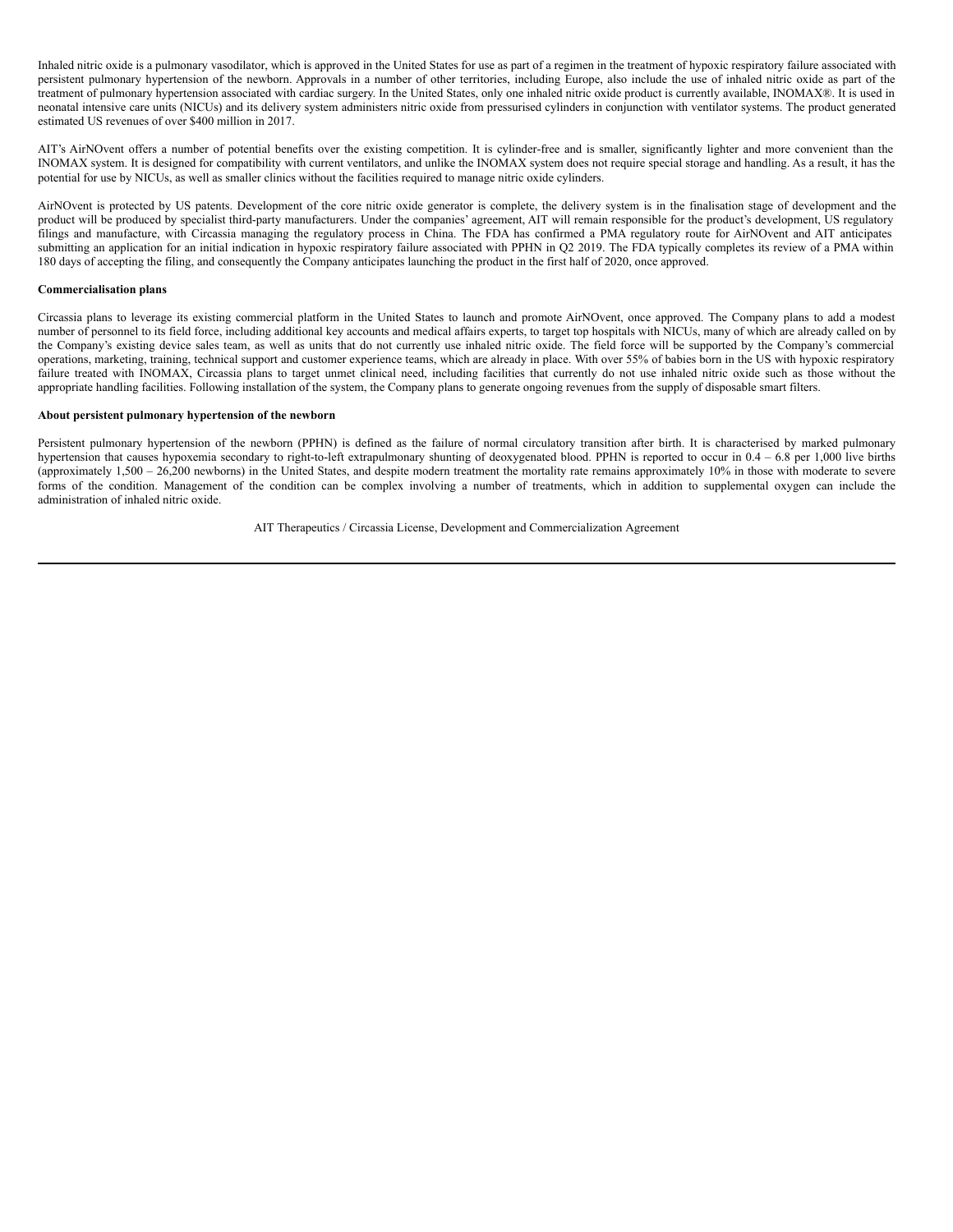## **Key transaction terms**

Under the terms of the companies' agreement, AIT grants Circassia an exclusive license for the commercialisation of AIT's nitric oxide generator and delivery system for use at concentrations of ≤ 80 ppm in the hospital setting in the United States and China. AIT will receive contingent payments based upon the achievement of certain milestones, which Circassia currently anticipates satisfying through the issuance of new Ordinary Shares in the Company, at a discount of 5% to a volume weighted average share price.

- \$7.35 million payable immediately
- \$3.15 million payable upon successful completion of a pre-submission meeting with FDA
- \$12.6 million payable upon the sooner of the product's US launch in PPHN or 90 days post FDA approval
- \$8.4 million payable upon label expansion in a related indication in the US
- \$1.05 million payable on launch in China.

In addition, AIT will receive royalties from Circassia based upon gross profits on future sales of the product:

- 5% on the first \$50 million in cumulative gross profit in the US
- 5% on the first \$20 million in cumulative gross profit in China;

#### and thereafter:

- 15% on annual gross profit of up to and including \$100 million (US and China combined)
- 20% on annual gross profit in excess of \$100 million (US and China combined).

# **About Circassia**

Circassia is a world-class specialty pharmaceutical business focused on respiratory disease. Circassia sells its novel, market-leading NIOX® asthma management products directly to specialists in the United States, United Kingdom and Germany, and in a wide range of other countries through its network of partners. In 2017, the Company established a commercial collaboration with AstraZeneca in the United States in which it promotes the chronic obstructive pulmonary disease (COPD) treatment Tudorza®. The Company also has the commercial rights to NDA-stage COPD product Duaklir®, and following the exercise of its option anticipates taking full commercial control of Tudorza® in the US in 2019. For more information please visit www.circassia.com.

## **About AIT Therapeutics Inc.**

AIT Therapeutics Inc. is a clinical-stage medical device and biopharmaceutical company using nitric oxide (NO) to treat respiratory and other diseases. The Company is currently applying its therapeutic expertise to treat lower respiratory tract infections that are not effectively addressed with current standards of care, as well as pulmonary hypertension, in various settings. AIT is currently advancing its revolutionary NO Generator and Delivery System in clinical trials for the treatment of bronchiolitis and severe lung infections such as nontuberculous mycobacteria (NTM). For more information, visit www.ait-pharm.com.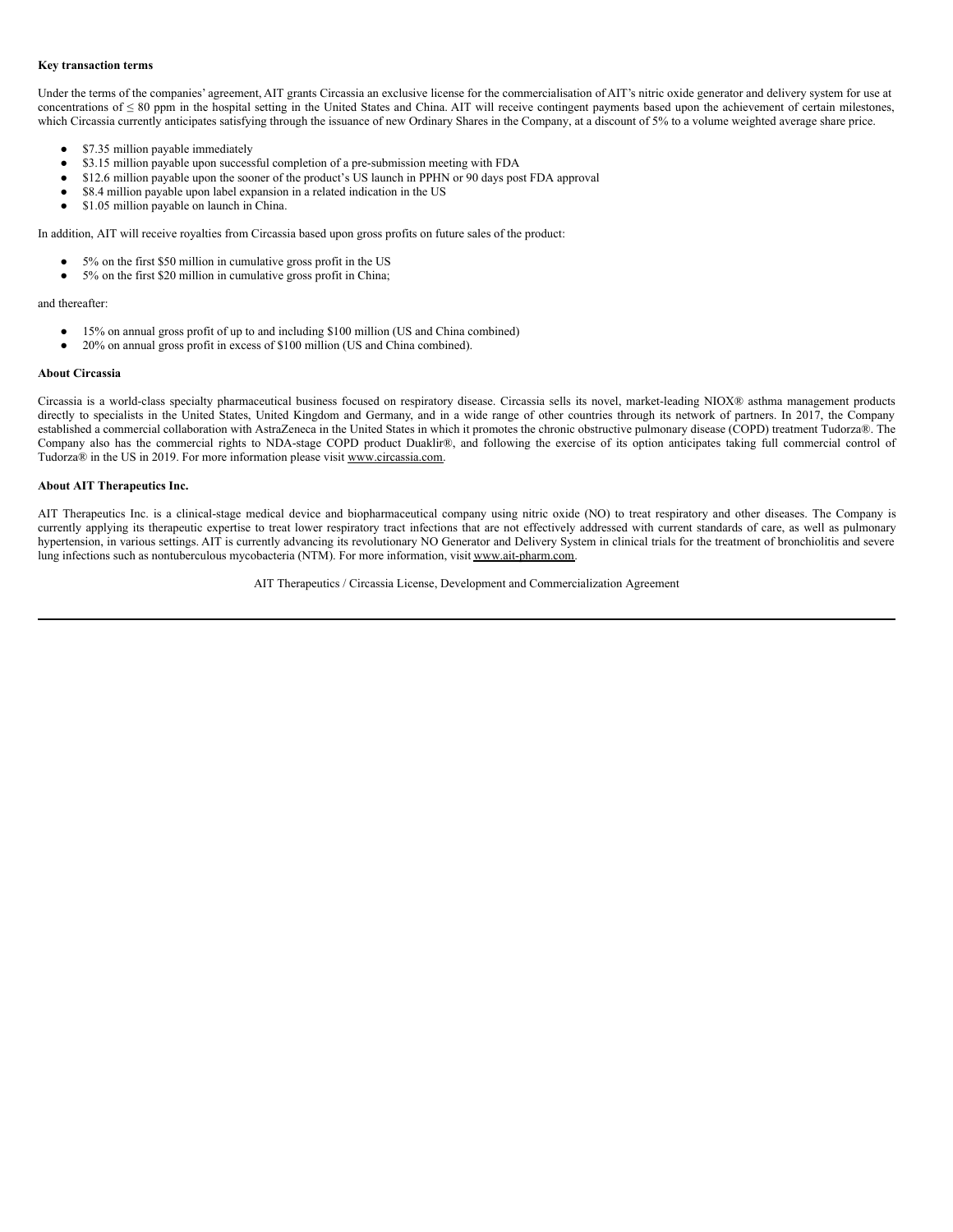# **Application for listing and total voting rights**

Application has been made to the Financial Conduct Authority for admission of 12,300,971 new Ordinary Shares, in respect of the upfront consideration payable to AIT, to the premium listing segment of the Official List and to the London Stock Exchange for admission to trading on the London Stock Exchange's main market for listed securities (together, "Admission"). Admission of the new Ordinary Shares is expected to occur at 8.00 a.m. on 25 January. The new Ordinary Shares will, when issued, be credited as fully paid and will be issued subject to the Company's articles of association and will rank pari passu in all respects with the existing issued Ordinary Shares in the capital of the Company, including the right to receive all dividends and other distributions declared, made or paid on or in respect of such shares by reference to a record date falling after their issue.

Following the issue of the new Ordinary Shares, the Company's issued share capital will comprise 369,587,405 ordinary shares of 0.08p each. The total number of voting rights in the Company following the issue of the new Ordinary Shares will be 369,587,405. This figure may be used by shareholders as the denominator for the calculations by which they will determine if they are required to notify their interest in, or a change to their interest in, the share capital of the Company under the Disclosure Guidance and Transparency Rules of the Financial Conduct Authority.

\*AirNOvent is not an approved name for the product and may not be the final name submitted for approval

This announcement contains inside information for the purposes of Article 7 of Regulation 596/2014. The person who arranged for the release of this announcement on behalf *of Circassia was Julien Cotta, Chief Financial Of icer.*

### **Contacts**

### **Circassia**

Steve Harris, Chief Executive Officer Tel: +44 (0) 1865 405 560 Julien Cotta, Chief Financial Officer Rob Budge, Corporate Communications

#### Peel Hunt

James Steel / Dr Christopher Golden Tel: +44 (0) 20 7418 8900

#### Numis Securities

James Black / Freddie Barnfield Tel: +44 (0) 20 7260 1000

#### FTI Consulting

Simon Conway / George Kendrick Tel: +44 (0) 20 3727 1000

Forward-looking statementsThis press release contains certain projections and other forward-looking statements with respect to the financial condition, results of operations, businesses and prospects of Circassia. The use of terms such as "may", "will", "should", "expect", "anticipate", "project", "estimate", "intend", "continue", "target" or "believe" and similar expressions (or the negatives thereof) are generally intended to identify forward-looking statements. These statements are based on current expectations and involve risk and uncertainty because they relate to events and depend upon circumstances that may or may not occur in the future. There are a number of factors that could cause actual results or developments to differ materially from those expressed or implied by these forward-looking statements. Any of the assumptions underlying these forward-looking statements could prove inaccurate or incorrect and therefore any results contemplated in the forward-looking statements may not actually be achieved. Nothing contained in this press release should be construed as a profit forecast or profit estimate. Investors or other recipients are cautioned not to place undue reliance on any forward-looking statements contained herein. Circassia undertakes no obligation to update or revise (publicly or otherwise) any forward-looking statement, whether as a *result of new information, future events or other circumstances.*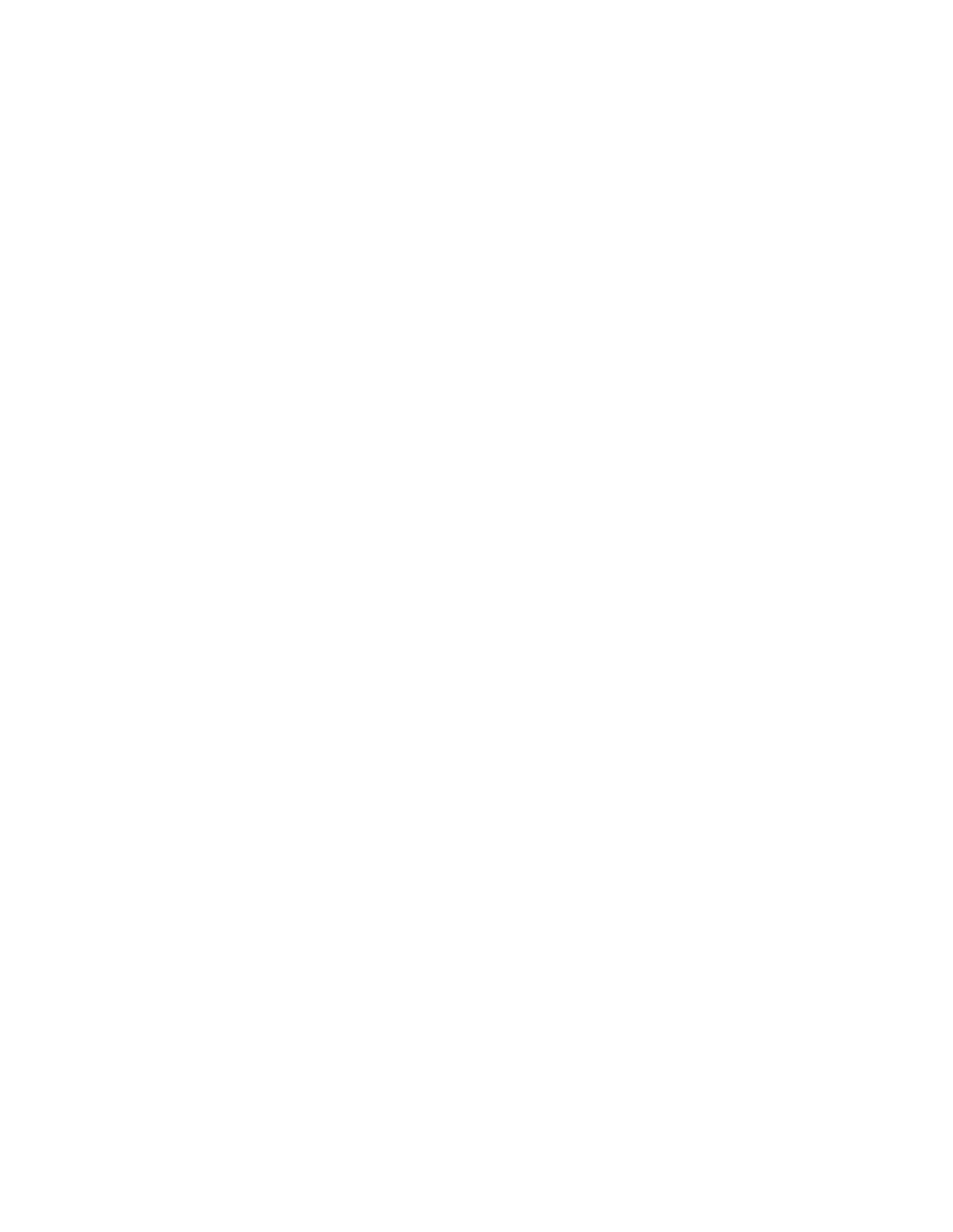I, Steven Lisi, certify that:

- 1. I have reviewed this Report on Form 10-Q of AIT Therapeutics, Inc.;
- 2. Based on my knowledge, this report does not contain any untrue statement of a material fact or omit to state a material fact necessary to make the statements made, in light of the circumstances under which such statements were made, not misleading with respect to the period covered by this report;
- 3. Based on my knowledge, the financial statements, and other financial information included in this report, fairly present in all material respects the financial condition, results of operations and cash flows of the registrant as of, and for, the periods presented in this report;
- 4. The registrant's other certifying officer(s) and I are responsible for establishing and maintaining disclosure controls and procedures (as defined in Exchange Act Rules 13a-15(e) and 15d-15(e)) and internal control over financial reporting (as defined in Exchange Act Rules 13(a)-15(f) and 15(d)-15(f)) for the registrant and have:
	- (a) Designed such disclosure controls and procedures, or caused such disclosure controls and procedures to be designed under our supervision, to ensure that material information relating to the registrant, including its condensed consolidated subsidiaries, is made known to us by others within those entities, particularly during the period in which this report is being prepared;
	- (b) Designed such internal control over financial reporting, or caused such internal control over financial reporting to be designed under our supervision, to provide reasonable assurance regarding the reliability of financial reporting and the preparation of financial statements for external purposes in accordance with generally accepted accounting principles;
	- (c) Evaluated the effectiveness of the registrant's disclosure controls and procedures and presented in this report our conclusions about the effectiveness of the disclosure controls and procedures, as of the end of the period covered by this report based on such evaluation; and
	- (d) Disclosed in this report any change in the registrant's internal control over financial reporting that occurred during the registrant's most recent fiscal quarter (the registrant's fourth fiscal quarter in the case of any transitional report) that has materially affected, or is reasonably likely to materially affect, the registrant's internal control over financial reporting; and
- 5. The registrant's other certifying officer(s) and I have disclosed, based on our most recent evaluation of internal control over financial reporting, to the registrant's auditors and the audit committee of the registrant's board of directors (or persons performing the equivalent functions):
	- (a) All significant deficiencies and material weaknesses in the design or operation of internal control over financial reporting which are reasonably likely to adversely affect the registrant's ability to record, process, summarize and report financial information; and
	- (b) Any fraud, whether or not material, that involves management or other employees who have a significant role in the registrant's internal control over financial reporting.

Date: February 14, 2019

*/s/ Steven Lisi*

Steven Lisi President and Chief Executive Officer (Principal Executive Officer)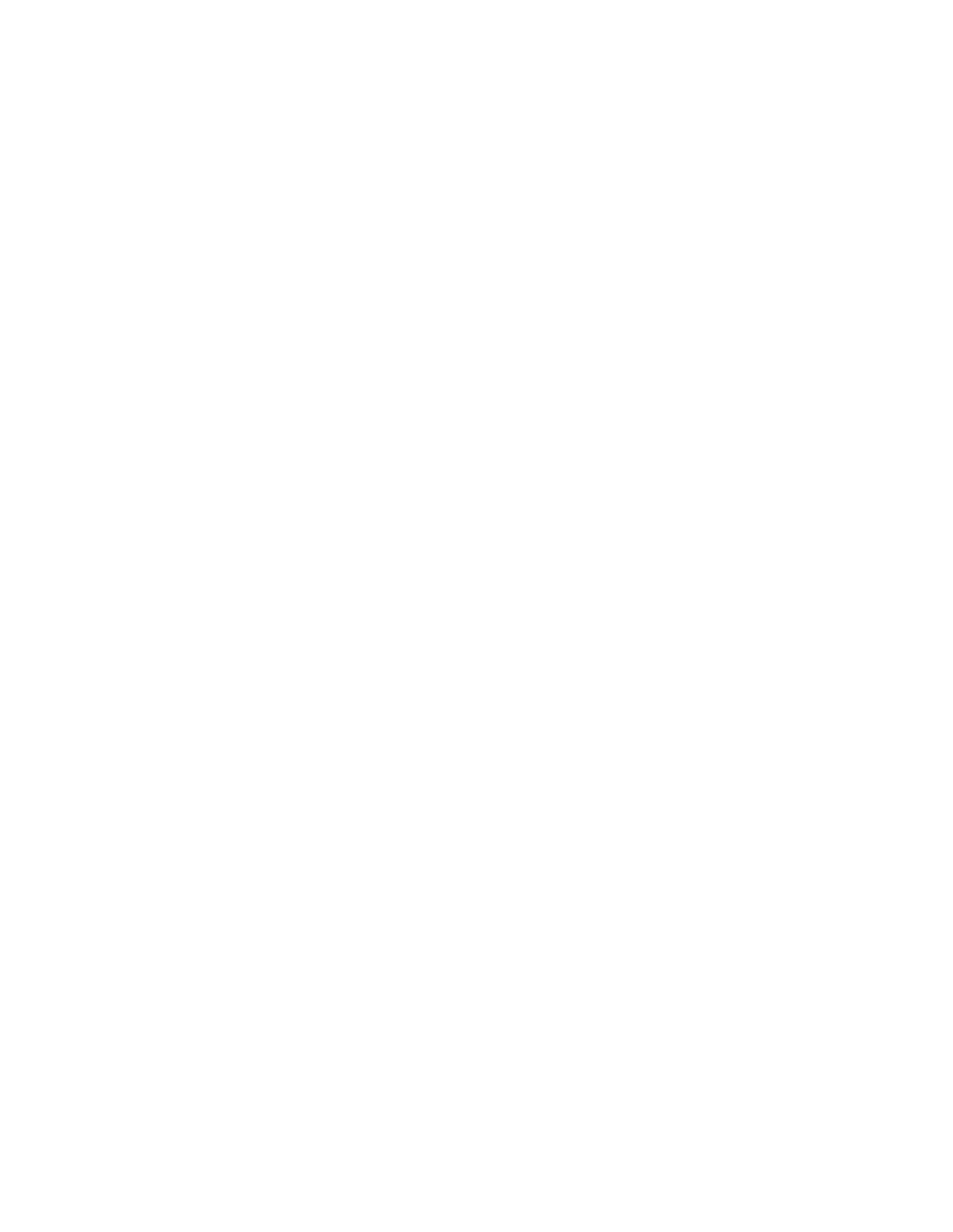I, Douglas Beck, CPA certify that:

- 1. I have reviewed this Report on Form 10-Q of AIT Therapeutics, Inc.;
- 2. Based on my knowledge, this report does not contain any untrue statement of a material fact or omit to state a material fact necessary to make the statements made, in light of the circumstances under which such statements were made, not misleading with respect to the period covered by this report;
- 3. Based on my knowledge, the financial statements, and other financial information included in this report, fairly present in all material respects the financial condition, results of operations and cash flows of the registrant as of, and for, the periods presented in this report;
- 4. The registrant's other certifying officer(s) and I are responsible for establishing and maintaining disclosure controls and procedures (as defined in Exchange Act Rules 13a-15(e) and 15d- 15(e)) and internal control over financial reporting (as defined in Exchange Act Rules 13(a)-15(f) and 15(d)-15(f)) for the registrant and have:
	- (a) Designed such disclosure controls and procedures, or caused such disclosure controls and procedures to be designed under our supervision, to ensure that material information relating to the registrant including its condensed consolidated subsidiaries, is made known to us by others within those entities, particularly during the period in which this report is being prepared;
	- (b) Designed such internal control over financial reporting, or caused such internal control over financial reporting to be designed under our supervision, to provide reasonable assurance regarding the reliability of financial reporting and the preparation of financial statements for external purposes in accordance with generally accepted accounting principles;
	- (c) Evaluated the effectiveness of the registrant's disclosure controls and procedures and presented in this report our conclusions about the effectiveness of the disclosure controls and procedures, as of the end of the period covered by this report based on such evaluation; and
	- (d) Disclosed in this report any change in the registrant's internal control over financial reporting that occurred during the registrant's most recent fiscal quarter (the registrant's fourth fiscal quarter in the case of an annual report) that has materially affected, or is reasonably likely to materially affect, the registrant's internal control over financial reporting; and
- 5. The registrant's other certifying officer(s) and I have disclosed, based on our most recent evaluation of internal control over financial reporting, to the registrant's auditors and the audit committee of the registrant's board of directors (or persons performing the equivalent functions):
	- (a) All significant deficiencies and material weaknesses in the design or operation of internal control over financial reporting which are reasonably likely to adversely affect the registrant's ability to record, process, summarize and report financial information; and
	- (b) Any fraud, whether or not material, that involves management or other employees who have a significant role in the registrant's internal control over financial reporting.

Date: February 14, 2019

*/s/ Douglas Beck, CPA*

Douglas Beck Chief Financial Officer (Principal Financial and Accounting Officer)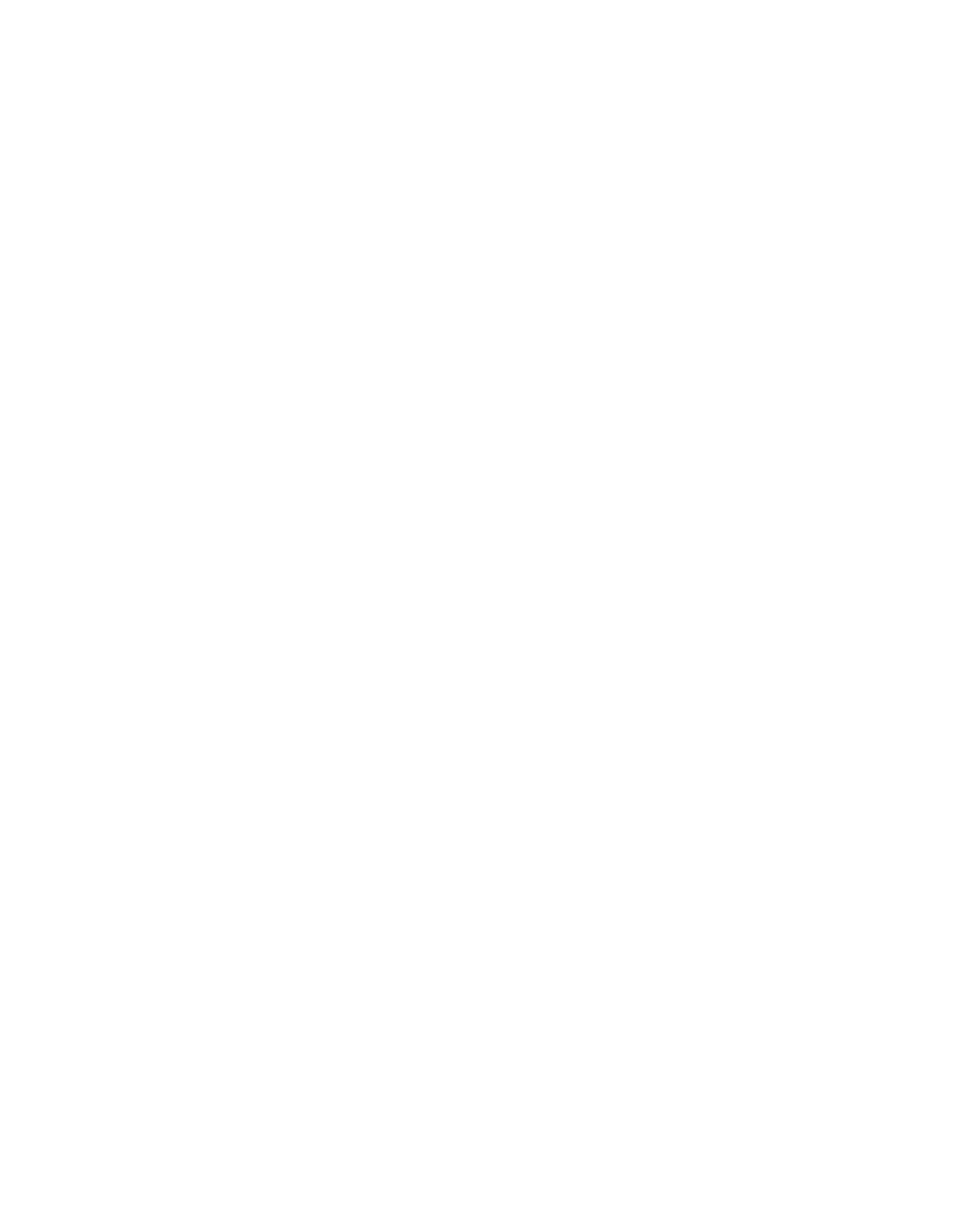In connection with the accompanying Quarterly Report on Form 10-Q of AIT Therapeutics, Inc. for the period ended December 31, 2018 (the Report"), the undersigned hereby certifies pursuant to 18 U.S.C. Section 1350, as adopted pursuant to Section 906 of the Sarbanes-Oxley Act of 2002, to the best of my knowledge and belief, that:

- (1) the Report fully complies with the requirements of Section 13(a) or 15(d) of the Securities Exchange Act of 1934; and
- (2) the information contained in the Report fairly presents, in all material respects, the financial condition and results of operations of AIT Therapeutics, Inc.

*/s/ Steven Lisi* Steven Lisi President and Chief Executive Officer (Principal Executive Officer)

February 14, 2019

The certification set forth above is being furnished as an Exhibit solely pursuant to Section 906 of the Sarbanes—Oxley Act of 2002 and is not being filed as part of the Report or as a separate disclosure document of AIT Therapeutics, Inc. or the certifying officers.